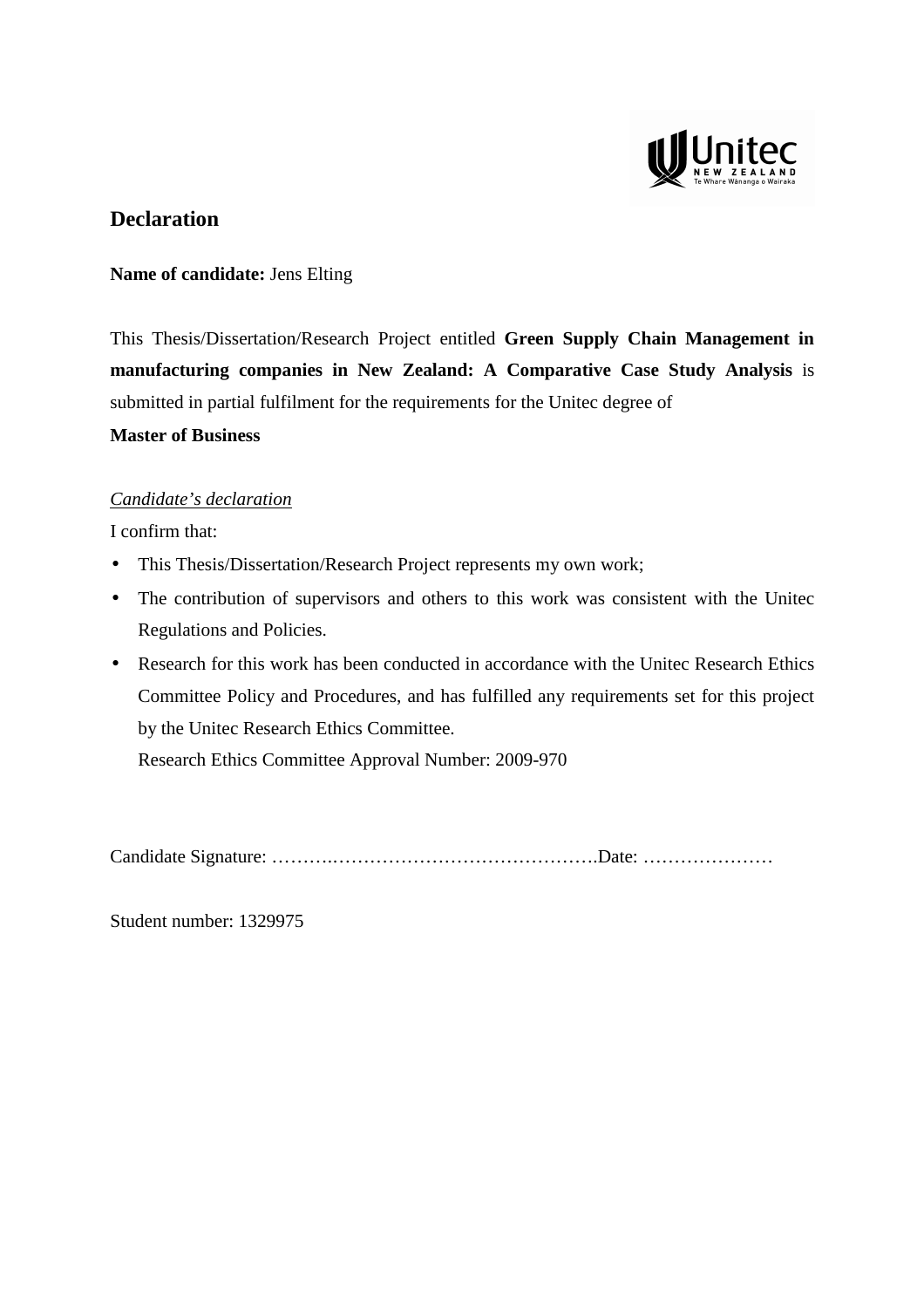Green Supply Chain Management in Manufacturing Companies in New Zealand: A Comparative Case Study Analysis

> Jens Elting ID: 1329975

A thesis submitted in partial fulfilment of the requirements for the degree of Master of Business

Unitec New Zealand, 2009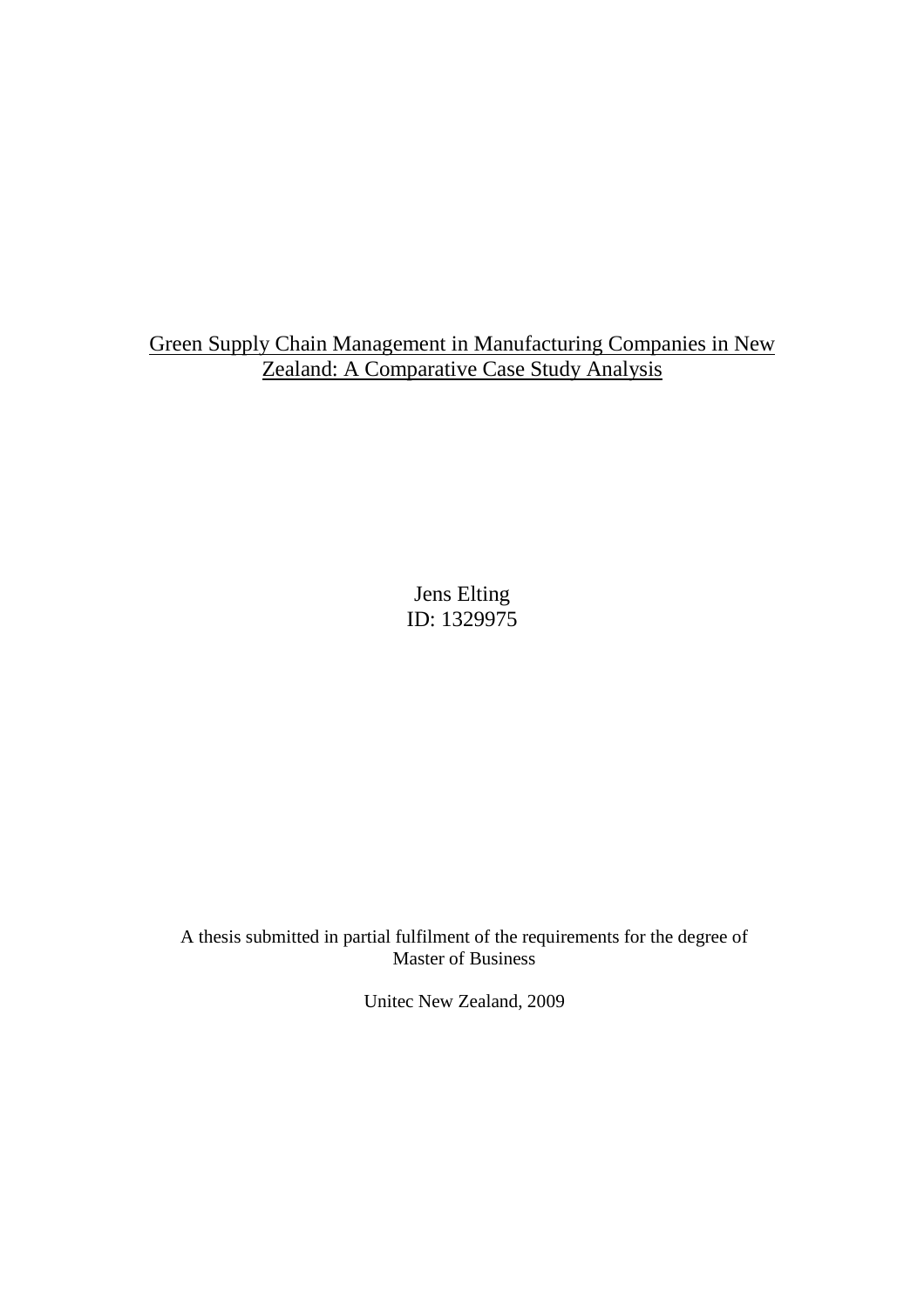### ABSTRACT

## **Green Supply Chain Management in Manufacturing Companies in New Zealand: A Comparative Case Study Analysis**

This thesis examines the factors which a company must consider when implementing Green Supply Chain Management (GSCM) practices. Three companies from the New Zealand "Food and Beverage" (F&B) sector are examined in their approach to be more sustainable. The research method employed is comparative case study analysis. Semi-structured interviews are held with two relevant managers from each company. A theoretical framework is derived from the literature to guide the research. The categories of this framework correspond with the research sub-question and include: Strategic and operational planning; Management structure, systems, and decision making; Management of people and company culture; Relationships with supply chain members. Due to the case-by-case management in two of the examined organizations, the initial aim to compare different systematic approaches was impeded. Nevertheless some similarities and important factors were identified.

Despite being in the same industry, each company is in a different situation influencing its strategic approach to GSCM. One finding is the importance of including an environmental strategy into the overall company strategy and deriving from this consistent goals and objectives and eventually concrete operational instructions. Top-management support is crucial for effectively working GSCM practices. A flat hierarchical structure might be helpful for successful GSCM, but therefore the inherent advantages of a flat hierarchy have to be exploited. Employee involvement is recognised as another crucial element of GSCM. An environmentally friendly company culture is beneficial and should be derived from the companies' environmental vision and/or mission. Collaborations with suppliers are perceived to be productive and essential to develop innovative products. Other tools, like supplier questionnaires, can help to improve the environmental impact of the whole supply chain.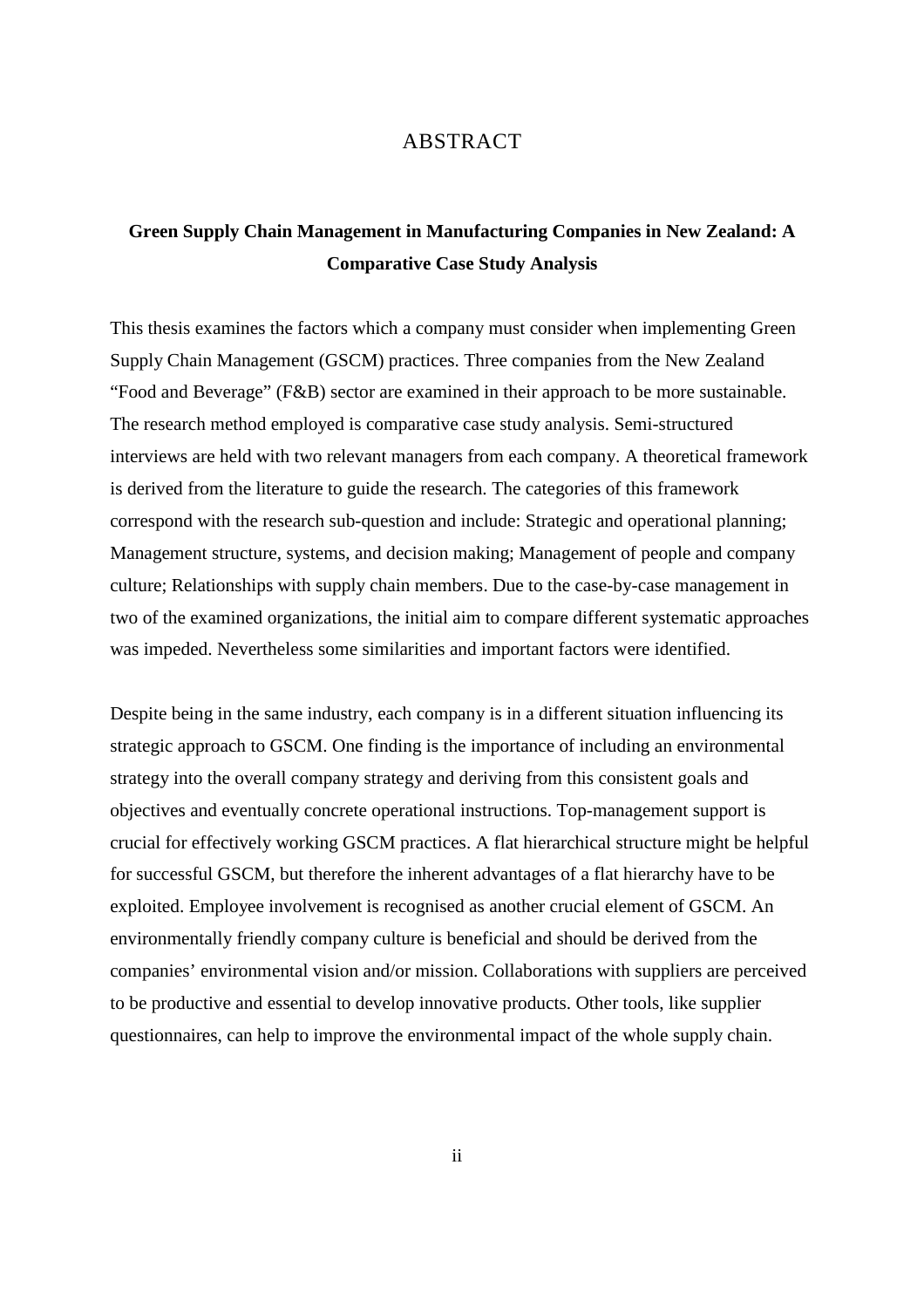## ACKNOWLEDGEMENTS

Doing this thesis was a challenging process. I had many difficulties to overcome and needed much patience. It is time to acknowledge the help, guidance and active participation received from all those who supported me. Without all those people it would have been impossible to accomplish and finish the present thesis.

First and foremost, I would like to thank my primary supervisor Prof. Howard Frederick for his dedication, contributions, support and guidance. It is truly a loss for Unitec that he will leave the organization. I would also like to thank my secondary supervisor Jeff Marriott for his contributions and comments.

Moreover I would like to thank all Unitec staff I met during my study: The people from the Te Puna Ako Learning Centre; The library staff; The program administrator Glenis Spencer. I would also like to thank Cynthia Almeida, for her support and kindness throughout the two years of study.

A special thanks to all my flatmates, especially Ngaire and Yossi, for being so patient when I was complaining about my progress with the thesis. Thanks also to Debbie and Christine for their support, and not to forget Ngaire, Michael and Andres.

Lastly, I would like to thank my parents Josef and Klara for their understanding, guidance, unconditional support and love. My sisters, Marion, Tanja and Stephanie who also contributed with family support making this a positive experience.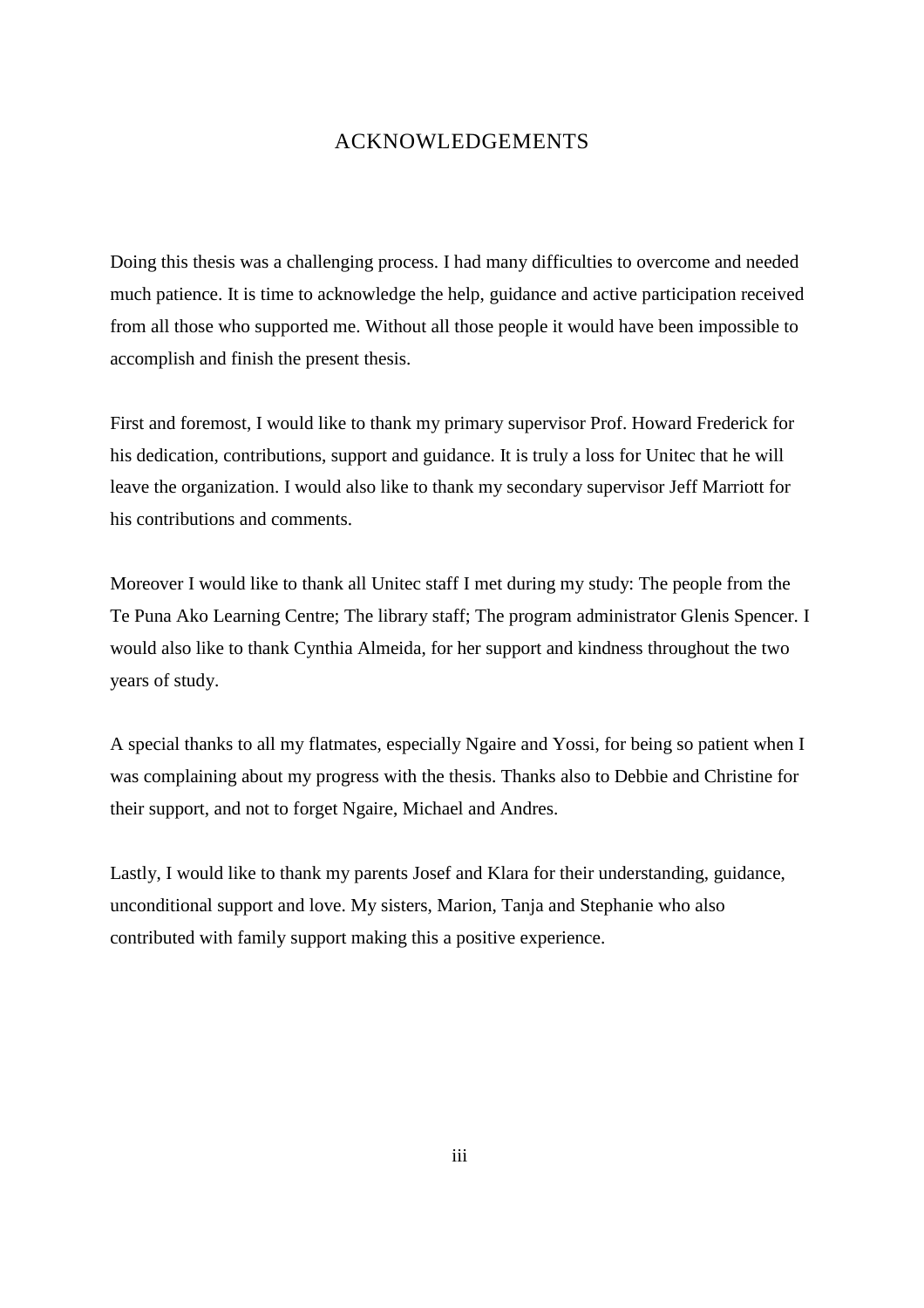# TABLE OF CONTENTS

| 2.5 Factors for an effectively working environmental commitment of a company 19 |  |
|---------------------------------------------------------------------------------|--|
|                                                                                 |  |
|                                                                                 |  |
|                                                                                 |  |
|                                                                                 |  |
| 3.0 Benefits and limitations of comparative case study methodology 31           |  |
|                                                                                 |  |
|                                                                                 |  |
|                                                                                 |  |
|                                                                                 |  |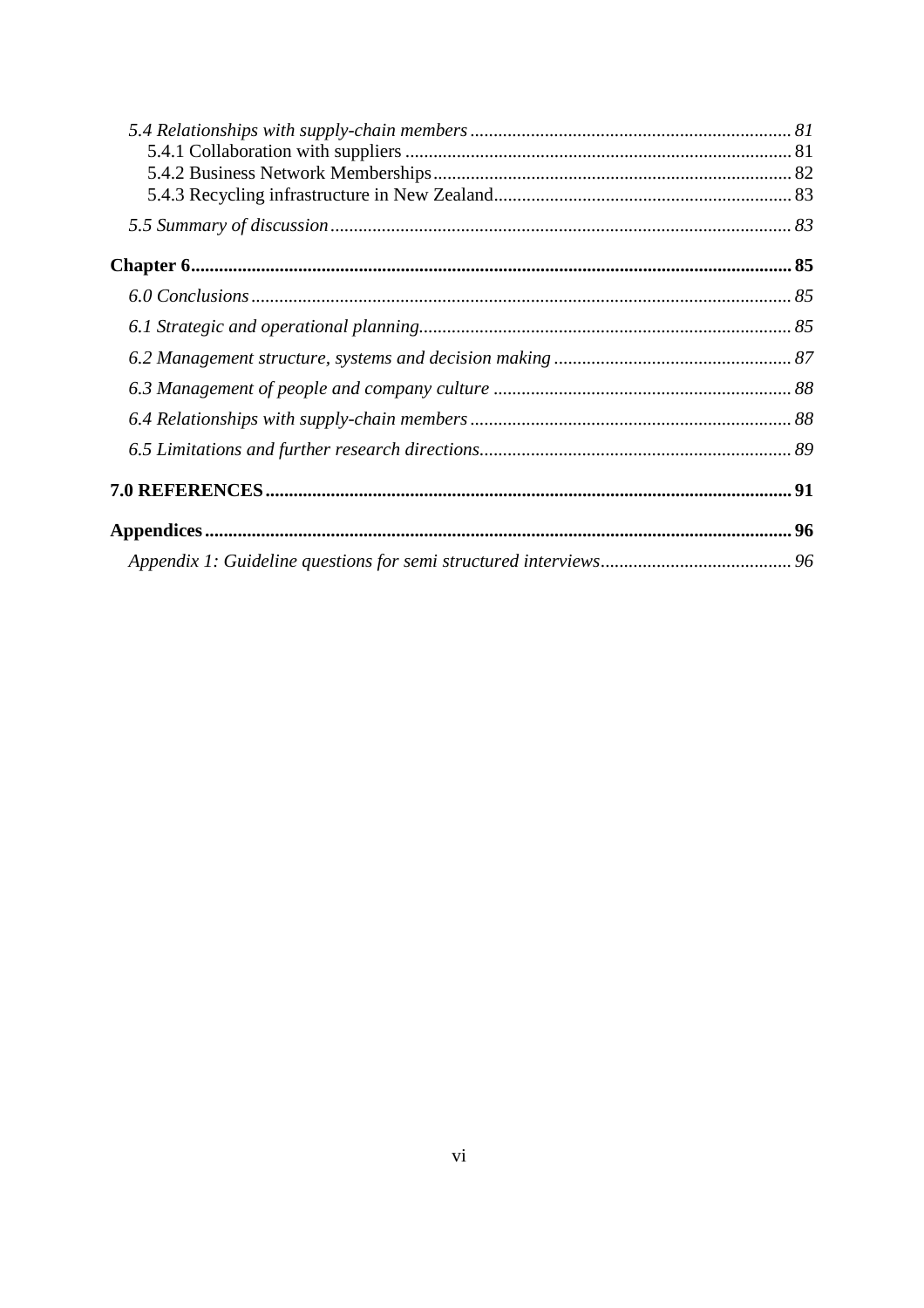# LIST OF TABLES AND FIGURES

## *Tables:*

# *Figures:*

.

| Figure 1: Financial incentive connected to environmental practices, frequency of mention45 |  |
|--------------------------------------------------------------------------------------------|--|
|                                                                                            |  |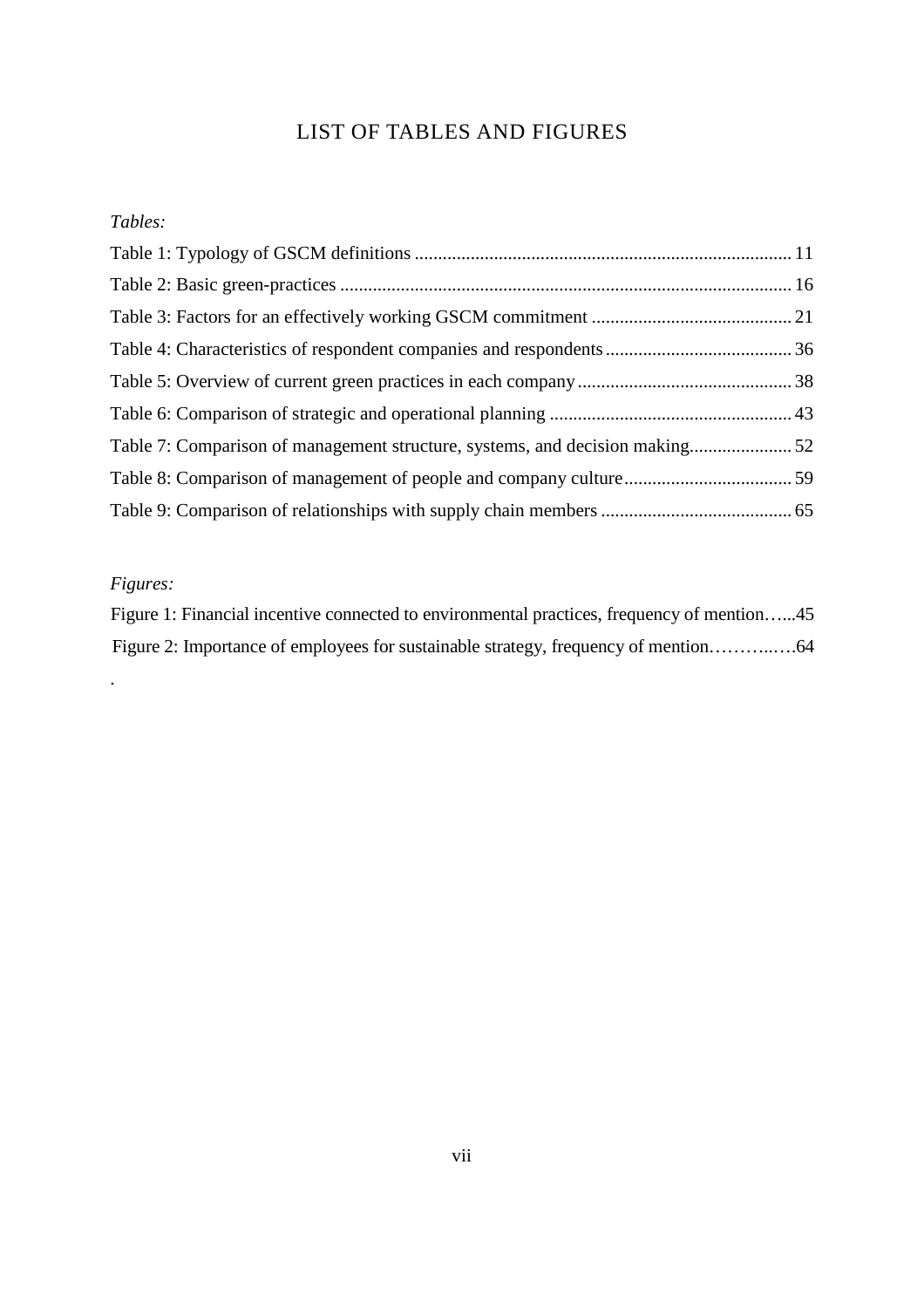## CHAPTER 1

#### *1.0 Introduction*

Many businesses around the world have exploited the environment with impunity, without any thought of sustainability. In absence of regulations, companies tend to create products and services based in part on the (free) cost of the public goods, namely the environment. Air and water are polluted and forests are degraded. So far, there are no effective tools to include these additional real costs of a product into its end-price. Some approaches exist, for instance the European Union carbon emission trading scheme to include the price of carbon emissions in product costs, but the effectiveness of this strategy is highly controversial (Bond, 2008; Carlen, 2003).

More and more entrepreneurs and managers are motivated to behave in accordance with their personal or social codes of ethics and want to protect the environment for coming generations (Reinhardt, 1998). Another driver is the higher awareness of environmental problems from the consumer perspective, which leads to more demand for companies to balance business performance with environmental issues (Basu & Wright, 2008). Still other companies see an opportunity in these developments and want to build a business that generates a competitive business advantage. (Geyer & Jackson, 2004; Mahler, 2007; Markley & Davis, 2007; Piplani, Pujawan, & Ray, 2008; Rao, 2007; Rezaee & Elam, 2000; Sarkis, 2003; *Suppliers' perspectives on greening the supply chain*, 2001; Zhu, Sarkis, & Lai, 2008). By responding to consumer demand and adhering to their own moral codes, they can force governments to enact better environmental regulations and can compel competitors to improve their efficiency (Geyer & Jackson, 2004; Lee & Rhee, 2007; Vachon & Klassen, 2006; Zhu & Sarkis, 2007).

*Green Supply Chain Management* (GSCM) is the term that refers to the way in which organizational innovations and policies in supply chain management respond to the need for a more sustainable environment (Srivastava, 2007). GSCM aims to find ways to improve some of the impacts that a company has on the environment. As important as these changes may be for the environment, they are often accompanied by cost savings, improved efficiency, and/or profitable customer awareness (Jackson & Clift, 1998; Rao, 2007; Srivastava, 2007). Some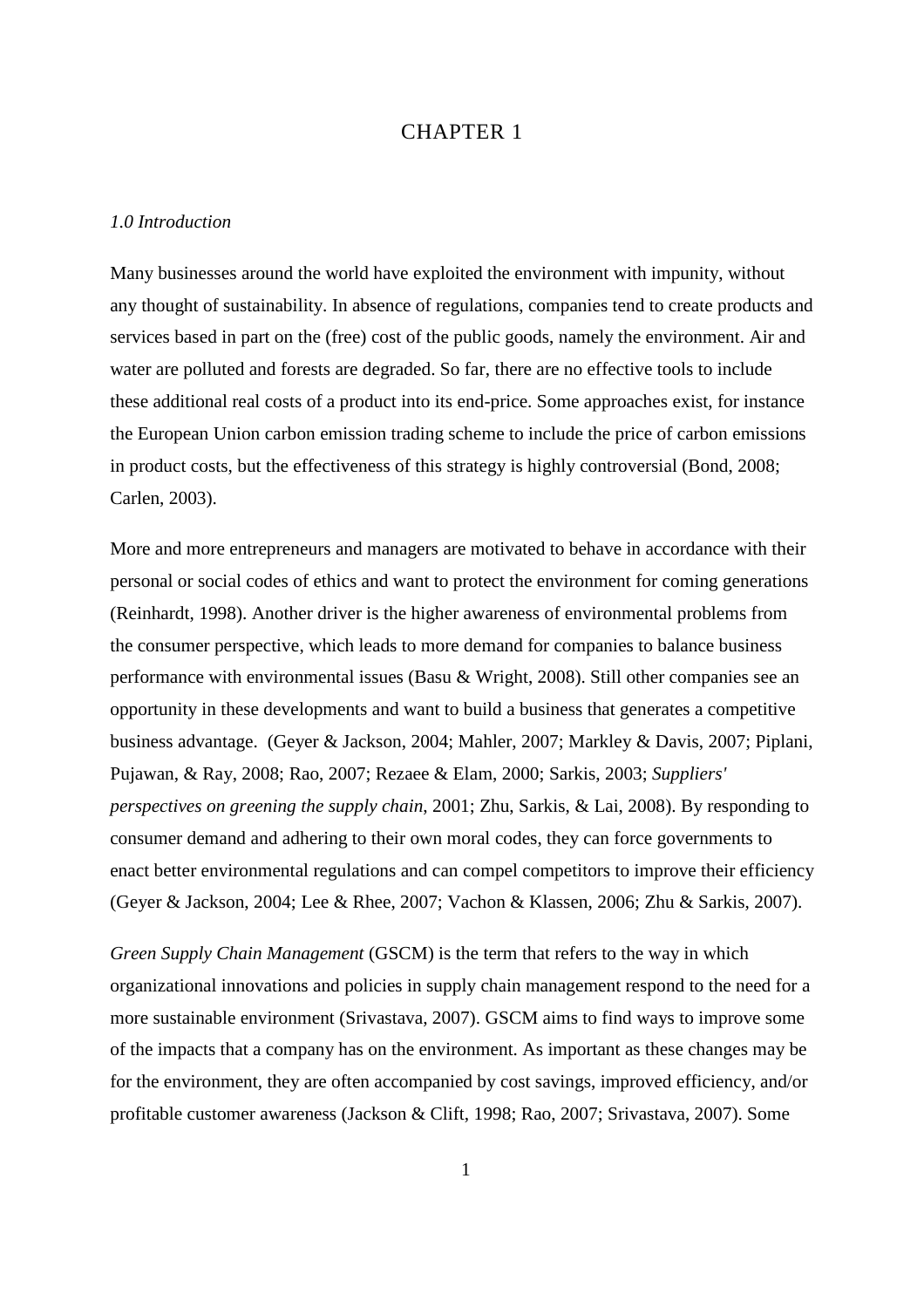companies show commitment to GSCM practices on their websites and might even change their mission statements or something similar, but often this means nothing more than "greenwashing" (misinformation that presents an environmentally responsible public image) and not a real commitment (Davies & Hochman, 2007). The objectives of GSCM are aimed at finding a win-win strategy to benefit the environment as well as the performance of the company. These companies want both to exceed the expectation of the regulators and to satisfy the increasing demands of the customer. These companies strive to go further from compliance to competitiveness (Pun, Hui, Lau, Law, & Lewis, 2002).

The New Zealand Business Council for Sustainable Development (NZBCSD) ("Implementing a Sustainable Supply Chain," 2004) gives a guide with several steps to implement GSCM, which focuses on procurement practices, internal operations and product development. However, managers are not always successful in introducing new practices and strategies, and the desired effects do not always take place (Heymans, 2002). A few companies in New Zealand already state they have introduced green or sustainable supply chain management and the NZBCSD is trying to push this development ("Implementing a Sustainable Supply Chain," 2004). GSCM may well become a future goal for many companies in New Zealand and they need to know which factors they have to consider for implementing that strategy. Companies who want to introduce GSCM need to take into account employees, producers, distributors, consumers and recyclers as well as the regulatory frameworks (Bala, Munoz, Rieradevall, & Ysern, 2008). The problem is that the implementation of GSCM practices is complicated and is likely to fail if not executed properly.

Research on GSCM is still in its infancy and needs further elaboration (Zhu, et al., 2008). This paper explores the factors that are important for an effectively working GSCM approach in manufacturing companies. Six participants from three New Zealand based "Food and Beverage" (or F&B) companies are interviewed to examine their green approaches and check against a framework derived from the reviewed literature. The present research has two innovations. It focuses on the underdeveloped area of Green Supply Chain Management in the first instance. But it also adds to the global comparative literature. As Srivastava (2007) notes, most previous research has examined Europe and North-America. This project with its green focus and its New Zealand context seems to have dual relevance.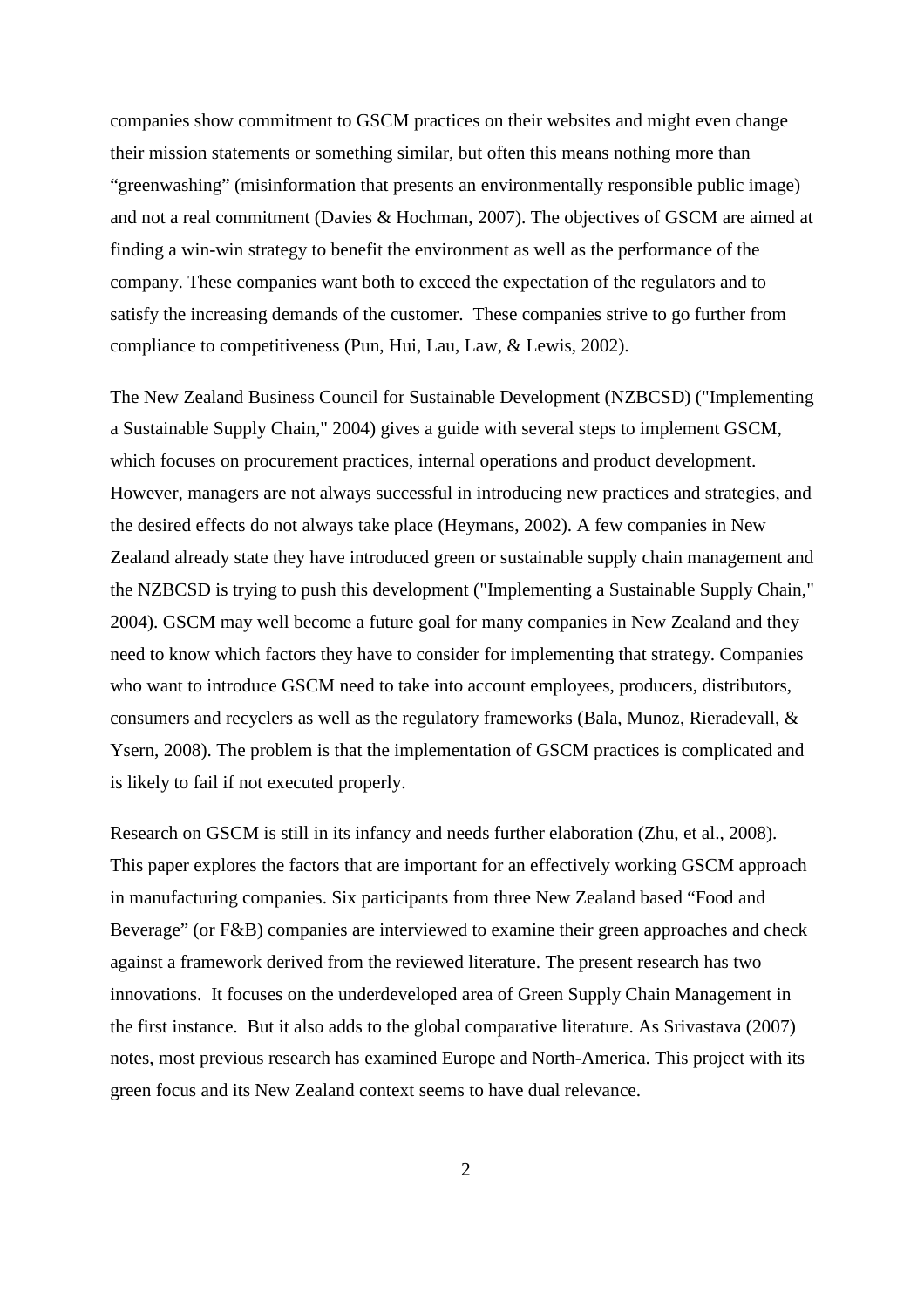After further clarification and establishment of the research question and the specific goals and objectives, this thesis examines the relevant literature. The review seeks to discern from the literature any available frameworks that might serve as a framework for the present analysis. The following section about the research design elucidates the methodology and research methods of the paper in detail, as well as pinpoints some limitations. The key results are then presented in light of the above mentioned framework. The discussion section tries to answer the research questions with the help of the framework. The paper ends with the conclusion, including recommendations about further research.

#### *1.1 Research question and sub-questions*

A company needs to know which factors to consider when implementing a workable GSCM approach. This includes the critical success factors that make the implementation of these practices operable and effective (Zhu & Sarkis, 2007).

Hence the research question is:

• What operational factors within a company's control are considered to be most important for Green Supply Chain management in Food and Beverage companies in New Zealand?

Sub-questions used to amplify the intent of this enquiry are:

- What is the reciprocal effect of strategic and operational planning on environmental efforts?
- How are the decisions concerning green practices being made? What systems exist?
- How important is the buy-in of all employees and the creation of a green company culture for the success of a green strategy?
- Which types of supply-chain relationships are critical for companies to achieve their green targets?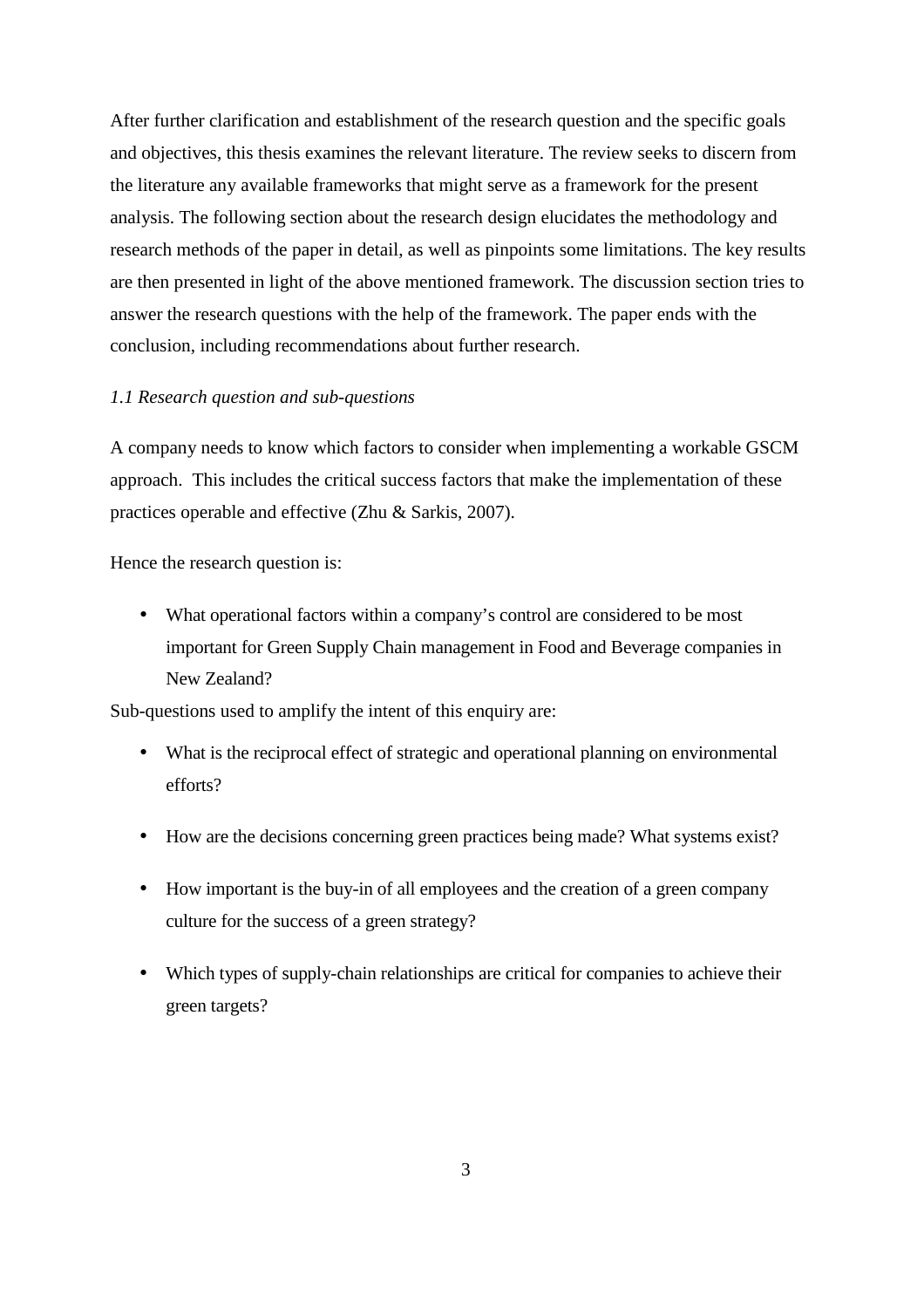#### *1.2 Specification of research aim and objectives*

The initial work of the present research seeks to identify a framework of factors that are important for implementing a GSCM strategy in New Zealand F&B companies. The targeted framework must be broad enough to fit several types of organizational structures but not to be too broad to be useless for eventual application of the findings (Grant, 2005). The aim of this research is to obtain findings that can be generalized and applied beyond the situation in which the study is initially carried out (Kim, 2003), e.g. in other F&B companies.

Hunger & Wheelen (2002) propose that every strategy implementation must consider who the people are who will carry out the implementation; what must be done; and how are they going to do what is needed? Due to the fact that the employees are the key for each strategic change, the role of the employees is of special interest (de Saá-Pérez & García-Falcón, 2002). For example, do employees need special incentives to buy in to GSCM?

Further objectives are:

- To describe the core characteristics of a working GSCM approach;
- To find out to what extent top management must be part of the implementation process;
- To identify barriers the chosen New Zealand F&B companies had to overcome;
- To determine what compels these companies to opt for green practices;
- To identify decision-making patterns that can be generalized elsewhere;
- To describe how the companies ensure that their decisions are executed at the operational or shop floor level;
- To find out if GSCM really is a benefit for New Zealand's companies;
- To determine the manager's willing to continue down this road and where their next challenges lie.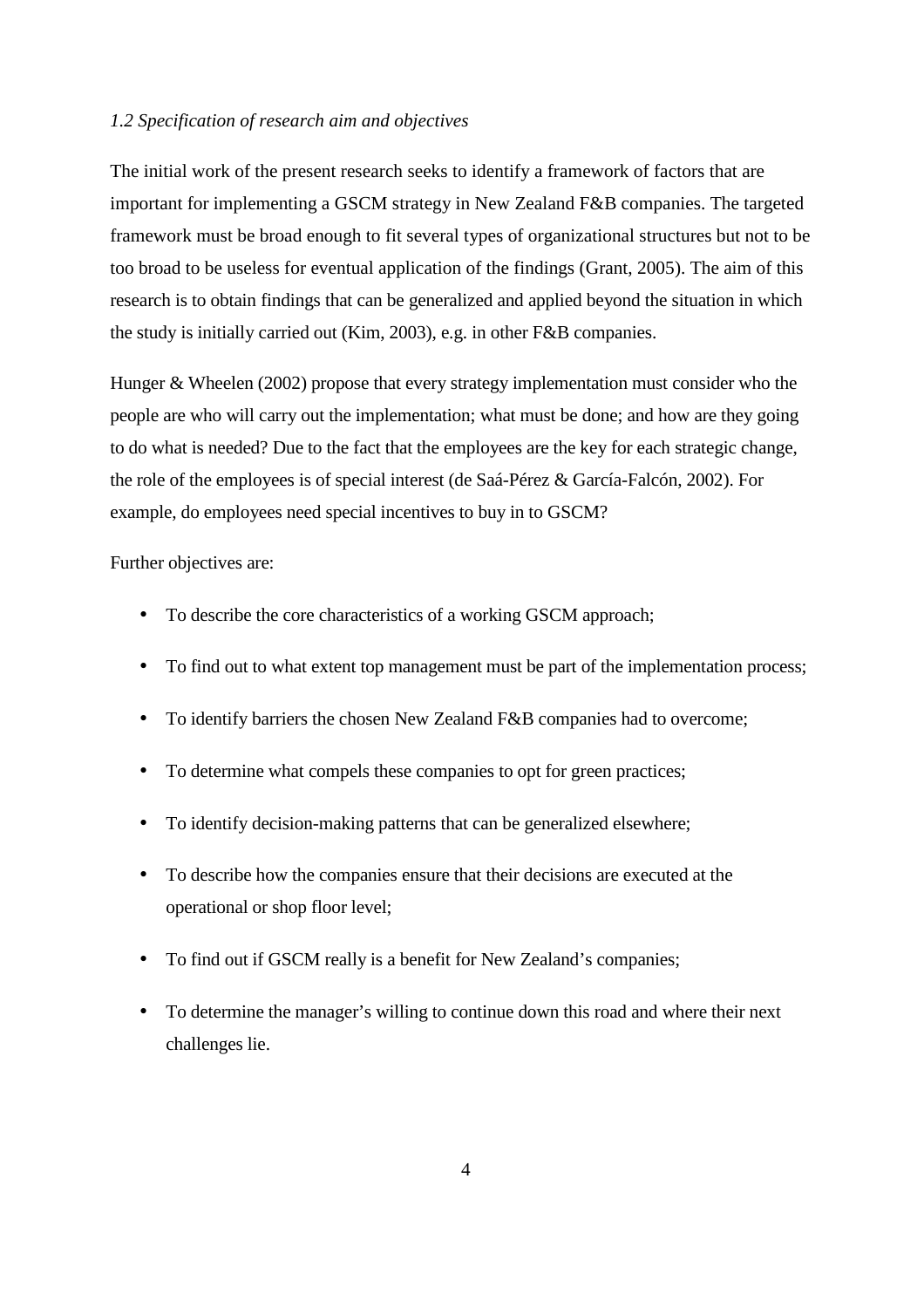#### *1.3 Food and beverage industry in New Zealand*

The global food and beverage market was worth US\$5.7 trillion in 2008. F&B plays a huge role in New Zealand. The F&B industry is the largest manufacturing sector in New Zealand and contributes heavily to the country's exports, with approximately NZ\$23 Billion in 2008. Overall the industry represents over 10 percent of the country's Gross Domestic Product (GDP). New Zealand Trade and Exchange (NZTE) splits the F&B industry into several categories: Dairy; Meat; Seafood; Fruit and Vegetables; Wine; Speciality food industries. The dairy industry is New Zealand's biggest exporter with approximately 22 percent of total exports. Meat is the second largest food export product, with approximately 12 percent of total exports. Furthermore, New Zealand is the world's largest exporter of sheep meat. The seafood industry benefits from the fourth largest coastal fishing zone in the world, and produces one billion meals annually. The fruit and vegetables industry is advantaged through New Zealand's geographic isolation, and its stringent bio-security regulations. This keeps New Zealand free from the major pests and diseases elsewhere prevalent in the world. The wine industry developed from small family-based businesses to a technologically advanced industry today, and is growing fast. The speciality food industry encompasses a variety of food and beverage manufacturers with approximately 2000 companies ("Food and beverage," 2009).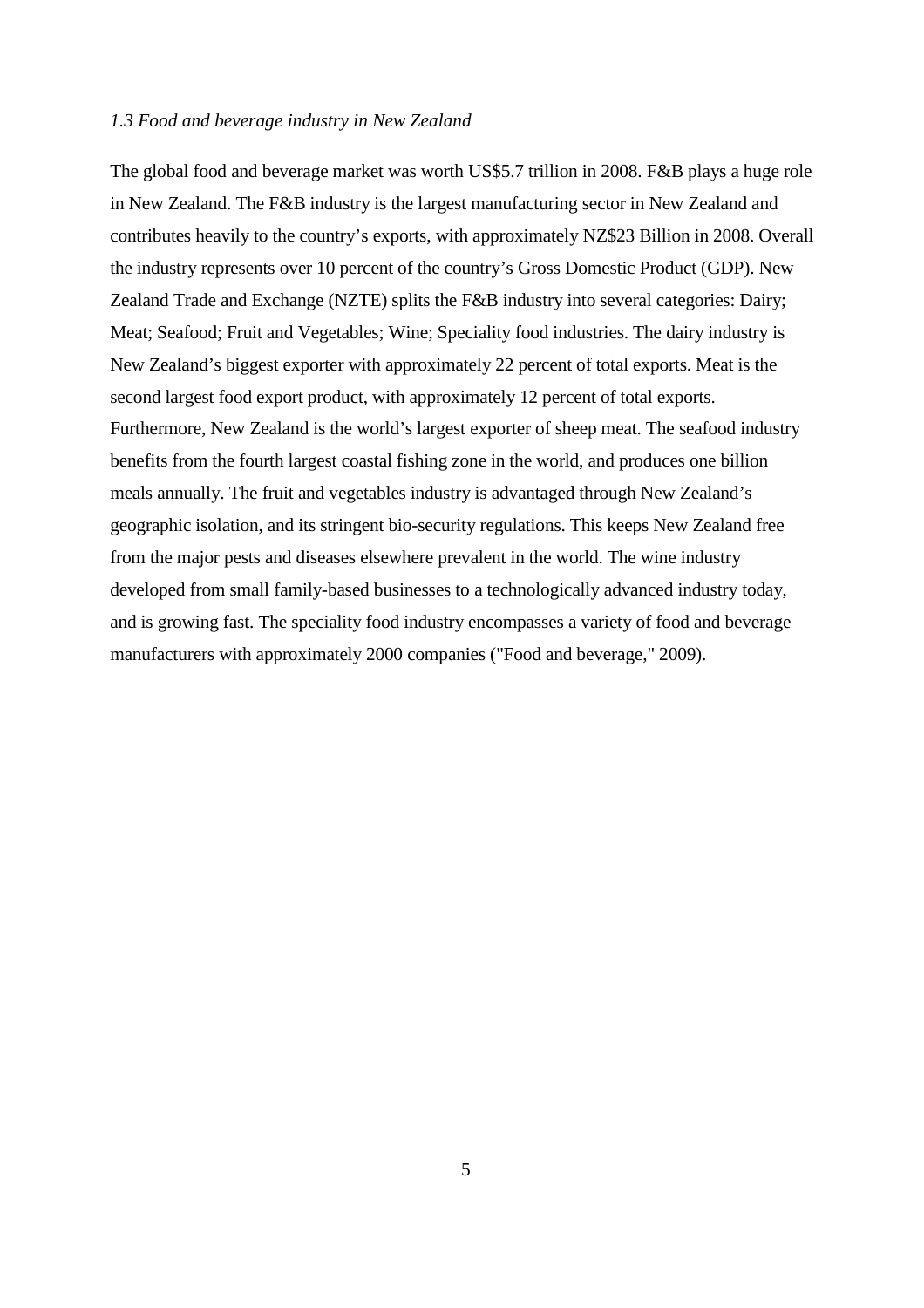### CHAPTER 2

#### *2.0 Literature Background*

Previous researchers have approached GSCM from diverse disciplinary and theoretically different angles. These include such diverse areas as (re-)engineering, management, logistics, network analysis, human resources, and GSCM measurement (Sarkis, 2003). These approaches have a different view on the field of GSCM and therefore define it in different ways.

In order to implement GSCM practices successfully, a company needs to know exactly what GSCM is. Thus, the literature review starts with a GSCM framework deduced from the vast literature. Then it reviews why it is important for companies to introduce GSCM, followed by a description of current GSCM practices and what the barriers for an implementation of GSCM are. The main part of the literature review contributes to an understanding of the factors that make GSCM work effectively.

#### *2.1 Framework defining GSCM*

#### *Extent of literature*

The literature has not been able to unify around a generally accepted definition of GSCM or even of its scope (Srivastava, 2007; Vachon, 2007). Zhu, Sarkis & Lai (2008) state that the scope of GSCM depends on the goals of the researcher and the given problems. Some researchers focus just on the procurement stage, whereas others investigate the complete logistics channel.

What is worse, the term GSCM is frequently used interchangeably with the term "environmental supply chain management" (ESCM) (Handfield, Sroufe, & Walton, 2005; Kogg, 2003), which merely considers how supply chain management may be considered in the context of the environment. An alternative term "sustainable supply chain management" expands the field properly to social and ethical issues as well ("Implementing a Sustainable Supply Chain," 2004; Mahler, 2007; Markley & Davis, 2007; Piplani, et al., 2008). These latter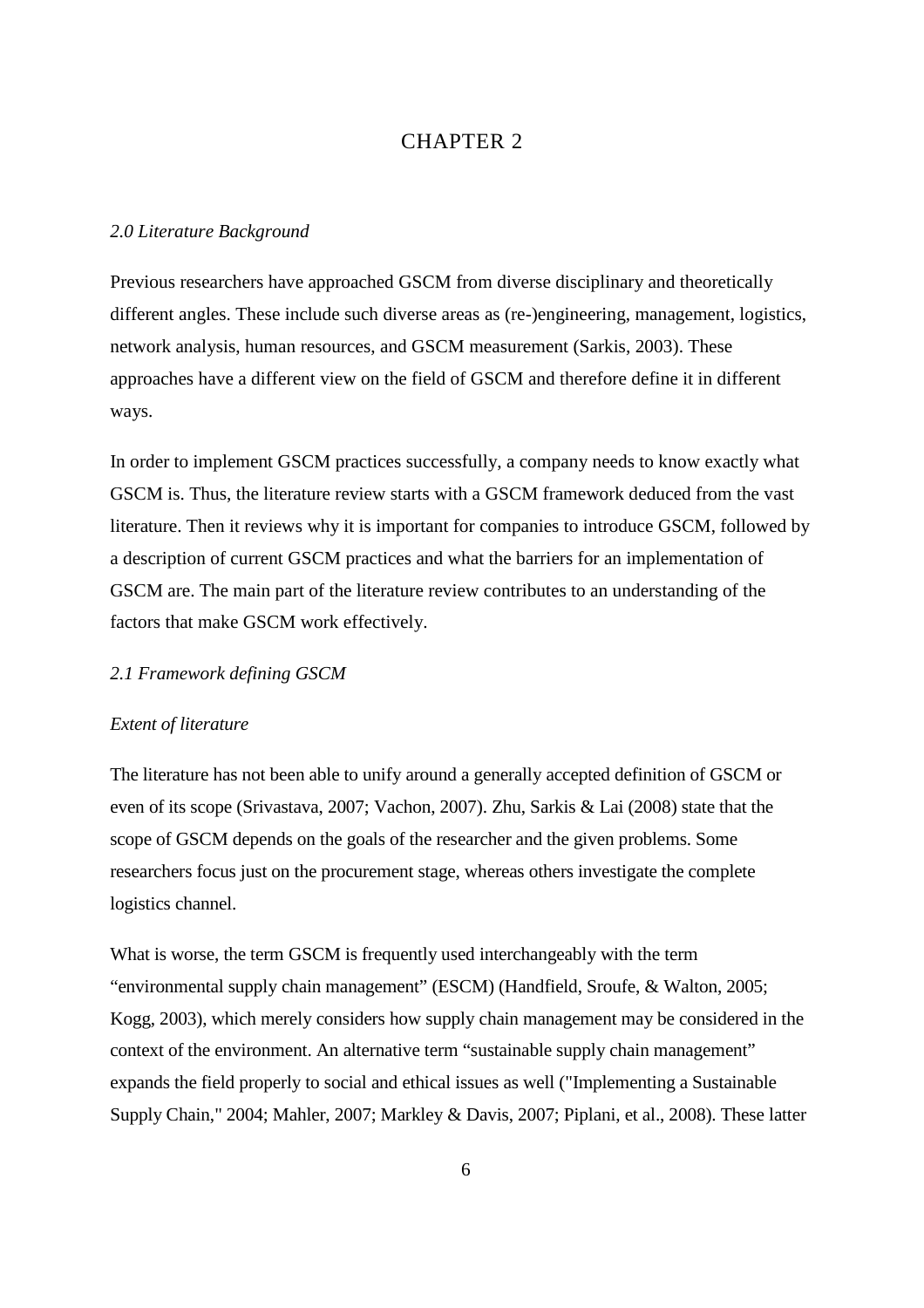efforts are termed "Triple Bottom Line"-approaches, and they indicate the attempt to deliver economic, social, and environmental benefits simultaneously (Markley & Davis, 2007) In its broadest sense, Triple Bottom Line captures the spectrum of values that organizations must embrace to stay in business as these issues are becoming increasingly important (Eklington, 1997; Elkington, 1994). However, this paper will not focus on social issues.

GSCM fits into what Jackson & Clift (1998) call Industrial Ecology and they define the goal of GSCM as the attempt to mimic the natural eco-system to establish sustainable industrial systems. However there is an almost irresolvable tension in industrial ecology. Profit, the underlying motive in industrial ecology, pushes on the one hand towards improved production efficiency, and on the other hand towards increased production output. That means that a higher output outweighs measures taken against pollution to make the product cheaper, according to the market mechanism of supply and demand.

Related to GSCM is Environmentally Conscious Manufacturing (ECM). It "involves developing and implementing manufacturing processes that minimize or eliminate waste, reduce energy consumption, improve materials utilization efficiency, and improve operational safety" (Lin, Jones, & Hsieh, 2001, p. 71). So, GSCM is not merely a detached approach in one part of a company, but requires concerted efforts throughout the company and is more than simply putting some green practices in place, but a consistent, holistic improvement of the environmental performance on all levels of management and shop-floor (Davies & Hochman, 2007).

Another cited approach in the literature is the so-called "Industrial Metabolism" (Frederick & Kuratko, 2009). This view takes the word 'industry' to mean a 'balanced, quasi-stable collection of interdependent firms belonging to the same economy'. The word 'metabolism' usually refers to the internal processes of a living organism that are necessary for the maintenance of life. Using a biological analogy, Industrial Metabolism (IM) was first proposed by Robert Ayres as 'the whole integrated collection of physical processes that convert raw materials and energy, plus labour, into finished products and wastes'. Just like a living organism, industrial metabolism deals with the integration of physical processes that convert raw material, energy, and labour into finished products and wastes. Labour input and consumer output act as the human components. Both industrial metabolism and ecological metabolism are

7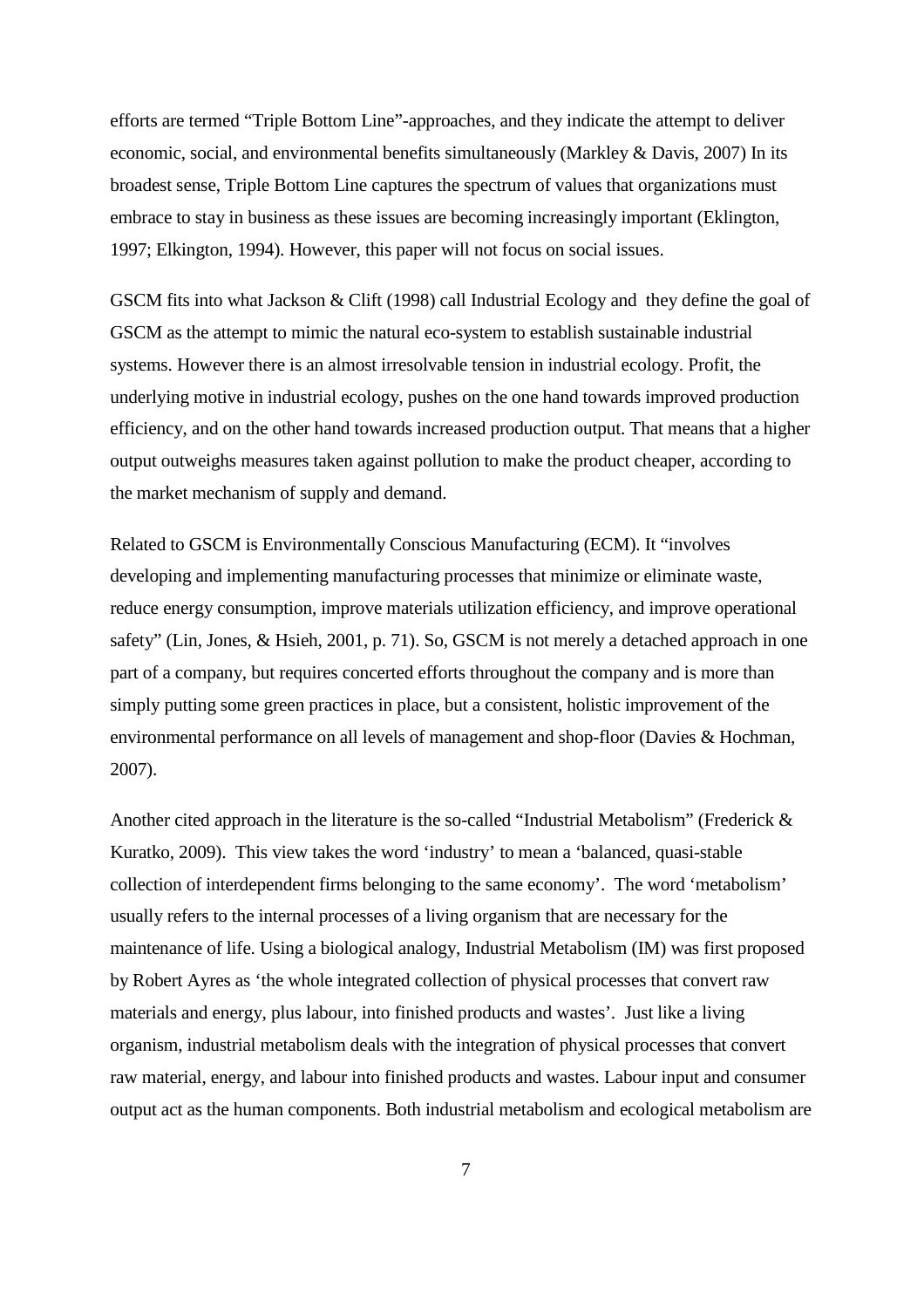examples of dissipative systems, which are self-stabilising in a stable state. A manufacturing enterprise or firm may also be described as a self-organising entity, and the concept of industrial metabolism again applies. IM focuses on developing networks of industries that create ecoefficiencies and are eco-interdependent. They create a permanent waste exchange system where the by-product of one company becomes the raw material for another (Frederick & Kuratko, 2009).

One novel approach is seen in the book Cradle to Cradle by William McDonough and Michael Braungart (2002). The authors envision a world without waste, a world without poisons, and a world in which all materials are continuously recycled. It already exists. We call it nature. In the natural system there is no waste and the same materials have been recycled for billions of years. The new industrial revolution is all about absorbing the lessons we should have learned from nature long ago. The key to sustainability is making the market work for the environment instead of against it (Webster, 2007). The industrial application of cradle-to-cradle design creates a cycle for industrial materials. Like the Earth's nutrient cycles, the flow of materials eliminates the concept of waste (cradle-to-cradle, rather than cradle-to-grave). Each material in a product is designed to be safe and effective, as well as to provide quality resources for subsequent generations of products; in other words, materials are conceived as nutrients and designed to circulate safely and productively.

Yet another approach examines "lean manufacturing". This framework asserts that the expenditure of resources for any goal other than the creation of value for the end customer is wasteful and should be eliminated. Lean manufacturing is a philosophy generally associated with the Toyota Production System (TPS). It is renowned for its focus on reducing the original Toyota seven wastes in order to improve overall customer value (Smalley & Harada, 2009; Sutherland & Bob, 2008).

Still other authors focus just on specific elements of GSCM:

• Hervani, Helms & Sarkis (2005) define GSCM simply as the addition of green purchasing, green manufacturing/materials management, green distribution/marketing and reverse logistics.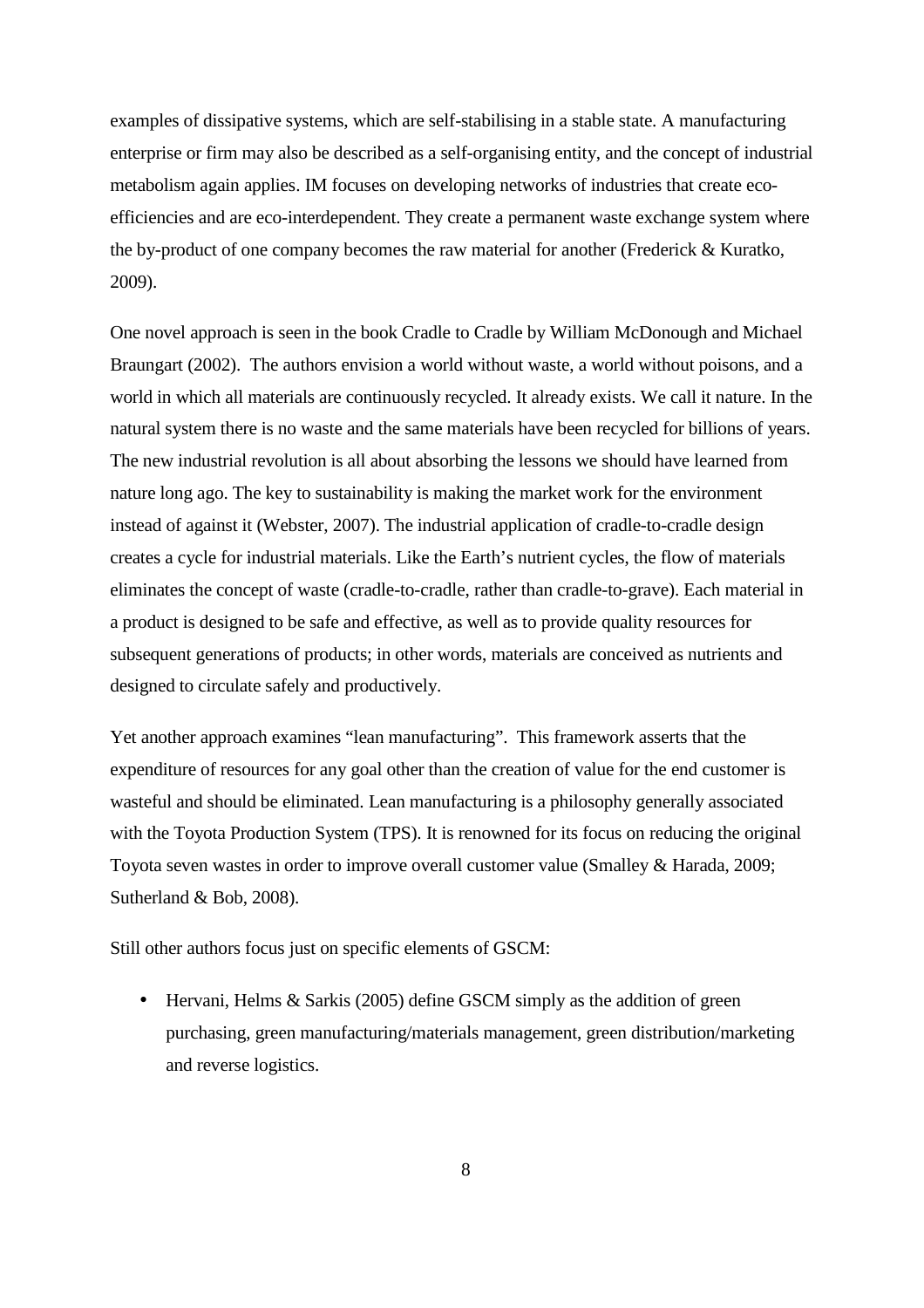- Vachon & Klaasen (2006) focus on the transactional issues in GSCM and state that GSCM involves at least two or more transacting organizations.
- Heiskanen (2002) reports extensively about Life Cycle Assessment (LCA), an approach which considers every kind of resource and pollution used from raw material to waste in a products' life.
- Some research just focuses on end-of-life processes (Geyer & Jackson, 2004; Thierry, Salomon, van Nunen, & van Wassenhove, 1995).

The New Zealand Business Council for Sustainable Development puts forward that the most benefits are made when the focus is as far as possible in both directions of the supply chain, i.e. from raw material to end-product and waste management ("Implementing a Sustainable Supply Chain," 2004).

Vachon (2007) brings in the concepts of externalizing and internalizing which originally came from the transaction cost theory. In the environmental context it means when companies conduct environmental procedures through markets they externalize their environmental commitment by employing market-based mechanisms. There is no significant commitment of the organization's own resources. Companies internalize environmental procedures through incorporation of those activities within their organizational boundaries or even within their supply chain. In other words, internalizing is process focused and externalizing is outcome focused. Vachon & Klassen (2006) suggest that "internalizing processes" should be labelled "environmental collaboration", and that "externalizing processes" should be termed "environmental monitoring". This categorization helps to define green practices on the simplest level, since an organization can choose to get directly involved (e.g. through joint planning sessions, knowledge sharing, etc.), or using market mechanisms to influence other companies.

In the end, the present researcher must select from these approaches to form a framework for analysis. Most relevant to the present study are the actual practices of companies that apply GSCM. These practices vary in each company, and the possibilities to apply GSCM efficiently are different. Included in this are the underlying management processes and impacts of the introduction and application of GSCM on strategy, human resources, and decision making.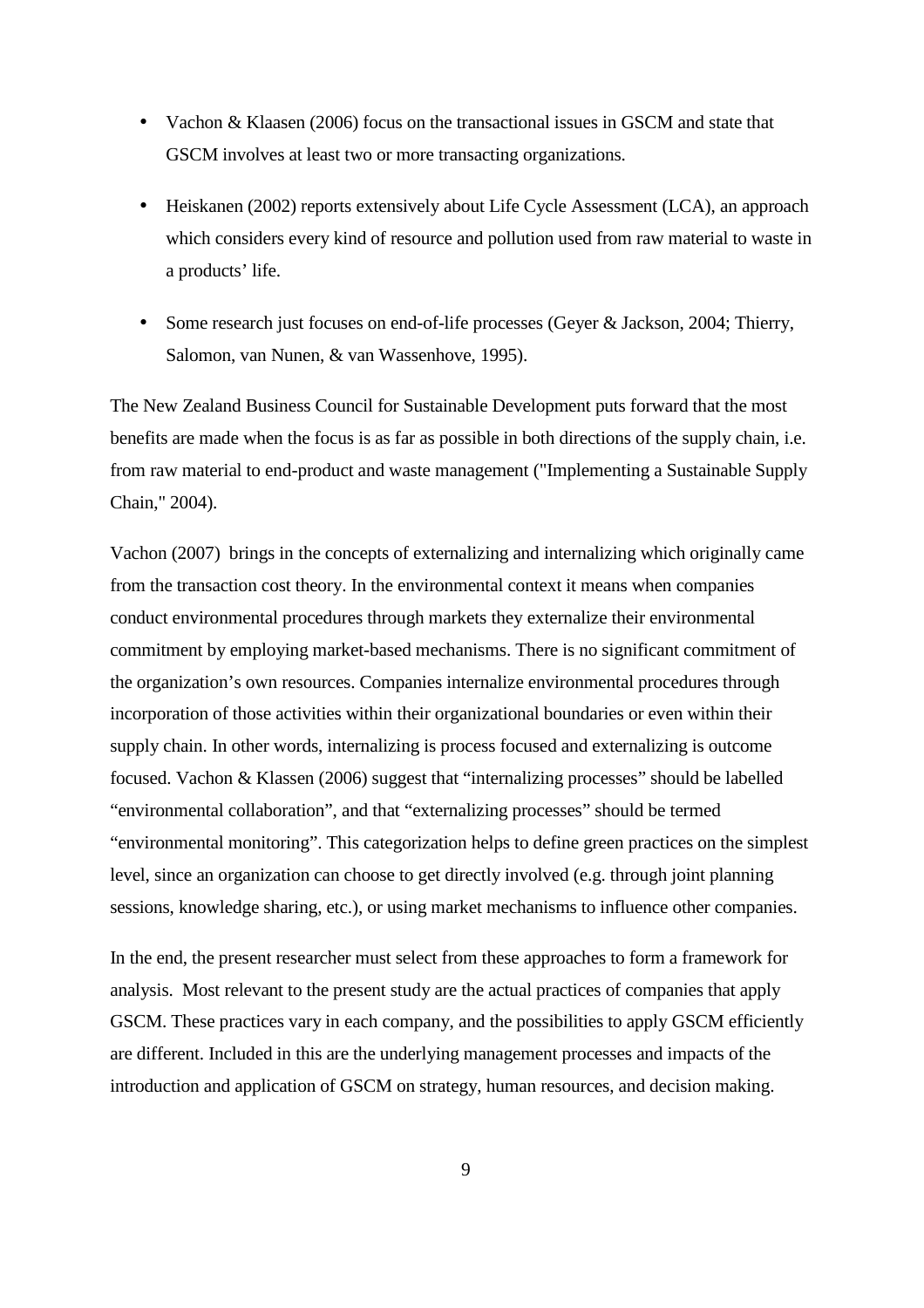Finally there are the relationships with stakeholders, especially suppliers that are of importance for the development of green practices.

#### *Typology*

To help make this selection, a typology of definitions of GSCM is proposed. Given the scope of this research, these characterising concepts describe the dimensions for the framework defining GSCM. Table 1 aims to synthesise the literature and to create a typology focusing on practices, processes, and relationships with the concepts of internalizing and externalizing together with some definitions into an overview of the relevant literature and their focus on GSCM. The first column is concerned with the actual material flow and the other two columns deal with information flow issues. The information flow side is again divided into applicable management processes, and the last column is focusing on relationships with stakeholders.

#### *Synthesis*

Seuring (2001) proposes a definition of GSCM by adding 'environmental intentions' to the classic definition of supply chain management. This involves not only the material flow but also the associated information flow up and down the supply chain:. "The supply chain encompasses all activities associated with the flow and transformation of goods from raw materials stage (extraction) through to the end user, as well as the associated information flows." (p.73). However this definition is tailored to fit the classic definition of supply chain management and therefore is not suitable for the purpose of the paper.

The most suitable definition is Kogg's (2003): GSCM is "the set of supply chain management policies held, actions taken and relationships formed in response to concerns related to the natural environment with regard to the design, acquisition, production, distribution, use, re-use and disposal of the firm's goods and services." (p.54). It embraces all relevant issues as visualized in Table 1, and is therefore the basis of this research.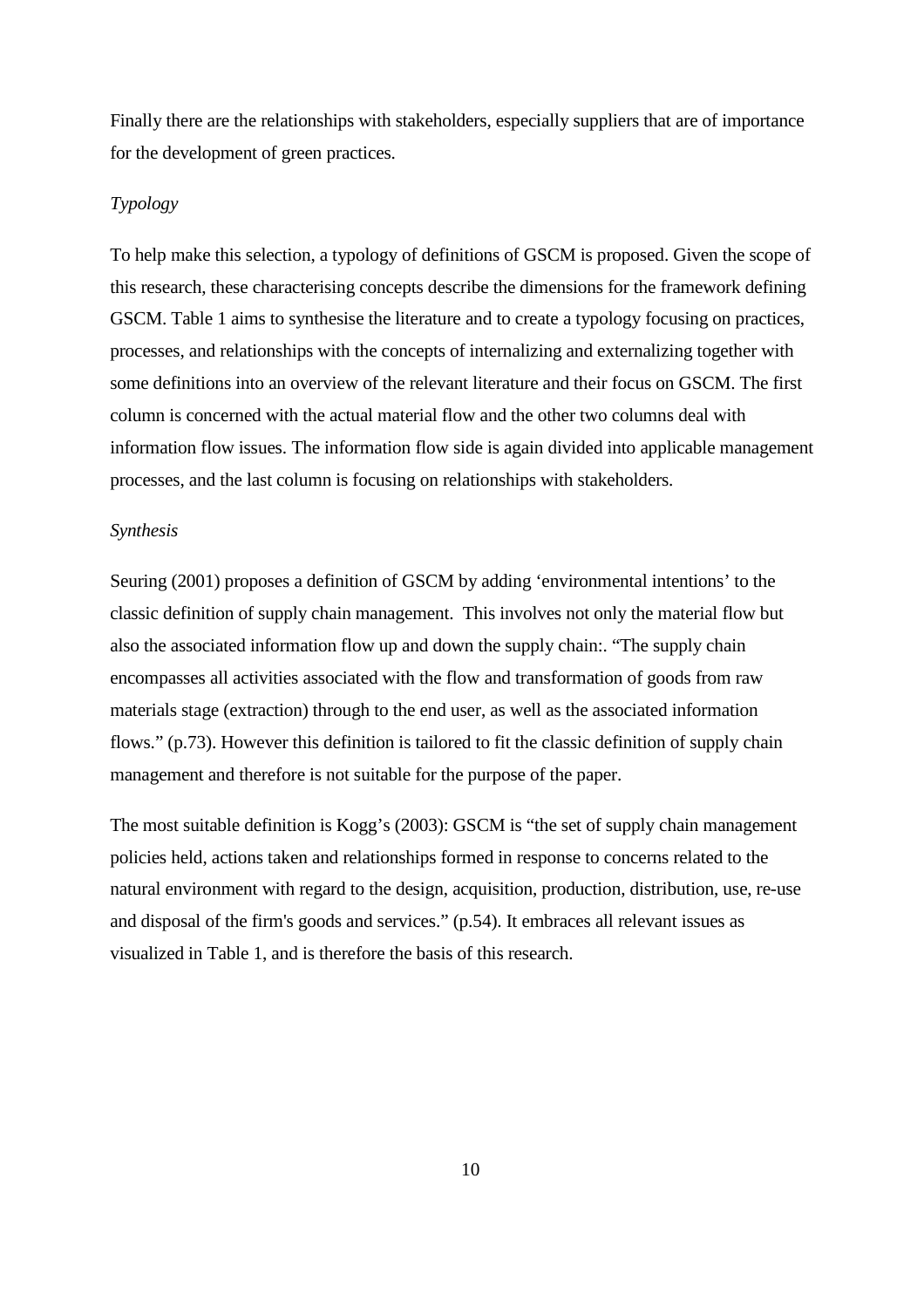# Table 1: Typology of GSCM definitions

|               | Literature/definitions focusing on<br>material flow<br>information flow                                                                                                                                                                                                                                                            |                                                                                                                                                                                                                                                                                                                                                                                                                                                                                                          |                                                                                                                                                                                                 |
|---------------|------------------------------------------------------------------------------------------------------------------------------------------------------------------------------------------------------------------------------------------------------------------------------------------------------------------------------------|----------------------------------------------------------------------------------------------------------------------------------------------------------------------------------------------------------------------------------------------------------------------------------------------------------------------------------------------------------------------------------------------------------------------------------------------------------------------------------------------------------|-------------------------------------------------------------------------------------------------------------------------------------------------------------------------------------------------|
|               | <b>Practices</b>                                                                                                                                                                                                                                                                                                                   | Processes (management processes)<br><b>Relationships</b>                                                                                                                                                                                                                                                                                                                                                                                                                                                 |                                                                                                                                                                                                 |
|               |                                                                                                                                                                                                                                                                                                                                    | GSCM is "the set of supply chain management policies held, actions taken and relationships formed in response to concerns related to                                                                                                                                                                                                                                                                                                                                                                     |                                                                                                                                                                                                 |
|               | and services." (Kogg, 2003, p.54)                                                                                                                                                                                                                                                                                                  | the natural environment with regard to the design, acquisition, production, distribution, use, re-use and disposal of the firm's goods                                                                                                                                                                                                                                                                                                                                                                   |                                                                                                                                                                                                 |
| Definitions   | - GSCM is: "integrating environmental thinking<br>into supply-chain management, including<br>product design, material sourcing and<br>selection, manufacturing processes, delivery of<br>the final product to the consumers as well as<br>end-of-life management of the product after its<br>useful life" (Srivastava, 2007, p.54) | - ESCM: "The formal system that integrates strategic, functional and operational procedures and<br>processes for employee training and for monitoring, summarizing and reporting environmental<br>supply chain management information to stakeholders of the firm. The documentation of this<br>environmental information is primarily focused on supplier performance, audits, design, waste<br>minimization, training, reporting to top management and goal setting." (Handfield et al., 2005,<br>p.7) |                                                                                                                                                                                                 |
|               | - GSCM "ranges from green purchasing (GP) to integrated life-cycle management supply chains<br>flowing from supplier, through to manufacturer, customer, and closing the loop with reverse<br>logistics" (Zhu et al., 2008, p.262)                                                                                                 |                                                                                                                                                                                                                                                                                                                                                                                                                                                                                                          | - Range of GSCM: "Effective sustainable<br>development must extend from an individual<br>company both up and down the supply chain."<br>(Implementing a Sustainable Supply Chain,<br>2004, p.1) |
|               | green practices in place, but a consistent, holistic improvement of the environmental<br>performance on all levels of management and shop-floor (Davies & Hochman, 2007).                                                                                                                                                          | - GSCM are the concerted efforts throughout the company and is more than simply putting some                                                                                                                                                                                                                                                                                                                                                                                                             |                                                                                                                                                                                                 |
|               | - Packaging take-back system (Matthews,<br>2004)                                                                                                                                                                                                                                                                                   | - environmental cost accounting (Reiskin et al.,<br>2000)                                                                                                                                                                                                                                                                                                                                                                                                                                                | - collaboration with suppliers (Trowbridge,<br>2001)                                                                                                                                            |
|               | - Product recovery management (Thierry et al.,<br>1995)                                                                                                                                                                                                                                                                            | - linkage of environmental performance to<br>executive compensation (Cordeiro & Sarkis,<br>2007)                                                                                                                                                                                                                                                                                                                                                                                                         | - moderating effects on GSCM through market-<br>, regulatory-, and competitive-pressures (Zhu<br>and Sarkis, 2007)                                                                              |
|               | - reducing packaging waste; recycling; LCA;<br>Influence on legislation (Trowbridge, 2001)                                                                                                                                                                                                                                         | - environmental performance metrics<br>(Trowbridge, 2001)                                                                                                                                                                                                                                                                                                                                                                                                                                                | - Dispersion of green ideas across<br>organizational boundaries (Stenberg, 2007)                                                                                                                |
| nternalizing  | - supply loops (industrial ecology) "end-of-life<br>products replace primary resources in forward<br>supply chains" (Geyer and Jackson, 2004)                                                                                                                                                                                      | - simulation of logistic channels and plant<br>locations (Khoo et al., 2001)                                                                                                                                                                                                                                                                                                                                                                                                                             | - importance of trust for interorganizational<br>knowledge sharing in green supply chains<br>(Cheng et al., 2008)                                                                               |
|               | - GSCM is about reducing waste and pollution.<br>It also considers the classic functions of the<br>supply chain management: minimizing costs,<br>efficient logistics, timely delivery of goods<br>(Khoo et al., 2001)                                                                                                              | - integration of environmental costs into<br>consideration of companies (Seuring, 2001)                                                                                                                                                                                                                                                                                                                                                                                                                  | - influence of organizational culture and human<br>resources on environmental performance<br>(Angel del Brío, 2008)                                                                             |
|               | - Integrated chain management (ICM):<br>environmental implications of supply chain<br>dynamics from a life cycle perspective (Bala et<br>al., 2008)                                                                                                                                                                                | - strategic decision framework to evaluate<br>green supply chain alternatives (Sarkis, 2003)                                                                                                                                                                                                                                                                                                                                                                                                             | - effect of environmental<br>collaboration/monitoring of supplier and<br>customer on investment decisions (Vachon,<br>2007)                                                                     |
|               | - elements of GSCM are procurement,<br>production processes, distribution and<br>transportation, reverse logistics, packaging<br>(Sarkis, 2003)                                                                                                                                                                                    | - performance measurement of GSCM<br>(Hervani et al., 2005)                                                                                                                                                                                                                                                                                                                                                                                                                                              | - focusing on core-competencies and<br>increasing outsourcing relocates<br>responsibilities for design and engineering to<br>supplier (Handfield et al., 2005)                                  |
|               | - mentioning product design, process design,<br>manufacturing processes, and purchasing<br>(Handfield et al., 2005)                                                                                                                                                                                                                | - strategic decision framework to evaluate<br>green supply chain alternatives for purchasing<br>decisions (Handfield et al., 2005)                                                                                                                                                                                                                                                                                                                                                                       | - LCA and its effect on responsibility in<br>fragmented markets (Heiskanen, 2002)                                                                                                               |
|               | - redesign, substitute, reduce, recycle,<br>remanufacture, extension of product's life<br>cycle, support of green suppliers, life cycle<br>assessment (Handfield et al., 2005)                                                                                                                                                     | - GSCM practices implementation<br>measurement scale (Zhu et al., 2008)                                                                                                                                                                                                                                                                                                                                                                                                                                  | - bringing stakeholders, shareholders,<br>employees into line for environmental goal<br>attainment (Davies & Hochmann, 2007)                                                                    |
|               | - procedures, where companies can introduce<br>green practices include purchasing, in-bound<br>logistics, production, distribution, out-bound<br>logistics, reverse logistics (Rao, 2007)                                                                                                                                          | - presentation of steps to implement GSCM<br>(Implementing a Sustainable Supply Chain,<br>2004)                                                                                                                                                                                                                                                                                                                                                                                                          |                                                                                                                                                                                                 |
| Externalizing | - environmental product differentiation<br>(Reinhardt, 1998)                                                                                                                                                                                                                                                                       | - supplier assessment<br>questionaires at AMD (Trowbridge, 2001)                                                                                                                                                                                                                                                                                                                                                                                                                                         | - suppliers have to adapt to the green<br>aspirations of their competitors (Robinson and<br>Wilcox, 2008)                                                                                       |
|               |                                                                                                                                                                                                                                                                                                                                    |                                                                                                                                                                                                                                                                                                                                                                                                                                                                                                          | - shift from production based industry to<br>service-industry leads to more environmental<br>responsibilities for the supplier (Reiskin et al.,<br>2000)                                        |
|               |                                                                                                                                                                                                                                                                                                                                    |                                                                                                                                                                                                                                                                                                                                                                                                                                                                                                          | - supply chain environmental management: the<br>perspective of the suppliers on green practices<br>(Supplliers' perspectives on greening the<br>supply chain, 2001)                             |
|               |                                                                                                                                                                                                                                                                                                                                    |                                                                                                                                                                                                                                                                                                                                                                                                                                                                                                          | - construction of a green supply chain in the<br>cotton-textile sector (Kogg, 2003)                                                                                                             |
|               |                                                                                                                                                                                                                                                                                                                                    |                                                                                                                                                                                                                                                                                                                                                                                                                                                                                                          | - drivers for the participation of suppliers in<br>green supply chain initiatives (Lee, 2008)                                                                                                   |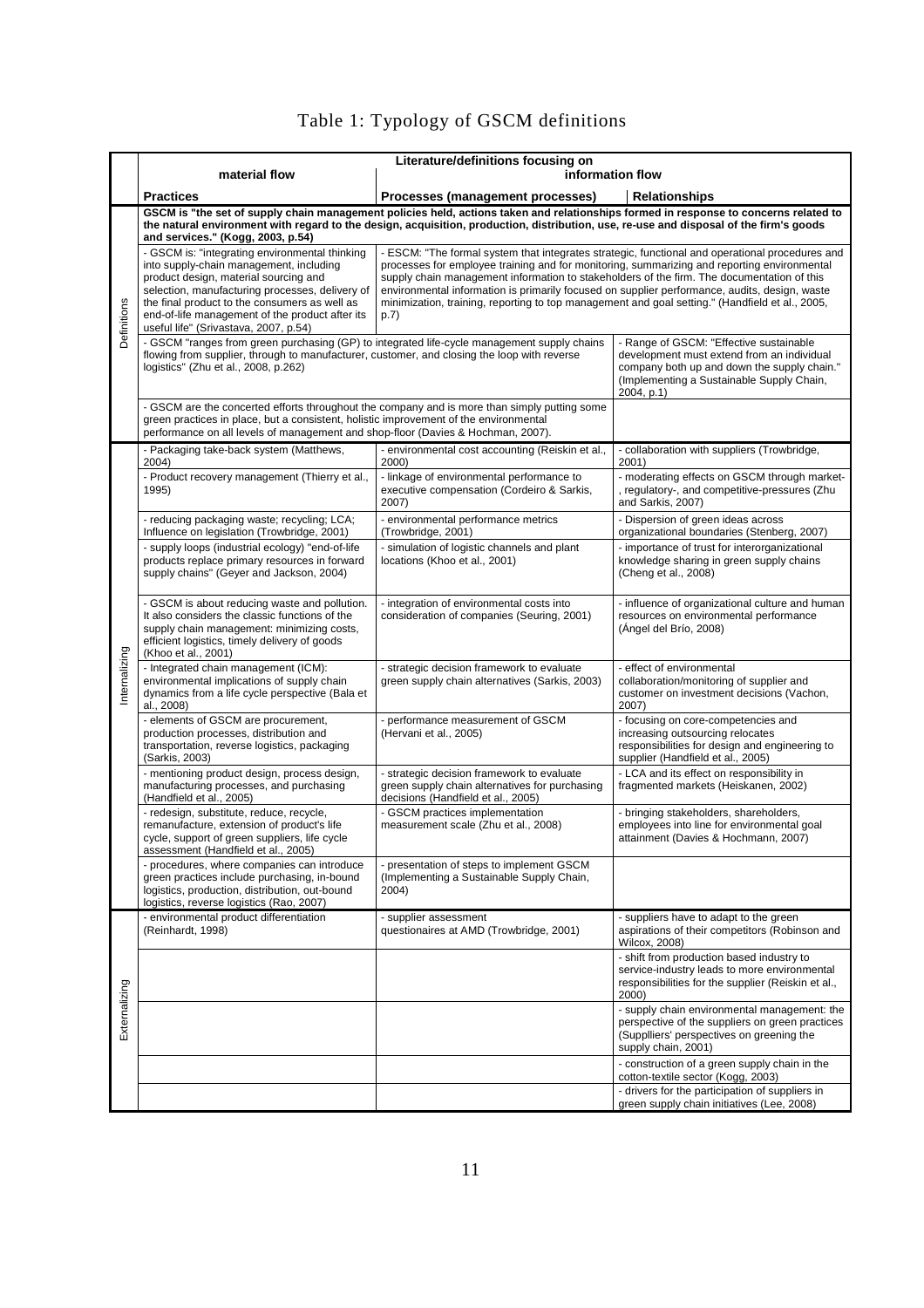#### *2.2 Importance of GSCM*

Looked at in this way, the literature gives extensive reasons why GSCM will become increasingly important for more and more companies in the future. The list of stakeholders interested in environmental strategies ranges from customers, competitors, potential investors, employees, neighbours, environmental legislation, and non-governmental organizations (NGOs) (Basu & Wright, 2008; Geyer & Jackson, 2004; Reiskin, White, Johnson, & Votta, 1999; Vachon & Klassen, 2006).

As an example of stakeholder pressure, Robinson & Wilcox (2008) see the biggest impact coming from big, internationally operating companies. After surveying some of the biggest companies worldwide, they found that more than 90% of these companies are considering demanding environmental sustainable practices from their suppliers in future. More than 50% stated that they have already implemented some form of green-minded supplier qualification. These companies expect that their suppliers start to think green and act accordingly.

The research of Reiskin, White, Johnson & Votta (1999) supports these findings. They see a shift from production-focused to service-focused industries, which is accompanied by outsourcing. Instead of delivering quantity, suppliers are expected to deliver quality and solutions for problems which benefit the environment. Thus, suppliers have to deal with environmental issues of their customers in a more sustainable way. This in turn leads to different prerequisites for the relationship between supplier and customer. The conventional relationship sees conflicting interests. The supplier wants to increase his volume sold (e.g. chemicals), whereas the customer wants to decrease this volume and his costs. In the servicefocused industry, both customer and supplier want to increase the value and efficiency of the service (e.g. fewer chemicals, higher output).

Trowbridge (2001) discerns between internal and external drivers for the implementation of GSCM at chip manufacturer Advanced Micro Systems (AMD). Internal drivers are the willingness to improve risk management due to potential interruptions in the supply chain, and the collaboration with suppliers to find alternative materials and equipment to minimise environmental impacts.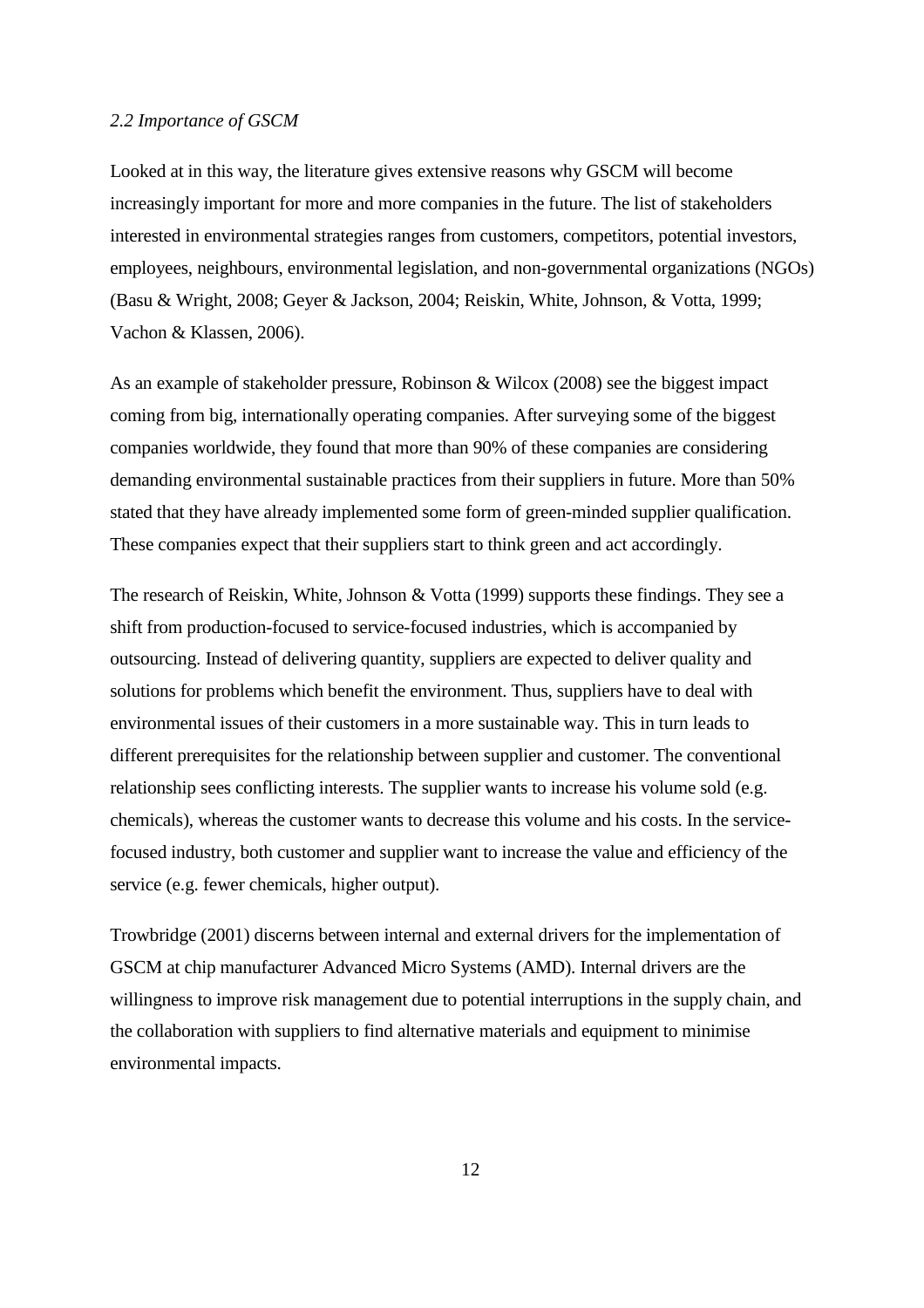External drivers are mainly customer requests, investors and non-governmental organizations (NGOs) (Trowbridge, 2001). More and more customers are trying to get information about the environmental impact of products and make their buying decision dependent on that. NGOs like Greenpeace or World Wide Fund for Nature (WWF) expose companies harming the environment and through that affect customer behaviour.

It is frequently mentioned that saving resources and energy cuts down costs (Jackson & Clift, 1998; Rao, 2007; Srivastava, 2007). Profitable pollution prevention is an inherent mechanism in making production processes more efficient (e.g. the amount of energy needed to produce iron and steel has fallen continually since the Industrial Revolution) (Jackson & Clift, 1998).

Thus the need for the implementation of green practices has many reasons, but the aspiration of a sustainable competitive advantage is for many authors the decisive reason for GSCM (Geyer & Jackson, 2004; Mahler, 2007; Markley & Davis, 2007; Piplani, et al., 2008; Rao, 2007; Rezaee & Elam, 2000; Sarkis, 2003; *Suppliers' perspectives on greening the supply chain*, 2001; Zhu, et al., 2008). The facing of environmental issues is not just a precondition for longterm survival but also for long-term profitability (Khoo, Bainbridge, Spedding, & Taplin, 2001). Nonetheless, one motivation is *not widely accepted* in the literature, namely automatic superior economic advantages coming with environmental practices. Some research questions the guaranteed generation of win-win situations through GSCM practices (Reinhardt, 1998; Zhu & Sarkis, 2007).

Regulatory pressure is increasing continuously. Reinhardt (1998) observes that ultimately environmental quality needs governmental regulation, as the environment is a public good. According to him, people and especially companies will not spend any more on environmental issues than is required to achieve their own maximising economic goals, as these investments would not benefit themselves in total. So the need for green practices is often not just out of own choice, but compulsory by law.

Several researchers have different points of view about the advantages of the implementation of GSCM:

• A report for the Business for Social Responsibility Education Fund (*Suppliers' perspectives on greening the supply chain*, 2001) enumerates cost reductions, greater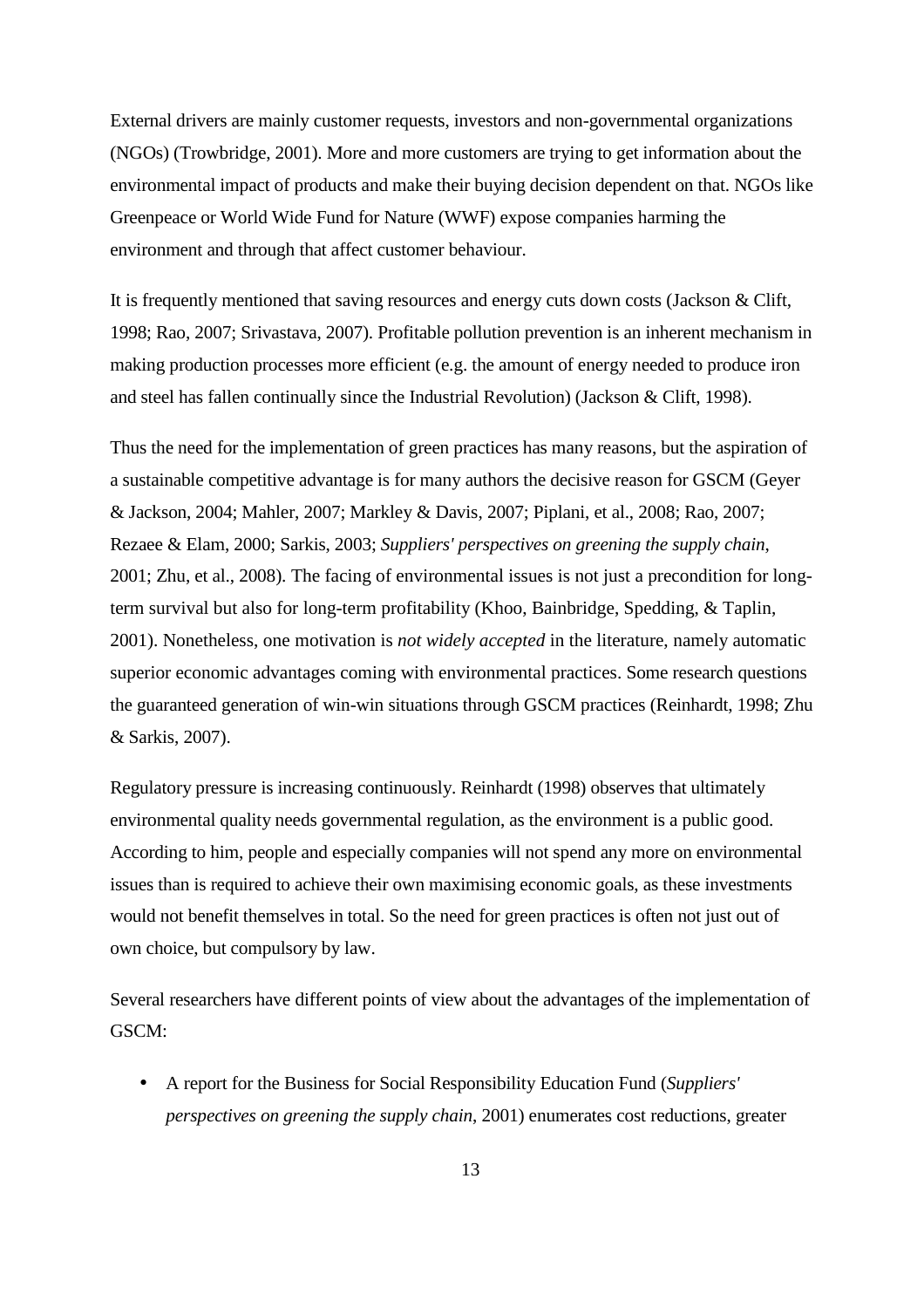operational efficiencies, enhanced value to customers, increased sales, positive media attention, and positive ratings from investment firms as benefits of the implementation of GSCM.

- Seuring (2001) sees the improved relationships between the supply chain members as a source of competitive advantage.
- Thierry, Salomon, van Nunen & van Wassenhove (1995) mention that greener products help to get and retain environmentally conscious customers and employees. Furthermore future liabilities can be lowered, as well as insurance rates and disposal costs. Even future legislation could be influenced through lobbying, and pro-active companies would gain an advantage.
- Rao (2007) sees other main motivators in the Philippine context. Here the customer pressure and the desire to avoid potential export limitations come first. Customer pressure is based on the customer demands in developed countries, who want more green products. Therefore the whole supplier base needs to conform to these world-class standards, especially to the ISO 14000.

More motivators for greening the supply chains are reducing the risk of environmental hazards, fear of bad publicity, cost of non-compliance, governmental penalties and just to demonstrate an image as an environmentally responsible company. Thus, eventually globalization can be identified as a main driver for the development of GSCM. As most products are made by more than one company, there needs to be an alignment of decisions and strategies to use scarce resources effectively (Piplani, et al., 2008).

#### *2.3 Existing GSCM practices*

Sarkis (2003) enumerates four basic environmentally conscious end-of-life practices: reuse, remanufacture, recycle, and disposal alternatives. A fifth practice is reduction, not just applicable as an end-of-life strategy, but especially important during manufacturing and distribution. Reuse, remanufacture, and recycling are similar and vary just in the degree of reuse of the material. Reuse is characterised by little impact on the physical structure of the material,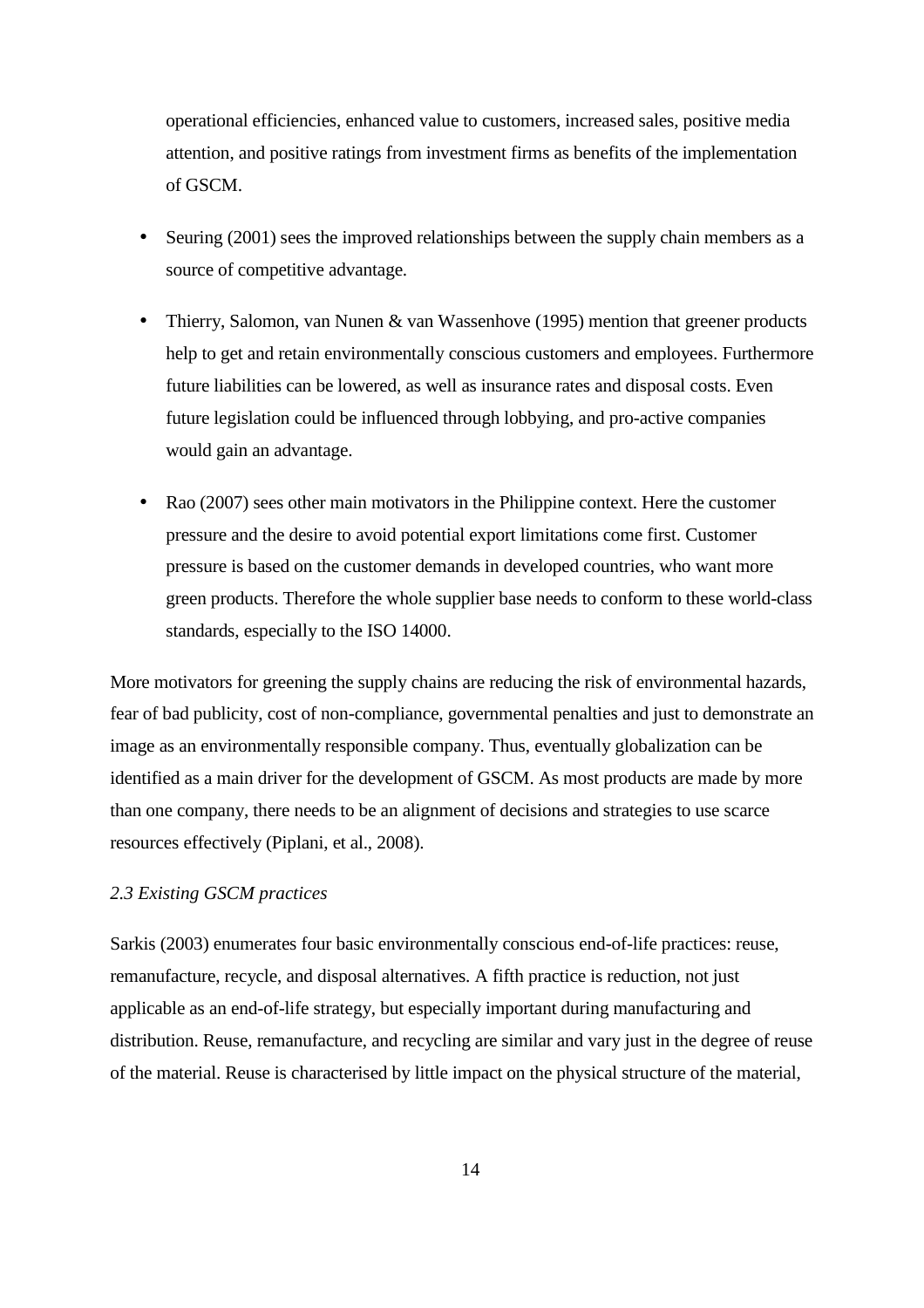remanufacture practices use just parts of the original material and components are substituted. Recycling can change the physical structure completely.

Handfield et al. (2005) add a few strategies for environmental impact reduction: green design, substitution, extension of products' life cycle through material selection, support of suppliers, and life cycle assessment (LCA). Green design considers the product level and the manufacturing level. On the product level this means environmentally friendly materials are used, but, also, already considers the manufacturing process of the product. Thus aiming for less use of energy, water and so forth. Substitution is inherent in green design and means the omission of hazardous materials in favour of environmental friendly materials. Extension of a product's life cycle is again connected to green design. A product is designed in advance, in a way that the whole product is not obsolete at the end of the life cycle, and that parts can be reused in the new product. The support of suppliers encompasses all procedures helping suppliers to work in a sustainable way including improving their manufacturing processes, clear instructions for a green product, or cross-organizational teams. LCA addresses the environmental burden of a product, not only at product composition, or at the processing stage, but at the whole physical life cycle of a product from the extraction of raw materials to end-oflife (Heiskanen, 2002). Thus, LCA confronts market actors with new responsibilities. A producer is not just responsible for the environmental damage in the own production processes, but must consider the environmental pollution from other stages as well.

The four phases of product life cycle have an important influence on the decision about environmental practices. The introduction phase is focused on investment in product research and development, in the growth phase increasing production capacities and logistic channels are of importance, the maturity phase is characterised by the implementation of process and cost efficiencies, and in the decline phase products divestments are necessary (Sarkis, 2003).

All practices mentioned up to now have resulted from greening the operational life cycle which include inbound logistics, production or internal supply chain, outbound logistics, and possible reverse logistics (Rao, 2007). Sarkis (2003) proposes a slightly more detailed segmentation as stages in the supply chain: Procurement decisions; Production processes; Distribution and transportation, Reverse logistics operations and packaging. Procurement decisions influence the environmental efforts through purchasing green products and exerting influence on the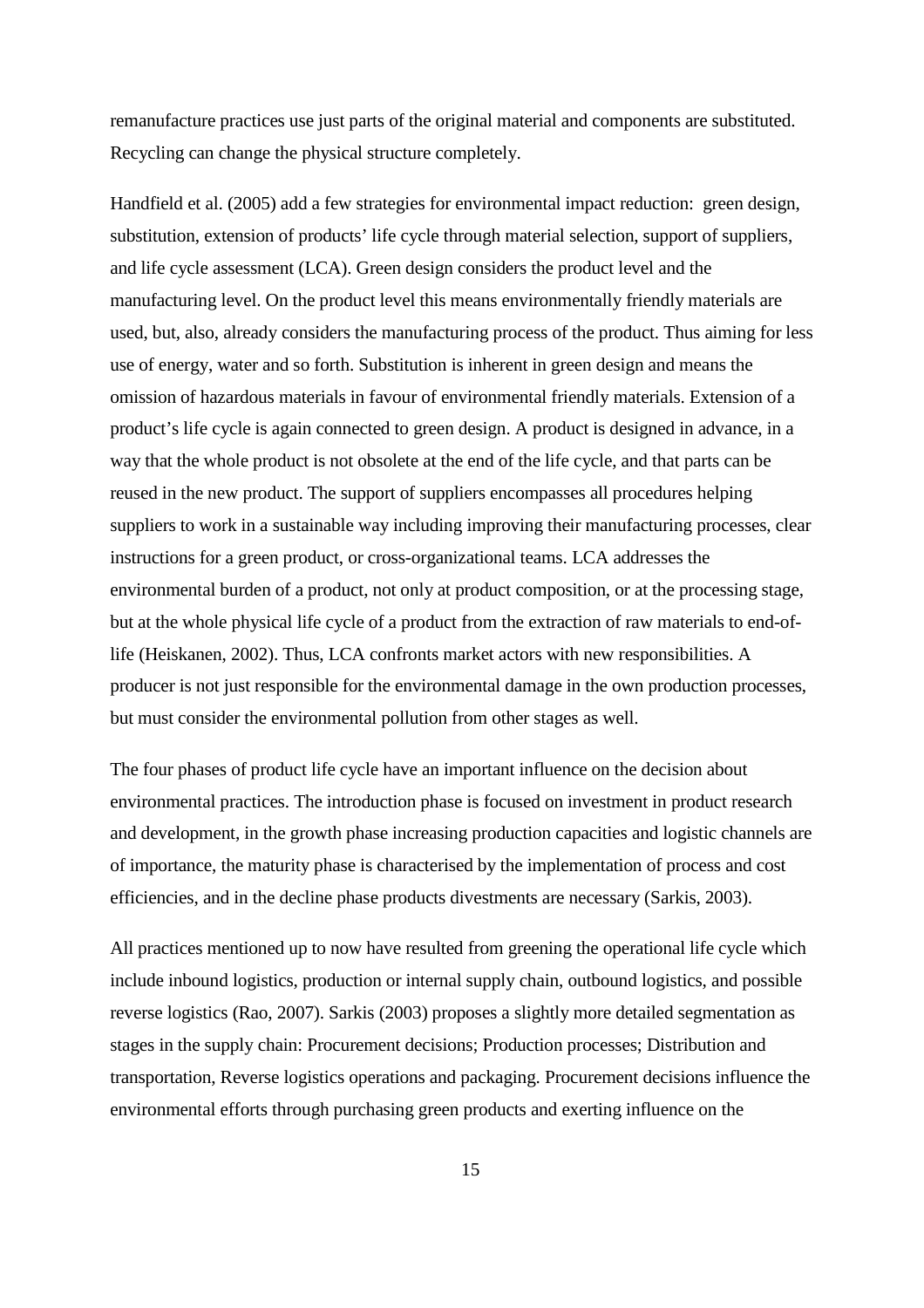suppliers. Production processes can have numerous impacts on the environmental performance of a company, for example the ability to integrate reusable or remanufactured components into the system, or design of the processes to prevent waste and pollution. Some decisions in distribution and transportation include the locations of outlets, mode of transportation, or justin-time practices. Reverse logistics operations are assigned to return recyclable or reusable materials and consists of several stages as well, including collection, separation, densification, transitional processing, delivery and integration (Sarkis, 2003).

Geyer & Jackson (2004) focus their work on supply loops, which are end-of-life strategies. This includes diverting end-of-life products from dumping to collecting them for recycling. These secondary resources substitute primary resources in the supply chain. Packaging is mostly interlinked with the other components of the organisational life cycle, and is focused on a minimization of waste and its impact on the environment (Sarkis, 2003). In particular improvements in the area of packaging and transportation promise savings and improvements in the environmental performance simultaneously (Matthews, 2004).

Table 2 gives an overview of possible basic green-practices (Handfield, et al., 2005; Heiskanen, 2002; Matthews, 2004; Sarkis, 2003; Zhu, et al., 2008).

| <b>Green purchasing</b>                         | <b>Cooperation with suppliers</b>                  |  |
|-------------------------------------------------|----------------------------------------------------|--|
| - eco labelling of products                     | - for eco/green design                             |  |
| - cooperation with suppliers for environmental  | - for cleaner production                           |  |
| objectives                                      | - for green packaging                              |  |
| - environmental audit for suppliers' internal   | - for more effective ways of transportation        |  |
| management                                      |                                                    |  |
| - suppliers' ISO 14000 certification            |                                                    |  |
| - second-tier supplier environmentally friendly |                                                    |  |
| practice evaluation                             |                                                    |  |
| Eco-design with the help of LCA                 | <b>End-of-life strategies</b>                      |  |
| - for reduced consumption of material/energy    | - Components or materials of a product go back     |  |
| during manufacturing                            | in to the supply chain through reuse, recycling or |  |
| - for reuse, recycle, recovery of material,     | remanufacturing, or are composted.                 |  |
| component parts or other goods                  | - Extension of product's life cycle.               |  |
| - to avoid or reduce use of hazardous products  |                                                    |  |
| and/or their manufacturing process              |                                                    |  |

|  | Table 2: Basic green-practices |
|--|--------------------------------|
|--|--------------------------------|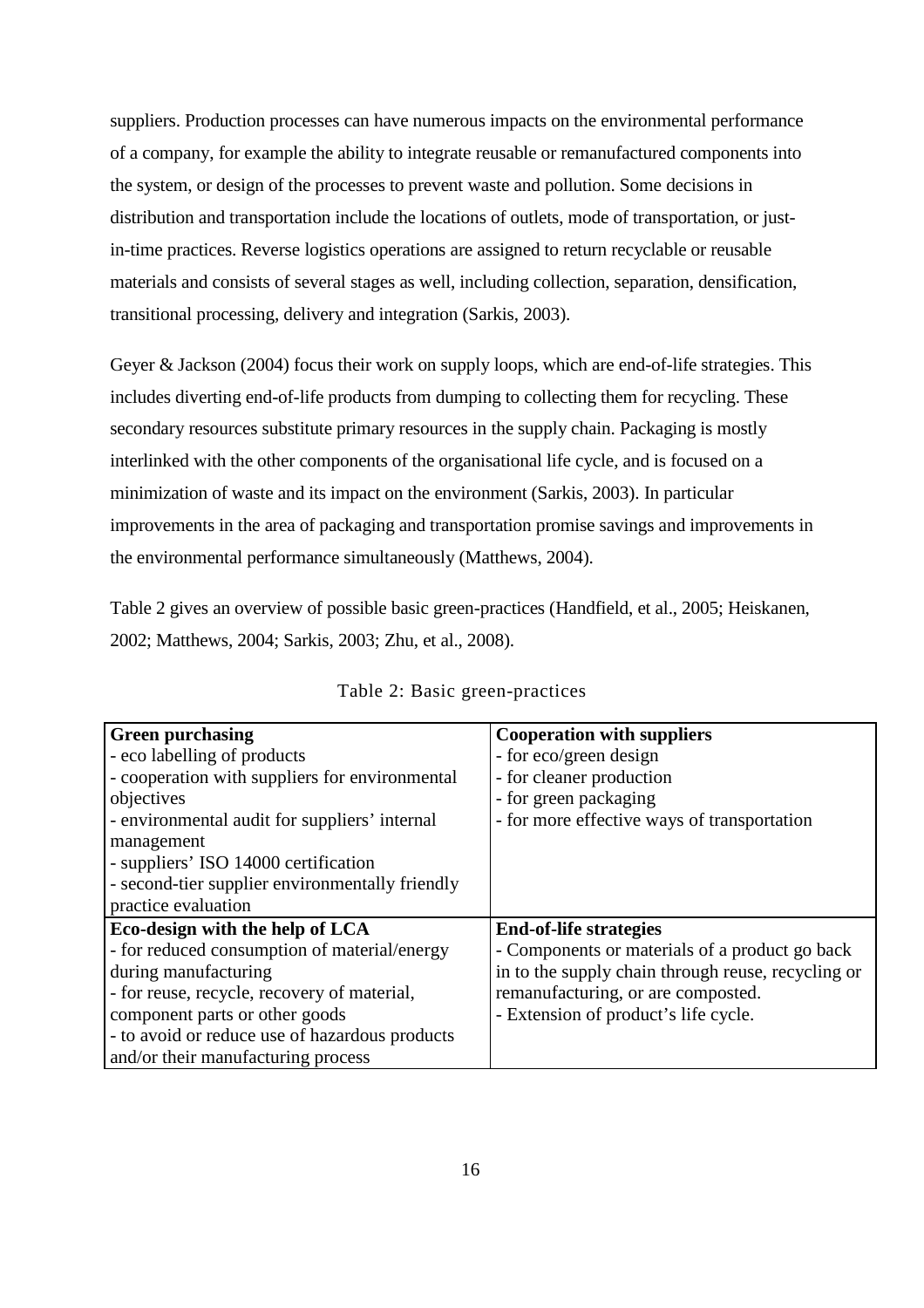Robinson & Wilcox (2008) give an overview of the points at which companies can begin to think about greening their business. They enumerate production planning, manufacturing, distribution green design, packaging, recycled content, warehousing, green energy, IT, server farms, ridesharing/telecommuting, estates, and green procurement as possible starting points for companies. This list has no claim of being complete. For a start, most companies prefer an easy entry into green practices. Zhu & Sarkis (2007) found that some GSCM practices require less effort and resources than others. An example is green purchasing which is supposed to be less difficult than eco-design. In the simplest case a company just buys a new, more environmental friendly product component or packaging, instead of the old, more environmentally unfriendly ones.

For the implementation of green practices it is important to note that GSCM practices are interrelated (Zhu, et al., 2008). The implementation of one practice may have a positive or negative effect on the performance of another green project. Furthermore Zhu et al. (2008) suggest that implementation of GSCM practices should be multifaceted, and not limited to one specific practice. This is because a multiple approach is found to be more beneficial in terms of an improved environmental image and possible economic benefits. In addition to that a multiple approach is more encouraging for the staff, because they realise that the environmental commitment is not just limited to one issue. This helps to identify themselves with the company and its goals.

#### *2.4 Barriers to the implementation of GSCM*

Kogg (2003) avers that the lack of clout is one of the main excuses why companies do not implement GSCM practices. Small companies in particular state that their power to change their suppliers' mindset towards more sustainable manufacturing methods is limited. Some proposed strategies to motivate other companies to participate in GSCM practices are: Finding someone else of the same size to work with to equal the power balance; Paying premiums to encourage collaboration; Facilitation of the changes the suppliers have to make, by helping through provision of expertise and training; Selection of the right partners in terms of a trustful relationship, and promise of mutual growth.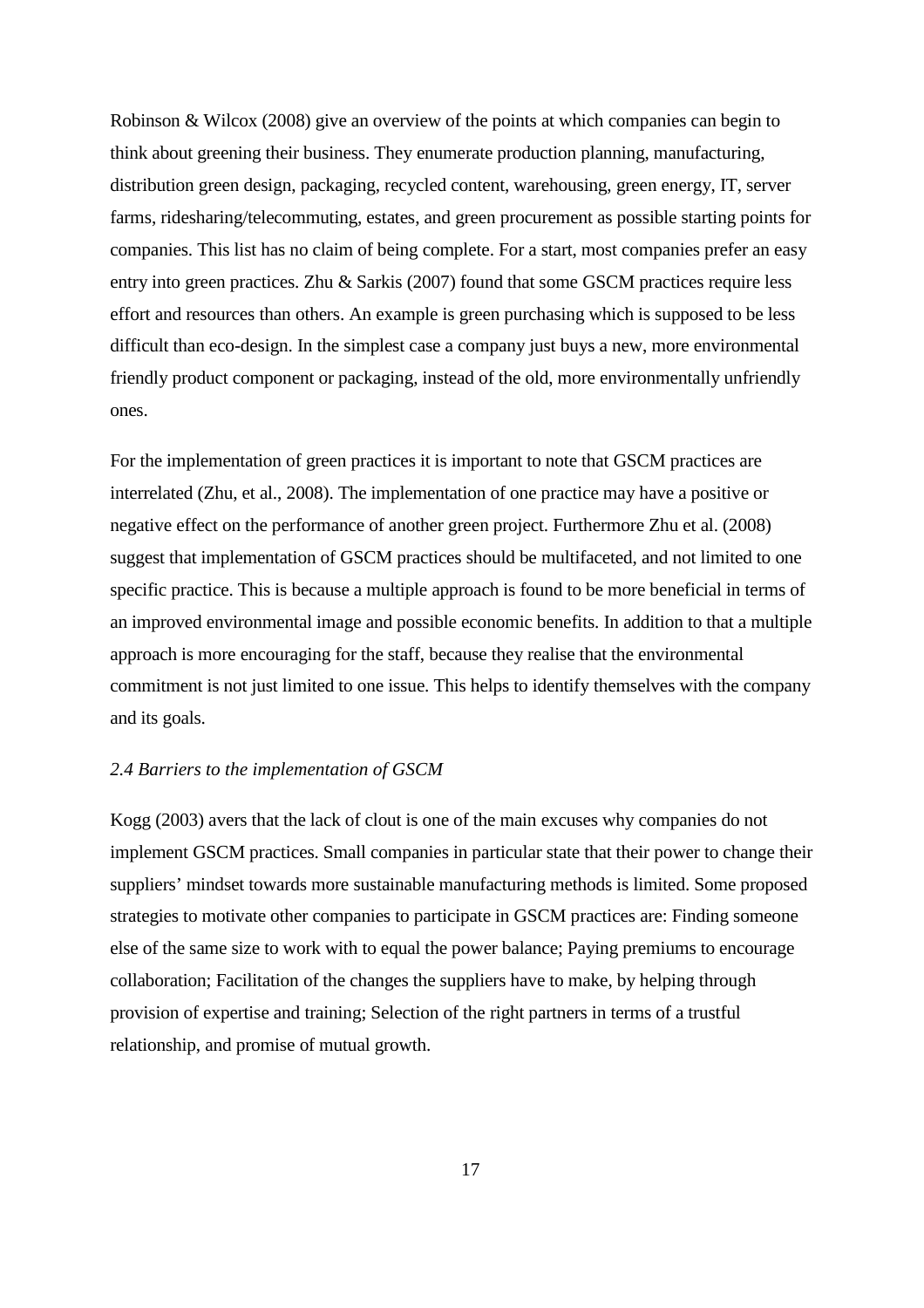Hervani et al. (2005) argue that small and medium sized companies have a range of factors preventing them from implementing GSCM practices: limited financial resources, the organization's management structure, lack of knowledge and training of managers and employees due to short-term orientation, the low status of environmental concerns in the company, limited capability to secure needed environmental innovations, as well as lack of relationships with stakeholders. However these limiting issues are also evident in some larger organizations (Hervani, et al., 2005).

The lack of financial resources is a particular concern for companies. Robinson & Wilcox (2008) found that some companies see the impact of environmental issues more as a risk of rising costs. Nearly 50% of their polled companies see the risk of rising costs as a result of a higher environmental commitment. Nevertheless, the other half sees this as an opportunity for cost savings.

Another drawback found in the case study of Kogg (2003) is that the examined company became more dependent on fewer suppliers, because there were not many distributors of green products. So this dependency is a discouraging feature for other companies who want to implement GSCM. However this factor might lose its validity in the future when an increasing number of companies go green and offer more sustainable products.

Handfield et al. (2005) state that some environmental issues, e.g. the 'low-hanging fruit', are mostly easily captured. After these first steps, top management has to go beyond just agreeing to green practices, but really support such processes on all levels. On the operational level particularly, managers need to know what to do, e.g. buying traditional products based on cost, quality and lead time objectives, or buying the more expensive environmentally friendly materials. These issues are not easy to address and need a new set of procedures and information. Thierry et al. (1995) found that companies have problems locating appropriate data and information for decisions concerning GSCM. It is said that the information is often not just scattered throughout the company, but throughout all relevant companies in the supply chain, or is even not available at all.

The report for the Business for Social Responsibility Education Fund (*Suppliers' perspectives on greening the supply chain*, 2001) identifies the lack of integration of environmental issues in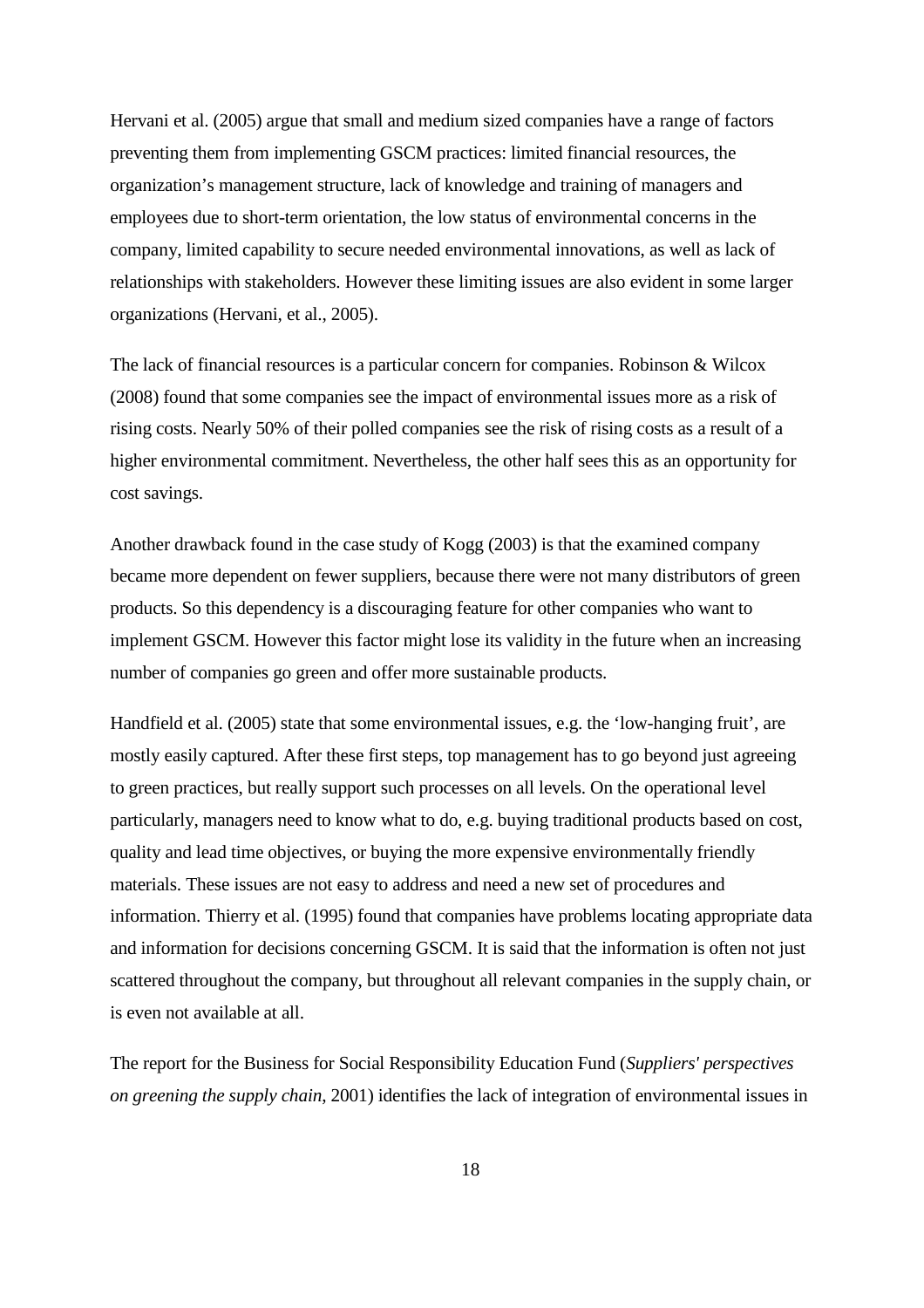their purchasing decisions as a barrier for GSCM. Companies require environmental consciousness from their suppliers but do not incorporate this issue in the purchasing decision and still consider cost, quality, and lead time as the only factors. Other barriers are higher costs of environmentally friendly products, lack of lead time to provide environmental friendly solutions, technological issues, existing procurement specifications, and lack of protection for innovation.

Ángel del Brío, Junquera & Ordiz (2008) see lack of motivation resulting from a poor company culture as one of the most important constraints for companies introducing environmental practices. Similarly, Heymans (2002) states that poor leadership is the reason for an unsuccessful implementation of new strategies and practices. In these companies the will to do some environmental changes may be present in some staff members, but the top-management needs to initiate and support a developing supportive attitude and company culture.

Nathan (2007) considers the impacts the just-in-time method has on the environmental performance of a company. Depending on the design and conditions, a positive or negative impact can result. However in most cases it is a negative impact, because of the lower efficiency due to more empty trips of trucks. This implies that just-in-time approaches actually conflict with the aspiration of companies to become green.

#### *2.5 Factors for an effectively working environmental commitment of a company*

Kogg (2003) splits GSCM in three distinct parts. First, the objectives that have to be achieved need to be determined. Then all relevant actors (employees, suppliers, etc.) need to be motivated to ensure that each party has a desire in reaching the objects. Lastly, the achievement of the objective has to be controlled through a system. Wee & Quazi (2005) go on to develop seven critical factors in their research about environmental management: Top management commitment; Total involvement of employees; Training; Green products/process design; Supplier management; Measurement; Information Management. The BSR Education Fund (*Suppliers' perspectives on greening the supply chain*, 2001) defines several attributes for working GSCM: Collaboration with other supply chain members, setting of clear goals, crossfunctional teams and electronic supported procurement for data gathering are supposed to be critical for successful GSCM. Lin, Jones & Hsieh (2001) discern three dimensions through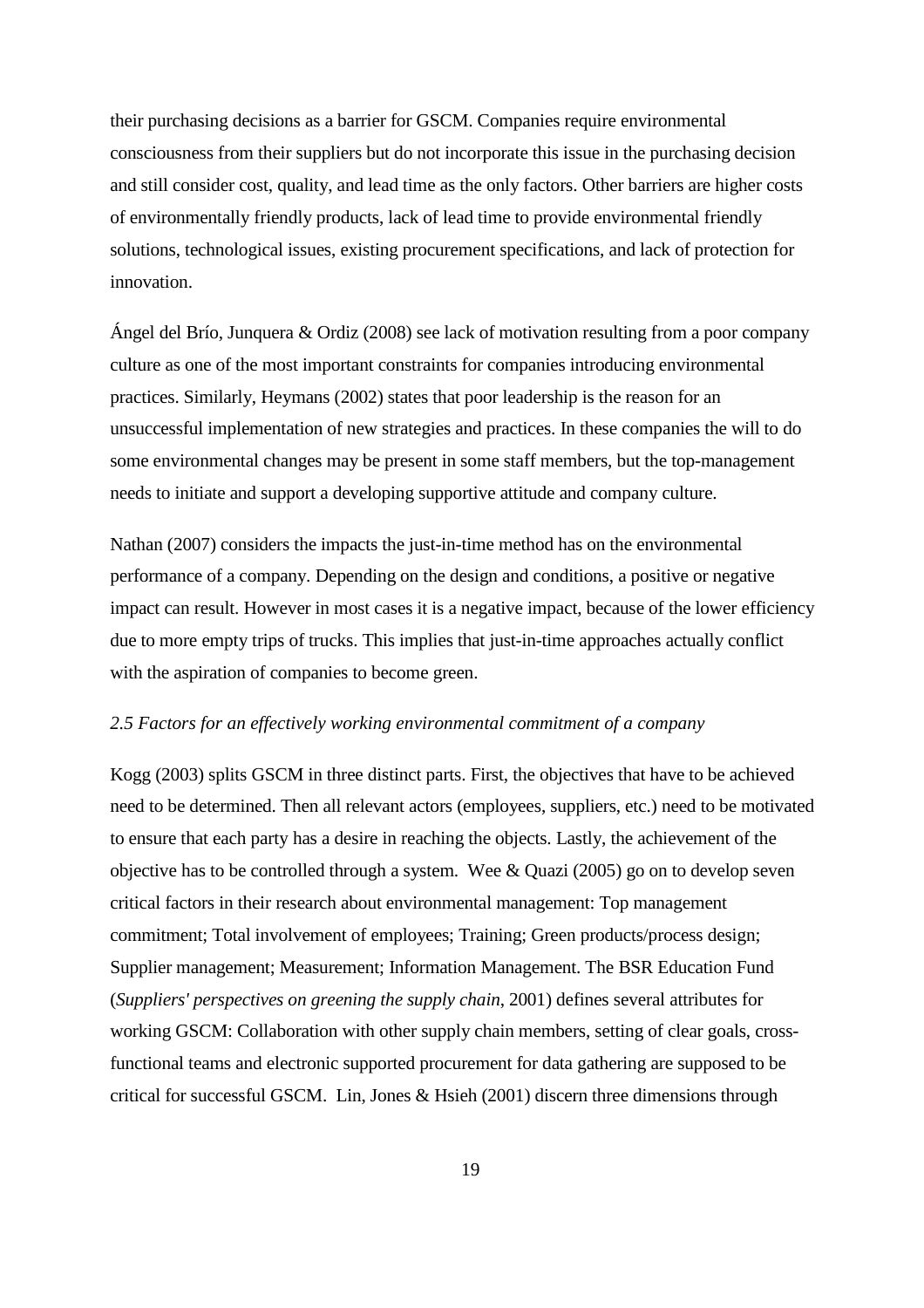which environmentally conscious business practices can be studied: An analytical dimension considering strategy and decision procedures; A behavioural dimension considering cultural and motivational issues; and an organizational dimension addressing regulations and the supply chain environment.

The scope and range of the literature about managerial and organizational features is enormous. Thus, derived from the above mentioned issues, Table 3 is divided into the following parts: Management structure, systems and decision making; Strategic and operational planning; Management of people and company culture; and relationships with supply-chain members. This framework tries to integrate the segmentation of Kogg (2003), Wee & Quazi (2005), the Business for Social Responsibility Education Fund (*Suppliers' perspectives on greening the supply chain*, 2001), as well as Lin et al.(2001).The present research has decided to adapt the following work on factors for an effectively working GSCM commitment of a company into an analytical framework for the comparative analysis of New Zealand food and beverage companies. The subsequent findings section and discussion of the research results are based on this framework (Table 3).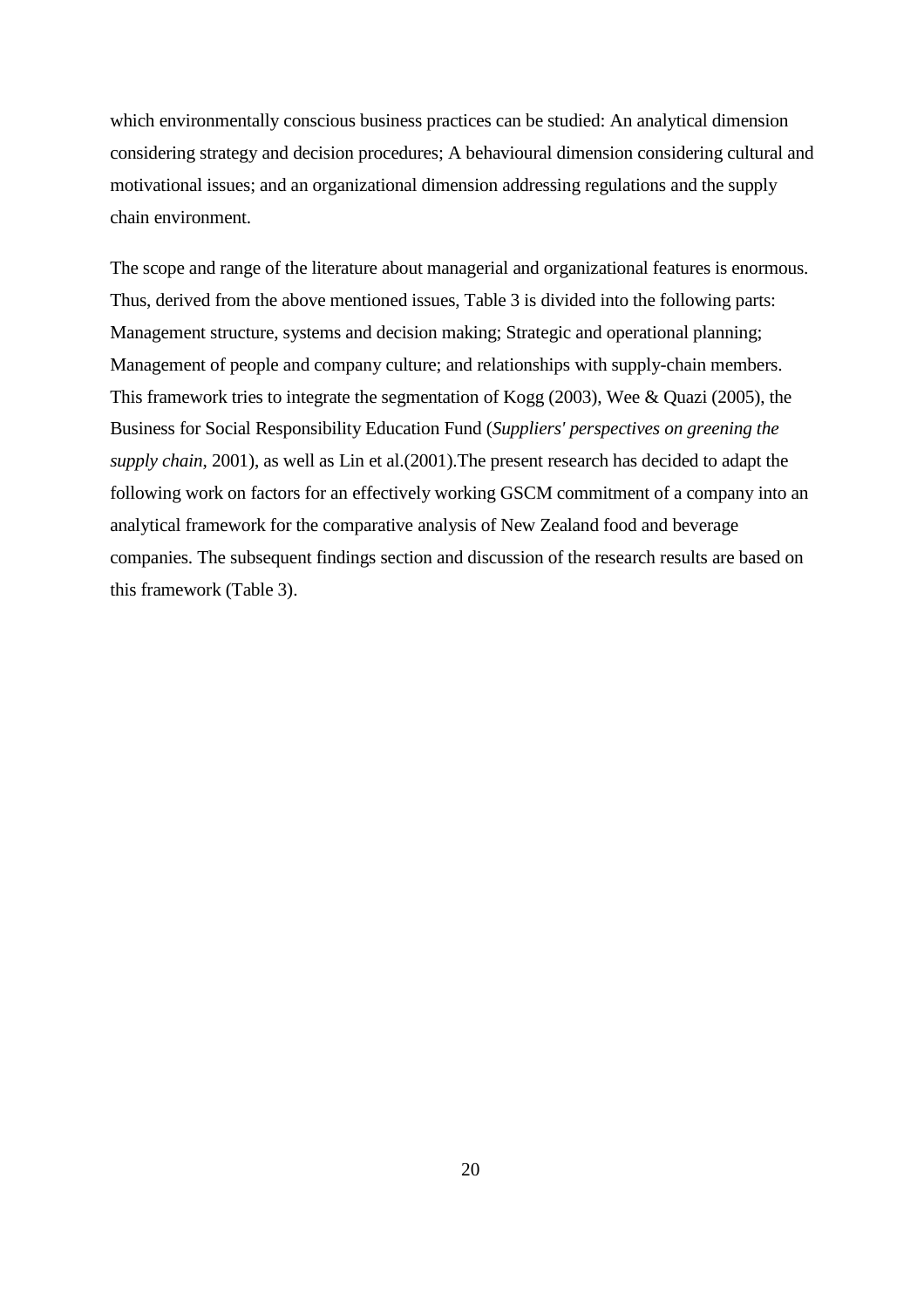## Table 3: Factors for an effectively working GSCM commitment

| <b>Strategic and operational</b><br>planning                                                                                                                                                         | Management structure,<br>systems and decision<br>making                                                                                                                                                                                                            | <b>Management of people</b><br>& company culture                                                                                                                                                                                | <b>Relationships with supply-</b><br>chain members                                                                                                |
|------------------------------------------------------------------------------------------------------------------------------------------------------------------------------------------------------|--------------------------------------------------------------------------------------------------------------------------------------------------------------------------------------------------------------------------------------------------------------------|---------------------------------------------------------------------------------------------------------------------------------------------------------------------------------------------------------------------------------|---------------------------------------------------------------------------------------------------------------------------------------------------|
| -setting of clear goals (Supplliers'<br>perspectives on greening the<br>supply chain, 2001)                                                                                                          | - seven critical factors in their research about environmental management: Top management commitment;<br>Total involvement of employees, Training; Green products/process design; Supplier management;<br>Measurement; Information Management. (Wee & Quazi, 2005) |                                                                                                                                                                                                                                 |                                                                                                                                                   |
| - clear goals and objectives<br>consistent with vision and<br>mission (Geyer & Jackson, 2004)                                                                                                        | - use of cross-functional teams:<br>electronic supported procurement<br>for data gathering (Supplliers'<br>perspectives on greening the<br>supply chain, 2001)                                                                                                     | -importance of organizational<br>learning (Strachan, 2007)                                                                                                                                                                      | -Collaboration with other supply<br>chain members(Supplliers'<br>perspectives on greening the<br>supply chain, 2001)                              |
| - alignment of corporate strategy<br>with environmental strategy<br>(Trowbridge, 2001; Handfield et<br>al., 2005)                                                                                    | - strategy implemenation: Backing,<br>assessability, specificity, cultural<br>receptivity (Miller, 1997)                                                                                                                                                           | - development of employees'<br>awareness, knowledge, skills, and<br>expertise through organizational<br>learning (Pérez et al., 2007)                                                                                           | - importance of the communication<br>with other stakeholders (Pérez et<br>al., 2007)                                                              |
| - implementing GSCM should be<br>multi-faceted (Zhu et al., 2008)                                                                                                                                    | - executives compensation is<br>linked to environmental<br>performance (Cordeiro & Sarkis,<br>2007)                                                                                                                                                                | - importance of management<br>support & employee participation<br>directed through the organizational<br>culture (Angel del Brío et al.,<br>2008)                                                                               | - integration of suppliers &<br>rationalization of the supply chain<br>(Vachon & Klassen, 2006)                                                   |
| - need of instruments to<br>overcome barriers and the<br>development of monitoring tools<br>(Bala et al., 2008)                                                                                      | - environmental strategy<br>implementation: Definition of the<br>item with the highest priority,<br>conduct research about the<br>matter, develop strategy and<br>objectives, implement the strategy,<br>and monitor the process<br>(Handfield et al., 2005)       | -employees are the paramount<br>issue. Following factors are of<br>importance: Top management<br>support; Environmental training;<br>Employee empowerment;<br>Teamwork; Rewards system (Daily<br>& Huang, 2001)                 | - trust contributes to better<br>participation and communication<br>between supply chain members<br>(Cheng et al., 2008)                          |
| - consideration of employees,<br>producers, distributors,<br>consumers and recyclers as well<br>as the regulatory frameworks<br>(Bala et al., 2008)                                                  | - environmental management<br>standards, the British BS 7750,<br>the EU Eco-Management and<br>Auditing Scheme, and the ISO<br>14001 (Strachan, 1997)                                                                                                               | four factors supporting successful<br>environmental practices through<br>employees: management<br>commitment; employee<br>empowerment, rewards and<br>feedback. (Govindarajulu & Daily<br>,2004)                                | - reciprocal learning in companies<br>through benchmarking, business<br>associations, and meetings (Zhu &<br>Sarkis, 2007)                        |
| - consider willingness of the<br>customers to pay a surcharge,<br>delivery of credible information<br>about the product, and barriers<br>for competitors to copy the<br>innovation (Reinhardt, 1998) | - costs caused by GSCM practices<br>must be measured and controlled<br>(Seuring, 2001)                                                                                                                                                                             | - top-management's attitude<br>towards environmental issues is<br>an important factor for the depth<br>and extent a company implements<br>environmental management. (Lee<br>& Rhee, 2006)                                       | Cooperation with other companies<br>in the supply chain increases, and<br>the number of suppliers is likely to<br>decrease (Thierry et al., 1995) |
| - Interrelation of GSCM practices<br>(Zhu et al., 2008)                                                                                                                                              | - Embedding of measurements<br>into a framework including all<br>levels of management (Hervani et<br>al., 2005)                                                                                                                                                    | - importance of environmentally<br>supportive Vision and Mission<br>(Strachan, 2007)                                                                                                                                            | environmental collaboration,<br>through cross-functional teams of<br>customer and supplier (Vachon &<br>Klassen, 2006)                            |
| - phases of the supply chain:<br>inbound logistics, production or<br>internal supply chain, outbound<br>logistics, and possible reverse<br>logistics (Rao, 2007)                                     | - flat organizational structures<br>(Strachan, 1997)                                                                                                                                                                                                               | - employees understand and<br>support these practices;<br>commitment of the corporate<br>leadership; continual<br>communication of the importance<br>of these efforts and adapt<br>incentive system (Davies &<br>Hochman, 2007) | - environmental monitoring,<br>focused on controlling the<br>suppliers (Vachon & Klassen,<br>2006)                                                |
| - exemplary list of possible<br>specific, environmental goals<br>(Handfield et al., 2005)                                                                                                            | - Implementation of ISO 14001<br>standards (Rezaee & Elam, 2000)                                                                                                                                                                                                   | - organizational culture is<br>supposed to support the<br>environmental efforts<br>(Govindarajulu & Daily, 2004)                                                                                                                |                                                                                                                                                   |
|                                                                                                                                                                                                      | - implementation of an<br>environmental management<br>system (EMS) (Pun et al., 2002)                                                                                                                                                                              | - vision and mission gives<br>direction (Geyer & Jackson)                                                                                                                                                                       |                                                                                                                                                   |

### *2.5.1 Strategic and operational planning*

Geyer & Jackson (2004) mention the problematic nature of how to define success in GSCM. They show that the pursuit of economic and environmental performance can build tension, and possibly create Win-Lose situations. Thus it is not trivial to define success in GSCM, as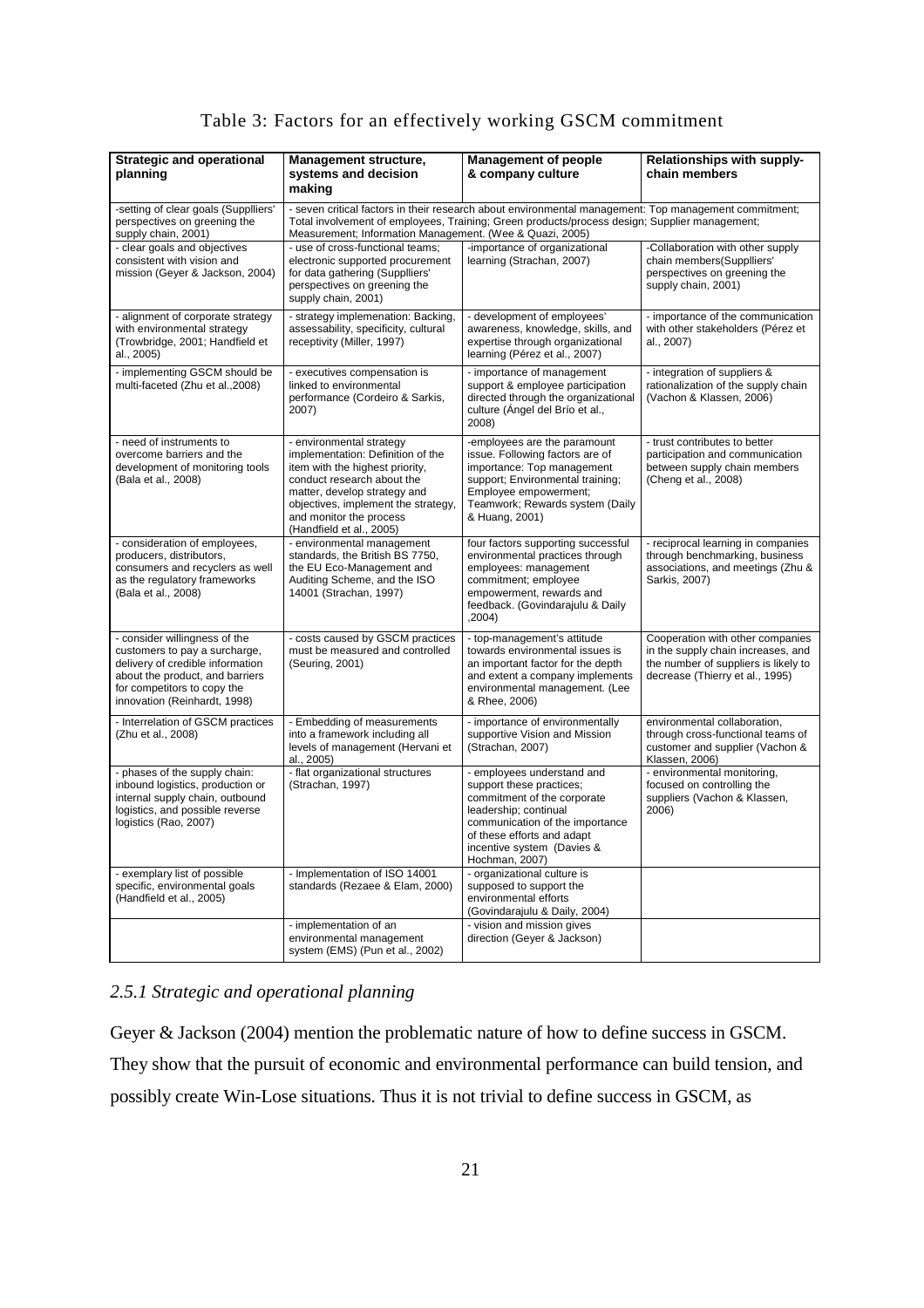economic and environmental goals may conflict with one other. After capturing the 'lowhanging fruits' (e.g. recycling cardboard, paper, glass) managers encounter perceived trade-offs. It is easy to define the broad goal of being environmentally friendly, but when it comes down to the functional or operational level managers have to decide if going the green way is actually worth it. Thus clear operational goals and objectives guided through the vision and mission are necessary (Geyer & Jackson, 2004).

In addition to traditional performance measures of cost, quality, delivery and technology, the impact of managerial decisions on the environment must also be considered (Handfield, et al., 2005). As already seen, these specific performance measurements need to be consistent with the general strategic direction, as well as with specific goals and objectives of a company so tradeoffs can be encountered and managed appropriately. Several techniques to illustrate the environmental effects in the supply chain already exist, like the life cycle assessment, product stewardship and design for environment.

Handfield et al. (2005) give an exemplary list of possible specific and measurable goals a company can pursue in their environmental efforts (e.g. reduce content of harmful substance to zero in all products within six months, or ensure that all new product packaging materials comply with recycling goals). Hervani et al. (2005) list over forty possible metrics to measure the environmental performance of a company, ranging from air emissions (e.g. fugitive nonpoint air emissions, stack or point air emissions, etc.), to energy recovery (e.g. fuel use, energy use, etc.), and recycling (on-site and off-site recycling, etc.). It is stressed that all these measurements cannot stand alone but need to be embedded into a framework including all levels of management (i.e. strategic, tactical, and operational). This framework must be derived from the organization's vision and mission for its consistency with the company's strategy.

Trowbridge (2001) gives some examples of performance metrics for GSCM at Advanced Micro Devices (AMD). Three categories of performance metrics are developed: Resource utilisation, releases and transfers, and compliance. Resource utilisation's are, for example, total water used, total water conserved (reduced, re-used, recycled), or fuel used. Specific metrics in the releases and transfers category are for example, corrosive air emissions, regulated hazardous waste generation, other solid waste sent for off-site disposal. The compliance category includes metrics such as citations or notices of violations, reportable spills or releases.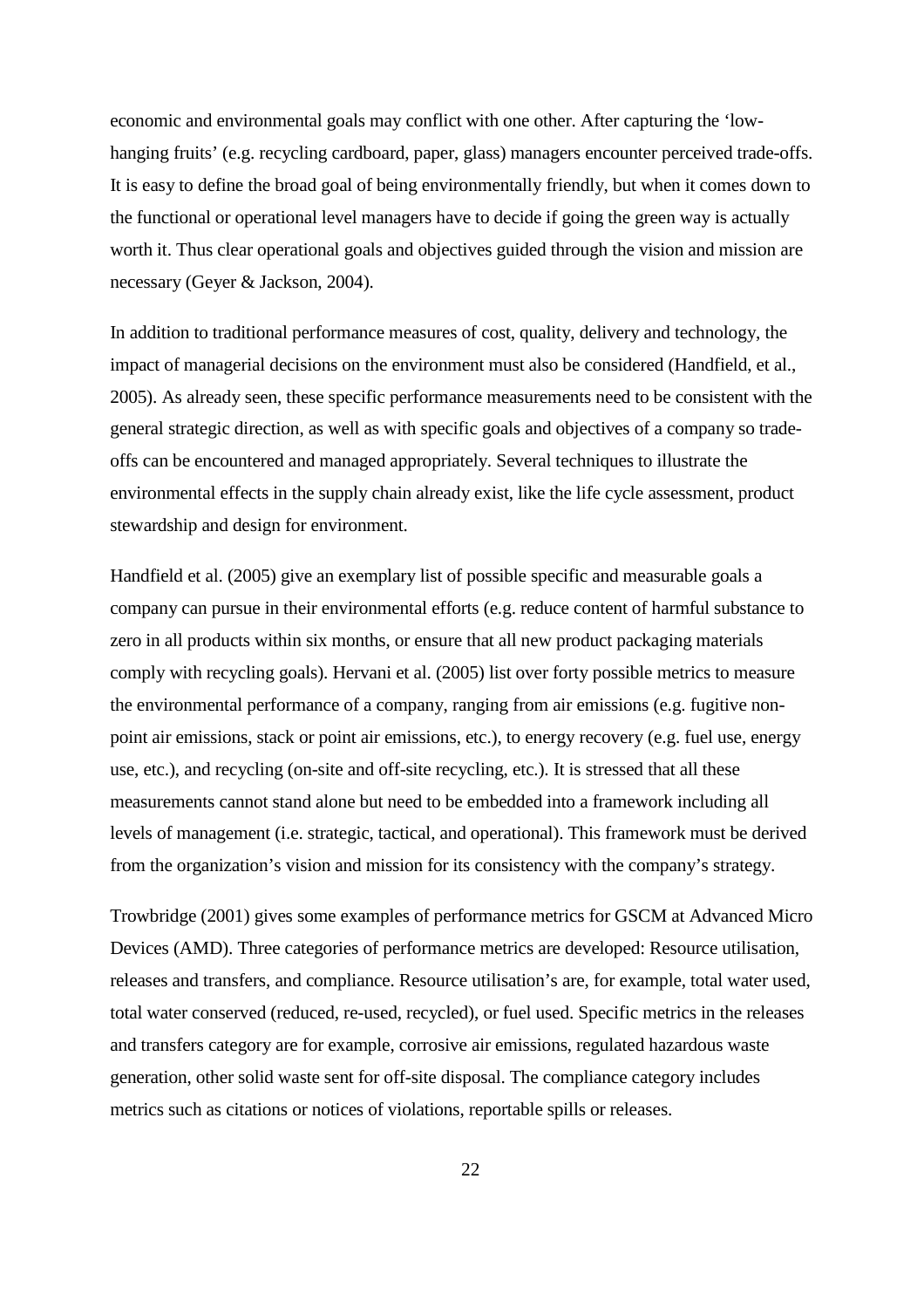Seuring (2001) approaches the topic of GSCM from a cost perspective. He describes how costs caused by GSCM practices can be measured and controlled to achieve more effective outcomes. Accounting has to consider all occurring costs, not only in the production stage, but during the complete lifecycle (Reiskin, et al., 1999). The difference to LCA is in the consideration of monetary cost contrary to the environmental costs, like the carbon footprint, in LCA.

To get a holistic view of the performance results it would be necessary to measure performance indicators across the supply chain. This inter-organizational approach faces multiple problems including non-standardized data, mistrust, poor technological integration and differences in organisational policy (Hervani, et al., 2005). Thus a close collaborative approach is necessary to obtain optimal results from green practices along the supply chain.

There are different ways to classify the environmental efforts of companies. Srivastava (2007) suggests three GSCM approaches are reactive, proactive and value-seeking. Reactive companies invest minimal resources into their environmental efforts and use focus on end-oflife strategies, especially recycling to lower the environmental impact. Proactive companies preempt regulations by investing a moderate amount of effort. Value-seeking companies integrate environmental efforts as strategic initiatives into their business strategy.

Similar to Srivastava (2007) Lee & Rhee (2007) make out four different environmentally strategic types: reactive; focused; opportunistic; and proactive. The reactive strategy is applied by companies that show a low level of environmental responsiveness. Their concern is the compliance with regulations. Focused companies bundle their efforts in narrow decision areas and have a high level of environmental management. The opportunistic strategy can be identified through environmental concern in all decision areas on a medium level. The proactive strategy is concerned in all environmental decision areas and deploys the latest environmental practices.

Thierry et al. (1995) consider what a working approach for Product Recovery Management (PRM) might require. The design of the product needs to be reconsidered under environmental considerations. Cooperation with other companies in the supply chain increases, and the number of suppliers is likely to decrease. Further changes are required in production, operation and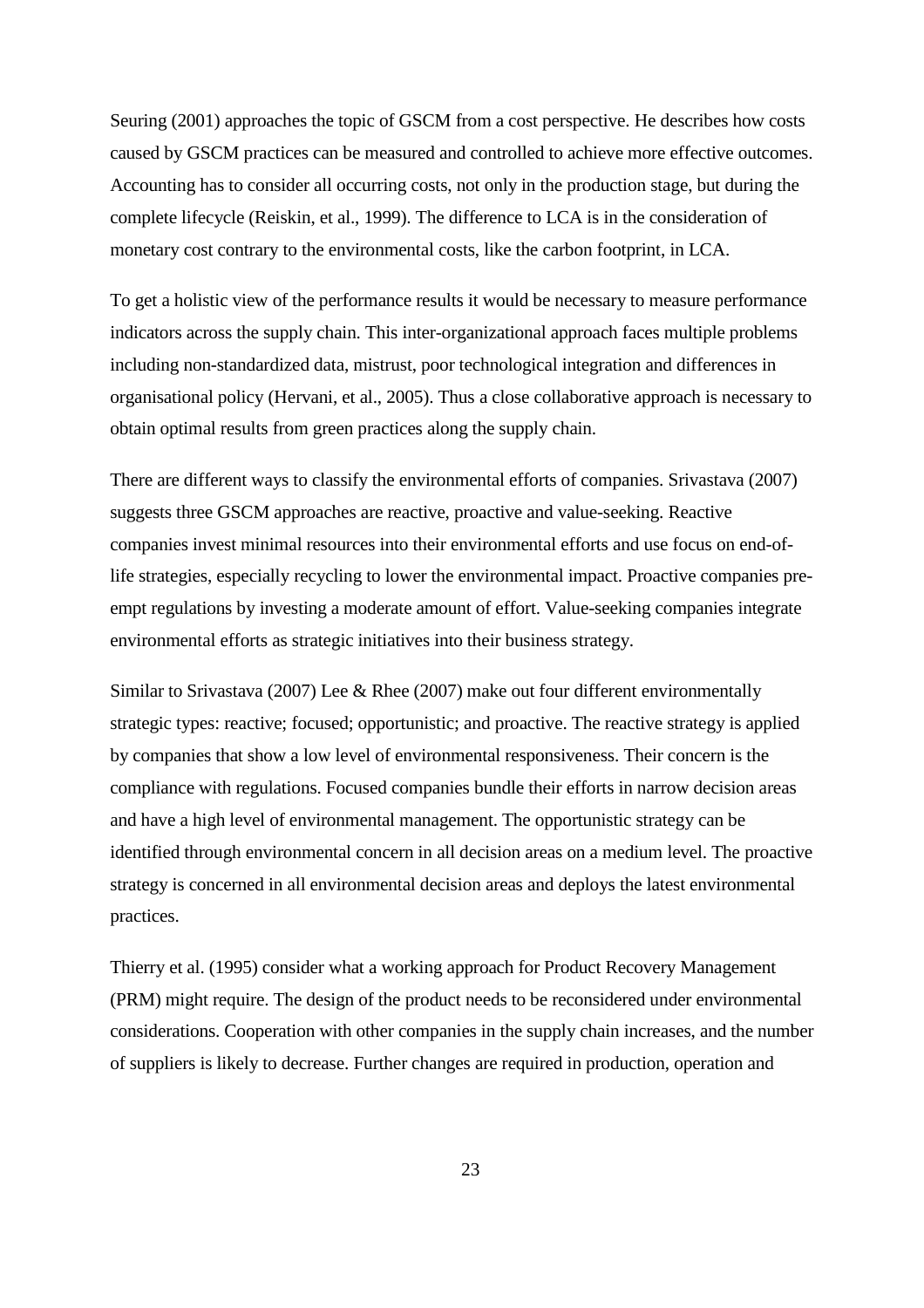logistic management. Even existing accounting systems are supposed to be inadequate for PRM purposes.

To launch a green product successfully, Reinhardt (1998) enumerates three points marketing and sales people have to consider with their environmental product differentiation strategy: The willingness of the customers to pay a surcharge, delivery of credible information about the product, and barriers for competitors to copy the innovation. This is not a trivial task for marketing and is accompanied by other issues, especially the maintenance of a competitive advantage through an advanced HR system.

#### *2.5.2 Management structure, systems and decision making*

Companies can choose from three environmental management standards: the British BS 7750, the EU Eco-Management and Auditing Scheme, and the ISO 14001 (Strachan, 1997). The most prominent one is the ISO 14000 series, an environmental management standard from the International Organization for Standardisation (ISO), and was introduced in 1995. Research showed ambiguous results on the question if the ISO 14001 certification leads to an improved performance (Khiewnavawongsa & Schmidt, 2008). However effective GSCM-practices or an exemplary environmental performance are not necessarily guaranteed when a company is ISO 14000 accredited (Trowbridge, 2001).

Rezaee & Elam (2000) elaborate on the implementation of ISO 14000 and develop a fourteenstep implementation guide. Their emphasis is on establishing all relevant internal procedures and prerequisites for an ISO 14001 accreditation. They see a number of reasons to implement ISO 14000 standards including the improvement of compliance with environmental laws, reduction of the number of audits required by regulatory agencies, and compliance with customers requiring registration to ISO 14001.

Pun, Hui, Lau, Law, & Lewis (2002) see the implementation of an Environmental Management System (EMS) as a prerequisite for high environmental achievements through environmental practices. They developed a framework which allows a planned implementation of EMS. This framework consists of five stages: Formulation of environmental strategies; Identification of EMS opportunities and barriers; Design of organizational infrastructure; System building an implementation; Evaluation of EMS competitive impacts. It is stated that the success of an EMS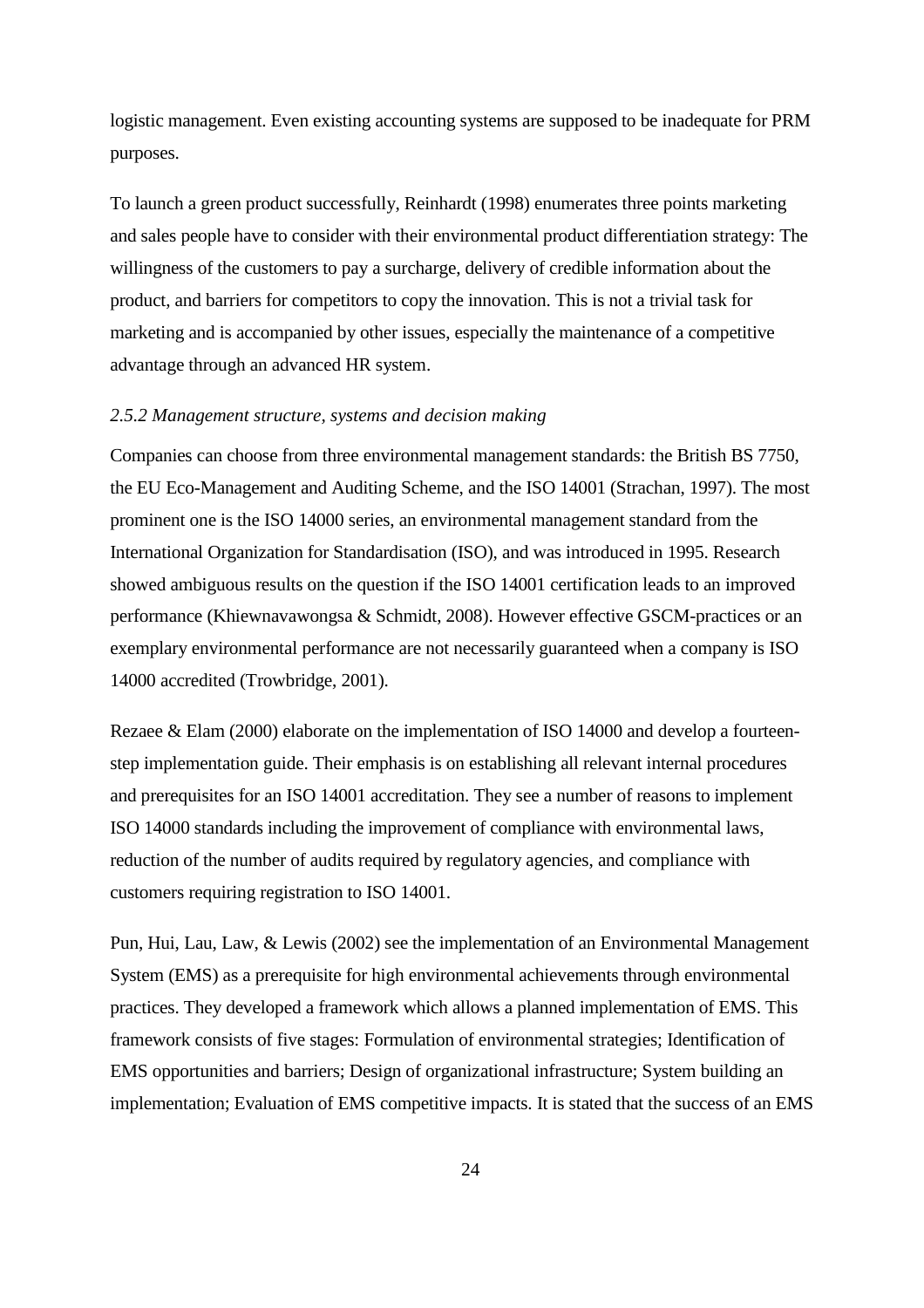depends on several characteristics and factors. Paramount is support of senior management, along with encouragement of environmental initiatives that emerge from the employees. A management structure is needed that integrates environmental issues and all other business operations. Important is also that the environmental strategy and management system blend with the existing culture.

Strachan (1997) observes, critically, the effect environmental management standards such as the ISO14001. It is said, that an EMS designed along with such standards may try to build a centralized, hierarchical, formalized management system leading to a mechanistic management approach and is therefore not suitable for an ongoing improvement of the environmental performance. The progressive environmental improvements necessary for implementing GSCM are similar to the approach related to the philosophy of Peter Senge's learning organisation. Management standards place too much emphasis on controlling and monitoring, instead on generating learning by using the employees' abilities of experimentation, systematic thinking, and thinking beyond current paradigms. Flat organizational structures with a participative leadership and management style help to facilitate the learning organization. Unconstrained work places where the job holder can exercise complex cognitive and social skills, motivates, unshackles talent, and enhances a company's potential to reach such a state of unrestrained generative learning (Strachan, 1997).

Miller (1997) focuses on strategy implementation in general and finds the following factors have the most influence on a successful strategy implementation process: Backing, assessability, specificity, cultural receptivity. Backing means that all executive managers are in favour of the new strategy. Assessability means that the main actors know what the strategy has to look like and how to assess it when eventually implemented, how it works and what it can do. Specificity is the detailed planning of the implementation and the prerequisite that everybody knows when to do what. Cultural receptivity considers the company culture which requires openness to new ideas and changes.

Trowbridge (2001) and Handfield et al. (2005) see the need of the alignment of the corporate strategy with the environmental strategy. This is supposed to be critical for success as "strategic consistency is paramount" (Handfield, et al., 2005, p. 2). Handfield et al. (2005) describe how to put a GSCM strategy into practice. The process consists of several steps: Definition of the item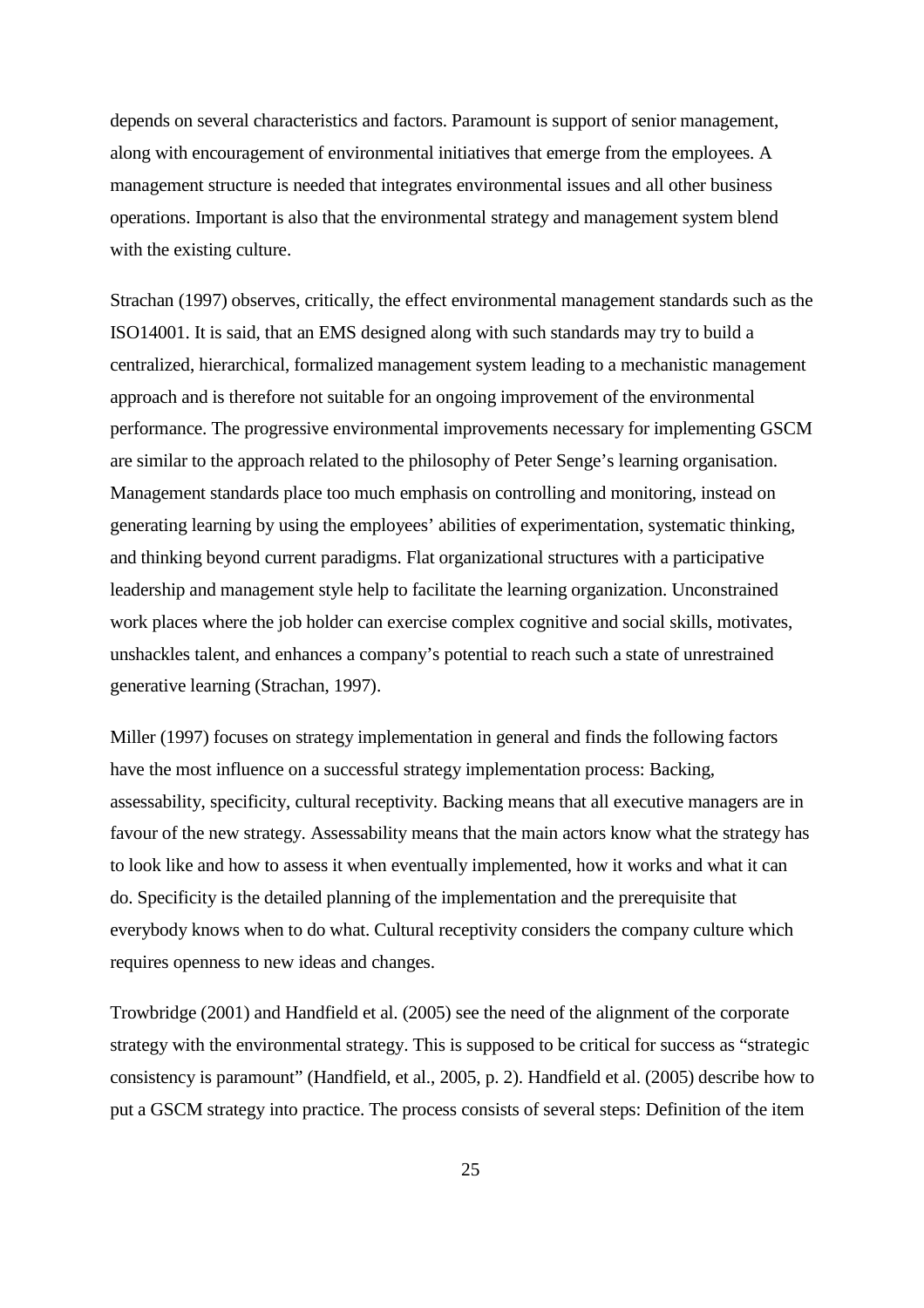with the highest priority, conduct research about the matter, develop strategy and objectives, implement the strategy, and finally monitor the process.

Thus top management support is very important for a working GSCM system (Handfield, et al., 2005). There is a need for a mechanism to ensure their support and not leave the system to be dependent on the executive's personal concept of morality and ethics, or their opinion of whether a green strategy might bear success. Cordeiro & Sarkis (2007) find that in companies where environmental performance indicators are already in place, it is very likely that the top executives' compensation is linked to these indicators. Moreover, environmental performance is better in those firms than in other companies.

#### *2.5.3 Management of people and company culture*

Daily & Huang (2001) elaborate on EMS and focus on human resource (HR) factors. To achieve a successful implementation employees are considered to be the paramount issue. They find the following factors to be of importance: Top management support; Environmental training; Employee empowerment; Teamwork; Rewards system. They stress that management should not just support the environmental efforts, but there needs to be an effective flow of information. The environmental programs, initiatives, and goals need to be communicated frequently.

Similarly, Govindarajulu & Daily (2004) focus on the need of motivated employees for high environmental performance. They see four factors supporting successful environmental practices through employees: management commitment; employee empowerment, rewards and feedback. For them the commitment and support of the top management is the key. Top management has to decide about the environmental policies as well as the level of training and communication. Lee & Rhee (2007) found in their research that top management's attitude towards environmental issues is an important factor in the ultimate depth and extent to which a company implements environmental management. The organizational culture is supposed to support the environmental efforts and makes it clear to the employees what is expected from them. The environmental programs, initiatives and goals are communicated frequently and the employees have the freedom to make environmental improvements. Employee involvement (EI) programs are considered to be helpful. Especially in manufacturing and producing companies, team-based EI programs are promising to use the knowledge and expertise from the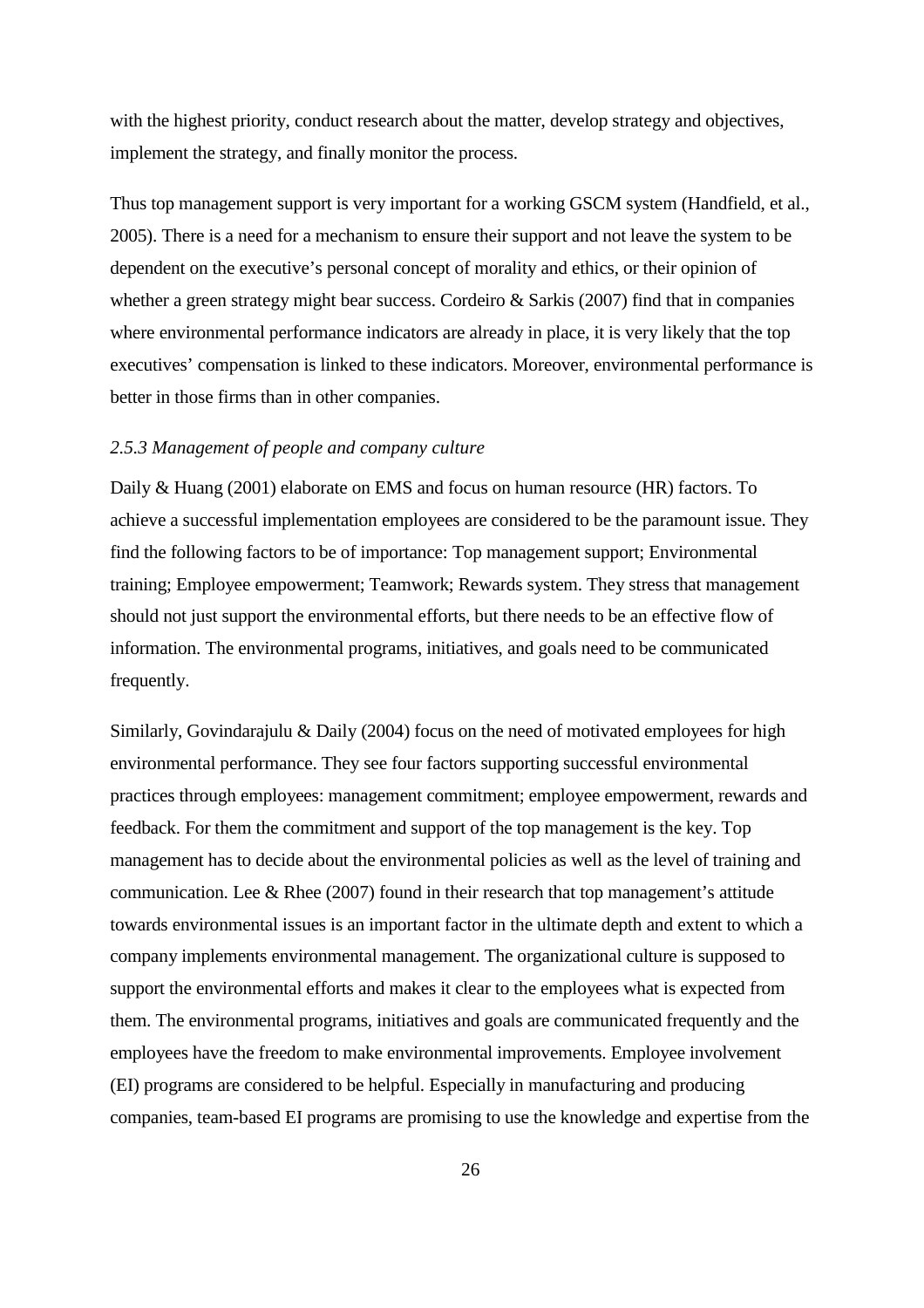shop-floor employees (Govindarajulu & Daily, 2004). The reward system must be deployed to encourage the employees' environmental participation through an integration of environmental factors in the performance appraisal.

A further motivator is regular feedback. This means managers should consistently give feedback on environmental achievements. Davies & Hochman (2007) stress that GSCM practices are only successful when the employees understand and support these practices. This will also require the commitment of the corporate leadership. They need to continually communicate the importance of these efforts and design their incentive system accordingly, so the employees understand that what they are doing, actually contributes to the companies' goals and objectives.

Pérez, Ruiz & Fenech (2007) see the advantage of the European Community's Eco-Management and Audit Scheme (EMAS) to the ISO 14001 in the consideration of employee involvement in their standard. The EMAS stresses the importance of employee involvement and also the communication with other stakeholders for a successfully working environmental management system. Through a better involvement of employees and their training the company may achieve a stage of effective organizational learning which also improves the environmental capabilities.

Organizational learning can be explained as an organization's adaptation to the external environment through improvement of processes, avoiding mistakes of the past, and incorporating this learning into the corporate memory (Robbins & Barnwell, 2006). Argyris (1977) found that that double-loop learning is most suitable in helping companies to change underlying assumptions, norms and beliefs and leads to real learning. This type of learning is just attainable through the inclusion of the employees, and helps to improve the companies' efforts in environmental practices. Pérez et al (2007) see the employees' awareness, as well as their knowledge, skills, and expertise as a critical factor for a working environmental management system. In their view the importance of management support is essential, but not crucial.

Ángel del Brío et al. (2008) endorse the idea of the importance of management support for successful GSCM practices. Furthermore, employee participation directed through the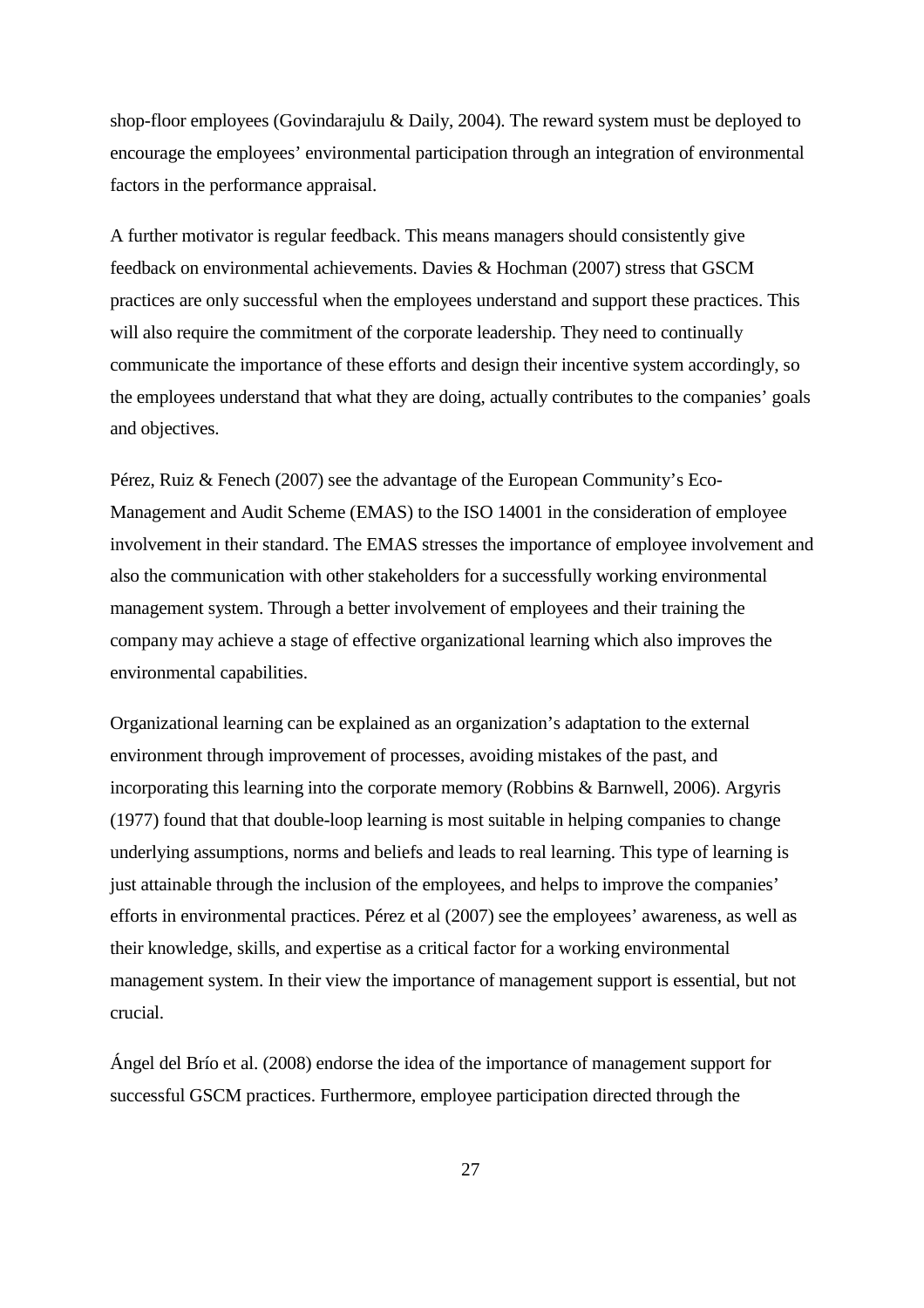organizational culture seems to be a critical nexus in the implementation of these practices. The authors state that advanced environmental strategies require the development of tacit skills through employee participation and teamwork. Thus the organizational culture is the key to a sustainable competitive advantage. This culture needs to be based on ecological values and a high awareness of environmental issues of the employees. The employees have to be motivated to support the environmental aspirations of their employer. This is partially possible through the linkage of rewards to the achievement of environmental goals.

Similarly, de Saá-Pérez & García-Falcón (2002), in their study about organizational capabilities development, state that employees are the main drivers for the success of a company and can even be a source of a sustainable competitive advantage. HR has to hire the right people and develop them for the environmental purposes of the organization so GSCM practices can be successful. Once a unique, high-performance culture is developed it is unlikely to be imitated by competitors. This is because tacit knowledge can not be copied easily. Even if some key personnel change to the competitor should occur, that firm is unlikely to copy a competitive advantage based on a superior company culture.

#### *2.5.4 Relationships with supply-chain members*

Companies rely increasingly on their suppliers' environmental performance. They are focusing on core-competencies and increasing outsourcing, which relocates responsibilities for design and engineering to the suppliers (Handfield, et al., 2005). Some companies require their suppliers to meet expectations concerning their environmental program, such as an ISO 14001 accreditation or product specifications (Sarkis, 2003).

The more a supplier is integrated, the more fruitful are the collaborative environmental practices (Vachon & Klassen, 2006). Vachon & Klassen (2006) accentuate two important characteristics of successful GSCM practices: environmental monitoring (focused on controlling the suppliers) and environmental collaboration (joint development of environmental solutions of customer and supplier through cross-functional teams). A rationalization of the supply chain might be beneficial for better GSCM practices. Suppliers welcome the efforts of their business-customers to extend the collaboration in environmental issues. They expect a more consistent customer base and higher profits for their efforts.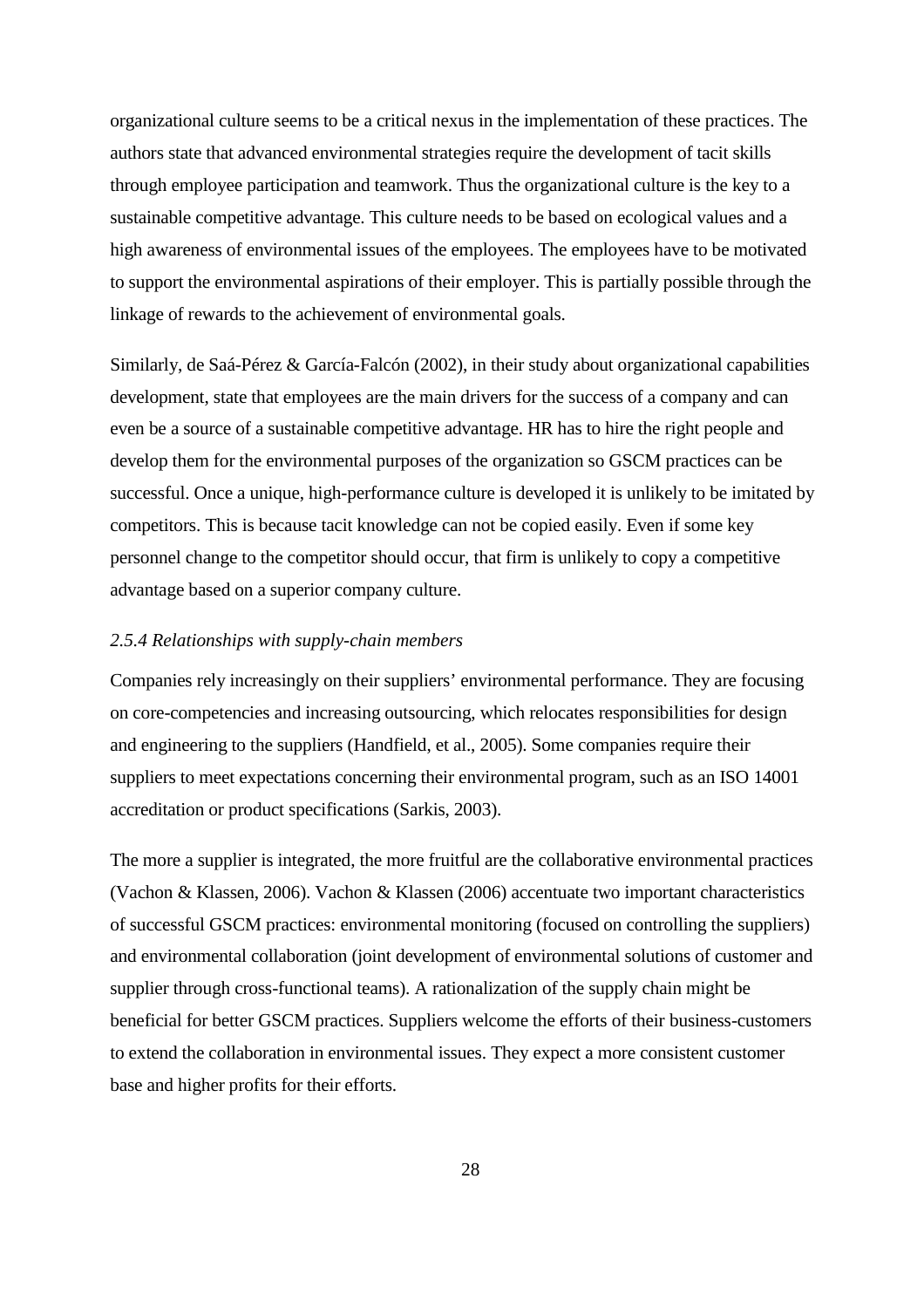Cheng, Yeh & Tu (2008) examine the extent to which trust influences GSCM practices and find that trust helps contribute to better participation and communication between supply chain members to enhance inter-organizational knowledge sharing. Trust is necessary to overcome assumptions that the supply chain partner may behave opportunistically and exploit a knowledge sharing situation solely for their own advantage. Thus, trust is the key to sharing knowledge and expertise about the latest green practices, overcoming problems in the implementation of environmental processes, and managing the latest governmental regulations. This improves the competitive advantage of all companies in the supply chain and logically improves the application of green practices in the companies.

Thus, the supplier-customer relationship is an important factor for the success of an implementation of GSCM. Bala et al. (2008) see special relevance for instruments to overcome barriers and the development of monitoring tools. They also state that there is no regular pattern which guarantees the success of GSCM implementation. Before considering GSCM implementation, companies should consider: contract specifications (e.g. duration of contract, technical specifications), process implementation (leadership, existence of a pilot project, options of monitoring), market characteristics (competitive environment, main customer, cost and performance in comparison to former practice), supply chain profiles (direct of indirect acquisition), as well as supplier characteristics (degree of supplier involvement, size) as important factors.

Lee (2008) investigates the drivers for companies to participate in GSCM practices and posits buyer influence, government involvement and green supply chain (GSC) readiness as the main drivers. Buyer influence means, besides the usual market pressure, technical and managerial assistance of buying firms which causes a higher willingness of the supplier to participate. Government involvement includes technical and financial support, tax-incentives and other developmental incentives for environmental initiatives. GSCM readiness is indicated through managers' environmental awareness, cross-functional environmental communication (i.e. borderless communication among departments), and sufficient resources (human, technical, and financial).

Zhu & Sarkis (2007) investigate the moderating effects on GSCM. They believe that competitive pressure has the greatest positive effect on economic and environmental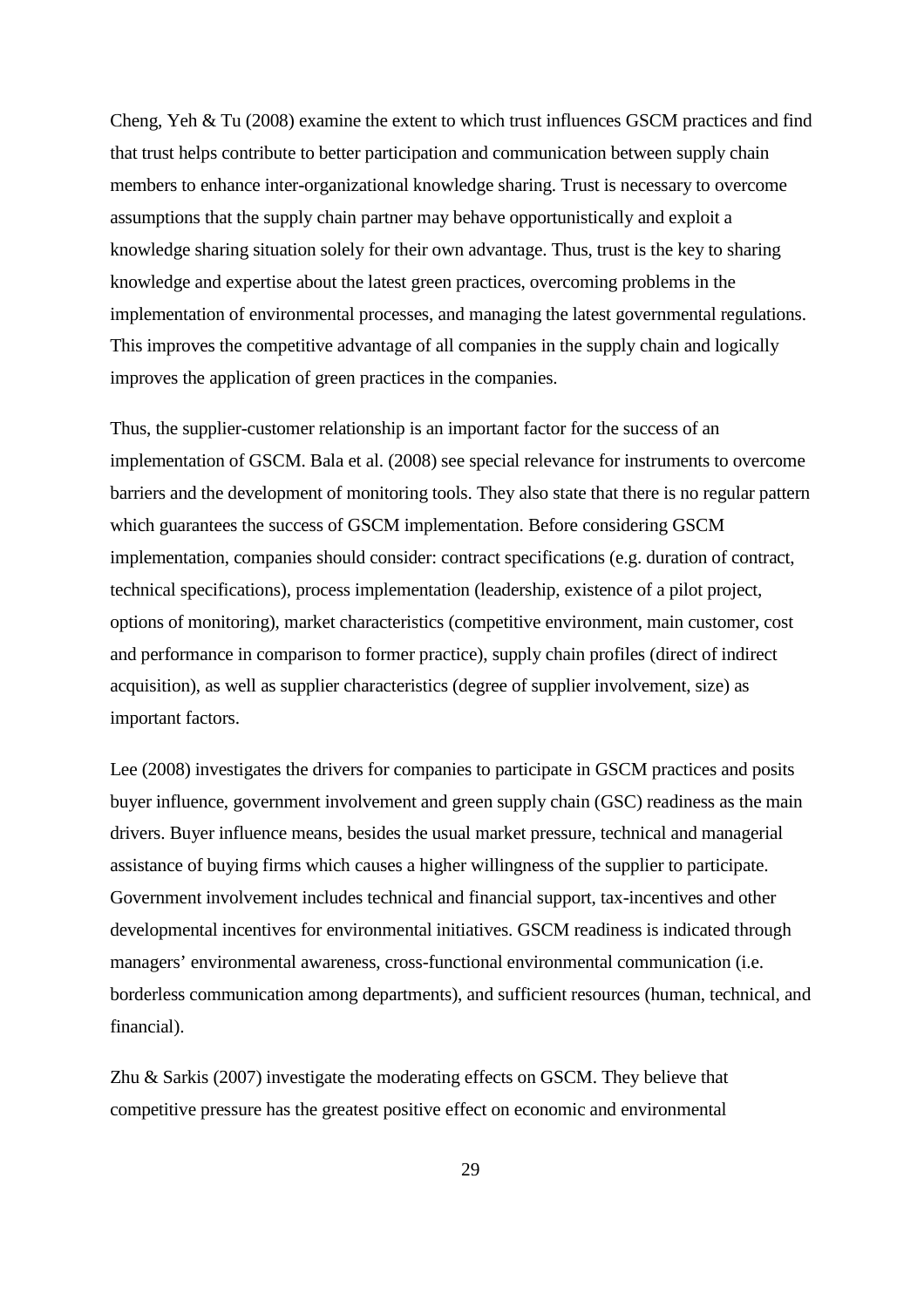performance. This occurs, they say, through the benefits of reciprocal learning in companies. Through benchmarking, business associations, and meetings, companies can mutually improve their capabilities. This is also considered to be the most cost-effective way to implement environmental practices. Companies can learn from other companies and avoid possibly expensive mistakes.

Nevertheless, the diffusion of environmental practices is not unproblematic. Ideas about how to implement and its actual execution change after traversing organizational boundaries depending on the companies' context (Stenberg, 2007). That is, organizations operate in different industries, markets, and regulatory environments. Most important is the difference in the company culture, and the support through top management.

Drawing upon this extensive literature review, the researcher decided to divide the analysis in five areas:

- Current green practices
- Strategic and operational planning
- Management structure, systems, and decision making
- Management of people and company culture
- Relationships with supply-chain members

These five areas serve as a methodological schema through which the research questions may be answered.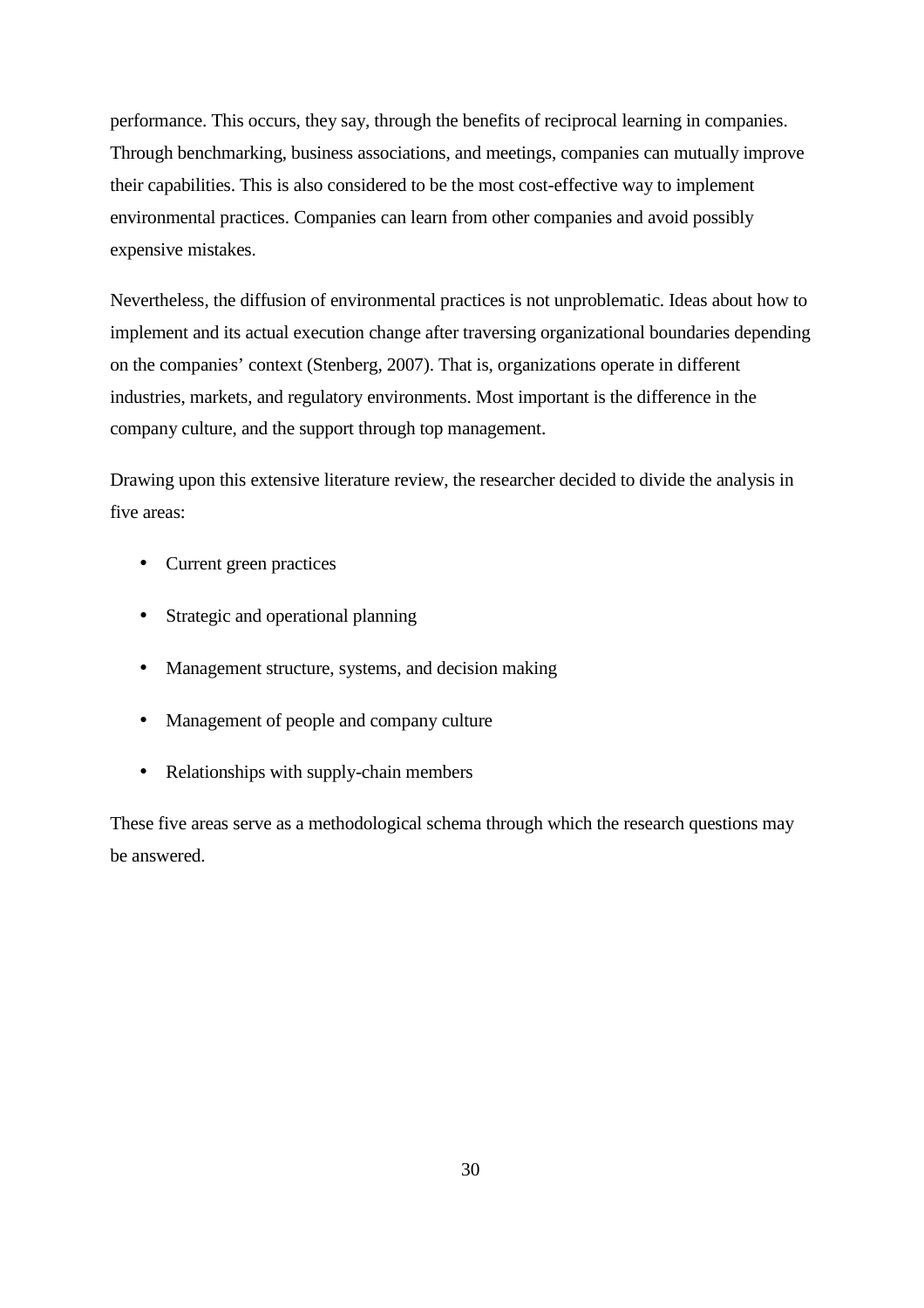# CHAPTER 3

## *3.0 Benefits and limitations of comparative case study methodology*

It is noteworthy that most of the previous research done in the field of GSCM has been based on the case study methodology (Chouinard & Brown, 1997; Geyer & Jackson, 2004; Khoo et al., 2001; Matthews, 2004; Reinhardt, 1998; Reiskin et al., 1999; Seuring, 2001; Trowbridge, 2001). As such, it appears to be appropriate for the current project to adopt a similar research method. Yin (1994) sees the advantages of a case study approach in situations where 'how?' and 'why?' questions are asked and when the researcher has little or no control of the case. Furthermore, a case study approach enables the use of multifaceted sources of evidence, such as reports, protocols, guidelines, and especially interviews. Eisenhardt (1989) categorises the case study as a "research strategy which focuses on understanding the dynamics present within single settings" (p. 534). It is mentioned that the case studies can have multiple levels of analysis within a single study and that the data collection methods range from document analysis, interviews, and questionnaires to observations. They can be used to test theory or build theory. Another advantage of case studies is that they can be used to find out about a case retrospectively. The material can then be used to develop themes. From these themes, other, similar projects can learn the lessons of some of the difficulties faced by the examined case (Gill, 1995).

A comparative case study analysis seems to be the most promising form of research to find out about ways companies execute GSCM and how this can be done in an effective way. The comparative approach is appropriate because single-case studies cannot justifiably generate theoretical generalizations (Keman, 1993; Kohn, 1989; Nowak, 1989). Skocpol (1984) argues that generalizations can only be developed through comparative research. Nonetheless, in developing a comparative framework, issues do arise. Developing a framework for analysis is complex, sometimes requiring imagination. In comparative business research, these difficulties are often compounded by the non-transferability of concepts. It is particularly important if a balance is to be struck setting up a framework that can avoid "conceptual straining" (Sartori, 1973), whereby concepts become so general as to be impossible to apply. To minimize this, it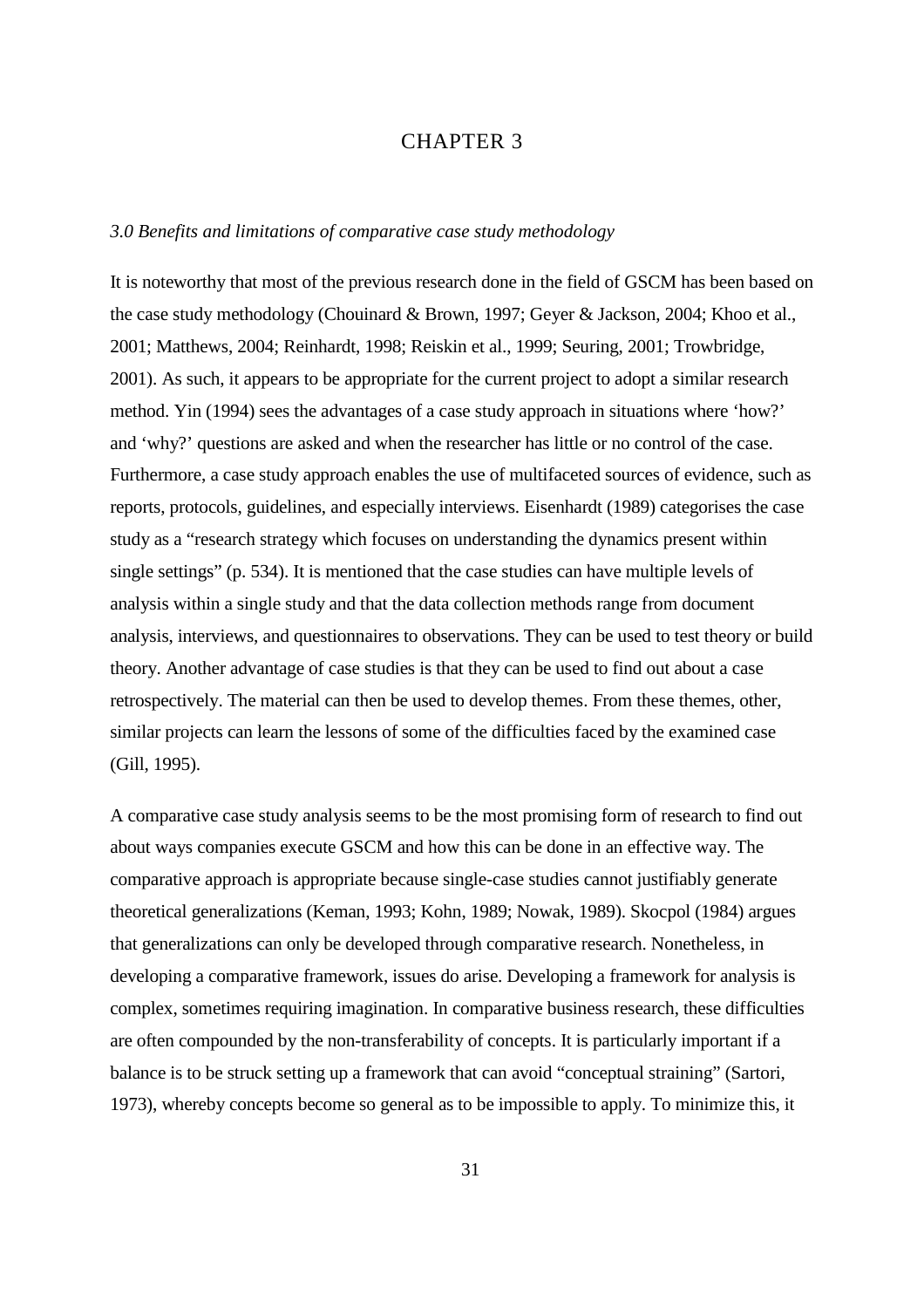was felt important to concentrate on one business sector only, namely Food and Beverage (F&B), but these issues do arise based on factors such as firm size.

Hildrum (2007) used a comparative case study to review and contrast not only with the cases, but also with the underlying theory. The advantage of such an approach is the opportunity to get a holistic view on the matter and find out about unexplored relationships and mechanisms. Companies' functionalities vary broadly, and to observe a company's functionality in sufficient depth, qualitative approaches, like comparative case studies are suited best (Kim, 2003). It provides the required understanding of the underlying factors and the findings are found to be compelling and robust (Yin, 1994). Furthermore this approach allows a comparative case study for the observation of companies on different levels of environmental development, facing different problems (Angel del Brio, et al., 2008).

Thus, this research takes the perspective of a qualitative approach, considering the multiplicity given through a comparative case study and their different approaches to the matter of GSCM (Collis & Hussey, 2003). The qualitative paradigm encounters reality from a subjective viewpoint and represents one side of the paradigm continuum from qualitative to quantitative. Thus it assumes reality is observable, but the researcher makes subjective judgements about the observed, as he is himself part of the observed and interacts with it. This interaction changes his view of the observed, and it might influence the observed sample as well. Hence the researcher is considered to be value-laden and biased (Collis & Hussey, 2003).

One weakness of these qualitative approaches is the risk of building hypothetical constructs which means that the researcher observes a particular incident and derives a reason for this, but in reality the underlying reason is a different one (Collis & Hussey, 2003). For example when most employees of a company are very eco-sensitive, the researcher might derive it from the former environmental training session carried out from the company, but in reality the employees were already influenced by prior mass media exposure.

Another obstacle of the qualitative paradigm is that the researcher brings his own values and views into the research, and thus just finds out what he wants to observe (Kim, 2003). In this case the researcher might be highly concerned about ecologic issues and (consciously or unconsciously) influence the outcomes of the research in favour of GSCM, but the real findings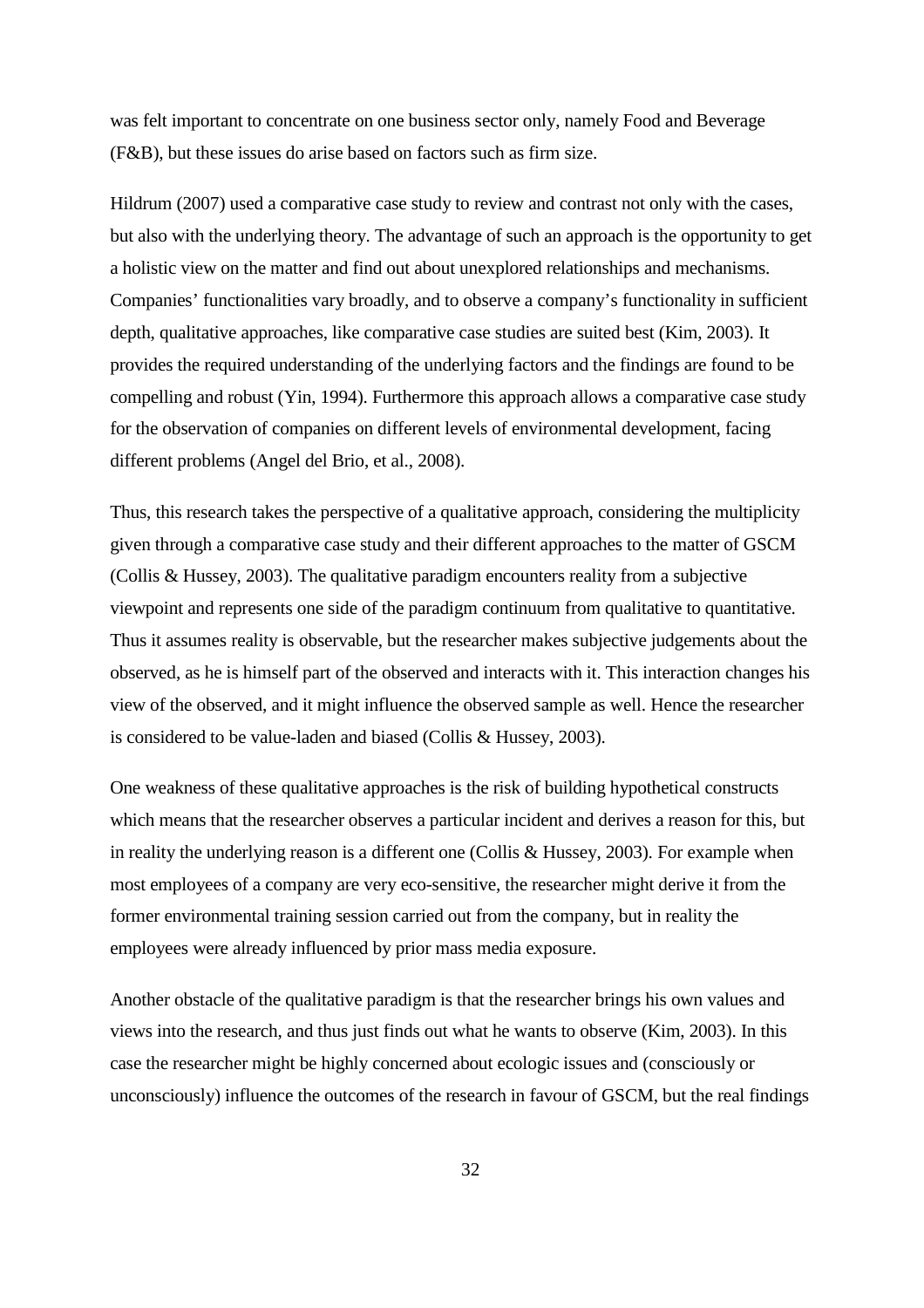might be that GSCM just costs money and doesn't help companies to achieve a higher performance.

The research itself is an inductive process, so small numbers of samples (or just one) are observed, and a context-bound theory emerges after or during the research (Creswell, 1994). This theory is most likely just valid in these particular circumstances, but generalisations from one situation to another are possible if the characteristics of the studied phenomena are well understood. However, generalizability is usually not the aim of qualitative research, but a comparative case study is helpful to determine some regular inter-organisational patterns (Creswell, 1994). So, the credibility of this research paradigm is achieved through high validity but it is low in reliability. This means that qualitative approaches give reliability not so much status, or the interpretation of reliability is different (Collis & Hussey, 2003). High validity is of more importance, which means the extent to which the research findings accurately represent what is really happening in a particular situation. Therefore it is important to choose the right research procedures, the right samples and correct measurement to get valid results.

## *3.1 Sample Selection*

The units of analysis used in this study were three mid-size companies, their current use of GSCM practices and the implementation phase of GSCM practices in the past. Because companies from different industry sectors work quite differently, this research will focus just on companies in the Food and Beverage (F&B) sector. Vachon (2007) remarks that a single industry approach has the advantage of similar processes and workflows. Furthermore, Zhu & Sarkis (2007) state that different environmental regulations lead to a heterogeneity of environmental practices in different industries. Although the F&B sector is broad, a common characteristic is the high customer sensibility to the products' attributes. Initially this research just wanted to focus on middle sized companies, from which a greater homogeneity in the organizational structure might be expected. Companies on the same stage of development are likely to have similar organizational structures (Hunger & Wheelen, 2002). Similarly Lee & Rhee (2007) state that environmental strategies depend on firm size.

Consequently, the prerequisites for respondent companies were: working in the F&B industry, having more than 50 employees, and the companies should use some green practices. After an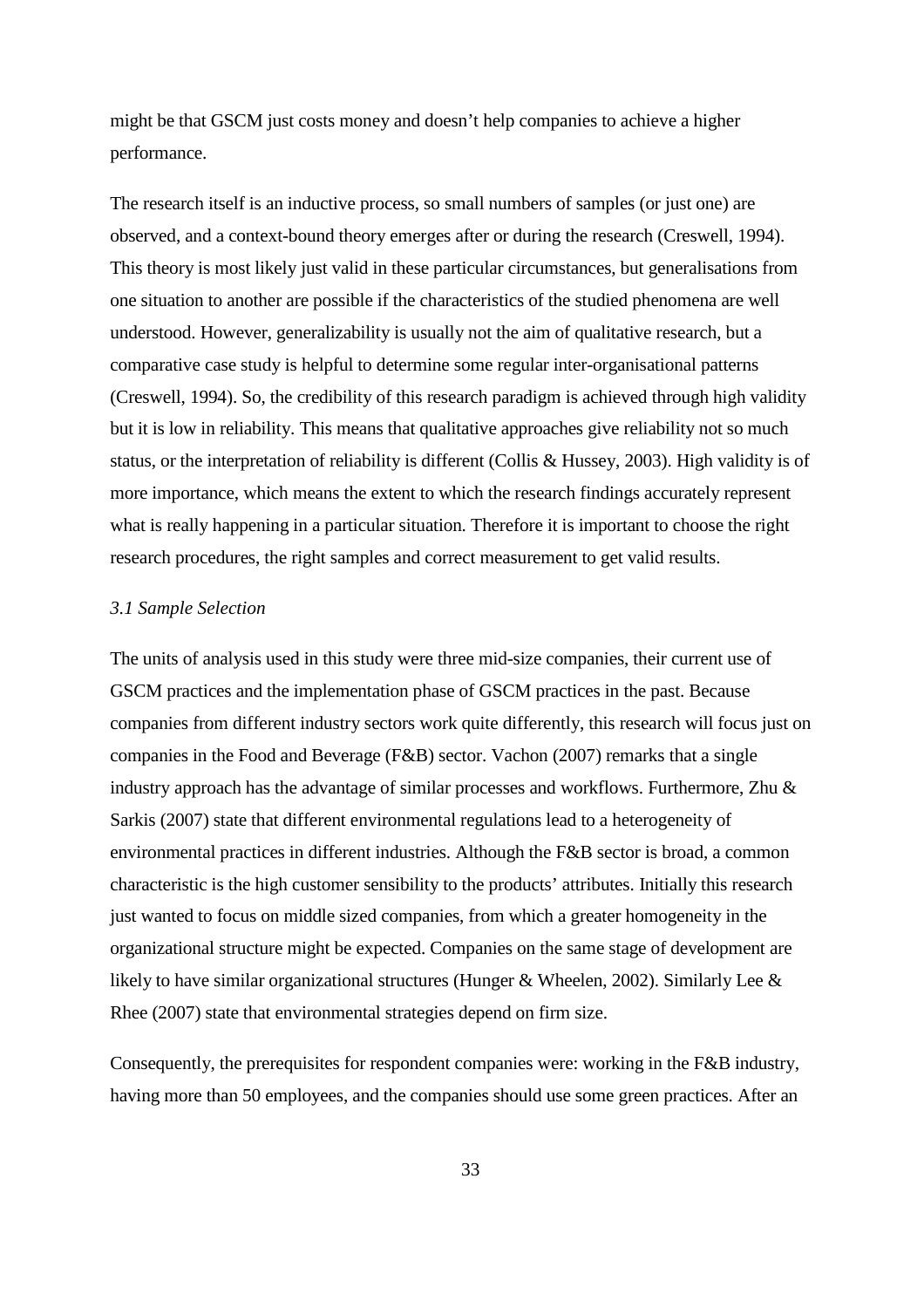initial selection of possible companies with the help of the Sustainable Business Network (SBN) in New Zealand, a letter was sent to the respective participants and they were called to give consent for their participation. The preferred interview partners were the plant managers, because they seem to be the best interview partners respective to their knowledge about the companies GSCM practices as proposed by Vachon (2007). However, in the aftermath it was not possible for the third middle-sized company to participate in the research due to acute problems in the production process. Therefore a big corporation, Company C, was selected, which agreed subsequently to participate. This changed the foundation of the research, but revealed at the same time an interesting opportunity to examine the different structures and approaches of middle seized companies in comparison to a large corporation.

The initial contact to the companies revealed that functions and knowledge concerning their green practices are allocated differently in each company. Thus, the interviews were made with a mixture of occupations: Marketing Manager, Trading Manager, Operations Manager, Marketing & Sales Manager, Eco-Efficiency Manager, and Manager Natural Resources. Company A is involved in the fruit, vegetable and cut-flower distribution to supermarkets and retailers and has a special department for organic fruit and vegetables. They have approximately 300 employees. Company B is a juice-producer with two main brands which are on a different level of the perceived environmental friendliness. They have 65 employees. Company C is a dairy producer and has no special organic product, but is highly involved in green practices. They have around 16,000 employees.

#### *3.2 Methods of Data Collection and Analysis*

Semi-structured interviews are the basis for the present research. They allow a directed discussion of the topics of interest to elicit the interviewee's ideas and opinions (Cheney, Christensen, Zorn, & Ganesh, 2004). Most questions were prepared in advance and spontaneous questions might be asked were appropriate, or to get more information on a specific topic. Easterby-Smith, Thorpe & Lowe (1991) mention five situations when semi-structured interviews are appropriate: First, when it is important to understand the construct that the interviewee builds, as a basis for the judgements and views about a specific situation. Further, when the interviewer needs to build a clear understanding of the interviewee's perception of reality and the world, influenced by the interviewer. Third, the step by step logic of a process is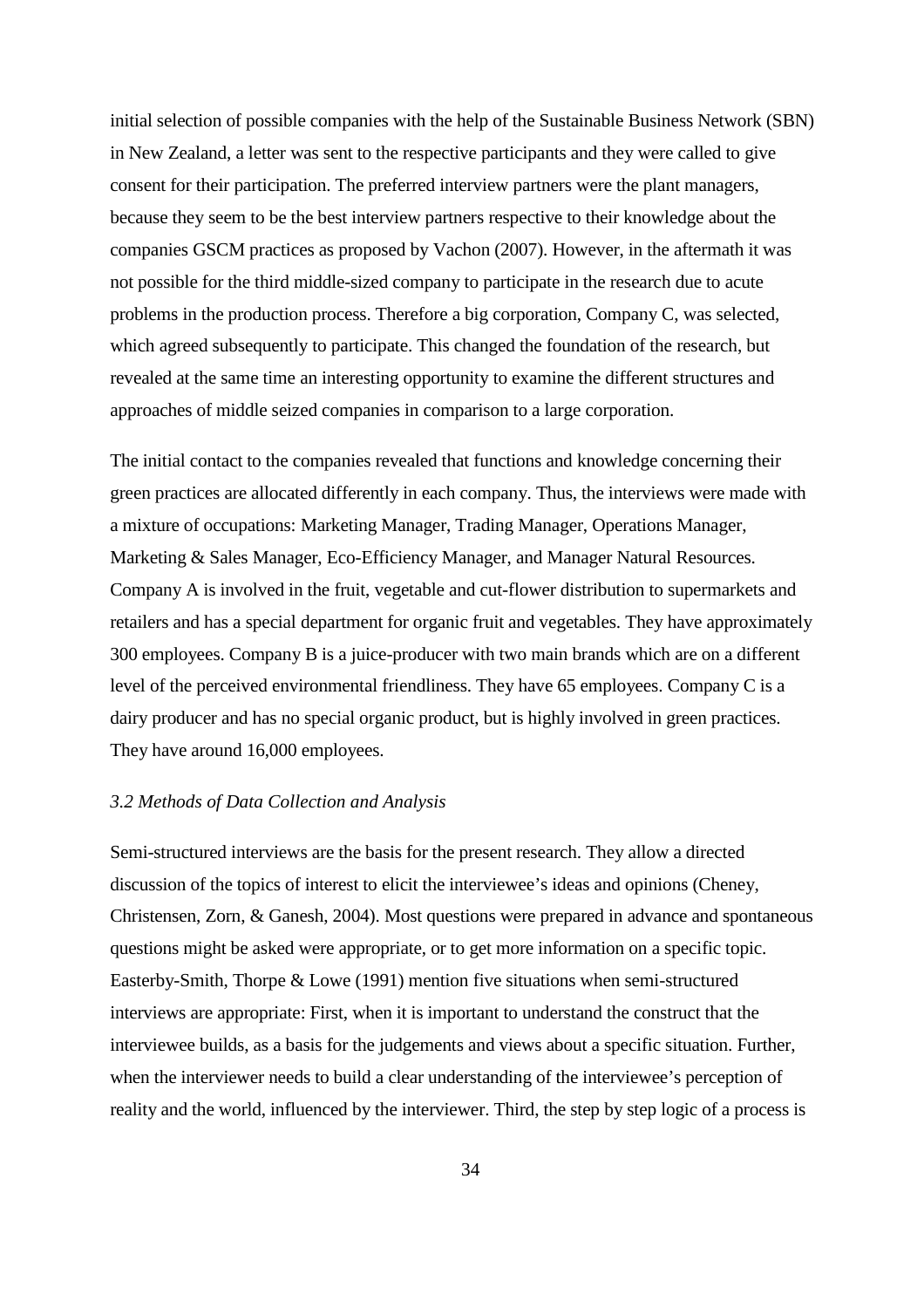inexplicit. Fourth, when the discussed topic is highly confidential or commercially sensitive, and fifth, when the interviewee will not be completely open about the topic unless discussed in a face to face setting.

Due to the openness and interactivity, interview outcomes might suffer from a low reliability, as every interview is different (Cheney, et al., 2004). The aim was to bring the information level of each company onto a similar high level. Therefore some questions served as guideline for the interview (Appendix 1). The guideline questions for the semi-structured interview were derived from the reviewed literature concerning the factors for an effectively working environmental commitment of a company: Management structure, systems and decision making; Strategic and operational planning; Management of people and company culture; and relationships with supply-chain members. More details were gathered through company documents, like reports, internal guidelines, and protocols. The interviews took place in July and August 2009 and some follow-up questions were posed in September 2009.

All interviews were audio recorded on tape and transcribed. The software package NVivo 8 from QSR International was used to support the analysis of the data. The transcribed interviews were read repeatedly and continually coded as proposed by Creswell (1994). After the coding of the material, some nodes were created and categorized following the already established framework from the literature review. The established nodes were again refined and subcategories formed. This foregoing work was the foundation of the findings section, and helped to clarify and connect the statements of the interviewees.

## *3.3 Ethical Considerations*

The research project required all participants to complete a consent form, acknowledging that they have been briefed on the conditions of involvement and that their participation is totally voluntary. Personal details of all interview partners are strictly confidential and anonymity is preserved. Thus the real company names and the interviewee's names are disguised. Table 4 shows the characteristics of the respondent companies and respondents.

The information gathered in the interviews was secured on a personal computer with password protection. Only the supervisors and the researcher have access to the data collected, and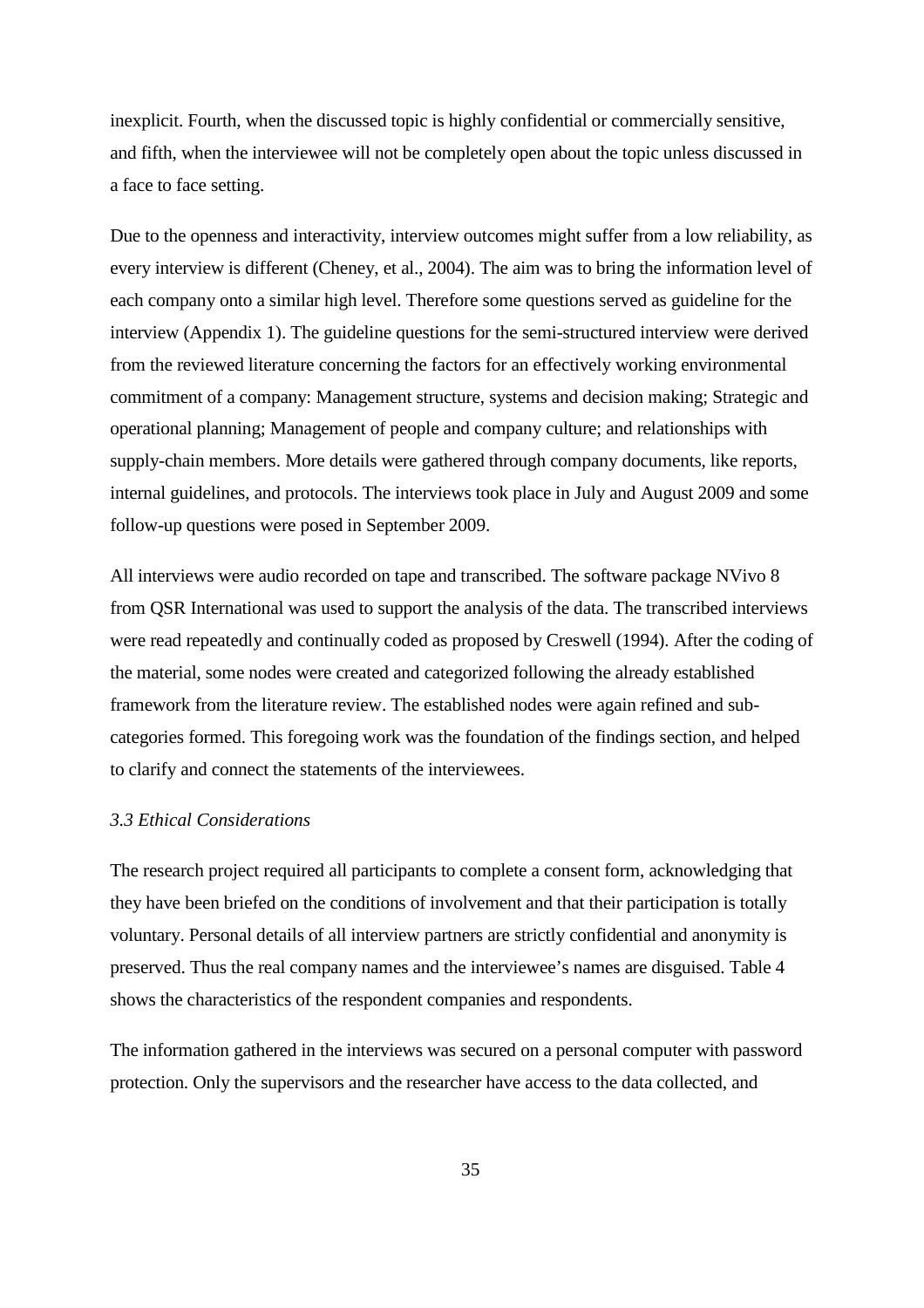anonymity of participants in relation to their opinions and views will be preserved in all instances. The gathered data will be destroyed in five years.

Table 4 gives and overview of the examined companies, their main business, and the key which respondent has which position in the respective company.

| Company A                           |                      | Company B               |                                       | Company C        |                                 |
|-------------------------------------|----------------------|-------------------------|---------------------------------------|------------------|---------------------------------|
| Fruit and vegetables<br>distributor |                      | Juice-producer          |                                       | Dairy producer   |                                 |
| Respondent<br>AA                    | Marketing<br>Manager | Respondent<br><b>BA</b> | Operations<br>Manager                 | Respondent<br>CA | Eco-Efficency<br>Manager        |
| Respondent<br>AB                    | Trading<br>Manager   | Respondent<br><b>BB</b> | Marketing $&$<br><b>Sales Manager</b> | Respondent<br>CB | Manager<br>Natural<br>Resources |

Table 4: Characteristics of respondent companies and respondents

# *3.4 Limitations of research*

The focus on the F&B industry might obstruct the view to issues faced by other industries. These industries might have other obstacles, such as stricter regulations, different competitive environments, other power allocation in the supply chain, etc.. Furthermore, the observed companies possibly were not representative of the entire F&B sector. Nonetheless, the purpose of the research is to work out some factors which are important for an implementation of green practices in companies. Although the discovered factors might be applicable to other companies as well, the findings are not meant to be generalized outside of New Zealand food and beverage companies. Further research has to verify the findings through a more robust and reliable method.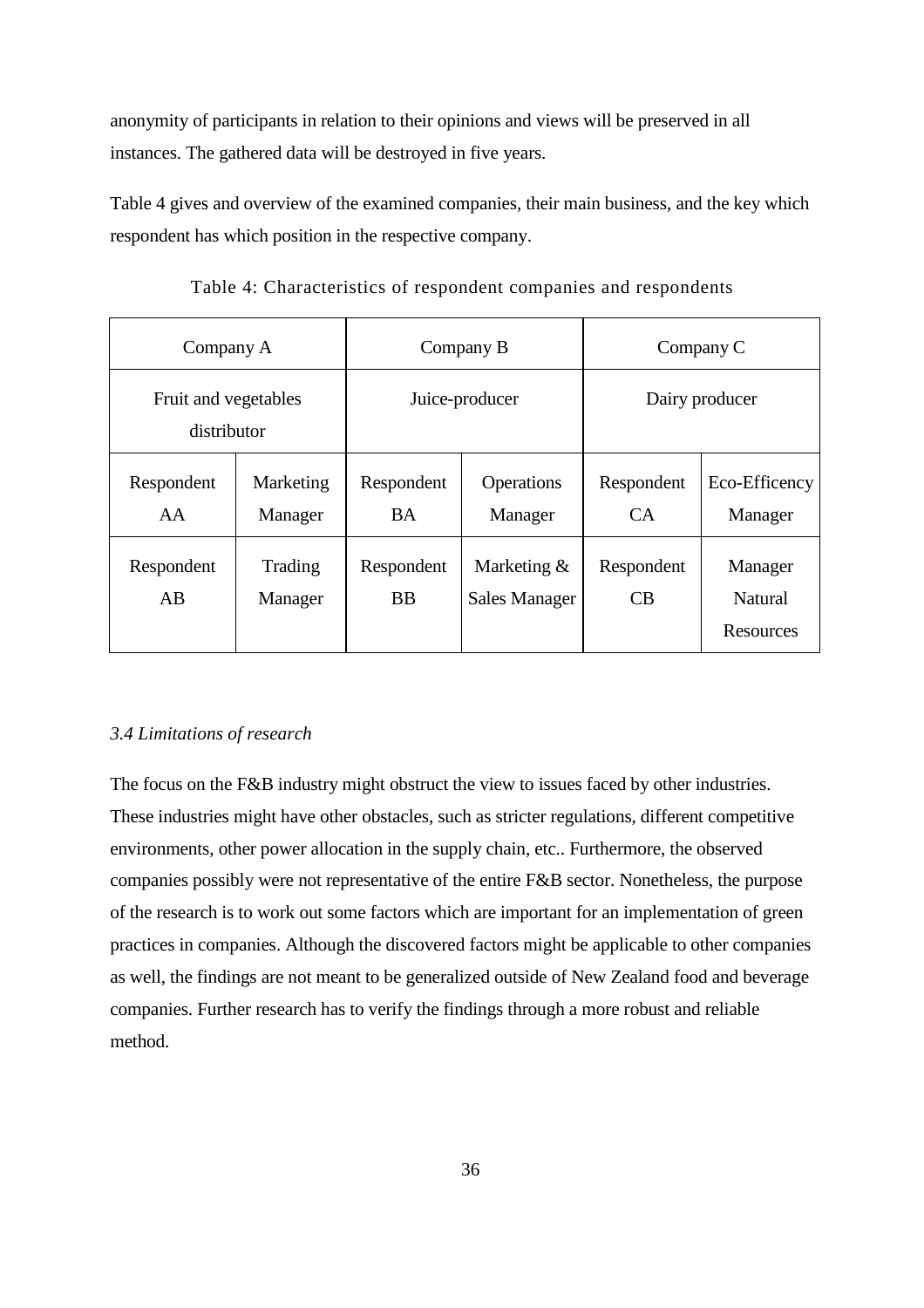Another limitation of the research is the tendency of the respondents to present themselves and their companies in a good way in terms of environmental friendliness. Thereby some facts might be varnished or highlighted in favour of a better green image of the company. The setting of a face-to-face interview is trying to moderate this effect, but it can not be ruled out.

The biggest limitation of the present research is the utilized framework based on the literature review. It settles the way the collected material is analysed and how the findings are presented. This framework might prevent the researcher in his analysis from being open to new ideas or in his creative thinking about the findings (Collis & Hussey, 2003).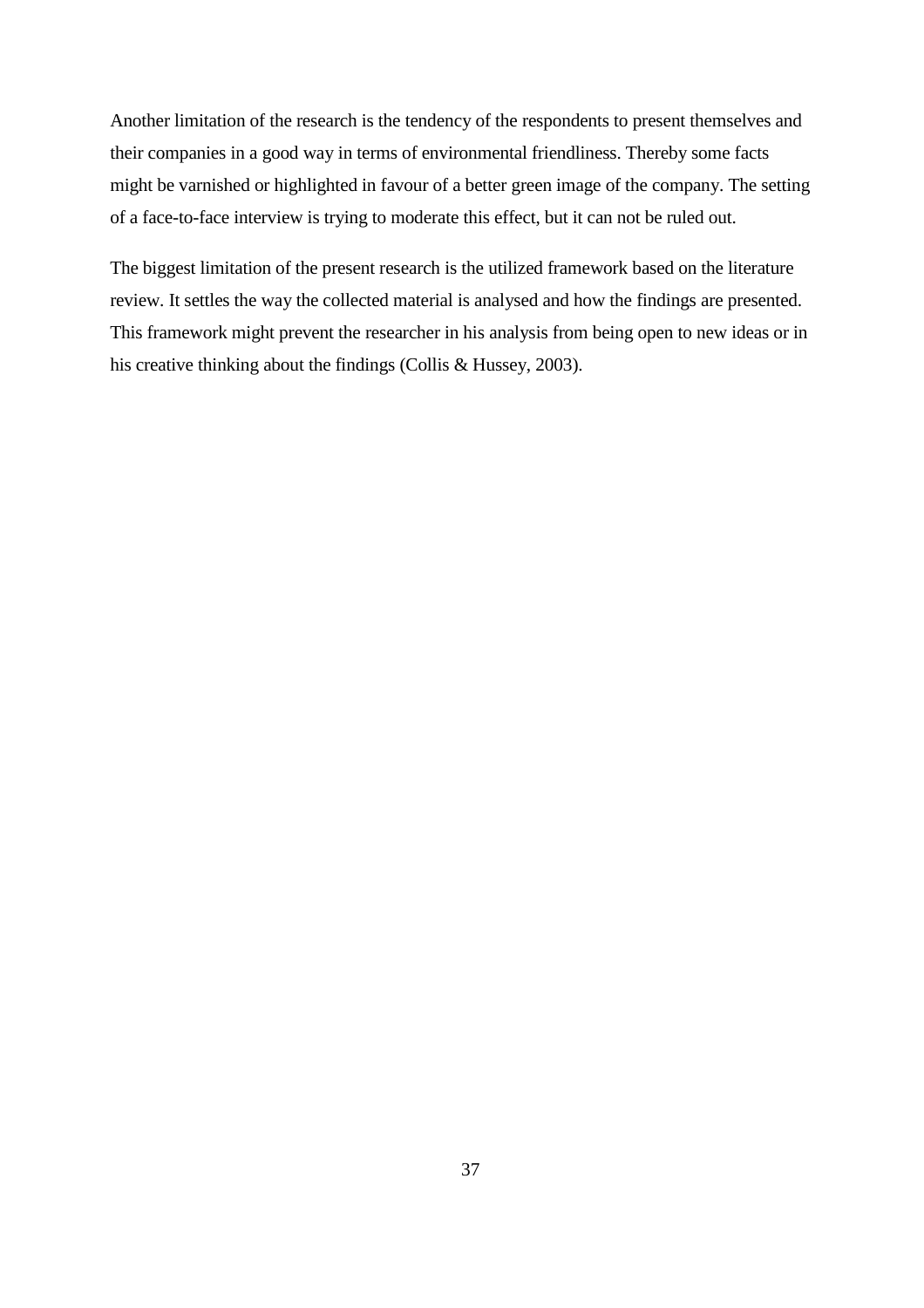# CHAPTER 4

# *4.0 Results*

The results of the research are presented in an order designed to give the reader a comprehensible insight of the processes and practices in each company and to aid the following discussion. First, an outline of the most important green approaches in each company is given. Then the findings of the analysis of the interviews and the supplemental documents are arranged considering the main themes of the above developed framework. The findings are shown separately in each company in these sub-categories.

## *4.1 Current green practices*

To give a better understanding about the dimensions of the environmental endeavours in each company, this section shows the main efforts in terms of executed and continuous green practices. None of the examined firms used the term 'GSCM' for their approach. Table 5 summarizes the main green practices of each company to give an overview.

| <b>Company A</b>                     | <b>Company B</b>                  | <b>Company C</b>                   |
|--------------------------------------|-----------------------------------|------------------------------------|
| - organic products alongside         | - organic product alongside the   | - reducing and minimizing waste    |
| conventional products                | other, conventional product       | (e.g. use of whey instead of       |
|                                      |                                   | dumping / optimised use of         |
|                                      |                                   | electronic system to reduce paper  |
|                                      |                                   | usage)                             |
| - degradable plastic bags            | - use of glass-bottles for the    | - optimizing processes(e.g. use of |
|                                      | organic brand                     | hot water for other purposes)      |
| - recyclability of panel-material    | - use of biodegradable,           | - sophisticated recycling system   |
| attuned to recycling capabilities in | wood-cellulose based labels       |                                    |
| New Zealand                          |                                   |                                    |
| - use of flax, reed, and             | - PLA- water bottle for the       | - protection of natural resources  |
| coconut-leaves based trays           | conventional brand                | through training of farmers        |
| - effective use of transporation     | - green waste is utilized, rather | - own research on improving        |
|                                      | than landfilled                   | sustainable production             |
| - decision for more sustainable      | - use of sustainable energy       | - encouragement of suppliers to be |
| chiller-option despite cost-         | supplier                          | green through collaboration,       |
| disadvantage                         | - use of rainwater as greywater   | procurement policies, and          |
|                                      | - transparent roofing in factory  | questionnaires                     |

Table 5: Overview of current green practices in each company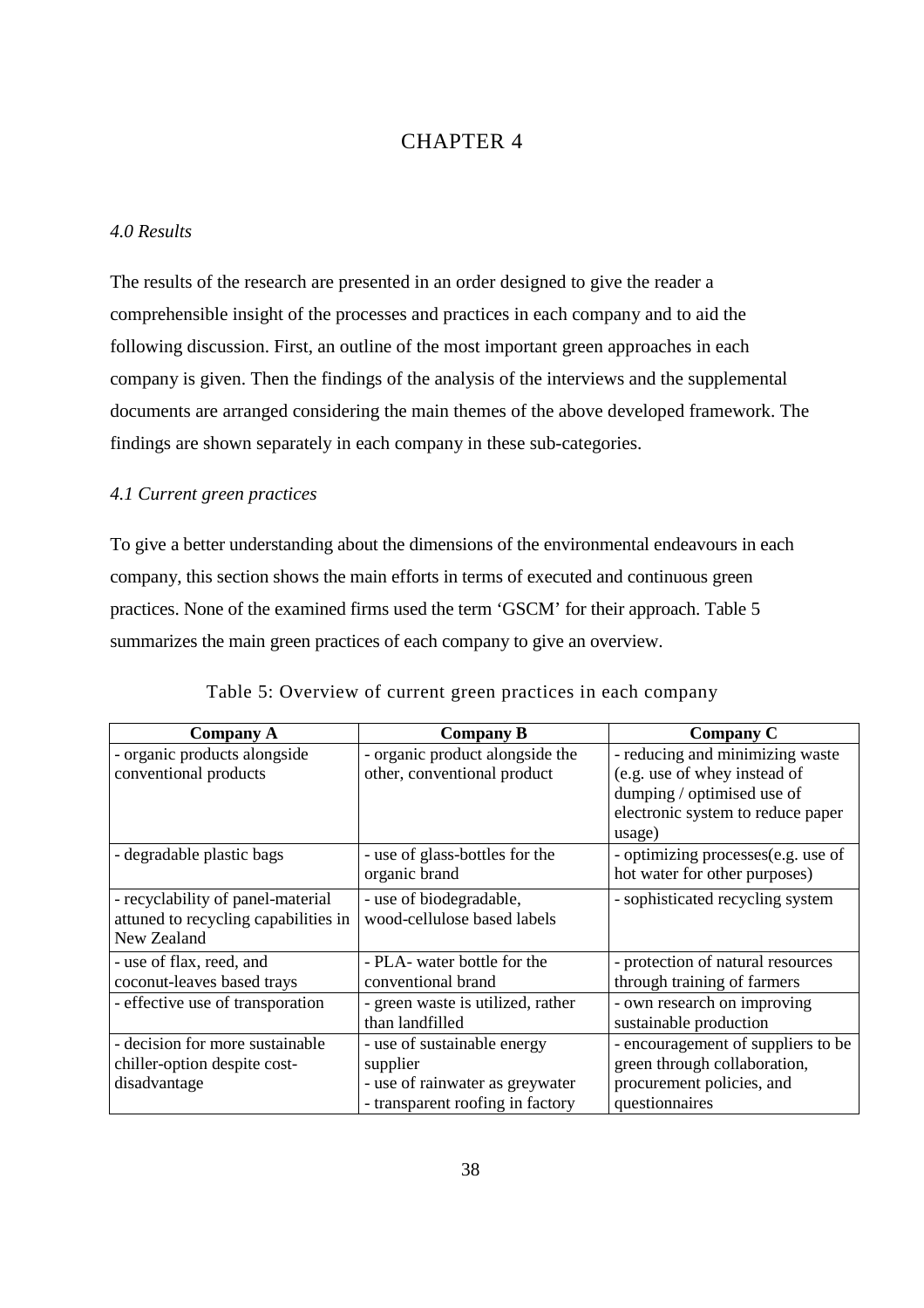## *4.1.1 Company A*

The most important and obvious green practice of Company A is the organic department of the company. Fruits and vegetables have to be sourced from organic suppliers according to the BioGro New Zealand Ltd. accreditation requirements. This also requires a separate handling of the organic products from the conventional ones through separate warehousing and processing.

Apart from that are the approaches that deal with more sustainable packaging. This is perceived to be the main effort of the company. The respondents state that they were thinking about the use of plastic bags made of PLA (polylactic-acid), which is a material made from cornstarch and therefore more sustainable than their counterparts made of oil. However the supplier couldn't give a guarantee that this PLA wasn't made from genetically engineered corn. This led to the rejection of the idea because the company didn't want to support the genetic engineering industry. This would have been contrary to their environmentally friendly practices, in their opinion. So they looked for an alternative and found plastic bags which were oil-based, but degradable, due to an additive. This plastic bag is more degradable than conventional plastic bags.

A second practice that takes into account the packaging materials is the use of recyclable plastic for the panels. Here the company considered the actual "recyclability" of the used material in facilities in New Zealand, so they don't end up in the landfill anyway. Another packaging improvement was made through the use of trays made of flax, reed, and coconut leaves. These are completely biodegradable and contain no oil. However, these trays are not used company wide in all products.

A further green minded practice is the effective use of transportation through best possible filling of trucks on one side, and a best possible route planning on the other. To be sure, these approaches are not just for the sake of the environment but also for lower costs through less transportation.

The business needs a lot of refrigeration, and when the company needed new chillers they chose to buy a more environmentally sustainable but also more expensive solution, in contrast to the harmful, but cheaper option. The cheaper chiller would have used a harmful gas for the ozone layer, whereas the more expensive chiller uses non-harmful gas.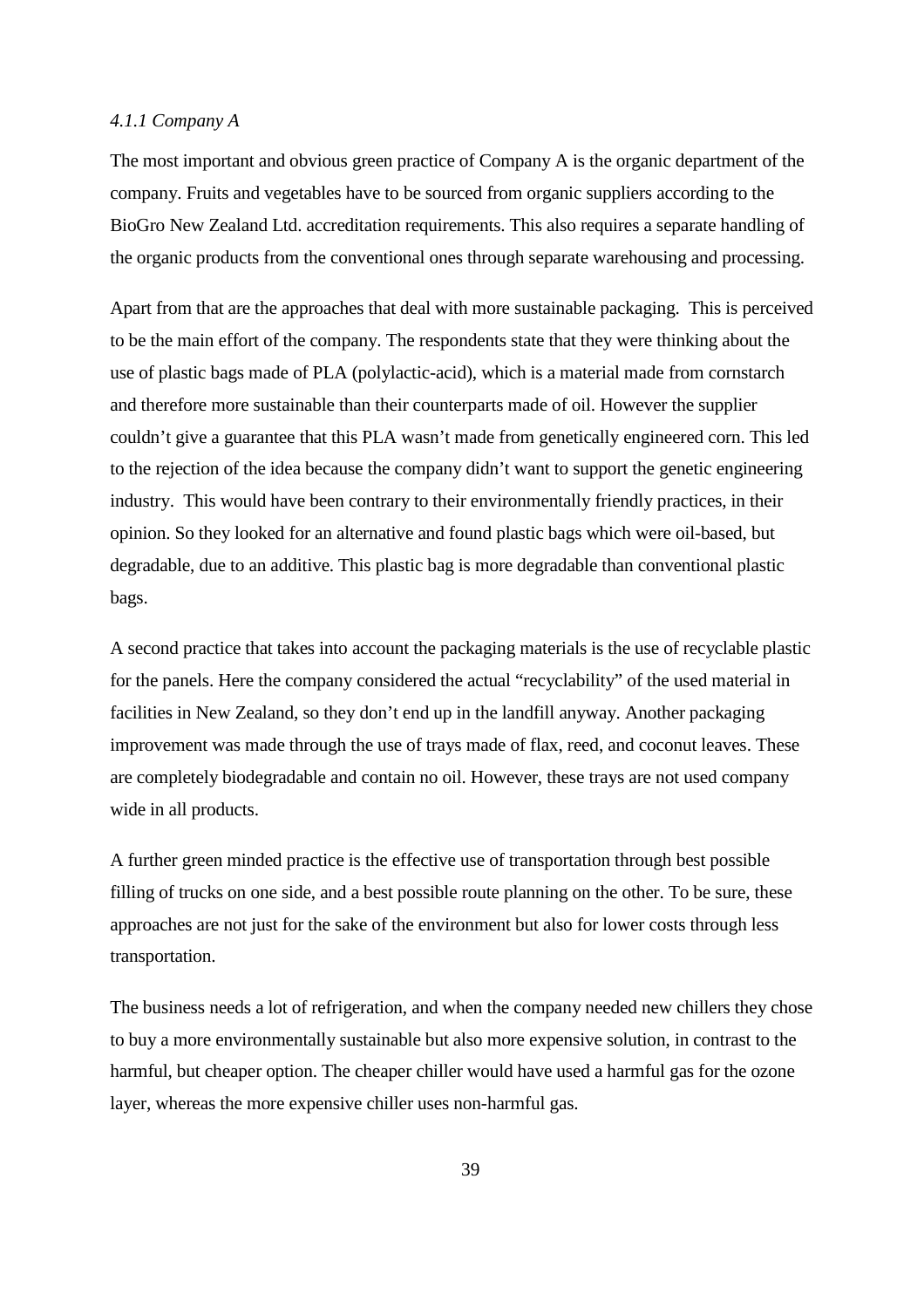## *4.1.2 Company B*

Like Company A, the main green practice of Company B is their organic product. They have two main brands, of which one is organic. This organic brand came to the company approximately two years ago through acquisition, and is also certified by BioGro New Zealand Ltd.. This product brought some green practices into the company, some of which are now used with the more conventional brand as well.

The organic brand is filled in glass bottles for recycling reasons. Furthermore, these glass bottles are sourced locally to prevent carbon emissions, but also for cost saving reasons. To complete the sustainable glass packaging, the label is made from a wood-based material, which is completely biodegradable.

The other non-organic juice brand is mainly filled in cartons or conventional plastic bottles. But there is an approach now to change the strategic direction of this brand as well. A new water bottle is made from PLA (polylactic acid), i.e. it is not oil-based and is biodegradable being made from corn-starch. The water bottle gets the same label as the organic glass bottles, so it is completely biodegradable.

Another, more sustainable approach is the way Company B has chosen to get rid of the green waste. They tried to compost it, but this attracted vermin etc. and caused an issue when they were audited. Nevertheless they found another ecological solution. Farmers now take that green waste to feed their live stock. So, instead of going to landfill the green waste now has a practical use.

Other green practices include the water and energy supply of the factory. On one production site there is a big water tank to collect rainwater. This grey-water can then be used for basic cleaning or used as toilet-water. By doing this the company can save a lot of freshwater. Another efficiency approach is the installation of transparent roofing. This allows the company to switch off the factory light to lower electricity consumption. Furthermore Company B now acquires very sustainable energy through a new supplier of waterpower to generate electricity. This waterpower approach doesn't dam a river, but takes some water from up stream, routes it through a turbine and releases the water further down stream. That means the natural ecosystem is not affected as much.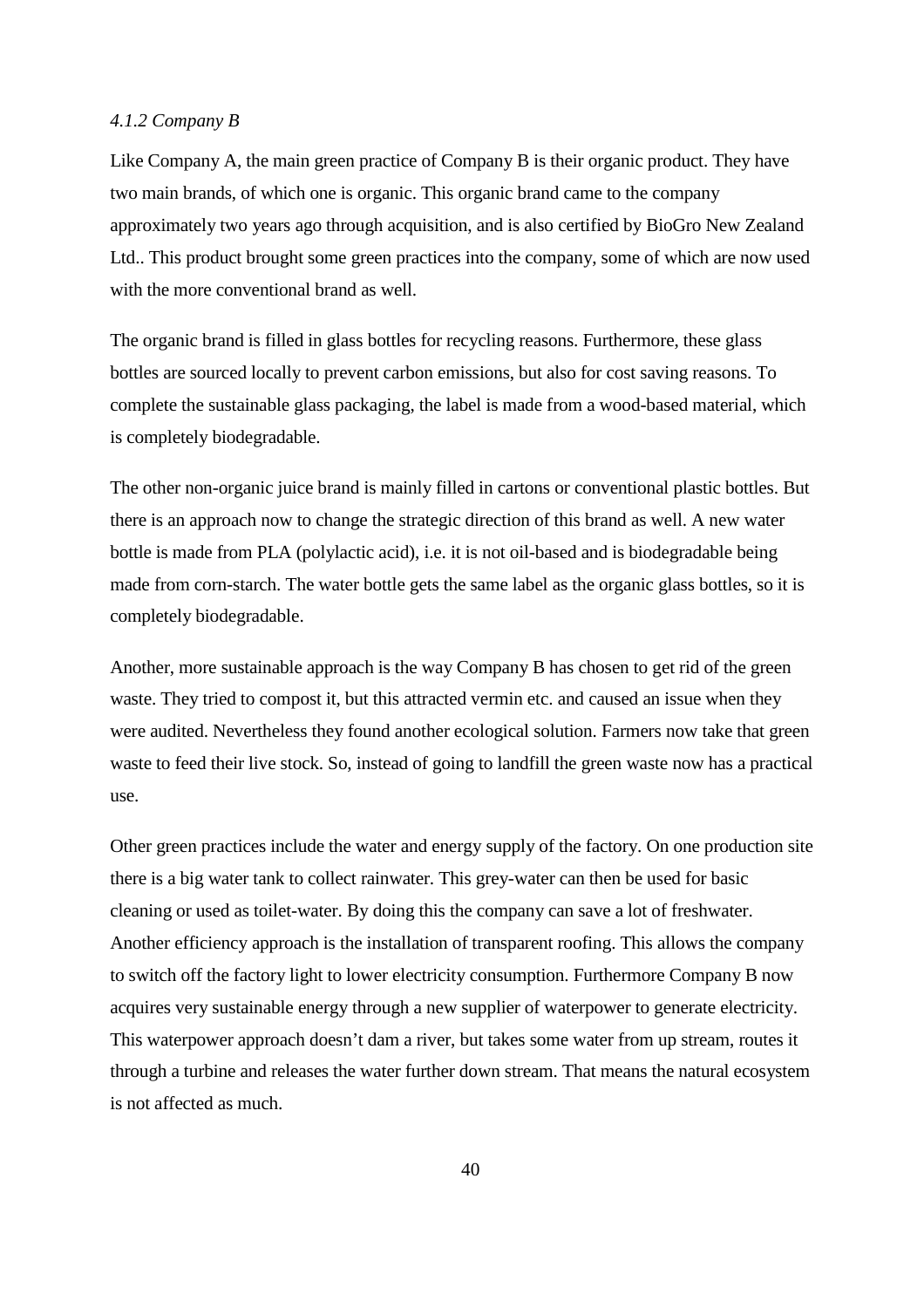## *4.1.3 Company C*

Due to the size of Company C and the importance of environmental concerns, there can't be a single enumeration of all green practices, because there are so many. As Respondent CB states: *"So we are covering a wide range of activities, on farm, in processing, with communities and other partners, with our staff, so it's a range of programs that we have in place."* For the implementation of many sustainable approaches the company works with public institutions, such as the Ministry for the Environment or city councils and local territorial authorities. This section will just focus on the examples given, to illustrate the various approaches.

Respondent CA sees the most important sustainable actions as reducing and minimizing things, and also optimizing processes. This statement can be seen as a recurrent theme in the approaches of Company C. Respondent CA stresses, that for that to work it is necessary to be aware of all aspects. Unlike in the smaller companies A and B, small measures can already have a big effect in a large company, for instance the change of a lid of a ten-thousand fold sold product from a non-recyclable to a recyclable material. Furthermore, the most important reasons for implementing all these practices are the economic advantages. He states: *"But my real role is to reduce it, to stop wasting in the first place, or reducing what's coming in. So, what I see as important is actually elimination in the first place, is minimization or elimination, is really, really important. So, being aware of everything,… Like, economics is what makes it. It's no use being sustainable, if you go out of business."*

So, one example for optimization is the increase of the energy efficiency in the production of milk powder, where the resulting hot water is used for a heat exchanger. Another practice is the usage of the by-product, whey, to extract the nutrition and the proteins, which can be used for other products. Formerly whey was just dumped to the landfill.

Respondent CB sees a further main theme in the approach of Company C in the protection of the natural resources such as land and water on which the company is based after all. For instance farmers are informed and trained about green practices by company sustainability specialists. The company is also involved in research and development to improve the effects of some of their processes. For instance, one goal is to extract all phosphors from all sitedischargers.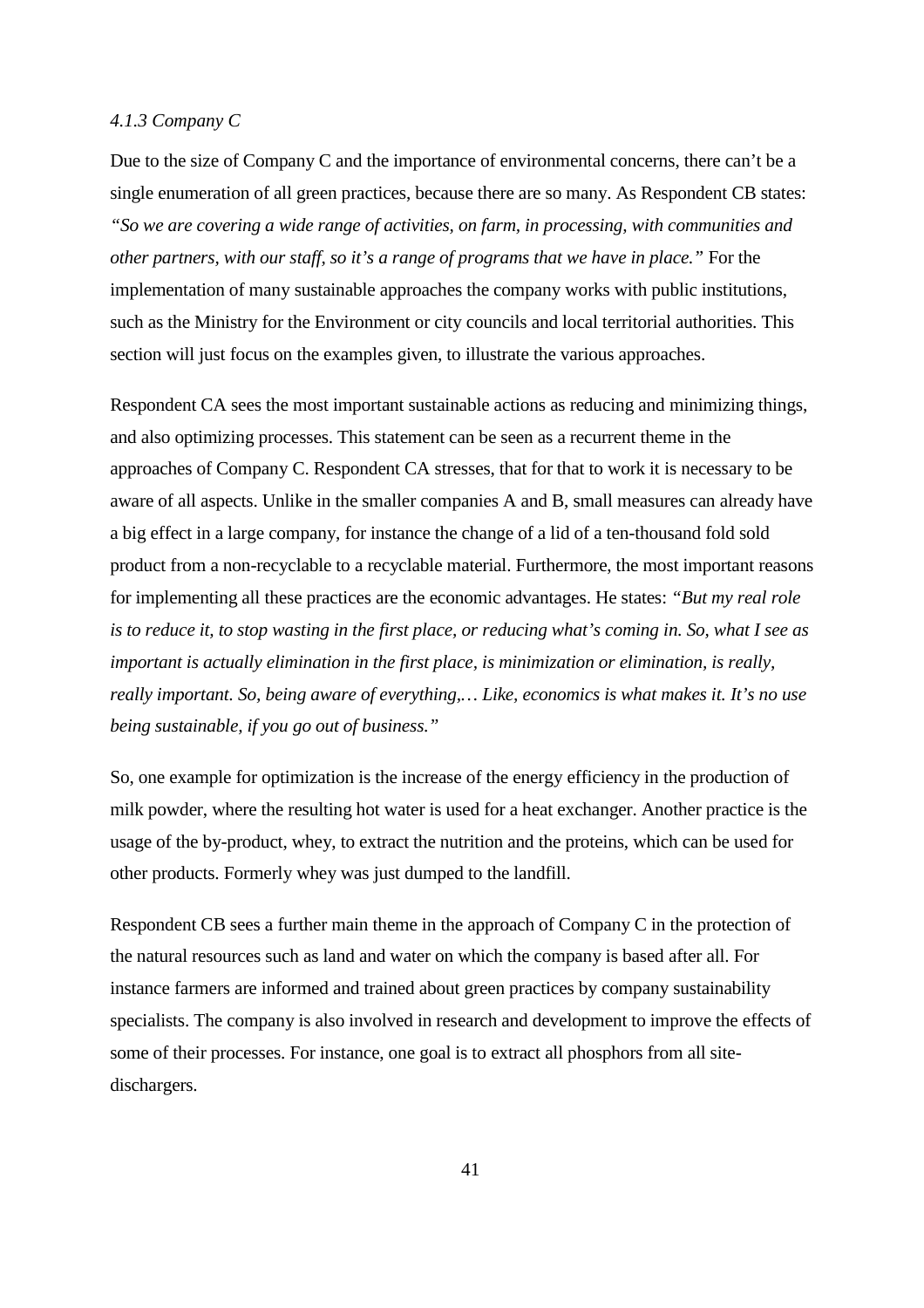The company has a sophisticated recycling system, which recognizes the actual usage of cardboard and all sorts of plastic. This can therefore be used as a performance measurement tool, with which goals can be set. A problem seems to be that some packaging material contains different types of plastic, or is contaminated in another way. Here the goal is to simplify the composition of these so it can be recycled. As an example, a label was changed from paper to the same type of plastic of the stretch-wrap it was packaged with. That change made it possible to recycle all of it, instead of dumping everything like before.

The usage of paper for office purposes is also measured, and the actual consumption is reduced through a better use of the computer-system. Electronic processes are adapted so people can use the computer in a way that print-outs are avoided.

## *4.2 Strategic and operational planning*

This category presents all findings concerning strategic and operational planning in terms of the companies' environmental approach. Table 6 shows at a glance which items are present in each company.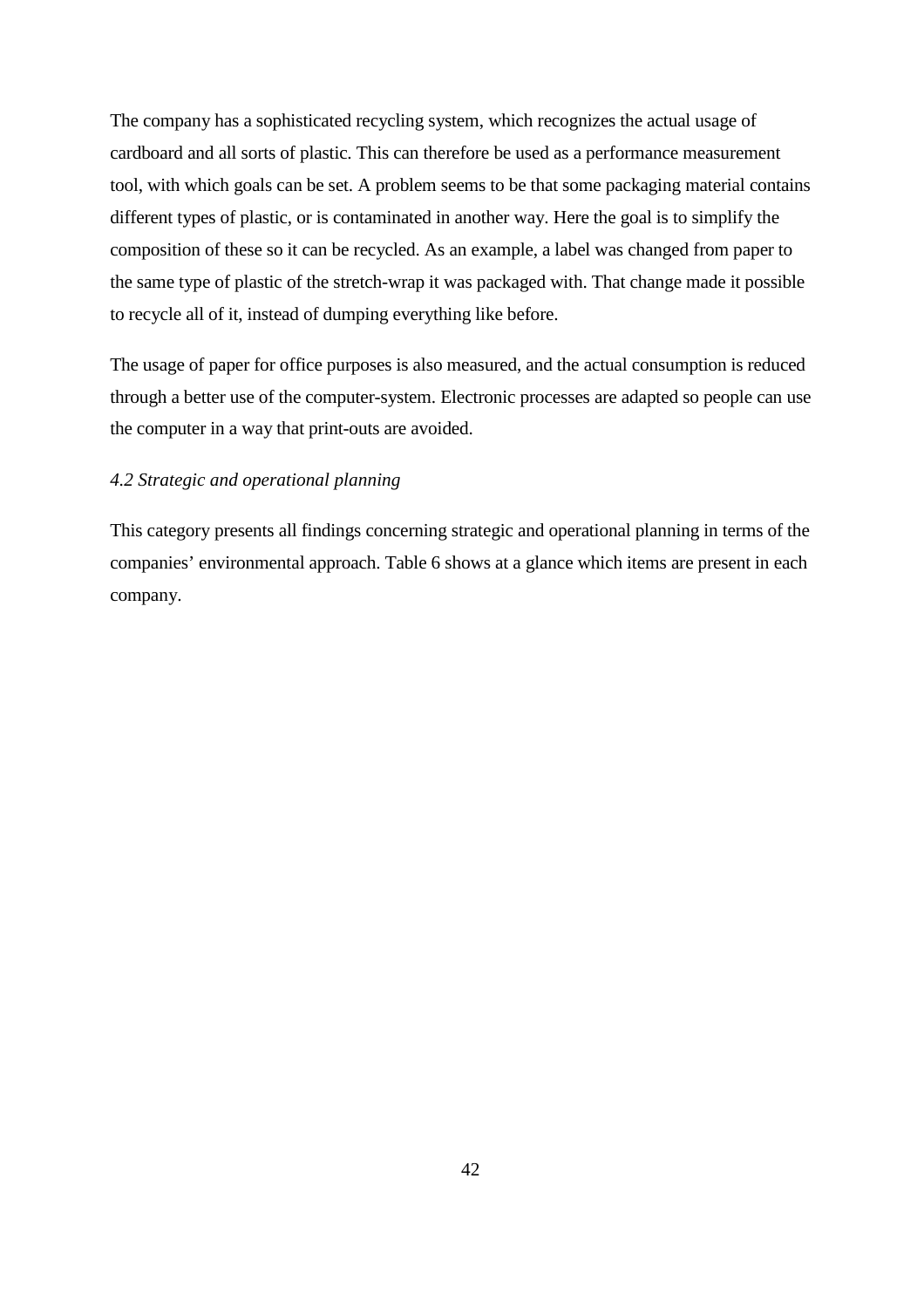|                                                                          | Company A    | Company B         | Company C         |
|--------------------------------------------------------------------------|--------------|-------------------|-------------------|
|                                                                          |              |                   |                   |
| Specific environmental guidelines from external<br>organisations         | $\sqrt{ }$   | $\sqrt{}$         | $\sqrt{}$         |
| Specific internal environmental guidelines                               | $(\sqrt{2})$ | X                 | $\sqrt{}$         |
| Specific environmental goals                                             | $\mathbf X$  | $\mathbf X$       | $\sqrt{}$         |
| Economic reward for environmental practices<br>paramount                 | $\sqrt{ }$   | partly            | $\mathbf X$       |
| Environmental practices focused on one product /<br>brand                | $\sqrt{ }$   | V                 | X                 |
| Importance of being environmentally friendly for the<br>general strategy | not so much  | more<br>important | very<br>important |
| Pay-off period for environmental practices                               | short        | short             | middle            |
| Green practices are source of competitive advantage                      | partly       | $\sqrt{}$         | $\sqrt{}$         |
| Key: Yes = $\sqrt{,}$ No = x; In development = $(\sqrt{)}$               |              |                   |                   |

# Table 6: Comparison of strategic and operational planning

# *4.2.1 Company A*

Company A is divided into two parts. The main part of the company is the conventional distribution of fruit and vegetables. A small part, approximately ten per cent of the sales, is the distribution of organic fruits and vegetables. The main customers are New Zealand's supermarket chains and big independent stores, so there is no direct end-consumer contact. The business is family-owned and managed, which means the managing director and the chairman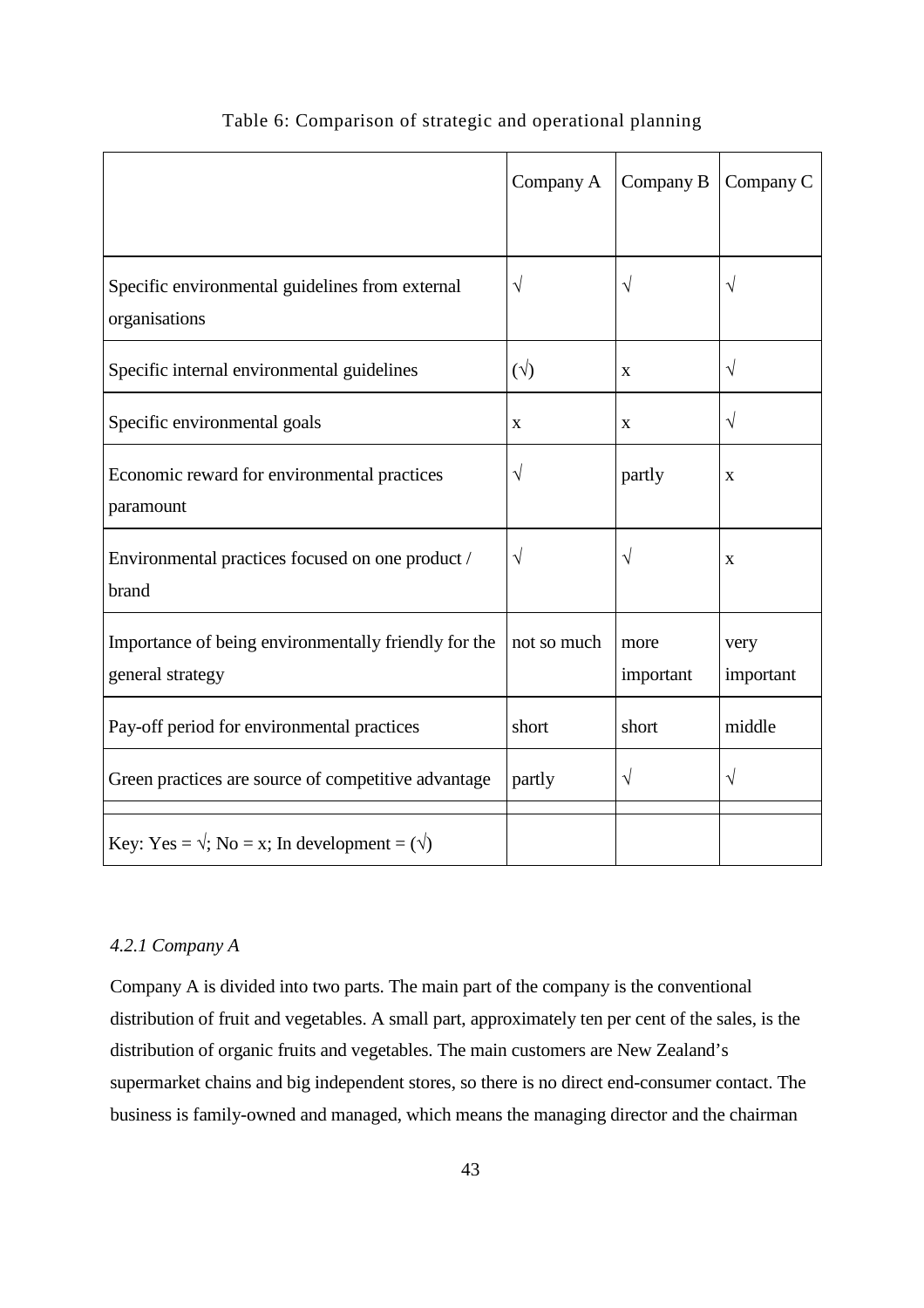are also the owners. The company is operating in New Zealand from Auckland, Tauranga, Cambridge, Levin, Wellington, Christchurch and Dunedin, and in total, approximately 300 people are employed.

The company has no specific environmental guidelines in place, apart from the requirements of the organic standardisation company BioGro New Zealand Ltd, which certifies organic products. Their requirements are mainly concerned about the procurement of organic fruit and vegetables, and the certification demands a special handling of these. Requirements from the supermarkets require pre-packaging for most organic products, which is contrary to the idea of an environmentally friendly product due to the extra rubbish produced. Hence, the main concern of the business is to ensure sustainable packaging.

The company has no particular vision or mission considering environmental or sustainable goals. The bigger, conventional part of the business is influenced by the small organic part of the business. For instance, decisions concerning the company's overall green waste were influenced by the organic division. In the organic division, sustainable value and characteristics are defined and directed by the engagement of the employees. Respondent AB explains: *"Yes, yes, absolutely right, anything vaguely environmental is definitely the organic department is where it starts from. And mostly from [Respondent AA], really. She puts the most effort into it, so far."* So, the organic department can be seen as an internal trendsetter for the whole company with impact on the practices of the conventional part.

In 2008 the company was inspired to introduce triple bottom line reporting for the whole company. Because of the high costs they refrained from hiring consultants and decided to develop their own strategy. Up to now, some meetings with representatives from different parts of the company have taken place to develop an approach to these practices. But it was difficult to get all necessary participants together. Mutual development is perceived to be important but not everybody sees the necessity of such a strategy. Respondent AA explains the reaction of her fellow colleagues: *"…isn't it what we are doing already?"* The strategy was supposed to fit into existing company culture and also make an economical contribution in special areas, which then have to be defined.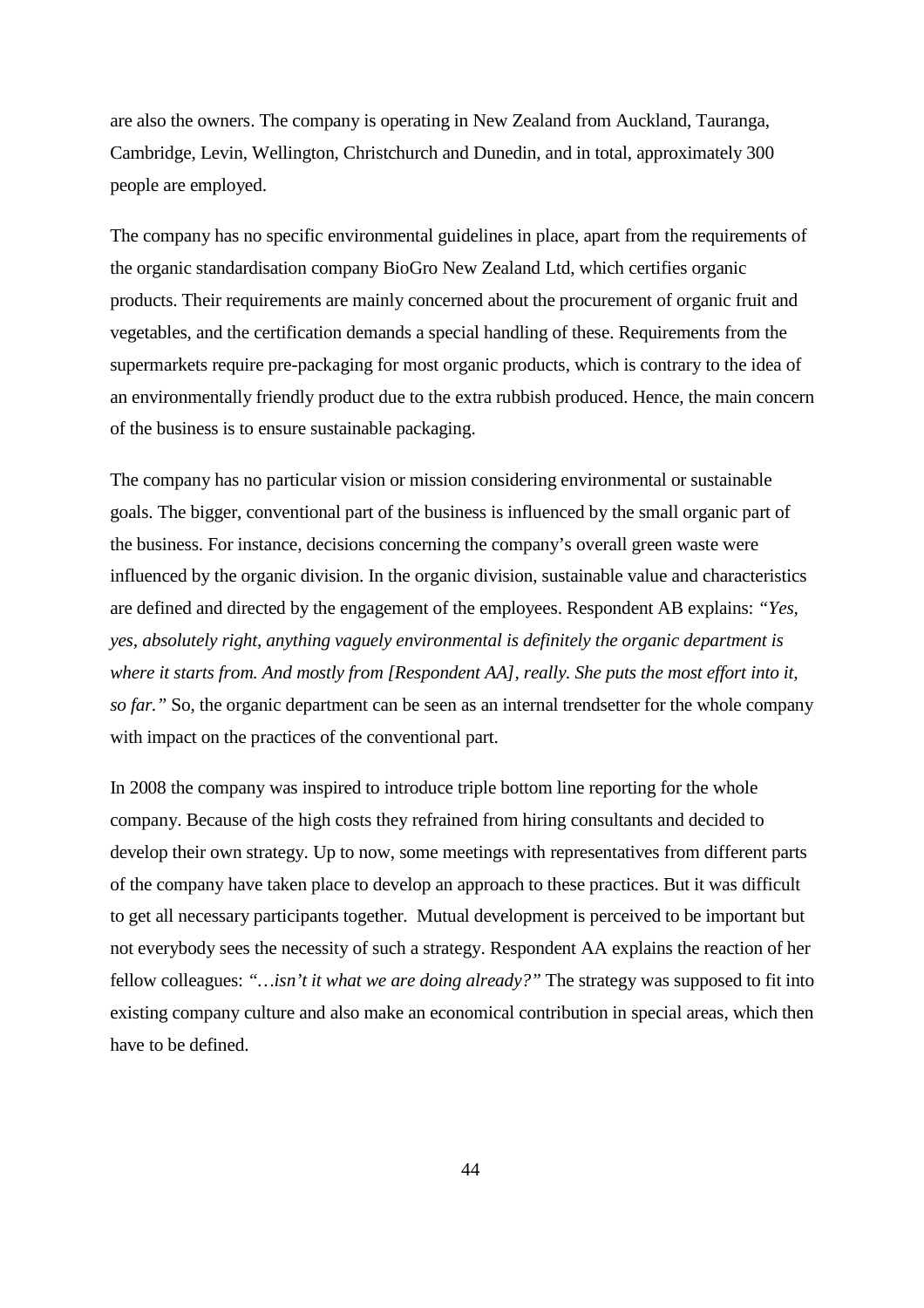In context with the desired environmental strategy, both Respondents from Company A mention large corporations as a comparison. In particular, they point out that they have fewer resources than large corporations and cannot easily afford to have such an approach. Respondent AA states for instance: *"You have the companies like Coca-Cola, or any of these guys, you have to have an environmental, you know, sort of memorandum in your company brochure, because otherwise everyone looks like, oh my god! You know."*

The biggest driver for environmental improvements is the financial reward which comes along with sustainable practices, and a higher efficiency. Several times both Company A respondents stated that economic advantages are the reason for most environmental practices. Some practices introduced because of their economical advantageous character were recognised as environmentally friendly only in the follow-up. Respondent AA explains: *"It has always been… finally…, because there was an economic reward. And then, when we looked at this from another perspective: Wow, that's a green practice, that's a green practice, that's a green practice."* 

Figure 1 shows how often financial topics were brought into context with their environmental practices by the examined companies respondents. There are three columns for each company. The first two show the number of responses for each Respondent separately, and the third column adds these numbers to show the frequency of mention for each company.



Figure 1: Financial incentive connected to environmental practices, frequency of mention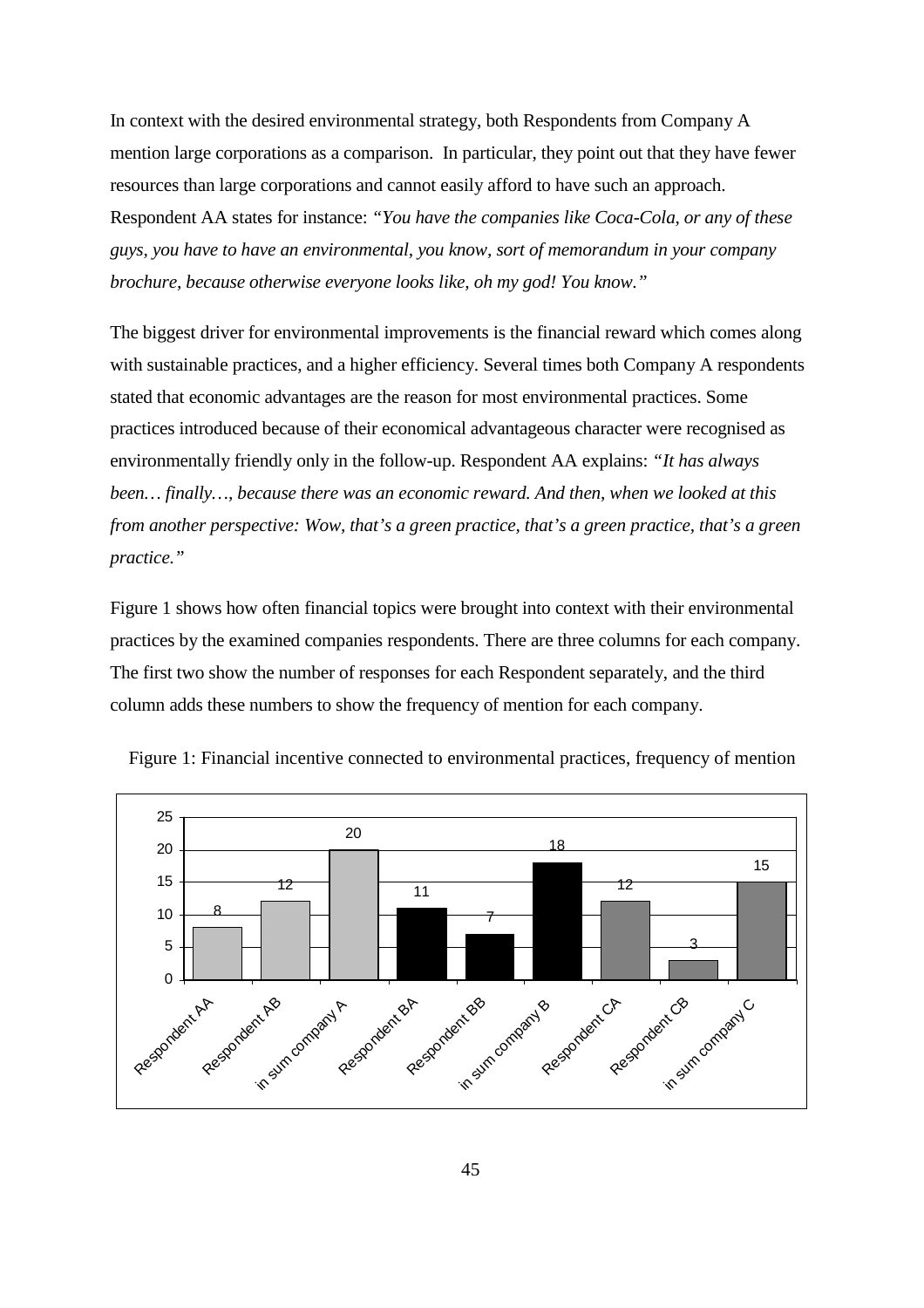Nonetheless, Company A has practices which are not economical, have no real marketing effect, but are just ecologically rewarding. The decision for a green project is made on a case by case basis, as Respondent AB states: *"…we are prepared to pay more for an environmentally friendly product, no problem. But it has to perform to the stand that is similar to the standard product."* However, the company is not ready to install green practices just for the sake of the environment, as Respondent AB makes clear: *"I don't think we have, at the company, we have such strong ideological approach to the environment, that we do it anyway."*

The organic department is currently more a supplement of the conventional business. It is perceived to be useful because their customers can get everything from one supplier. Oddly, the organic department is not used for marketing purposes so that the rest of the company can build an image of a clean, green company. Respondent AA notes: *"…to be honest, even though we sell organics we will never go around and waggle the green flag."* Thus, it is not important for Company A to have a green image. Respondent AB sees the reason for this to be in the customers, particularly supermarket chains, who are mostly concerned about the price and the quality of the product: *"there is only a couple of points that your product is actually measured on. One is the quality of the product, and the other is price, and that's where we compete on with most other companies."* Therefore Respondents AA and AB answered differently to the question, if environmentally friendliness is a source of competitive advantage. Respondent AA sees the advantage in having both product ranges, conventional and organic, from one company. Whereas Respondent AB stresses again that price and quality are the important factors in the business.

It would be fair to say that market demand is not currently very focused on environmental topics. Company A would adapt to (other) market demands if the preferences should change. Respondent AB states by way of example: *"…and we would respond…, obviously if that was one of our customers directives to look at that, then we would respond."* In this sense, the organic division is seen as an agent to be aware of what is going on in the organic market. If the demand is picking up the company can adapt, but the current pressure is around price and quality.

To sum up, strategic and operational planning in terms of environmental issues for Company A is quite basic. A strategic approach is intended for the future, but until now it is limited to the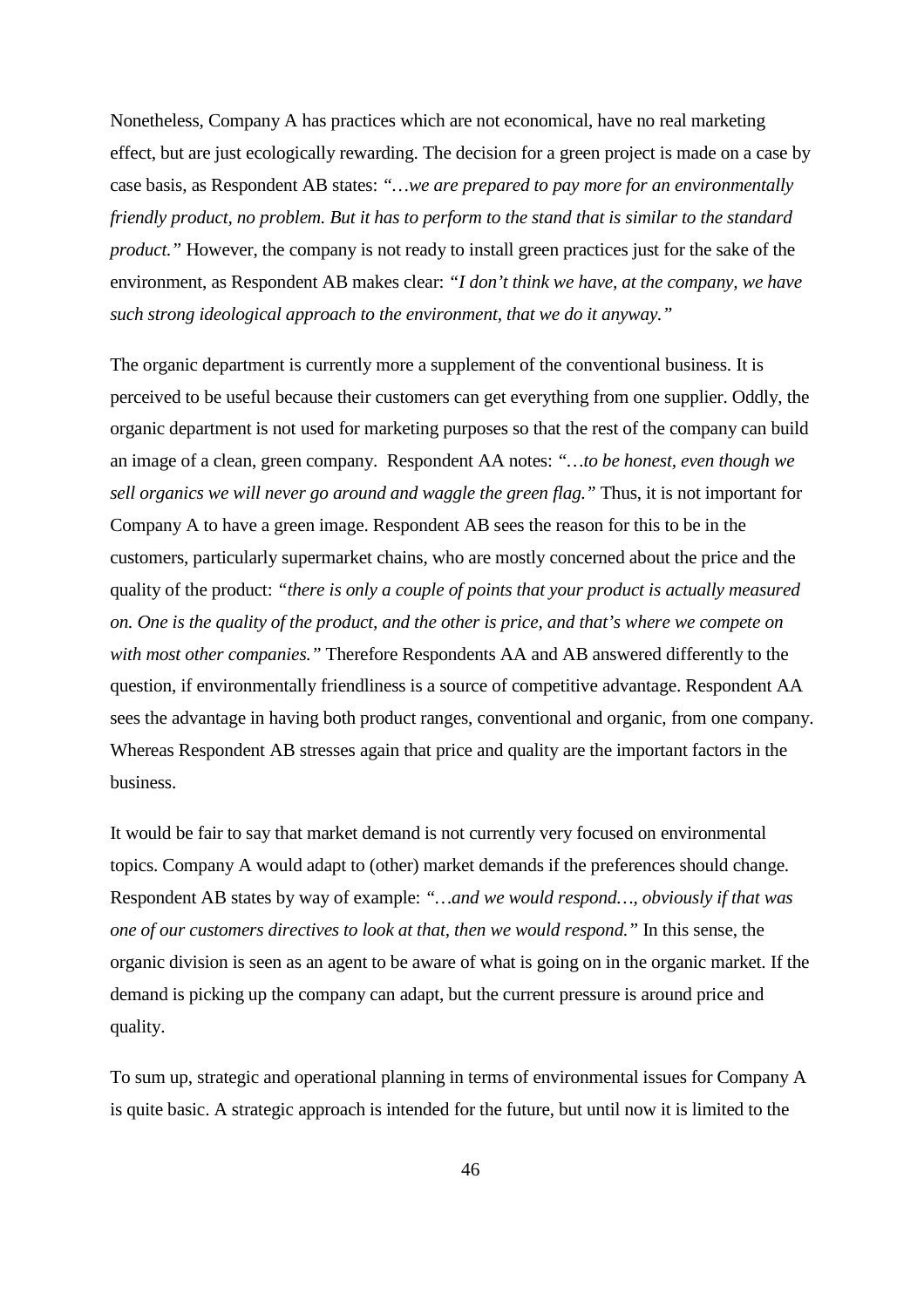organic division. The operational planning in terms of environmental issues is particularly made with focus on economic rewards.

#### *4.2.2 Company B*

Company B has two main brands. One product is especially positioned as an organic, environmentally friendly beverage, which is produced in Auckland. The other product can be categorised as a more conventional beverage, which is produced in Australia. The products are distributed in New Zealand, Australia and South East Asia. The company has manufacturing sites in New Zealand and Australia and in total approx. 65 people are employed. The company is listed on the New Zealand Stock Exchange (NZX) whereby the CEO is one of the biggest shareholders.

The company has no specific environmental guidelines. Like Company A, the only guidelines come externally from Bio-Gro New Zealand Ltd. In this case the requirements are mainly concerned with the sourcing of organic ingredients. Furthermore, there is no vision or mission especially concerned with environmental issues on a company wide basis. The organic part of the business has a statement about the goodness to the environment in its vision. Nonetheless, respondents stated that through the organic positioning of one brand the whole company is actually working towards more sustainability. This brand came to the company in 2007 and was very much characterised through its founders, who were very involved with environmental issues. They used the Natural Step approach. 'The Natural Step' began in Sweden and is a planning process for thinking about sustainability. Respondent BA describes the situation: *"So, it's driven by, around this brand, it's an organic brand, and we are looking for solutions, which, obviously, fit with the whole organic ethos."* A similar statement from Respondent BA: *"…and sustainability has come, has come sort of more to the fore as a sort of a, you know, overarching theme within manufacturing."* 

This mindset also has an effect on the other brand in terms of more environmentally friendly practices. Respondent BA: *"We see it as…, that there is no point, we having this brand which operates organically, and this brand, which (…) doesn't have the organic thing, which doesn't do the things. So, we do try and cross that over to…, into the other brand."*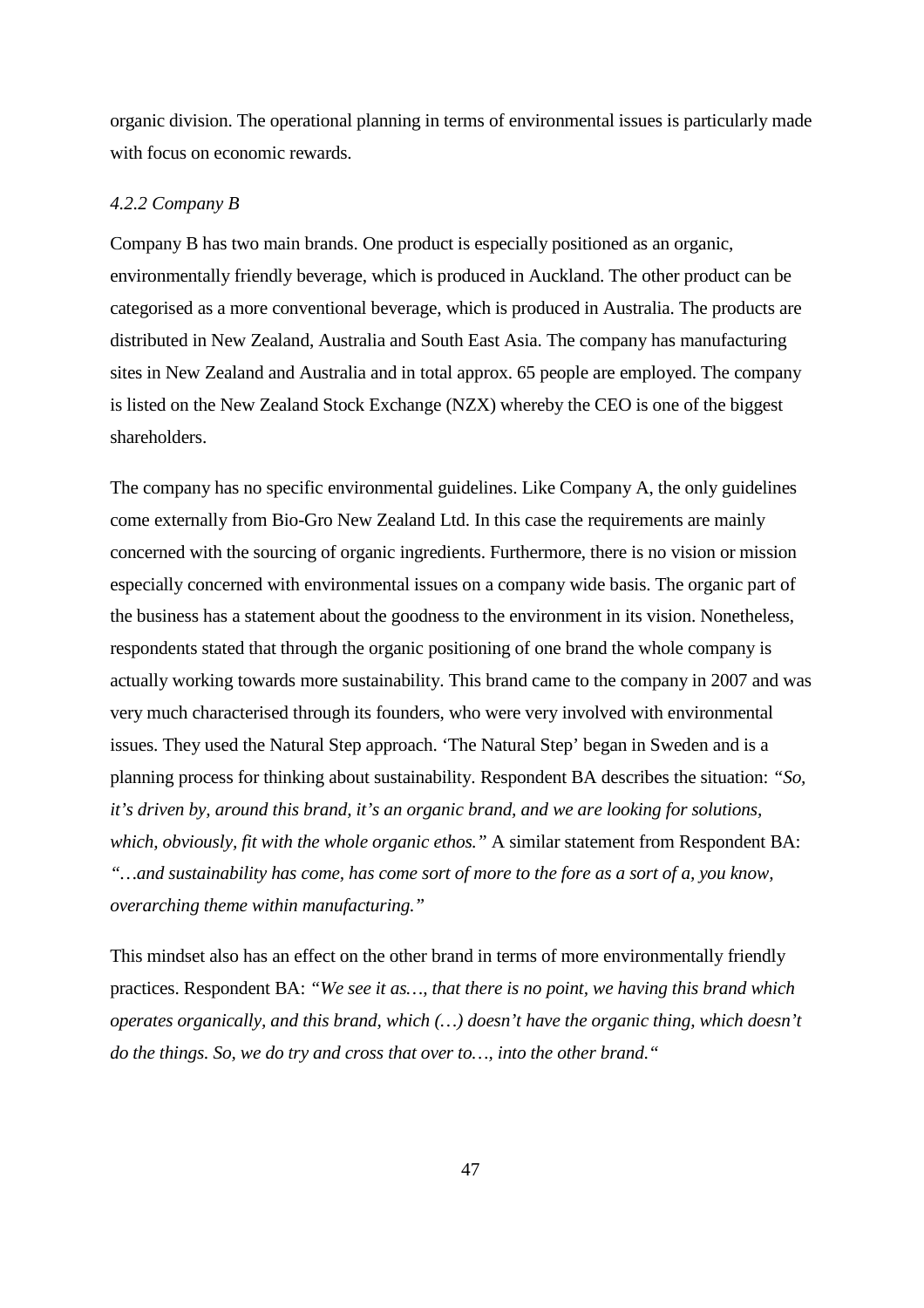The branding of the products has the most influence on the environmental practices. Being environmentally friendly suits the image of the organic brand but may also have a positive effect on the image of the other, more conventional, brand. Due to the importance of brand positioning, there are also decisions being made that are environmentally friendly but not economically beneficial. One of the main drivers for Company B is the improved efficiency of some environmental practices (e.g. cost savings), but brand positioning apparently outweighs this factor in some cases. Respondent BA states: *"Because we could…, theoretically we could put a lot less environmental label on that, and it would cost a lot less, but for the business it's about giving the consumers a premium product and we know they are buying it, because it's organic, and because it's in a glass bottle, and, you know, the label, it's environmental, it's all a part of that."* Nevertheless, improved efficiencies are accompanied by cost savings as a big driver for green practices. These practices have to pay off at least in medium-term of one to two years.

Thus innovativeness regarding environmental practices is important for Company B. Consumers are offered options to choose new green practices, such as packaging. So the company tries to be at the forefront of environmental developments and to be a prime example and leader concerning these issues. Respondent BA subsumes the situation with the following statement: *"We try and keep up to date with things, and we try to being innovative, and to what our consumers expect,…"* Whereas Respondent BB states: *"So, as new opportunities have come along to become greener, we have done that."* This statement can be seen more in connection with practices not in direct relation to the product, such as the installation of a rainwater-tank for freshwater saving.

This constant pressure to develop green solutions stems also from the increasing competition around environmental positioning. It is perceived to become more and more difficult to use a green image as a point of difference. Respondent BB states: *"So, it's much harder to use it as a point of difference than it used to be. If you were organic five, or ten years ago, then you were quite different."* And: *"Consumers almost expect that now, you know, that a company should be doing its most within reason to do the best for the environment, and not destroy it in the process of making money, or profits for the…, for its shareholders."*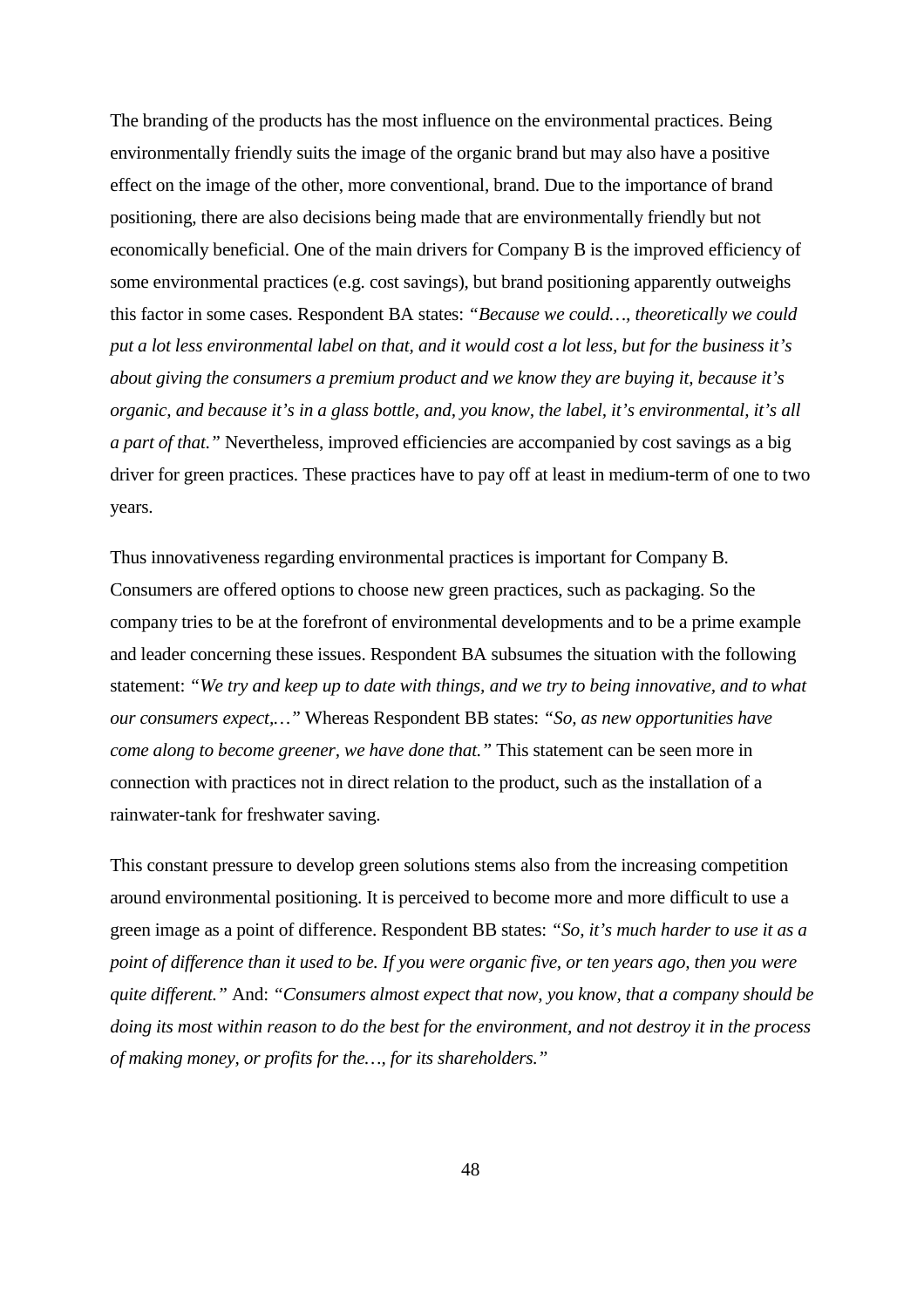Moreover, Company B sees its main competitors as the large corporations and this puts on a lot of pressure because of the comparatively fewer resources at hand due to the small size. Respondent BA explains the situation: *"We are challenged…, we operate in FMCG ( fast moving consumer good) business, competitive large competitors, who have very low cost structures and are very competitive. So, that is the challenge we, sort of, we, sort of face, and...*" In this connection the respondents state, that being environmentally friendly is a source of competitive advantage.

Some rudimentary environmental goals exist such as the introduction of recyclable materials and other green practices, but there is no formalised list of goals as such, as Respondent BA states: *"… you know, for better or worse, we don't have…, we don't really have an environmental checklist of things. I guess, what we try and trial in our factories is bestoperating practices."* 

To sum up, Company B has quite a basic environmental strategic and operational planning, which is still feeding on the efforts of the former owners of the acquired company. Existing strategic planning concerning environmental issues is especially marketing driven and also driven by economic reasons.

# *4.2.3 Company C*

Company C is a globally operating business with branches and production sites all over the world. They address both the consumer market through some subsidiaries, and they are a vendor (on-seller) for other businesses. The company is a co-operative owned by thousands of New Zealand dairy-farmers, who are suppliers at the same time. The business employs approximately 16,000 people.

The initial impulse to introduce green practices as a strategic approach came generally from their own workforce and from the public, but top-management did not support environmental friendliness publicly until these efforts grew in importance for Company C. The focus of the environmental topics covered is mainly externally influenced through public institutions such as government and local councils. Company C is responding to regulation and trying to stay ahead of legislation. The company also follows directions where they think that these topics might become important in the future. For instance, water quality and availability is seen as an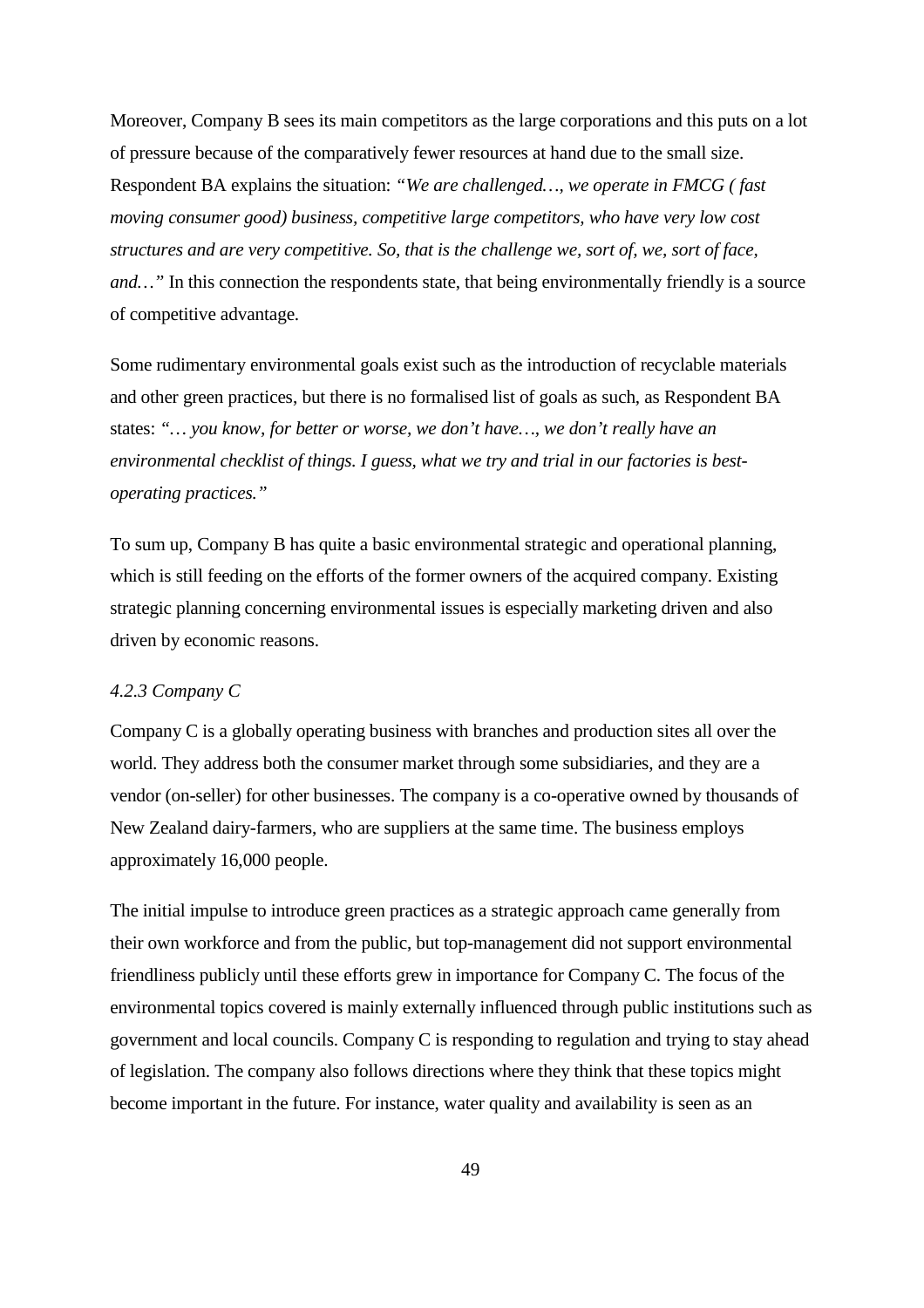upcoming issue in the industry. Environmental vision, sustainability strategy and group environmental policies are the cornerstones directing the company's efforts. Company C believes it to be important to have the environmental strategy incorporated in the general strategy in order to have maximum effect. It was a mistake, say respondents, that environmental strategy was not included in the overall strategy right from the beginning. As Respondent CB states: *"When we implemented…, when we wanted to implement the growth strategy, that should have gone hand in hand with that our sustainability strategy. (…)They are now, but… that would be the mistake that I would say that we made, just the timing of those, and not having a complete view of things."* 

Apparently public relations are also an important driver for a proper performance of their environmental efforts. It is feared that, despite of all the sustainability programs, one mistake can have a negative effect on the image of the company and by that reflect badly on business' bottom line. Respondent CA condenses the situation: *"Now, it's unfortunate that you might have done something fantastic for ninety-nine percent, but one thing you've done is not so good, the media will focus on the one per cent and not the ninety-nine."*

Company C sees an advantage in being big in terms of resource availability and possibilities to enforce environmental strategies. Being big also requires an organized approach towards sustainability. Respondent CB comments: *"I think, some of the big…, because of our size, I mean, in some regards it's a benefit for us, because we have a lot of resources and opportunities, and can make a real difference."* Thus, the strategic and operational planning in terms of environmental practices can be described as very systematic and extensive. There are several clear goals and objectives, which are gradually realised in a professional way. To develop, coordinate and advance green efforts, a special taskforce was formed, the Sustainability Leadership team.

Objectives are prioritised to focus efforts on just a number of programs until they are properly implemented, and to avoid an overload of requirements for the staff. Respondent CB states accordingly: *"…we can't do it all at once, because, you know, to really get a good focus on particular areas, and to be able to communicate that well to staff, and not overload staff with the number of programs we got going on, we need to know, down prioritize what we doing and*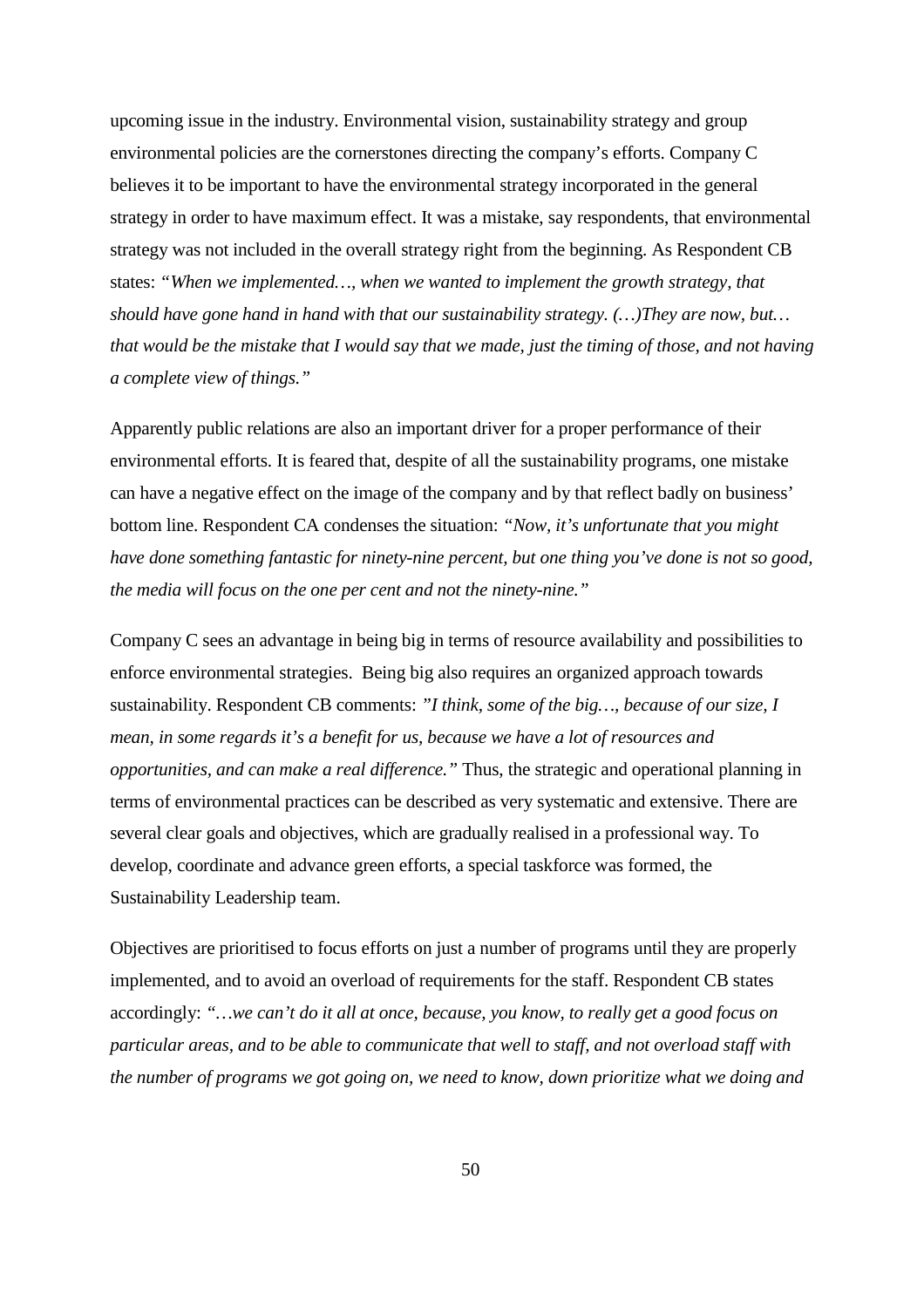*do those ones well, and then when we've got them bedded in, then we move on to the next ones."* 

The sustainability strategy is seen as a very important part for the future of the company. It is seen not just as an addendum to overall company strategy but as an essential part of it. The comment of Respondent CB expresses the company's attitude towards strategy: *"It's protecting our operation, it's all around being sustainable and viable. I guess it captures all those things, but it's around people doing the right thing, knowing the right thing, and can seeing some benefit from that. So, it's much more far reaching than just saving some money, or being able to say, look, you know, we are not damaging that river, or something. It's really about, the viability long term what we are doing."* 

Furthermore, environmental strategy is seen as a source of competitive advantage despite the fact that more and more competitors are doing similar things. The key is seen in the permanent improvement of practices, a constant effort to stay at the top of the sustainable movement in the industry, and a consequent exploitation of technological advancements. Nevertheless it is obvious that economic reasons are also very important for the environmental efforts, as Respondent CA sums it up: *"Like, economics is what makes it. It's no use being sustainable, if you go out of business. True?"* 

The effort of the New Zealand government to become a leader in sustainable issues is seen as critical. The high standards that the government wants to achieve might pose a barrier for a good business development, especially the emissions trading scheme. The opinion of the respondent CB is that the business itself is able to make the right decisions and doesn't need government interference, which might lead into a wrong direction. Respondent CB comments on this topic: *"I guess, I speak most particularly about emissions trading schemes, and what those sort of targets may mean for business, in the cost to business. And the alternative way that businesses would like to get there is through energy efficiency and research into alternative fields and those sort of things. I do see a bit of a conflict there, between setting very high ideals for New Zealand as a whole, and what that means for the businesses within New Zealand, and where businesses currently are, and the positions about being to promote around, you know, let us decide how we can be more efficient. (…). I don't believe it's gonna have the outcome that we're seeking."*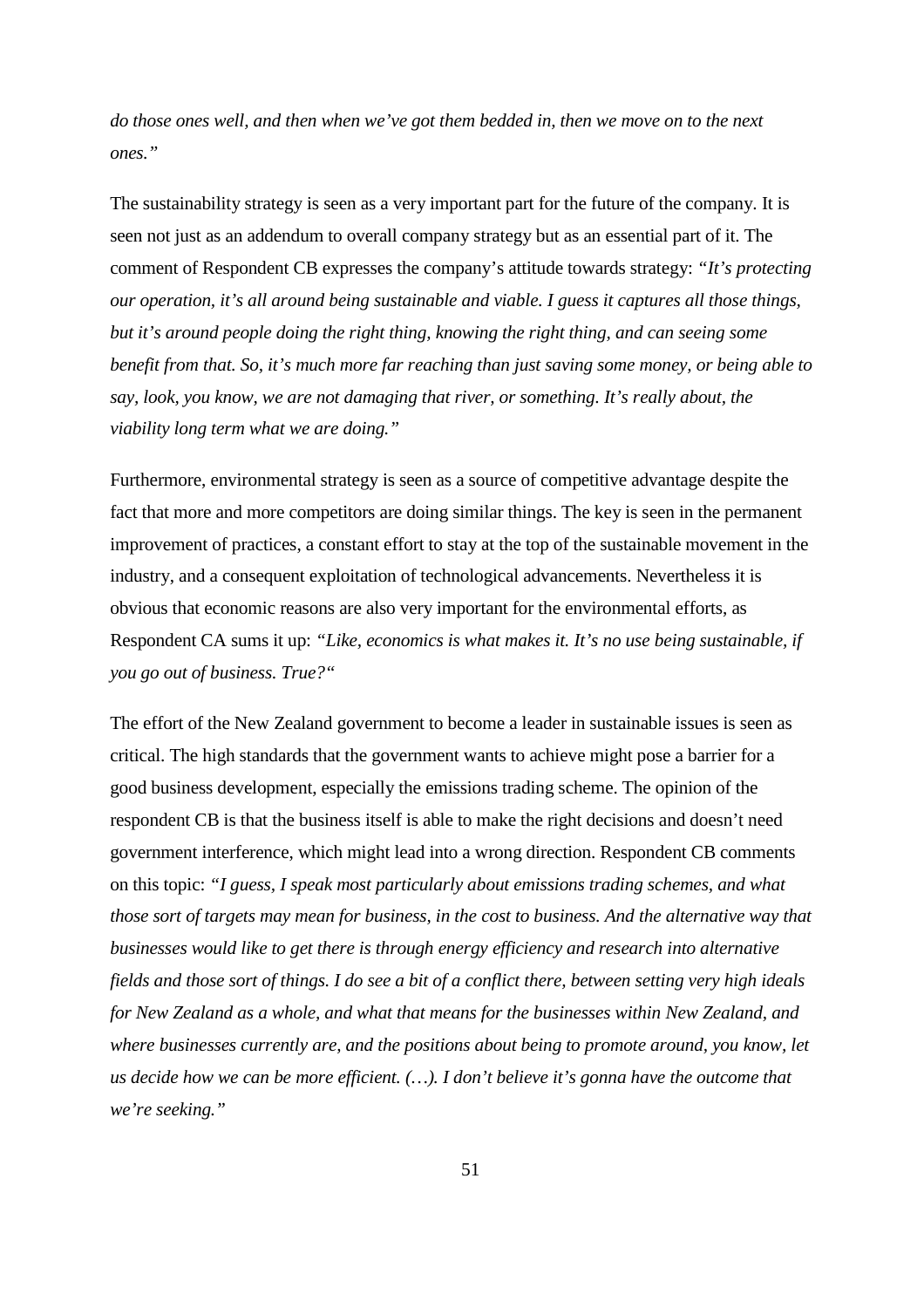To sum up, Company C has the most advanced environmental approaches of the examined companies. They have an environmental vision, strategy, and policies. From these, operative goals are derived and systematically implemented. Sustainability strategy is not seen as an addon but as an important component of company strategy.

# *4.3 Management structure, systems, and decision making*

This section presents all findings concerning the management structure of the companies, how systems concerning environmental practices are put in place and employed, and how decisions about green practices are made. Table 7 gives an overview of the attributes of each company by way of comparison.

|                                                            | Company<br>A | Company<br>B | Company C    |
|------------------------------------------------------------|--------------|--------------|--------------|
| Flat hierarchical structure                                | N            | $\gamma$     | X            |
| Ownership                                                  | family       | public       | co-operative |
| Specific environmental framework for decision support      | $\mathbf{x}$ | $\mathbf{X}$ |              |
| Top management support perceived to be important           |              | $\gamma$     |              |
| Measurement and monitoring of environmental practice       | $(\sqrt{2})$ | X            |              |
| Key: Yes = $\sqrt{$ ; No = x; In development = $(\sqrt{)}$ |              |              |              |

Table 7: Comparison of management structure, systems, and decision making

# *4.3.1 Company A*

The company's hierarchy is flat with just three to four layers. This hierarchy structure promotes and allows short cuts for green decisions. Another supporting factor is the fact that the company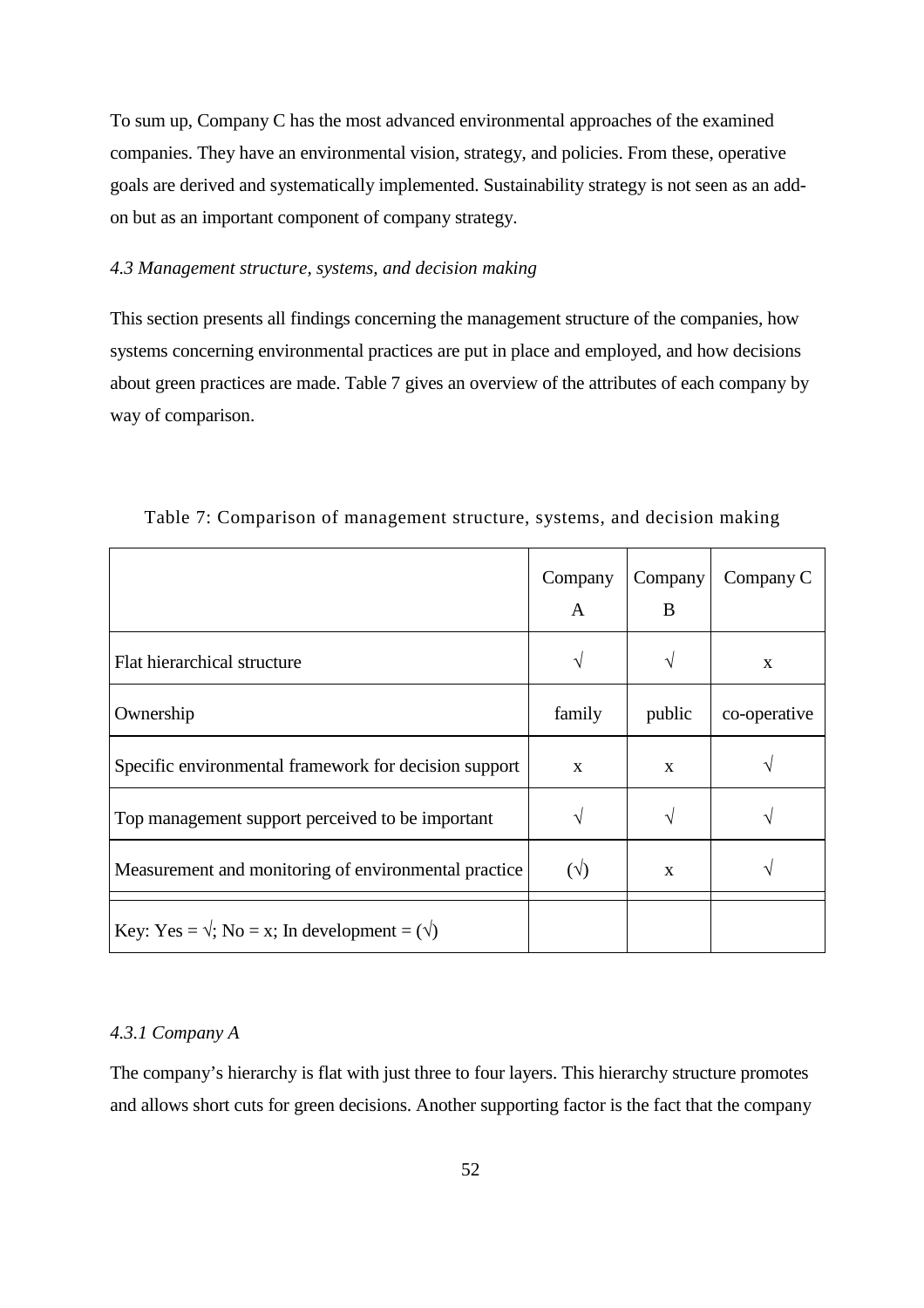is family owned and operated. So, decisions can be made very easily and without considering and/or buying in third parties. Respondent AB states: *"…we are fortunate that we are a familyowned company, and, so decision making in base is really a very short shape from the top to the bottom. Right. There is one person. The guy at the top is here, and that is, say, me and [AA], and that is the store man, right? There is no big chain of command. It really is basic flat structured, pretty much, and so if we decide that we gonna do it, we do it tomorrow, that's the beauty of it."* 

Concerning environmental issues there is no standardised framework to make decisions. These are made on a case-by-case basis and usually depend on economic performance. A term often used in this context is "making sense", e.g. Respondent AA: *"We take it on a case by case basis. Really. That might be some things that are slightly more expensive we still, or a lot more expensive, and we still staying sustainable. As long as it makes sense."* 

This "making sense" can be seen a main theme for environmental decisions. Economic needs are balanced with environmental possibilities. This means that sometimes decisions in favour of the environment are being made even though they may be more expensive and less marketable. A train of thought by Respondent AA: *"Normally I would say, these days we go for the more sustainable option. But, in some cases it just makes it impossible. Like, we are looking at doing some of our net-loan bags that we use. You know, for when you are buying a bag of Kiwi-fruit comes with, you know, this net-loan bag. So, there is that company in Australia that makes that net-loan of degradable, or biodegradable net loan, right. They send me a quote and it was twenty times more expensive than the current one, that we use. Kiwifruit, you can buy these days, in wholesales for like thirty cents a kilo. The packaging was then to be more expensive then the product. In some cases it just doesn't stack up just yet."* 

Decisions are made also through the determination of Respondent AA. She initiates ideas and promotes them at the top management. Her position in the company can be described as partially top and middle management. The support of the top-management is perceived to be crucial for the implementation of proposals but they are not involved in every decision involving green practices. Respondent AA states: *"…the people working in the organic department there is four of us. So, probably there is two of us, who really make the decision and the bosses are happy with what we decide."*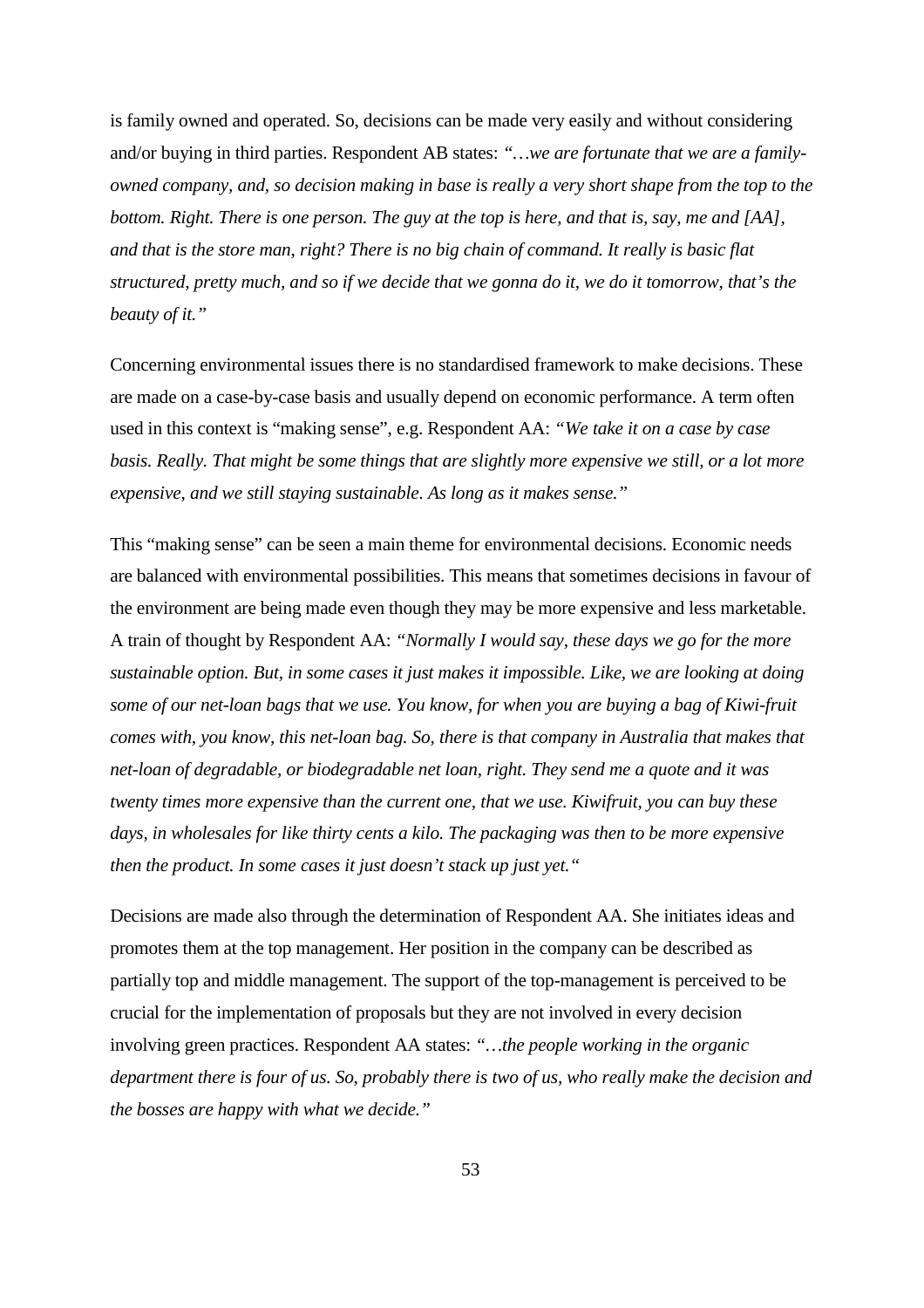Along with the development of the aforementioned triple-bottom line approach, Company A wants to install a system of measurements to monitor the results of their green efforts. Until now, no such a system has been in place. It is seen as the actual challenge to develop these measurements and the monitoring process. A further challenge is seen in the communication of the green message in the company, and the buy-in of employees. Respondent AA states accordingly: *"But, ok, we got three hundred people all over the country. How do we actually make sure that the message gets across in the right way. And we can actually measure, that we are making a difference, all those practices are making a difference and that, you know, and that we are actually helping promote change."*

To sum up, Company A has no management framework in place to promote environmental practices. The hierarchy structure is flat and allows fast and easy decisions, also with regard to green projects, whereas some practices do not even need top management review. This allows case-by-case decisions. A system of measurement and monitoring of a sustainable strategy is planned, but not yet implemented.

## *4.3.2 Company B*

Company B has a flat hierarchical structure as well, which allows short cuts for quick and uncomplicated decision making. Being a listed company on the New Zealand Stock Exchange might be a factor for the managers considering decisions for or against green practices, but it is not obvious. The support of the top-management is seen as crucial for the implementation of green practices according to Respondent BB: *"The critical thing is, that is has to be managed from top down, so management, senior-management, CEO, board, have to buy into it."* Furthermore this statement does suggest that decisions have to be made from top to bottom.

Concerning environmental issues, there is no standardised framework to make decisions. Here also, decisions are usually made on a case-by-case basis. The key for decision making is that the green practices must be either more efficient and pay for themselves, or they be marketable. Otherwise they are refused. That means that there are two motivations for green practices: efficiency and marketing. Respondent BB explains: *"Well, the management team makes the decision and the key department heads, and to be honest, if it's consumer basing, so if the consumer is actually gonna see it, and it can be marketed, as a point of difference, it would get the green light, even though it's more expensive, we will probably go and pay for the more*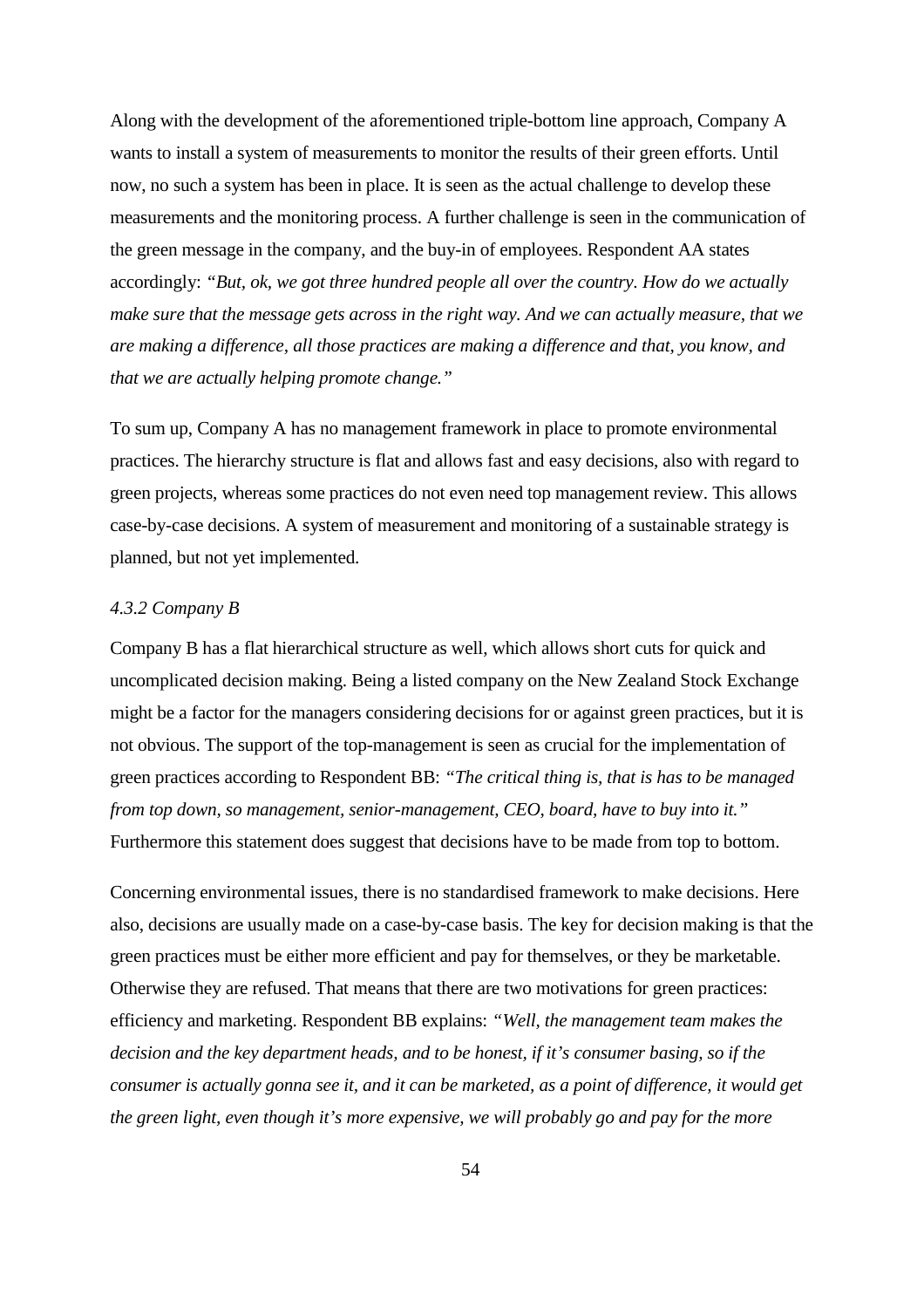*expensive item, if it's more sustainable. Whereas, if it's something in the back, you know, out of sight, then it's less likely to…, it's more likely to come down to the price."* 

So, the decisions concerning efficient practices are not steered from policy or guidelines concerned with the environment but rather from the individual manager in charge. The goal is saving money for the sake of the bottom line, not for the environment. Respondent BA states: *"…so our driver is to have good manufacturing practices, because it drives our bottom line in terms of the costs at the bottom. It's not like, that the green principles, it's not the…, it's not really the driver, it's sort of multiple strings, but it comes down to the individual managers really, the production manager (…) is to drive those through to get efficiency in our, in our plant."* 

Thus, the main drivers of environmental practices at Company B are cost savings and marketing, and here especially the new-product-development (NPD) team is named. Their main work is obviously market analysis and correct brand positioning. In part, they are the ones who come up with new ideas for green processes or they promote ideas as being important for marketing reasons. Respondent BA sums up: *"…you know a lot of these principles have been set up for us to say, here we are. They are now really the gate-keepers to make sure that the brand and the values…"* Respondent BB sees the role of the NPD-team in the same way, and adds that the NPD team is dependent on the input of others*: "But then, at the same time, often marketing doesn't know what's going on in every area. It's up to those departments to come back to us and go, hey we've got an initiative, that we think, could save money or, you know, the environment."* Although this input is recognised to be important, there are no systems to facilitate employee participation.

The decision making of the business is characterised by some risk taking, says Respondent BA: *"We try to take risks, but in doing so be the leader."* This risk taking attitude, combined with being a small company is seen as an advantage. It is perceived, that by that they can act agile and innovative to the needs of their customers.

To sum up, Company B has only a partial framework in place to support environmental practices woven into its marketing approach. The hierarchy structure is flat, which assists the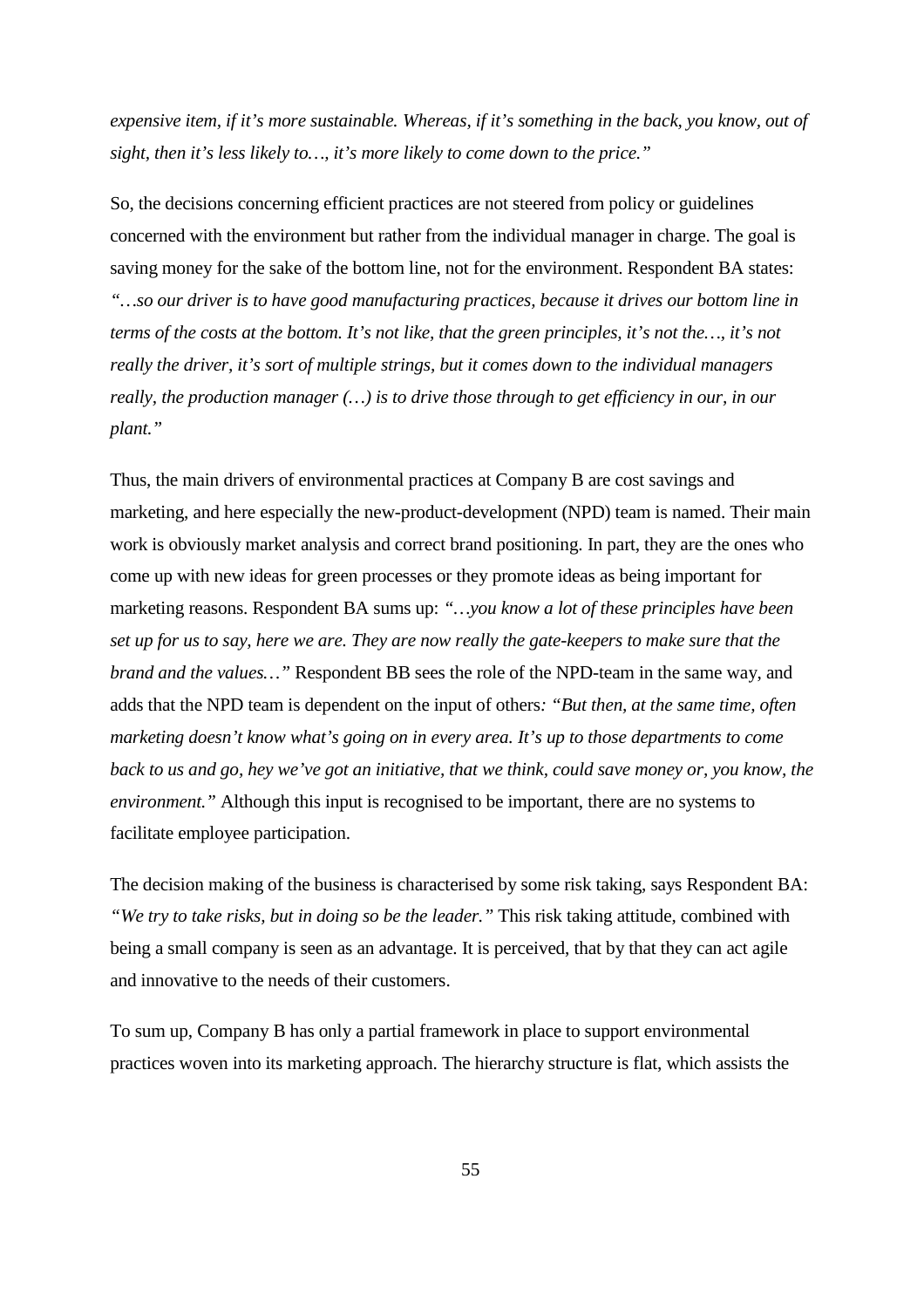generation of environmental practices from the top-down. There is no system of measurement or monitoring of sustainable business practices.

## *4.3.3 Company C*

The size of Company C has a relatively complex hierarchical structure as a result. To be operative, there have to be other systems in place, just as in companies A and B. C's approach to environmental practices is quite systematic. There are policies and programs in place to ensure an effective implementation of the environmental vision, for instance an approach called eco-efficiency. This program wants to improve use of resources for economic and ecologic benefits. Respondent CA states concerning the numerous systems: *"Yes, well, we've got a whole lot of that to the (…) like…,we've got an…, we've got policies (…). We've got an environmental policy (…). And, that explains, how we wanna look after the environment, and what the ownership is, on all staff. And, there's another one there called eco-efficiencystandard. And that goes into more detail, what people need to do. We've got systems… we put in five, could be six years ago now, maybe seven, a model called…, used to be called "track", it's now called operational excellence, where we've got a commitment with the union, and that's a program designed to look at all aspects of manufacturing, and… one of those is eliminating waste…"* 

The previously mentioned Sustainability Leadership team is the main coordinator and developer of all environmental practices in the company. This cross-functional team consists of members from across the company to ensure a holistic view. This team also reviews submitted proposals for sustainable improvements. It endorses these proposals, assesses the resources needed for implementation, assesses a time line, gives feedback and then gives the task for implementation to the sustainability coordinator on the particular site. Respondent CB states: *"So, we have our sustainability leadership team and that's got representation from people who are involved in our milk supply collection business, people involved with our own farms, that dealing direct with our farmers, we've got people from our manufacturing processing, we've got supply chain, procurement, marketing, corporate communication, and HR representation from a wide group. And that leadership team, because it recognises, sort of things we are doing, generally are cutting right across all business unit barriers."* Thus the company not only uses top-down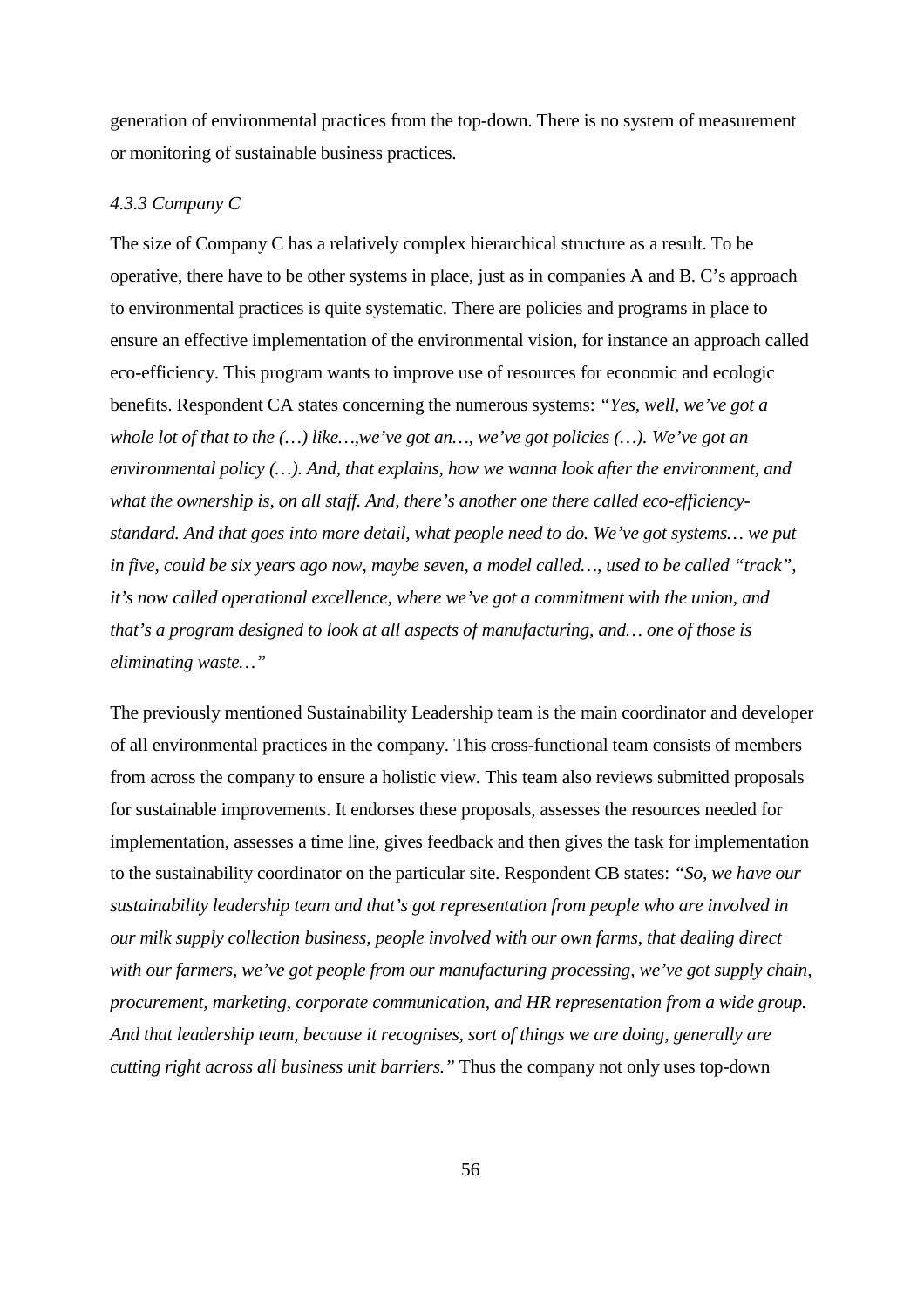decision-making but also bottom-up as it utilizes ideas from staff to develop and implement environmental practices.

Nevertheless, size is a barrier for the implementation of sustainable programs. Cultural differences of staff members in different countries are seen as a problem because the messages can be perceived differently. Thus it can be difficult to implement one policy that has relevance for all these people. Respondent CB illustrates: *"Because, you know, it can be easy for me to communicate it to my team, and a problem to do so to their team, but how do we know that we've made this policy, this environmental policy, which covers the whole group, how do we know that this sort of practices that are occurring in this team – I don't know, somewhere in America - it's relevant and it's consistent with that, and that's probably one of our biggest obstacles. Just our scale, and being able to get across all of our groups."* 

The company operates according to the guidelines of ISO14001. ISO 14001 refers to a family of voluntary standards and guidance documents to help organisations address environmental issues. Each manufacturing site has its own team appointed in charge for the ISO14001 accreditation process. This team has to ensure that the site-specific objectives are translated into operational targets. These site-specific objectives are not only derived from the requirements of the ISO14001, but also from other requirements, for instance legislation. Then these targets have to be achieved and monitored according to the ISO14001.

Another example for the systematic approach of Company C is the occupation of Respondent CA. He is the so-called Eco-Efficiency Manager, who is particularly in charge of the improvement of the waste streams. So there are specialists in the company, concerned with specific environmental issues. To have a better overview if all companies already comply with the wanted environmental standard, Respondent CA employs a tool, a spreadsheet, where he can visualize at which stage in each particular segment of environmental practices one site is. So, he can see at a glance where improvements are necessary and where progress is made.

The management support is seen as crucial for the enforcement of sustainable practices from both Respondent CA and CB. They are supposed to, not just to nod something through, but to really act according to their statements. Respondent CB explains: *"…we expect to see our CEO and our senior management team all walking the talk, as we roll that out. That's critical for the*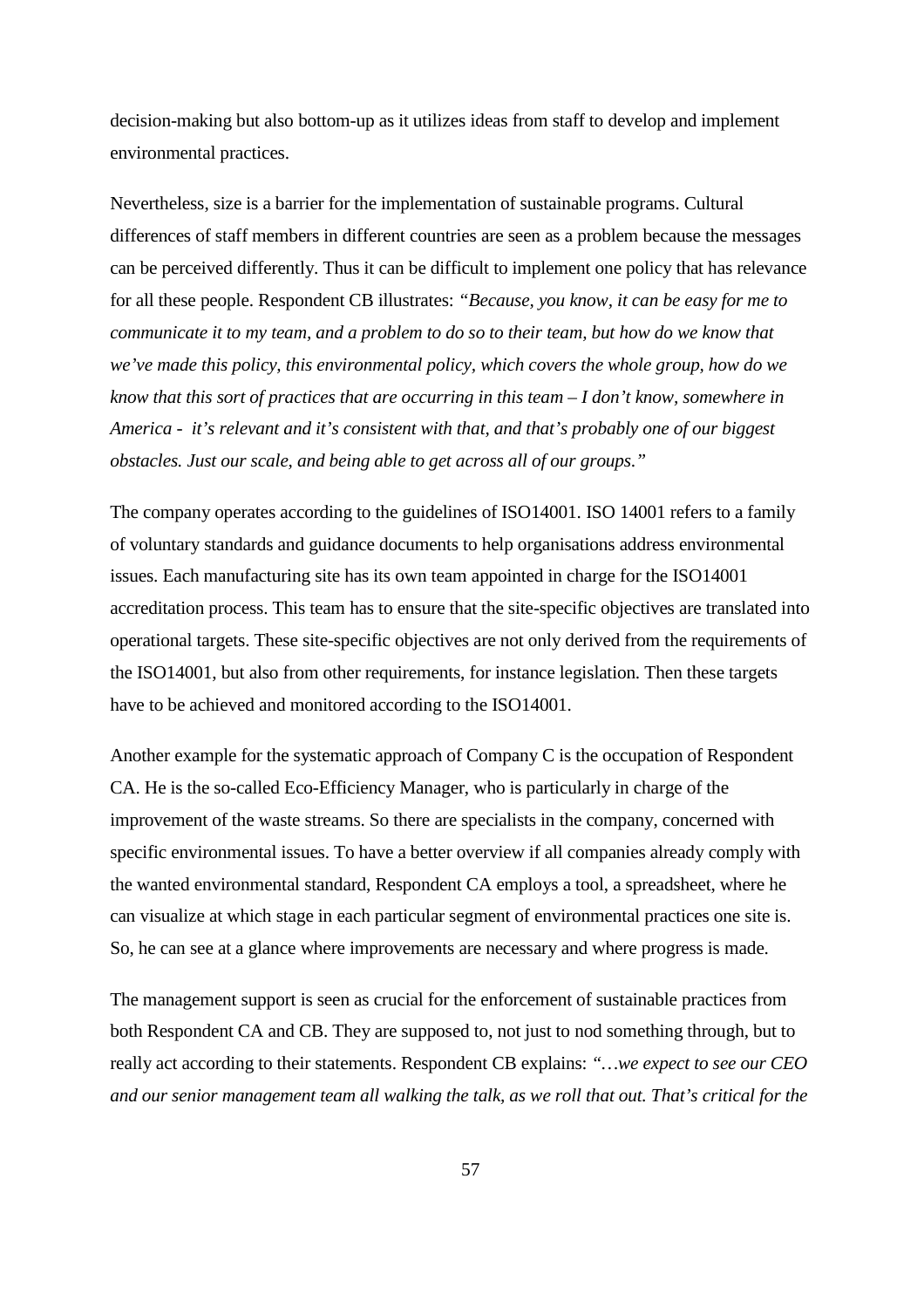*people to think, that's a critical program that we are all part of.*" So the crucial part is not the actual implementation of a particular program, but the motivation of the staff to act accordingly. Another view comes from Respondent CA, who notes the importance of the pressure from both hierarchical directions to get environmental changes in the company: *"Certainly, without the support of senior management you won't… You get idiots like me who drive it, and drive it, but I need their support from up there to drive it both ways. They drive it down, I drive it up, and we make a difference."* 

To sum up, the complex hierarchical structure of a large company like Company C can't operate without an environmental framework in a case by case procedure, like Company A and B are mainly doing. Therefore the company has several systems, programs, and policies in place to ensure the implementation of sustainable practices according to their vision. Like in Company A and B, Company C sees a high importance of top-management support.

# *4.4 Management of people and company culture*

This category presents all findings concerning the management of people. This includes an examination of a possible company culture exploited for green purposes. Table 8 gives a short synopsis of the companies' properties.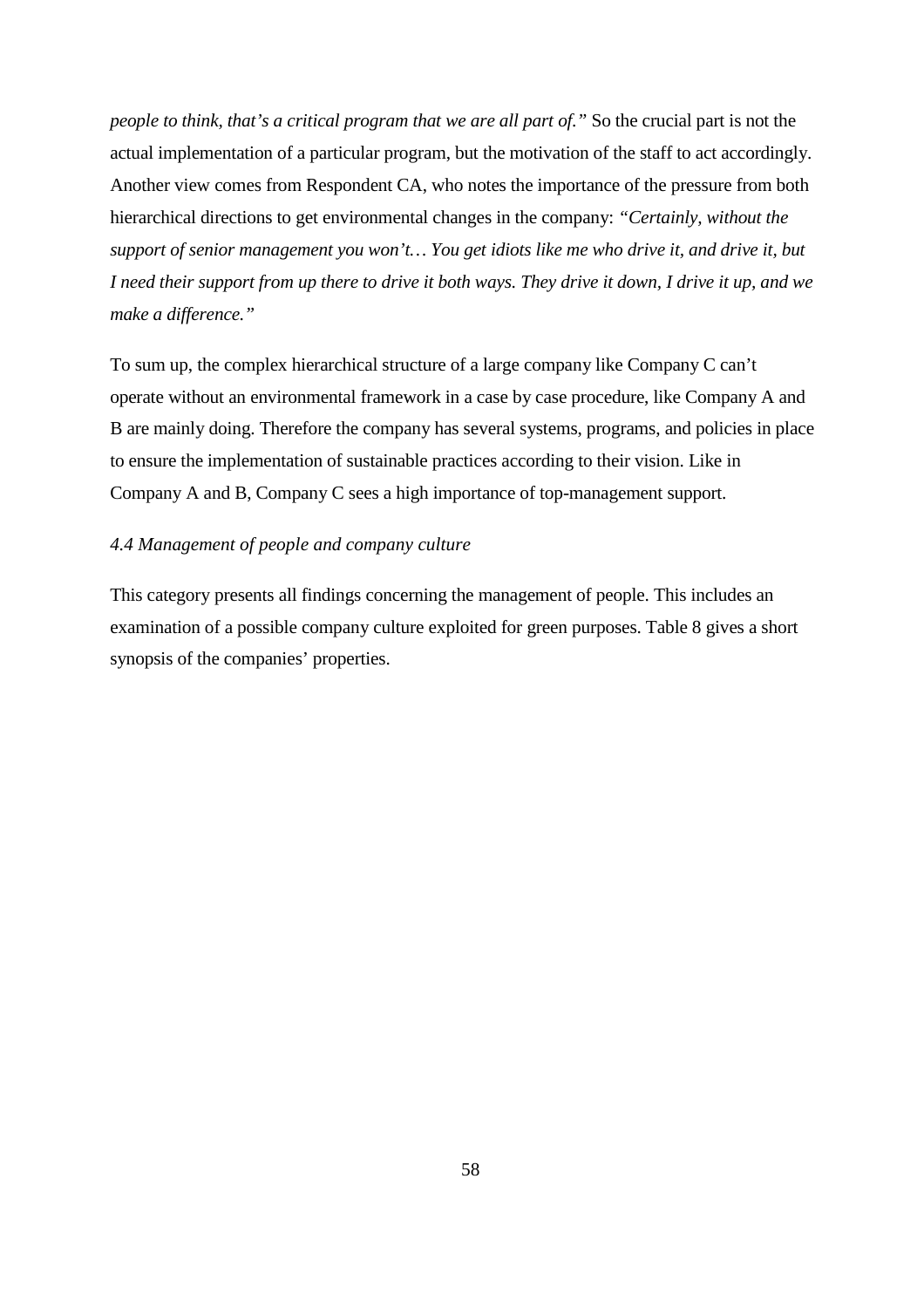|                                                                          | Company<br>A | Company<br>B | Company<br>C |
|--------------------------------------------------------------------------|--------------|--------------|--------------|
| mission and/or vision includes environmental issues                      | $\mathbf{X}$ | $(\sqrt{2})$ |              |
| strategies to ensure buy-in in environmental consciousness               | $\mathbf{x}$ | $\mathbf{x}$ |              |
| all employees aware of the company's environmental efforts               | X            | X            |              |
| Sustainability supporting company culture                                | X            | $(\sqrt{2})$ |              |
| Staff supposed to be important for success in environmental<br>efforts   | V            |              |              |
| Use of cross-functional teams                                            | $\mathbf{x}$ | $\mathbf{x}$ |              |
| importance of changing people's mindsets on company AND<br>private level | $\sqrt{ }$   |              |              |
| Key: Yes = $\sqrt{ }$ ; No = x; Partly = $(\sqrt{)}$                     |              |              |              |

# Table 8: Comparison of management of people and company culture

# *4.4.1 Company A*

There is no vision or mission, which could give the people a direction in terms of environmental values in Company A. Furthermore are there no other approaches to report or communicate these developments to the employees. Correspondingly most people in the business don't know about the environmental efforts, especially in the conventional side of the business on the shop floor. Thus, so far, a company wide distinct environmental conscious culture does not exist, at most in the organic department of the business. Nevertheless a plan exists to develop an environmental strategy incorporated in a triple bottom line approach including a vision and mission statement to guide the employees.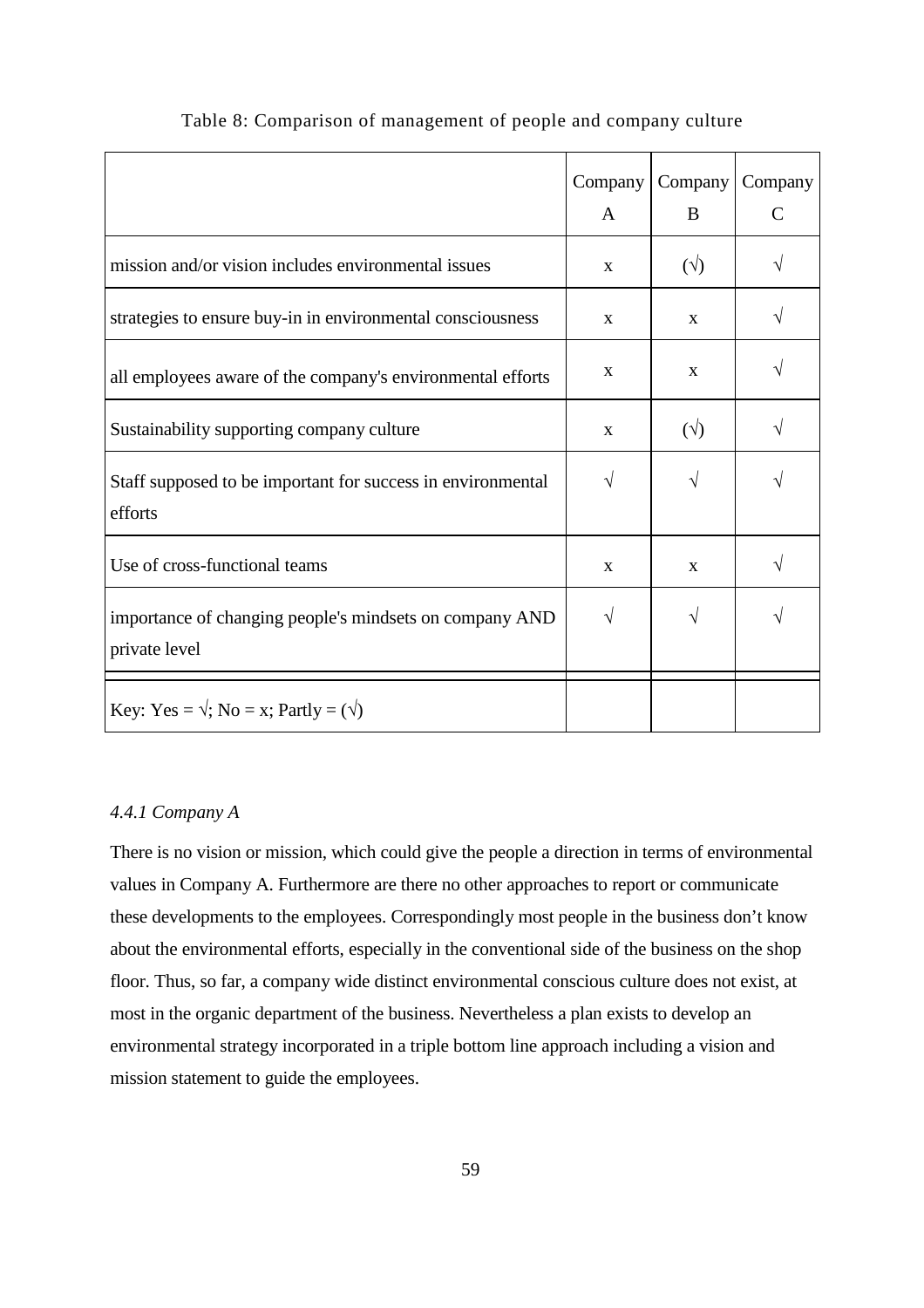The actual best way to ensure a buy-in of every employee in the future seems to be unclear, but it seems to be obvious that it is necessary to ensure the success of the environmental strategy. Respondent AB comments: *"but to actually, get a descent result from triple bottom line reporting you need to have everyone involved."*

Another necessary point is to have the "right" people involved in the implementation process, which means in this case people who are strong supporters of the idea and have credibility within the company. Respondent AA states: *"And when you have the right people involved, and I think that is an important part, has to be people that have credibility within the company and credential from leadership. Otherwise it's not gonna get where you want it to go. So, involve the right people and make sure that you communicate the message effectively. But that is the challenge in this, like I said."* 

Again, the encouragement to act green comes primarily from the expectation of the company to work efficiently. The employees know that efficiency for the sake of cost savings is an important issue, and in that connection the environment is preserved. Respondent AA states: *"…that everyone, the message of the, of using green practices in terms of, you know, energy efficiency, any kind of efficiency that will help the company, those everyone is aware of."* 

Respondent AA gives an interesting view on the role of the company for the development of a green consciousness in their employees. She says that people can learn from the practices in the company to realise their impact and evolve to become a better person in terms of environmental behaviour. An example of this is the following statement: *"So, in a way, I suppose it brings… it gives a sense of responsibility to employees, you know, to tell them, hey, we can do this better and you can become a better person by doing it. You know it's part of evolving, of becoming a better person. I think, it's part of what I see with the people, you know. When you start to realise things like, they are starting, oh I never thought about that, you know. And, each one of us, of how whatever you do has got an impact what is around you, and the world you live, I suppose."* 

To sum up, Company A realises the importance of a buy-in of their employees in an environmental strategy, but hasn't done any efforts in that direction, so far. It is planned that, with the implementation of a triple-bottom-line approach, an environmental vision and/or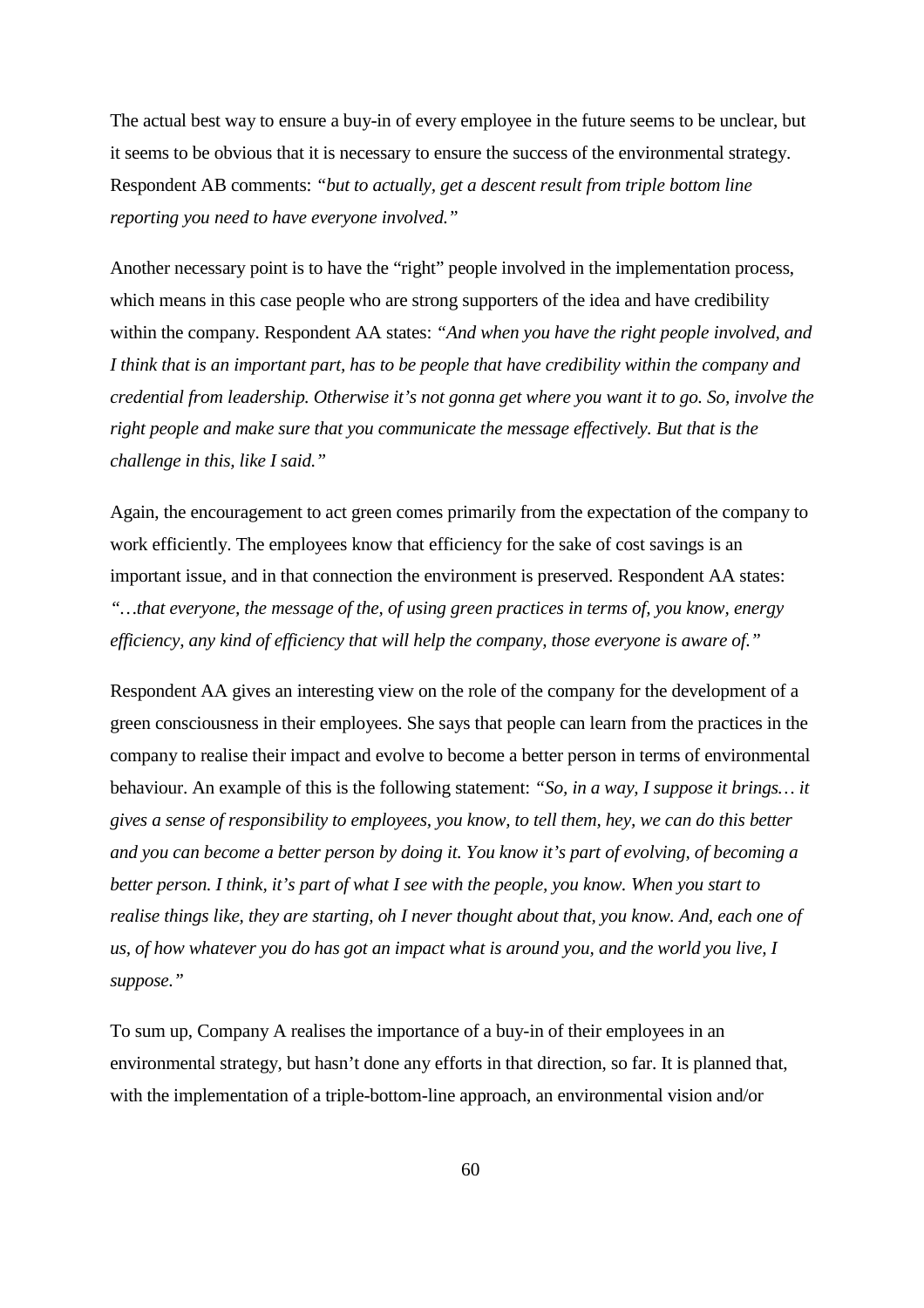mission statement are published. At the moment, any eventual green efforts coming from staff are justified through cost savings, whereas protecting the environment is not the driver.

## *4.4.2 Company B*

Company B has no environmental vision or mission statement written down, and despite having one organic brand, it is unlikely that one hundred per cent of the employees are aware of the green efforts in the company. Furthermore there are no other instruments to spread a green message throughout the company, apart from the odd mention in the half yearly company meetings. There are no specific plans to put a vision or mission in place, or any other instruments to promote environmental awareness in the company culture. Nevertheless, it can be expected that a higher rate of employees knows about some of the sustainable intentions of the company, because of the historic development of the organic brand, and its importance for the business. Thus it can be said that a rudimentary environmentally conscious company culture exists, benefiting from the past of the organic brand. Respondent BB notes: *"I think people…, most people know that, that's part of our DNA and part of our history. But, they probably should be reminded of that, a lot more."* 

Here it is apparent that the interviewee recognises the need of a communication of the company's values to its employees. There are ideas of small approaches to put in place like the promotion of car-pools amongst employees through a bonus system, but that hasn't been implemented, yet. Respondent BB says: *"One of the things that we were looking at putting in place was an incentive for people to car-pool, or take public transport. So, that's an initiative that we are looking at to put in place. So, for each day that someone uses public transport, or car pools with, you know, another employee, they get a point, for example. And that point then accumulates and they can redeem those points for products or (…) products to take home. So, there is something that's going in place there, but there should be more of it, as well."* So, like Company A, Company B thinks it is important to influence the people's mindset towards more sustainability not just on the company level, but also on a private level.

To sum up, Company B has a basic environmental company culture, stemming from the past of one of the main brands. Currently, this culture is not specifically nurtured or promoted. There is no vision or mission, nor other systems to promote it. There is awareness about the importance of the topic, but there are just some basic plans to actually realise an improvement of the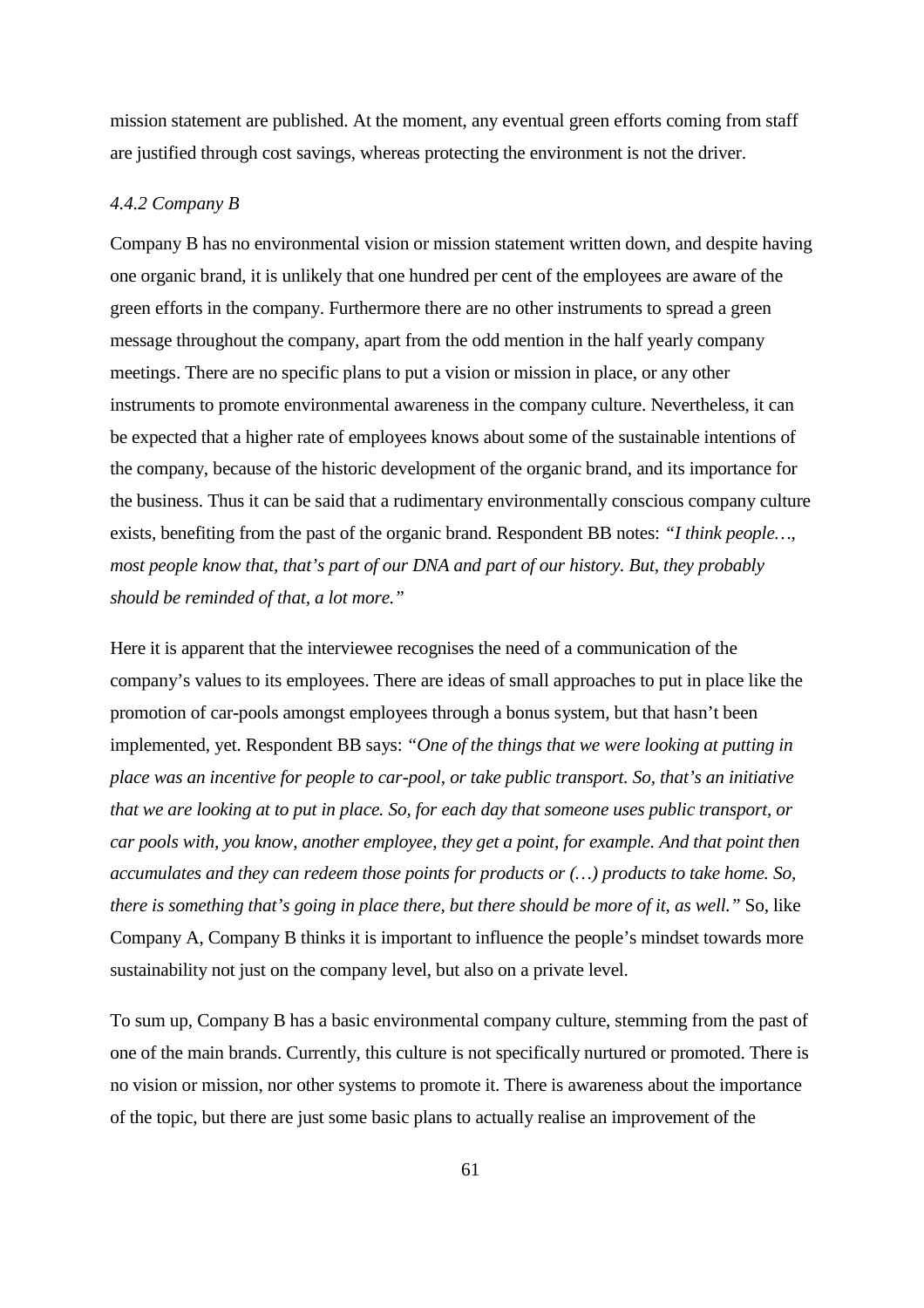company culture in terms of an environmental consciousness. Furthermore, this helps the positioning of one of the two main brands to identify the company's standing point towards green issues.

## *4.4.3 Company C*

Company C has an environmental vision from which ultimately all activities are derived, especially in terms of staff buy-in. They try not to overload staff with too many programs and policies, and focus on the ones which are relevant for the people on a particular site. It has tried to have a gradual process, where one process is implemented at a time, with the goal that by and by these practices go over into a natural behaviour of staff, for instance less usage of paper for copies or recycling of rubbish. Respondent CB states*: "…there is no sort of quick, quick-easy solution, it's ehm… you know, changing culture and things which take a period of time, it might be years."* 

Staff input is valued in Company C and they try to encourage people to come forward with ideas. They want to use the skills and experience of these people to improve their environmental achievements as Respondent CA indicates: *"But, we've always utilized the strengths of our people. So, people who have good knowledge of processes, and we've basically brainstormed of what is the best way to do this, how can we do it, and the best way, again reduce costs, reduce raw material usage, and produce as much product as, I suppose, we can."*

The size of Company C is seen not just as an advantage. As already mentioned in the previous section, it is a challenge to coordinate the policies across cultural boundaries. The same policies might be perceived differently, due to different interpretations in other cultures. Respondent CB exemplifies*: "We've got people working in a lot of different countries, that are all part of (Company C) staff. It's getting the right messages, that are meaningful, from New Zealand, to be meaningful for our staff in China, our staff in Asia ehm… to be able to, to cross all those cultural barriers, geographic barriers, and be able to implement one policy, and…, but have it relevant to the countries, and the staffs in different roles is probably the biggest obstacle."* 

It is not just cultural differences which make it difficult to implement environmental programs successfully, but also hang-up mindsets. It is perceived that people don't like change, so this makes it difficult to convince them to participate actively. Respondent CA puts forward: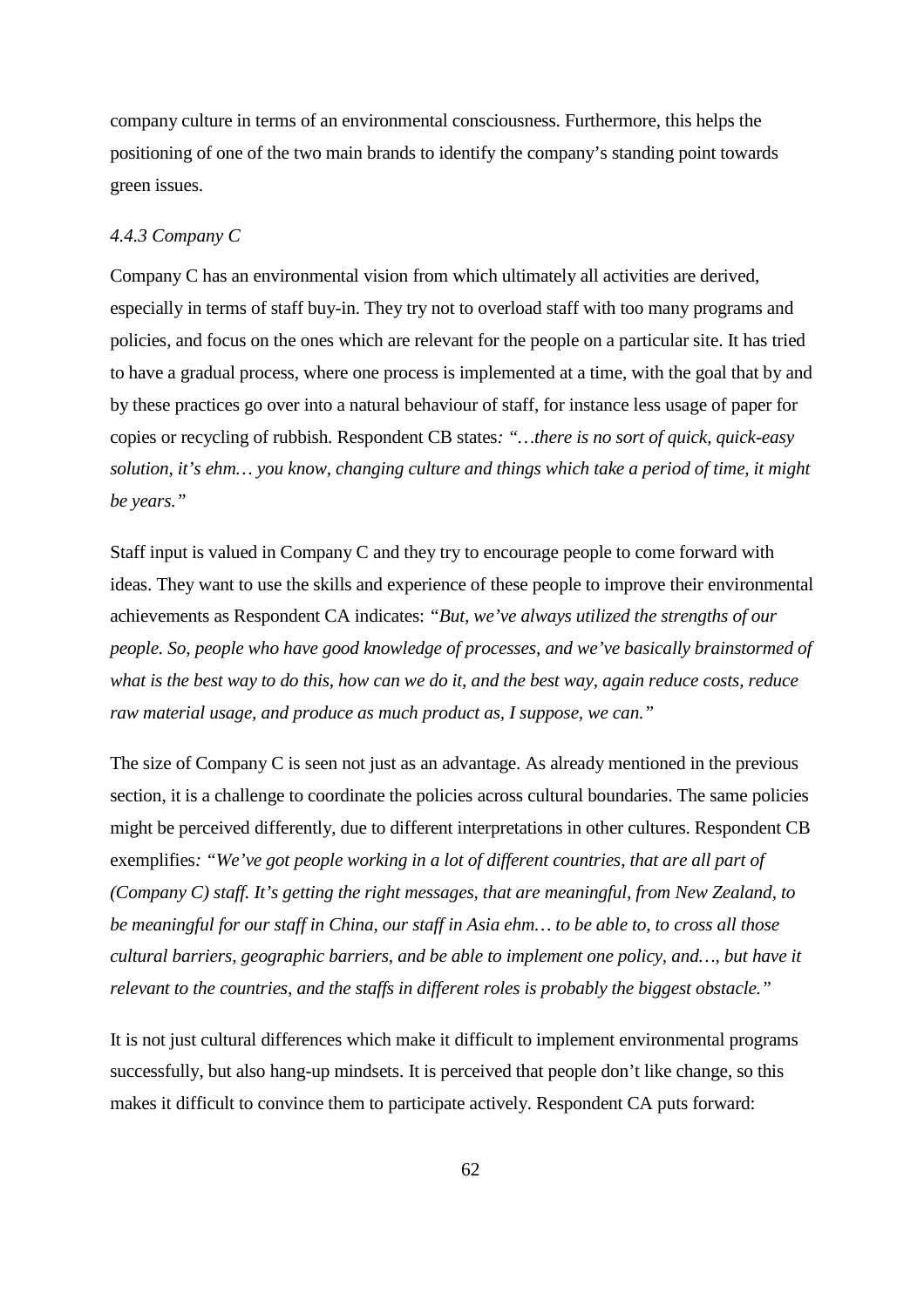*"Probably the biggest obstacle is, getting people to change. Change what they've always done here (indicates blinkers with his hands). People don't like change, they love to do what they have always done basically. So, it's been a mindset, it's ownership, it's getting people to take ownership and responsibility, yeah."* 

So, the messages need to be clear and communicated well. This happens with the help of internal magazines, meetings, and other types of communication tools. Respondent CB explains*:"… we have a lot of staff communication, and awareness-types sessions, and meetings and things. I would like to… and posters up around the place, and there is action-groups working. I'd like to think that everyone would be aware."* 

Another lever to cultivate the buy-in of the employees is the exemplary behaviour of the topmanagement. They need to buy-in as well, and act accordingly, so the staff can see that they have to stick to the rules as well. The successes need to be sold to the staff, so they can see that their mutual efforts make a difference. Respondent CB explains how it works: *"You know, it's written, and it's in a format which is appealing, you know, it's with photos and it's done professionally, and it's a regular thing, and it's pretty good stuff. (…) But, I don't think it's the most important way, I…. The most important thing to me is that people see that what they are doing makes a difference, and they see that it's consistent with what senior management are doing, you know. So, there is not one rule for these people and there is another one for these people."* 

A further tool to ensure the buy-in of employees and to keep the programs alive is competition. There is an award on an individual level called the CEO-Award, which is given every couple of months to a person who has put outstanding efforts into environmental improvements, and there is a collective award for the best performing manufacturing site called Best-Site-Cup, given annually. Respondent CB assumes that nobody wants to be seen at the bottom of the rankings: *"And, I guess, we just track our progress that each part is having in its very program, so. And they are competitive, they do…, you know, no one wants to be at the bottom, and be seen (…) on it."*

Similarly to Respondent AA, Respondent CB mentions not just the significance of a buy-in of staff at the company level, but also on a private level. In her view it is important that the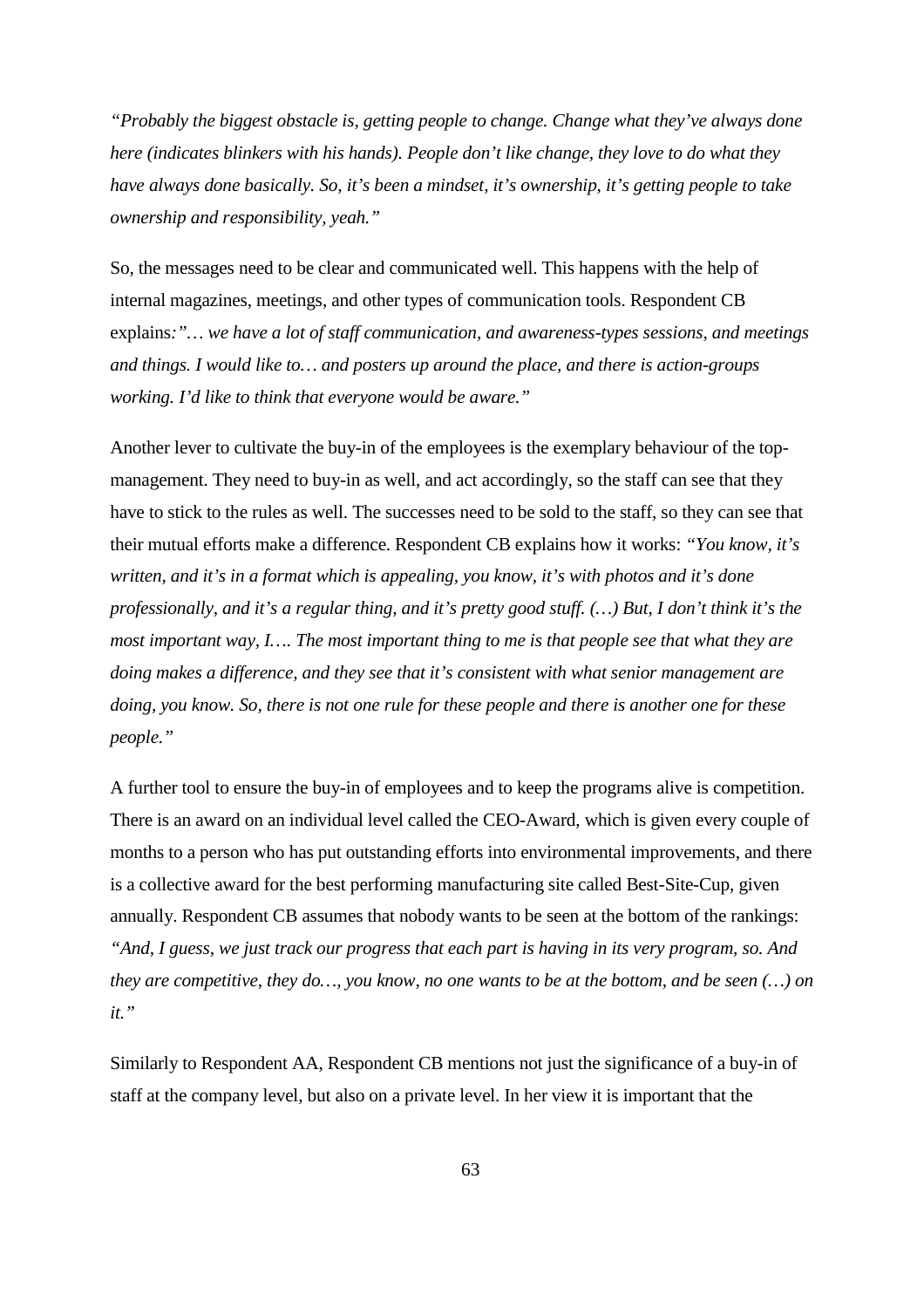employees are changing their course of action at home as well so they can make a difference in their communities. Her comment is: *"The challenge is for them to go home, and in their community, and in their own homes, to actually practice[ing] some of the stuff, too. But that has actually become something which is not just a work driven initiative, it's actually something that it changes their culture and mindset, it's practice which they see is just coming business as usual, and the right thing to do, and just do it by…, without thinking about it, really."*

In general it was conspicuous how often Respondent CA and CB mentioned the staff in the interviews. Figure 2 is showing a bar chart, where all respondents are compared in the frequency of mentioning the staff. Respondent CB mentions again the importance of the buy-in of the employees not just on the company level, but on a private level as well.



Figure 2: Importance of employees for sustainable strategy, frequency of mention

To sum up, Company C tries to implement a distinct and strong environmental company culture. Due to their size there is a higher necessity to organize their efforts. Therefore they have systems in place, like the link of remuneration with environmental performance, competitions, communication strategies, and they recognise the importance of the buy-in of top management.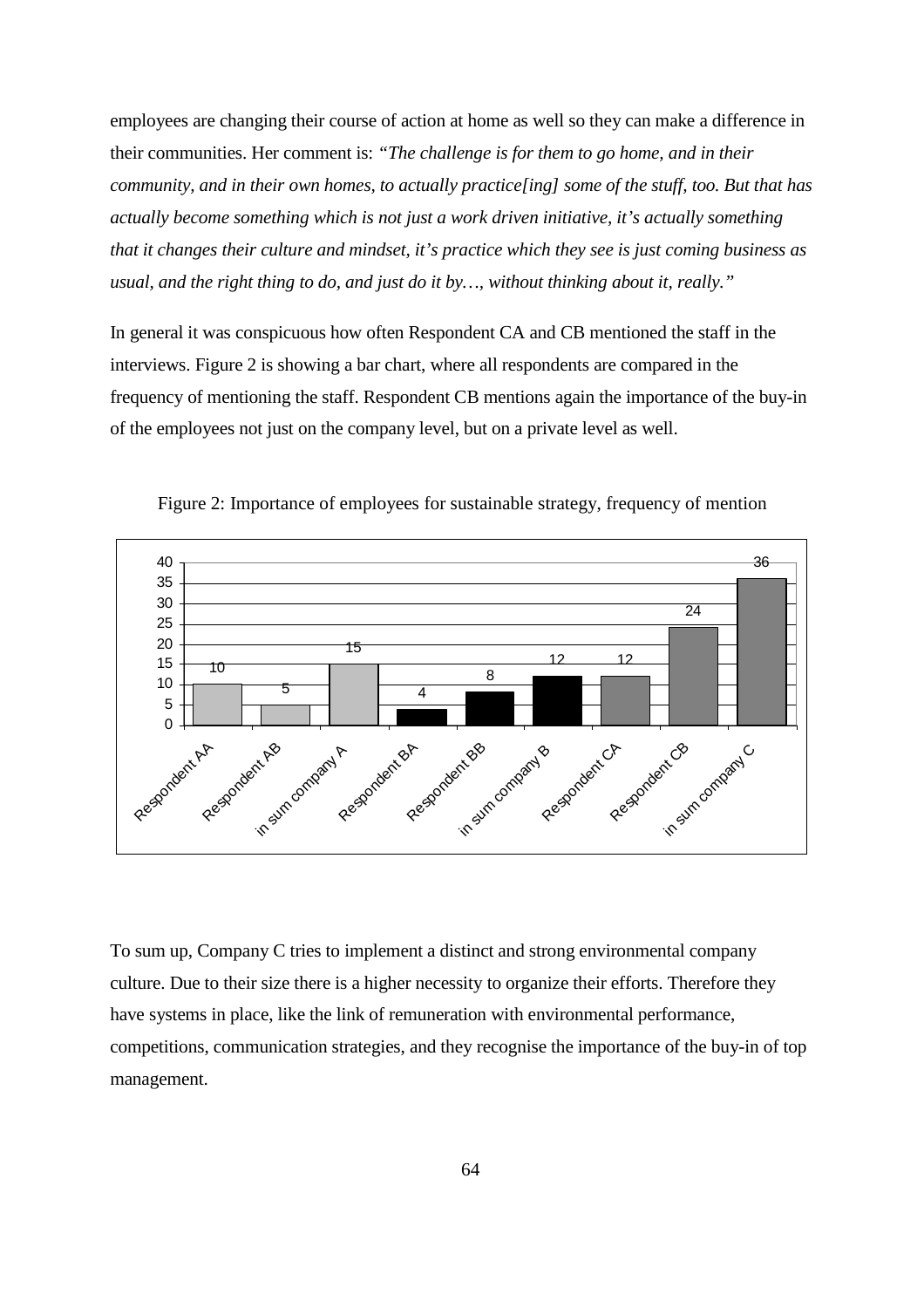# *4.5 Relationships with supply-chain members*

This section shows results about the companies' relationships with its supply-chain members which can be in both directions, further down or up the supply chain. Table 9 shows the main characteristics of these relationships in the examined companies.

|                                                               | Company<br>A | Company<br>B | Company |
|---------------------------------------------------------------|--------------|--------------|---------|
| environmental guidelines for suppliers                        | $(\vee)$     | $(\sqrt{2})$ |         |
| other systems, like customer questionnaires                   | X            | X            |         |
| collaboration for environmental goals                         | X            | Partly       | Partly  |
| importance of business network membership                     | V            |              |         |
| Mentioning of poor recycling infrastructure in New<br>Zealand | V            |              | X       |
| Key: Yes = $\sqrt{,}$ No = x; Just organic part = $(\sqrt{)}$ |              |              |         |

Table 9: Comparison of relationships with supply chain members

# *4.5.1 Company A*

The supply chain of the organic part of Company A is guided through the requirements of the BioGro certification. These guidelines define what the suppliers have to consider to be permitted as an organic supplier. Apart from these guidelines there are no specific frameworks or systems to choose a supplier in terms of environmental practices, for instance through supplier surveys or similar. The decision to have environmentally friendlier packaging has an effect on the collaboration with the supplier, through increased communication about the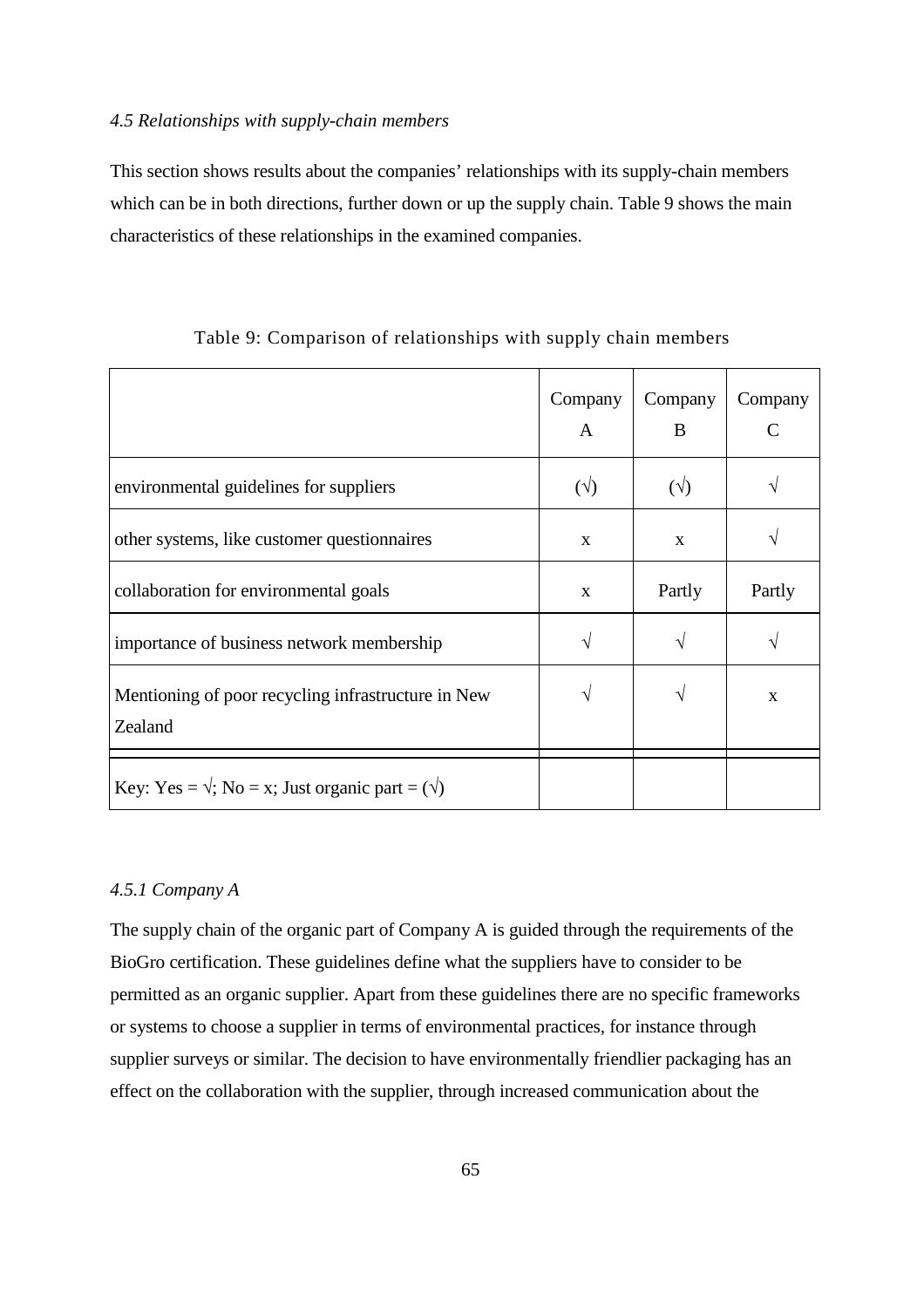performance of the new green packaging, and what future demand looks like. Nevertheless the involvement with the supplier is not a real collaboration in terms of mutual development of a packaging product, but merely a normal purchase procedure. Respondent AB states accordingly: *"I don't think the stuff that we have done has been a particular collaboration. Really. Just been a matter of ordering it, and now we do it."*

Thus the role of Company A in terms of working relationships with suppliers is very passive. They don't play an active role in finding new packaging solutions, but leave these activities to larger companies or corporations. They have an eye on new developments and wait until new, more sustainable products become affordable for them.

Another important factor in the supply chain is addressed by Respondent AA. She mentions the poor recycling possibilities in New Zealand. The current situation impedes a proper flow of recycling materials in New Zealand. For instance the degradable plastic bags used by Company A can easily be recycled in other countries, whereas in New Zealand there is no facility to do it with this specific material. According to Respondent AA the situation is as follows: *"The reality of the recycle stream in New Zealand is not what it's in our countries [allusion to mutual European origin], like people say: oh, this plastic bag can be recycled. The reality is that it can in some countries but there is no facility in New Zealand to be recycled. So, it's really silly to say it's a recyclable plastic bag, because it won't happen."* 

Respondent AA praises the membership in a business association to improve environmental skills. It is stated, that especially the SBN is quite active and keeps them updated with newsletters and information about upcoming events. This is perceived to help to re-focus on the environmental topic and to keep the efforts alive.

To sum up, Company A doesn't have a collaborative approach with their customers to develop greener practices, nor are there any systems in place to qualify suppliers as sustainable or not. Thus Company A's role is the one of an observer, waiting for better and cheaper opportunities to be green. An important factor is addressed through the currently poor recycling possibilities in New Zealand, which make it more difficult to be really green.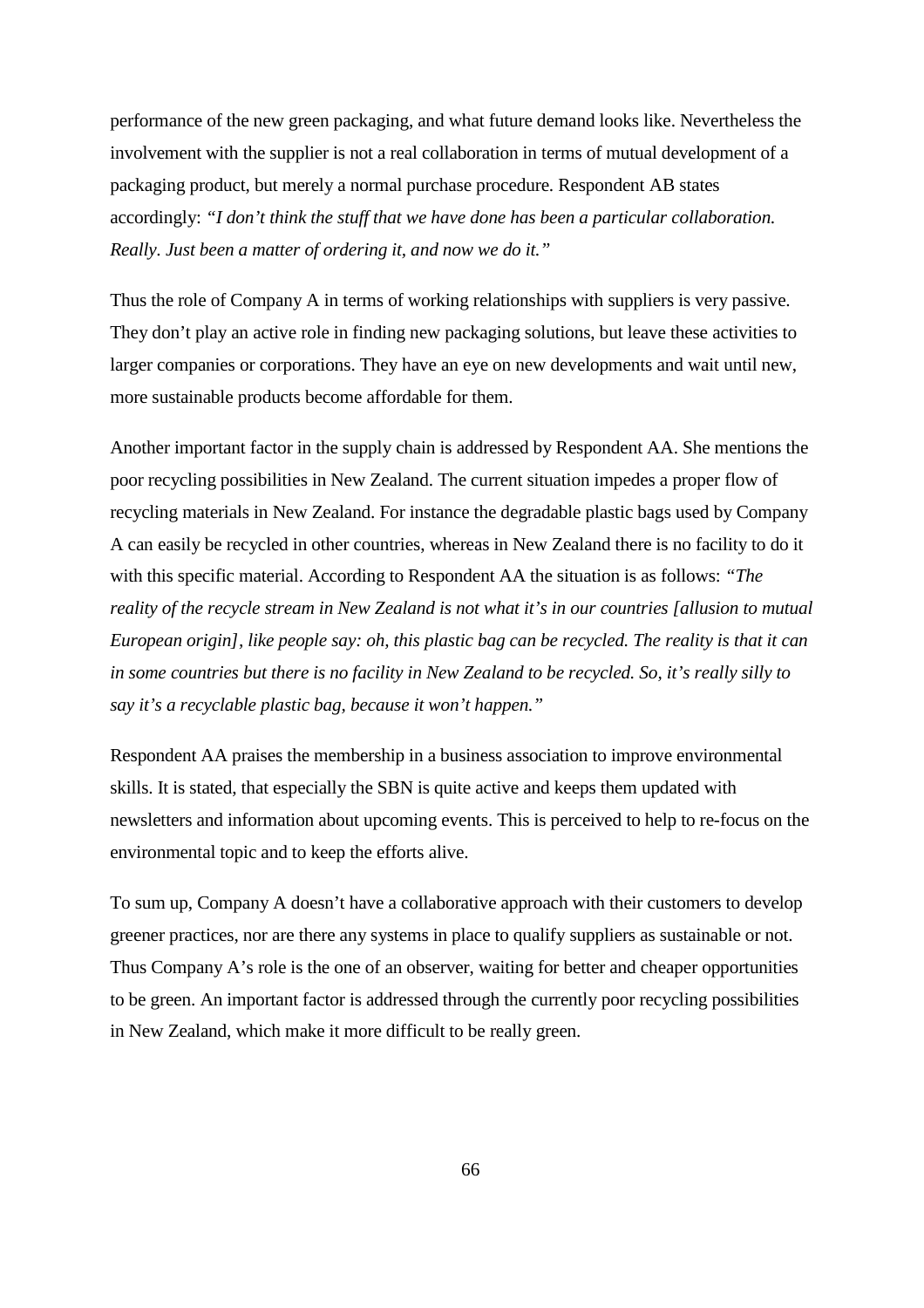# *4.5.2 Company B*

The organic part of the business is guided through the BioGro requirements for organic fruits. According to Respondent BA the situation is as follows: *"We have to source ingredients, which are certified and approved by them. So, that drives our supply chain requirements for that product or range."*

Like in Company A, there are no specific frameworks or systems to choose a supplier in terms of environmental practices, for instance through supplier surveys or similar. Nevertheless, one continuous practice exists, to source locally. This has environmental advantages in terms of lower carbon emissions, but also cost advantages because of less transportation. The loyalty to the New Zealand market is another factor to source locally, as stated by Respondent BA: *"…we try to source as local as possible, but again, the drivers for that is one, we do like to use New Zealand products, and see that as important in our product, but it's also the cost is always…, if you can buy it local, you are gonna buy a more cost effective product."* 

The working relationship with the supplier concerning environmentally friendly labels can be seen as collaboration in terms of sharing a mutual goal and working together towards it. This approach can have very innovative and progressive effects like the collaboration with the label producer, which led to an environmental innovation. Respondent BA describes the process shortly: *"They came to us and said, look we have got this development in labels, we think that we can make your environmentally friendly, sort of, cellulose label, which is. And we were like…, and we said yes, that sounds great. And worked with them to develop it, and, yes, the first in the world to actually use this material in a label."* 

The collaboration was also made possible through the fact that the companies have known each other for a long time, and might have developed a trustful relationship by that. Respondent BA states: *"We try and have got working relationships, and with the label company, the (organic) company has been with them for about fifteen years."* Thus, the overall approach of Company B with its suppliers can be described as the pursuit of a trustful partnership.

Nevertheless can the findings about the collaboration with the label supplier not be generalised. Another working relationship described by Respondent BB can be described more as passive, as in Company A. The producer of the green PLA bottle can't deliver a product, which can be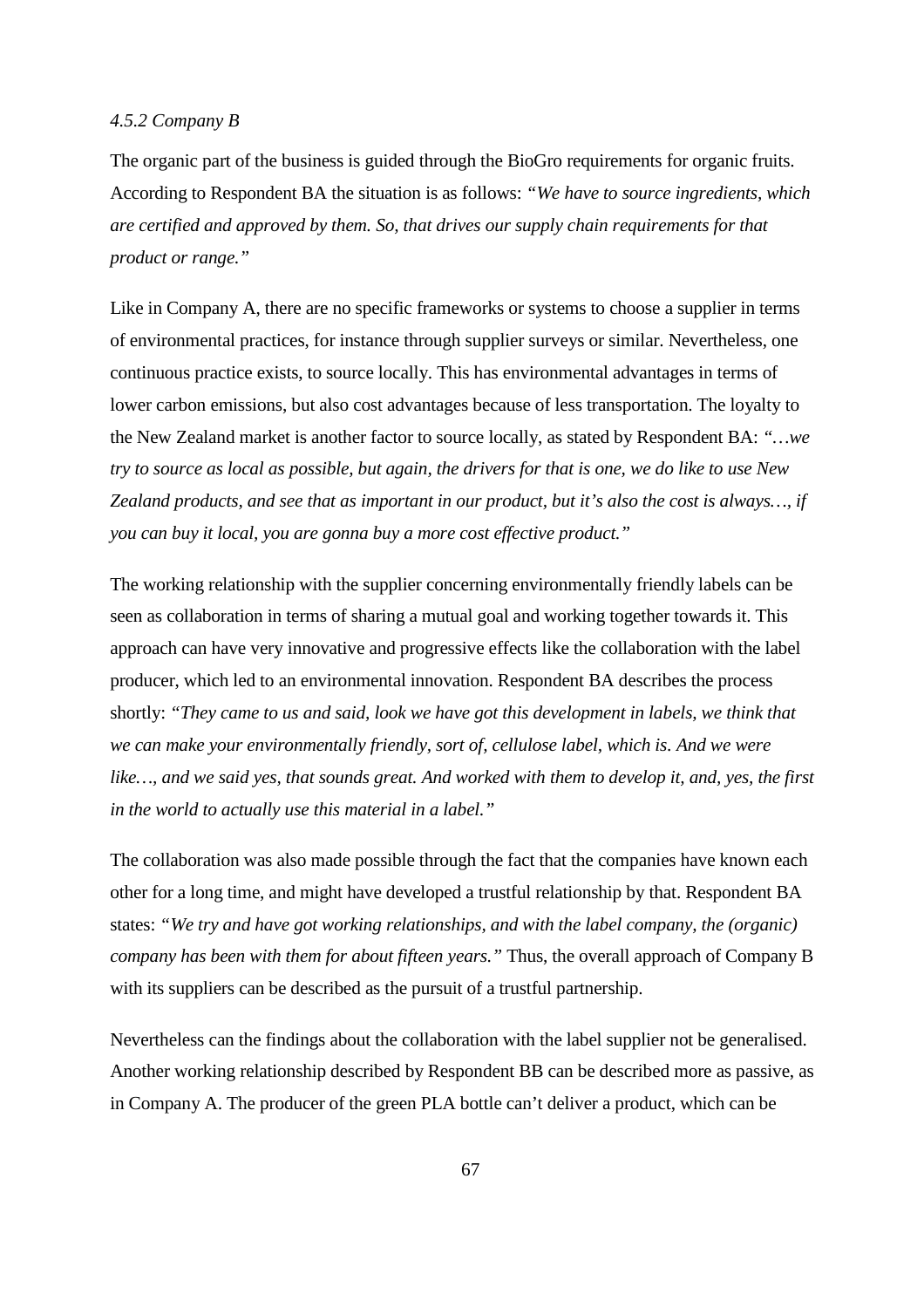used for warm-filling, so far. Company B doesn't pursue a collaborative approach, but waits until the supplier comes up with something. Respondent BB illustrates: *"… we sort out that bottle from them, but it was already existing, but we have said to them, if they could develop something, that could do warm-fill, then we would consider taking it, depending on price, of course."* 

Similar to Company A, Company B faces problems regarding the recycling stream in New Zealand. Again there is a comparison to the possibilities in Europe, which are perceived to be more sophisticated, due to the size of the market. Respondent BB states: *"New Zealand's infrastructure prevents…, and size, prevents us from doing a lot of things that could be best practice in Europe, for example. You know, like the recycling systems, or, you know, there is… all about plastic, and there is some scepticism around New Zealand, because the plastic gets shipped off to China."*

Another New Zealand specific issue is addressed by Respondent BB. He states that there are not enough possibilities to dispose recyclable rubbish at public collection points and would like to see a change. However, it is obviously not possible for a small company like them to change that, as Respondent BB remarks: *"You know, one thing, we would like to see more often is recycling bins in public places. And, you know, so we have to try and lobby the council to try them to get those bins in. It's not something that we can go and do."*

Respondent BA describes a further problem. After launching a new product in a new biodegradable packaging some competitors complained and the recycling council of New Zealand joined in on the discussion. Respondent BA explains the situation: *"In the moment, when we launched this, we had five complaints to try and shut us down, and, you know, because of us…, saying this PLA bottle contaminates the waste stream, and you wouldn't… And, that sort of pressure, you also face when you are a pioneer in the field is…, is… You get these… You know, Coke… for the very reason, that they don't want you to be successful, so they come from every angle" and: "I had meetings with the recycling council of New Zealand saying, well, we've got complaints about this, you are contaminating…"* 

Respondent BB acknowledges the importance of a membership in a business association to develop skills in environmental management. They are participating in a program of one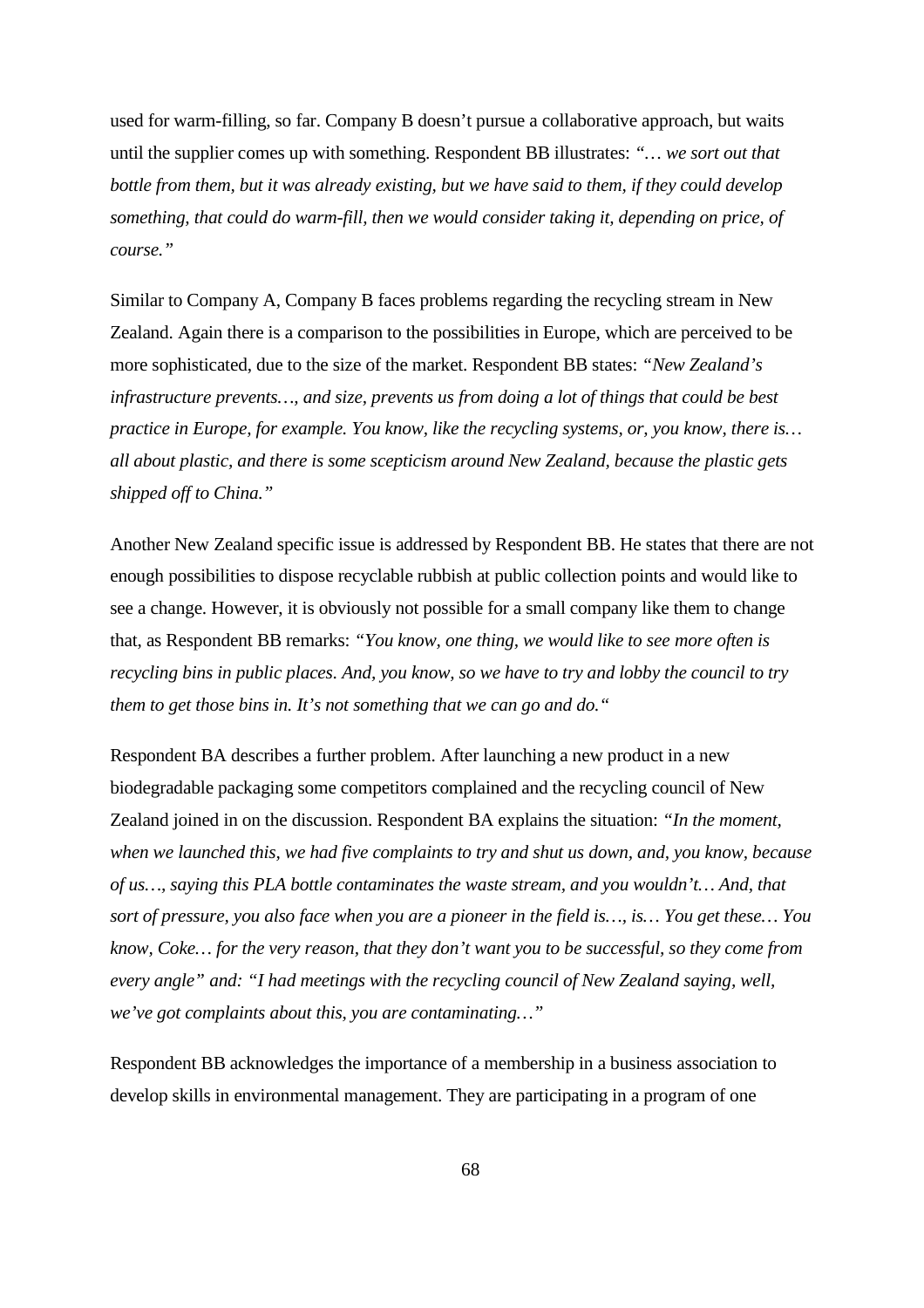association, but it is stated that the company doesn't utilize their services currently due to lack of time.

To sum up, Company B has a collaborative working relationship with at least their label supplier. The outcome of this collaboration is an environmental innovation. The other relationships are more passive in terms of environmental developments. There is no formalised system in place to qualify suppliers as sustainable or not. Again the issue is addressed, that New Zealand has limited recycling capacities and abilities compared to other markets, due to its size. This is seen as a drawback for environmental efforts made by the company.

# *4.5.3 Company C*

Company C has a systematic approach to their working-relationships with their suppliers in terms of environmental issues. Firstly, the vendors are separated in two different groups, first the co-operative shareholders, who obviously enjoy a special status. The other group are all the other suppliers, like service providers or suppliers of goods. The company works very closely with its shareholders, who are mainly dairy farmers, to improve their processes in terms of better sustainable practices. Therefore, specialists go onto the farms to talk to the farmers on the spot about the requirements and their possibilities, not just to be more sustainable, but also to be more efficient.

The cooperation with their "normal" suppliers is usually not that close, but for critical suppliers, where changes could make a difference, the company seeks collaboration. For instance, Respondent CB talks about a conference with packaging suppliers, where they were talking about long term goals and objectives, and how they want to get there. Through that suppliers can build a better understanding of the needs of their customer and adjust to that. Respondent CB states accordingly: *"Recently, we had been together at a conference, where we ran through what our environmental goals were, where we wanted to head, and sort of things that we wanted to see in a partnership with us to help us to look at those. So, yeah we are working in partnership."* 

To ensure the best possible sustainability of their suppliers, Company C has started to use supplier questionnaires. First all high risk companies are asked to fill out a questionnaire concerning their sustainable practices, but also about their social sustainability and ethical issues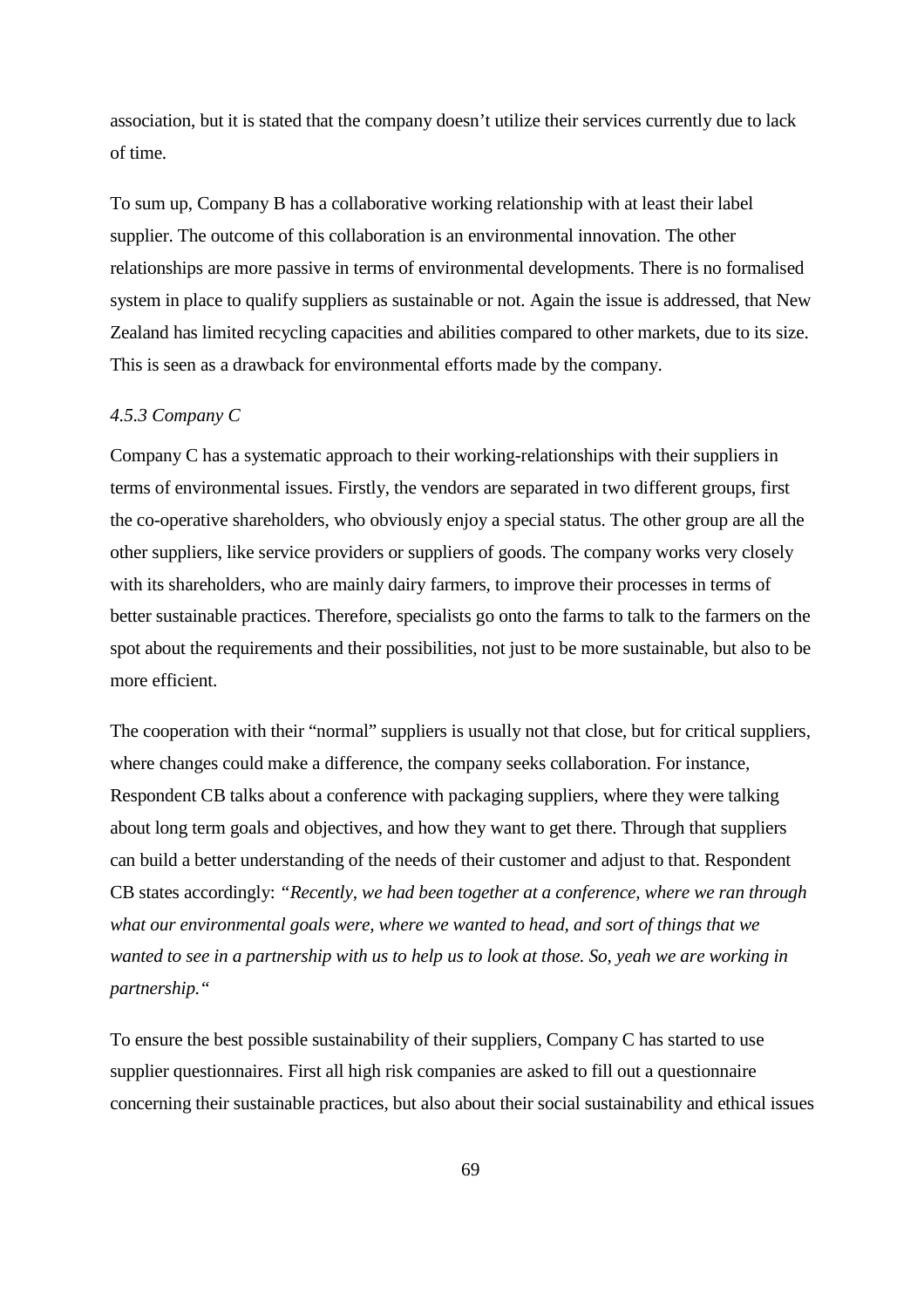(e.g. child labour). After that, all companies have to go through this procedure, and appropriate measures are taken to improve sustainability performance. Respondent CB explains the procedure: *"They might be high risk because we have some concerns about manufacturing practices, we have concerns about whether or not it's a sustainable process, it might be palm oil, or it might be child labour concerns and those sort of things. We don't do business with those sorts of operators."*

Nevertheless, Company C can't enforce sustainability practices in all their suppliers. Some just have a strong position, like a monopoly, and they just can encourage green practices, at most. But usually the prospect of a long term partnership with a big company like Company C has a positive effect as Respondent CB states: *"So, it's a gain for them, because they get long term business, gain for us, because we achieve our goals."*

The membership in business organisations with environmental friendly intentions is highly recommended from Respondent CB. She states, that it is good to learn more about new processes and get some ideas for the own operations. Especially, for companies who are just beginning to start with sustainable practices, it is supposed to be very helpful: *"Because you can just mix and mingle with like minded people. It might be different businesses completely. But often, that sorts of things you're trying to do, whether it be, you know, smarter practices in the office, whether it's energy efficiency, fuel efficiency… They all, they all kind of doing the same kind of stuff. I mean, the basic principles are usually the same, and you can learn a lot from talking to others and networking with people like that. So, they are very useful. It would be good to get involved, if you're just starting up."*

To sum up, Company C pursues strong, collaborative relationships especially with their shareholding suppliers, but also with important conventional suppliers they are seeking a collaborative partnership for joint developments. Company C has a supplier questionnaire under development to ensure best possible environmental and social practices from their vendors. Moreover procurements policies help to ensure sustainability. The membership in business networks with sustainable purposes is highly recommended.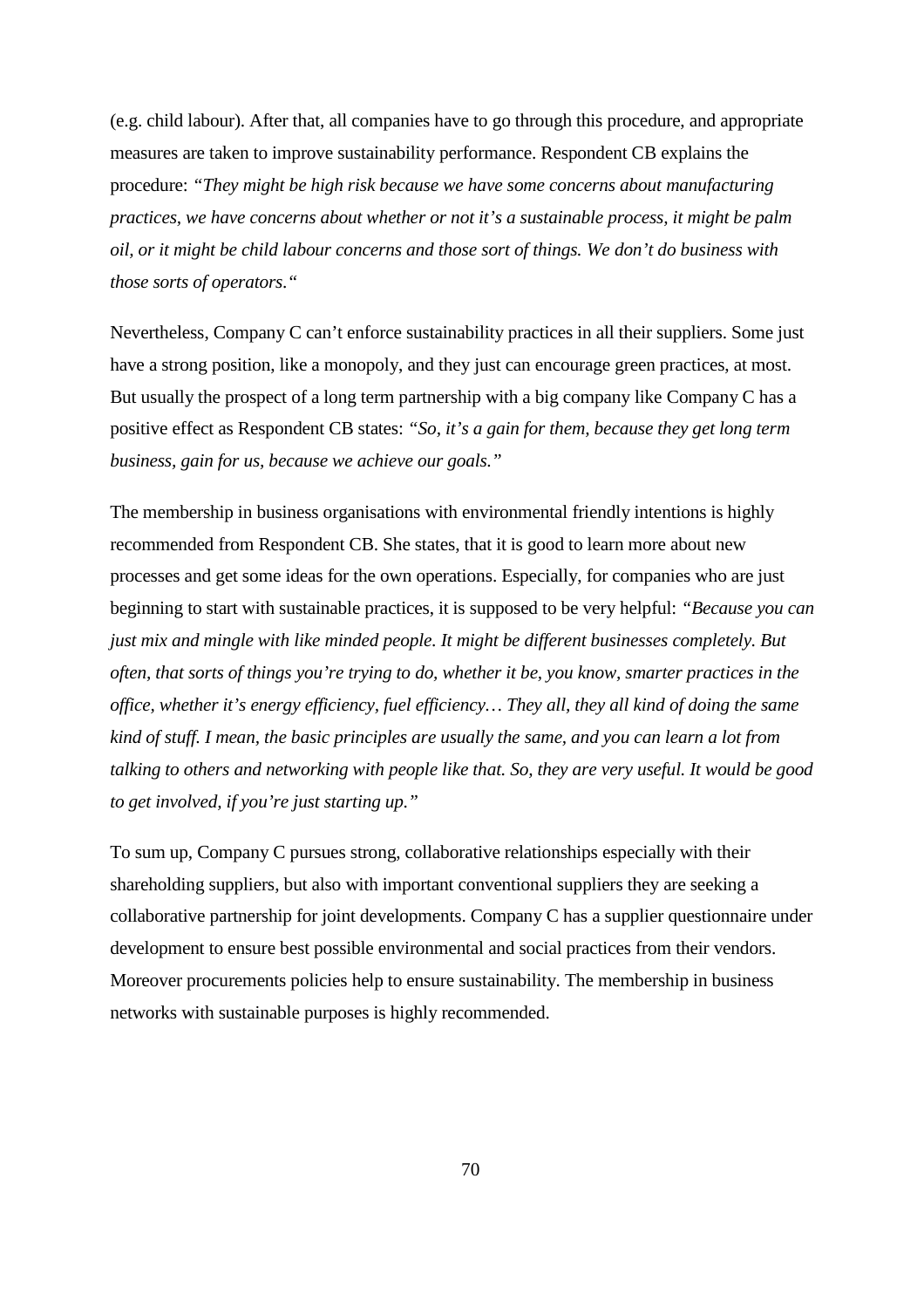# CHAPTER 5

# *5.0 Discussion*

The purpose of the research is to examine how companies in the F&B sector in New Zealand work to implement green practices. This chapter discusses the findings from the research reported in the interviews with Company A, B, and C aiming to answer the research question. The overall research question is:

• What operational factors within a company's control are considered to be most important for Green Supply Chain management in Food and Beverage companies in New Zealand?

The section is divided into the main themes of the research framework: Strategic and operational planning; Management structure, systems and decision making; Management of people and company culture; Relationships with supply-chain members. In doing this, the discussion addresses the sub-questions of the research.

### *5.1 Strategic and operational planning*

The first part of the discussion is concerned with the sub-question.

• What is the reciprocal effect of strategic and operational planning and environmental efforts?

Here we look at the companies' motivations to 'go green', as these have an important influence on how their strategy develops. Then each company's strategic approach to GSCM is discussed. A further section looks at the timeframe the companies consider for their green practices, and finally the future directions and challenges for the examined companies are discussed.

#### *5.1.1 Initial reason to go green*

Obviously, the companies did not decide to be green overnight. The decision to adopt green practices can be described as a process, influenced through a mixture of a higher public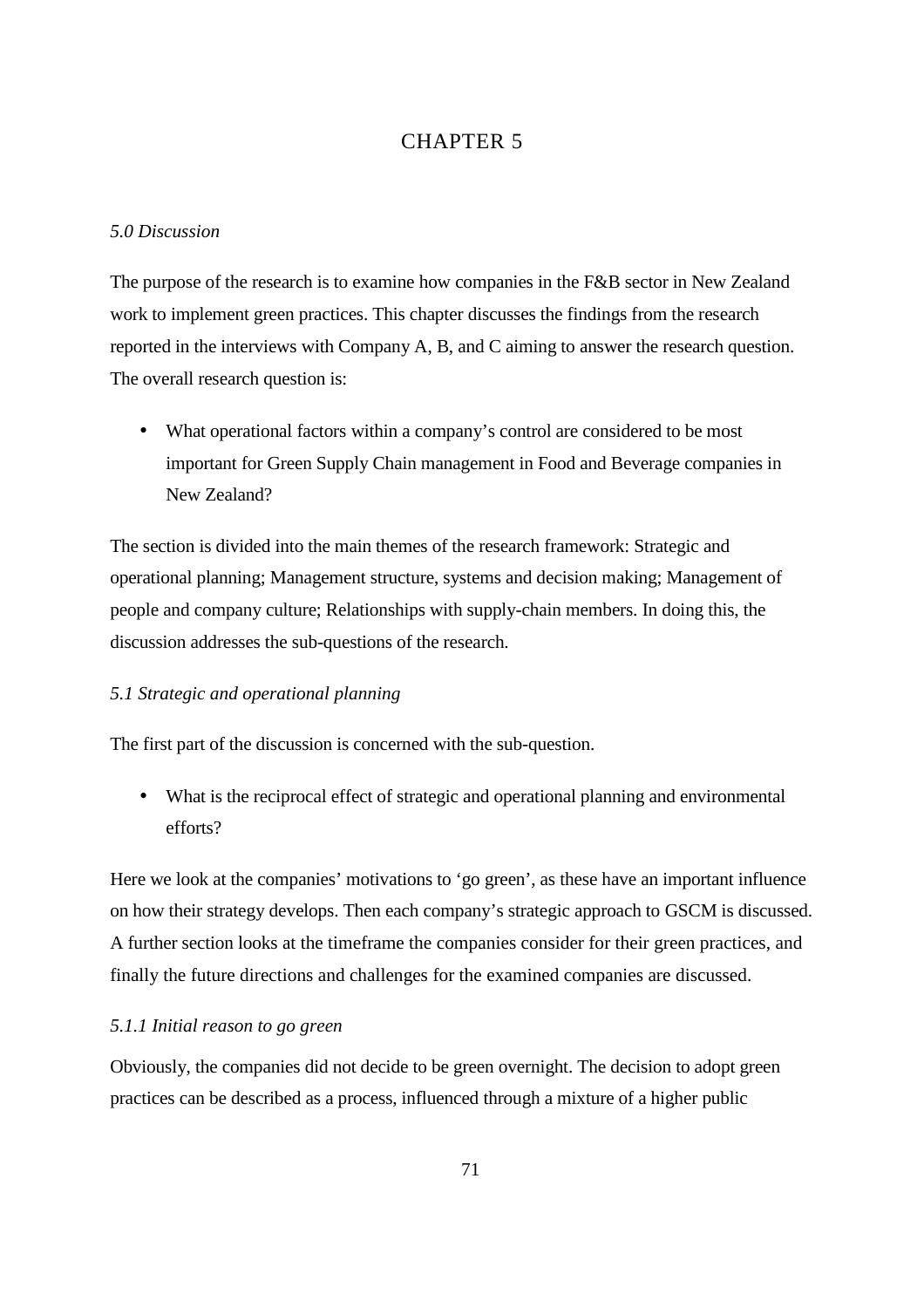awareness of environmental concerns, marketing reasons, cost savings, and exploitation of sales opportunities (Lee & Rhee, 2007; Vachon & Klassen, 2006). Especially for Company B this process wasn't something forced upon them from outside, but it came from inside the company through the acquisition of an organic brand. This seems to have had an effect on the environmental culture of Company B. Despite the lack of formalised procedures concerning environmental issues, employees did come up with their ideas (e.g. transparent roofing).

For Company A the decision to have an organic product range triggered their environmental efforts. From that starting point the company began thinking about more sustainable packaging solutions and is now in a stage where a systematic triple bottom line approach is under development. One lesson learned from the examination of Company A and B could be that the implementation of one sustainable product, even if it is just a small part of the product range, can have an effect on the alignment of the whole company. This corresponds to Zhu et al., (2008) who emphasized the importance of inter-relationships and interdependencies of different green practices. This knowledge might be helpful for a careful introduction of an environmentally friendly strategy in other companies.

The reason that drove Company C to initially start with a sustainability program was a mixture of influences aforementioned above. Many employees wanted to do something towards more sustainability, regulatory pressures grew stronger, and the market demanded such actions increasingly. In the case of Company C top-management support can be seen as the most crucial of all three of these companies examined here. Through leadership's eventual total support, it was possible to include an environmental strategy into the general strategy, so it became an essential part of the whole company. Now it is seen as a crucial part of the company's strategy and a precondition for the long term profitability and long-term survival, as already stated by Khoo et al. (2001).

Furthermore all companies state that their green approach is a source of competitive advantage. The respondents of Company A are discordant, because in their business price and quality are the decisive reasons for businesses. However, all respondents acknowledge the business advantages an environmentally friendly approach can have.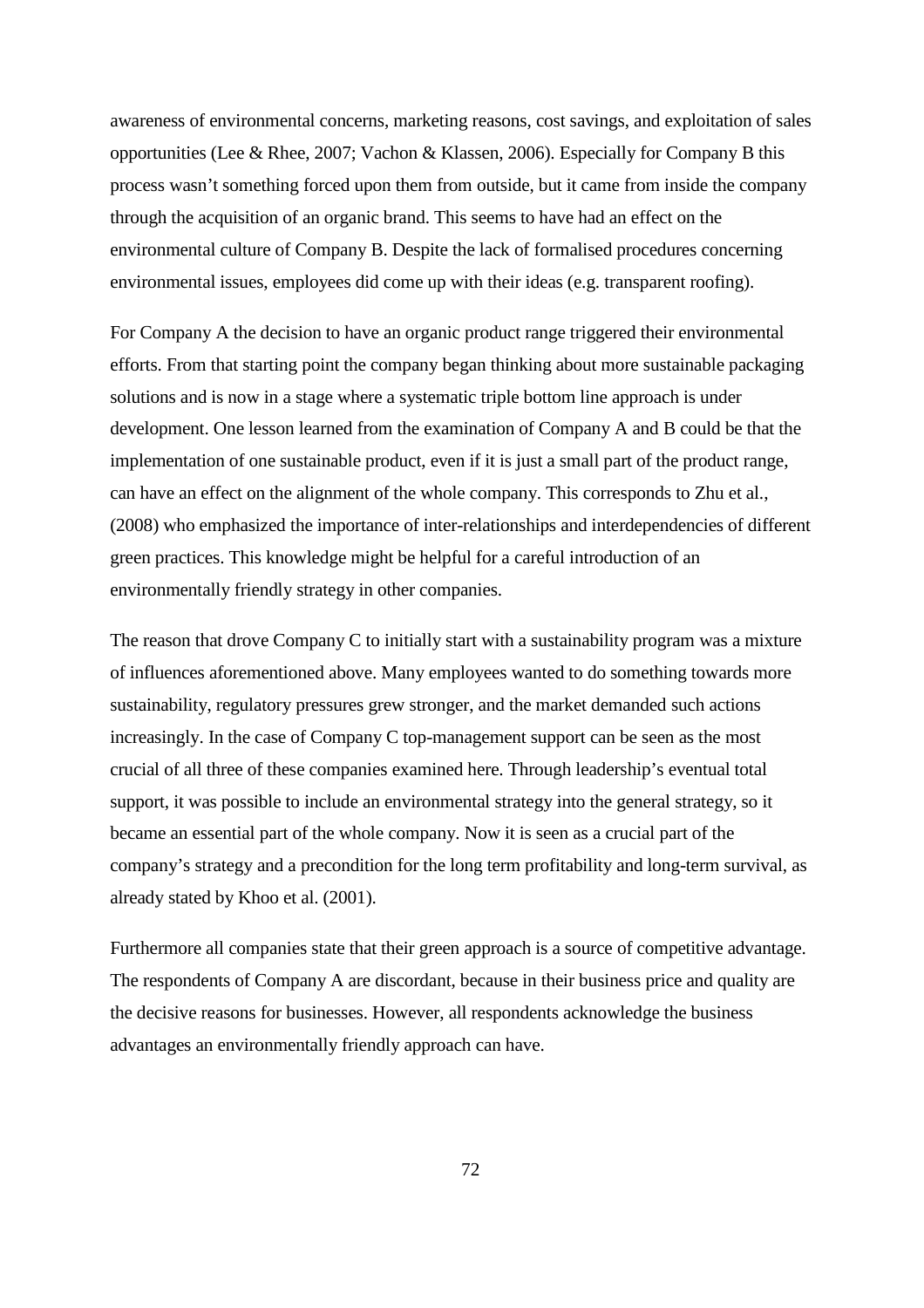# *5.1.2 Type of strategic approach to sustainability*

In both Companies A and B, the desire to be green came not from some preconceived framework of analysis, but rather from people's mindset within the company. In Company A it seems to be Respondent AA (Marketing Manager), who in particular initiated the green packaging approach. In Company B the former founders of the organic part of the company initiated green thinking. Their influence outlasted the acquisition of the brand, but it is now being more and more implemented due to marketing reasons. So there are no specific goals or objectives regarding a sustainable development in Companies A and B. Not even the BioGrow (organic accreditation company) guidelines have had a strong effect on a strategic approach, as these guidelines are barely concerned about the sourcing of the ingredients and their handling. Thus, according to Srivastava's (2007) company classification system considering environmentally strategic types, Companies A and B can be classified as proactive companies, because they invested a moderate amount of effort and resources in their GSCM approach. Company C can be set a step higher as a value-seeking company, which means that environmental efforts were apriori integrated into the business strategy.

Thus the strategy of Company C was in contrast to Company A's and B's case-by-case approach, which was based on peoples initiatives. Company C's had a systematic approach, which was necessary due to its size (Robbins & Barnwell, 2006). A case-by-case approach would have lead to chaotic and inefficient decisions and tensions within the company, as well as with external stakeholders. It was also important to note that the respondents from Company C perceived it to be important to have the environmental strategy integrated with the general company strategy, as Trowbridge (2001) and Handfield et al. (2005) pointed out. Through that the overall strategy is without bias and has more assertiveness.

Instead of seeing the protection of the environment as a goal itself, the economic incentive is the biggest driver, more pronounced in the smaller Companies A and B than in Company C. This took the place of an environmental strategy as a driver and has partially the same positive effect in terms of sustainability. In the examined large corporation Company C the drive for cost savings is also prevalent, but it seems that while the small companies' environmentally friendly practices resulted from the search for more efficiency and effectiveness, in the large corporation it was the other way around. It searched for environmentally friendly practices, which in turn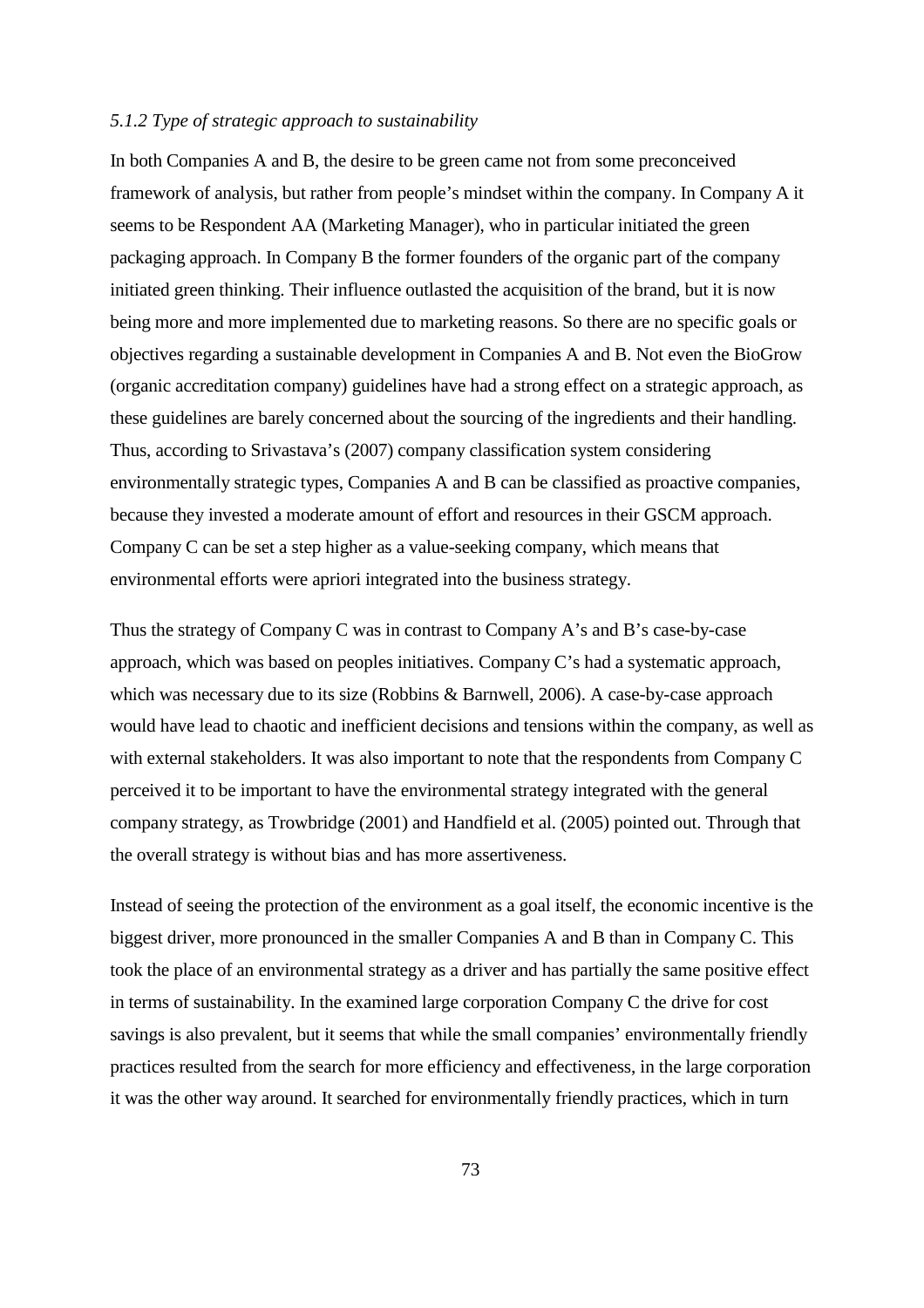are validated through cost savings. It might be that the embedding of a systematic approach facilitates environmental actions.

It can be said that following Hervani et al. (2005) there are indeed signs that small and middle sized companies have more difficulties and obstacles to overcome than large corporations, like Company C. Companies A and B made some efforts to commit to environmental goals so far, but a complete commitment is not recognizable. When comparing the two small firms, Companies A and B, we can see that company A is prepared to make small investments just for the sake of the environment (e.g. chillers). Whereas Company B wants to outweigh this investment with a positive result for marketing or the bottom line. One reason for this could be the ownership of the companies. Company A is family owned and managed, whereas company B is listed at the New Zealand Stock Exchange. Often, it is assumed, that public companies are mainly interested in short term success, contrary to family owned companies, from which it is suggested they are focusing on long-term goals. This evaluation could also be true for the implementation of environmental practices.

Compared to Company A, Company B is much more driven by marketing issues in terms of environmental efforts. This might be because of the different customer structure and the different product perception of the customers. Company A has mainly the supermarket chains as a customer, whereas Company B also has smaller customers, like restaurants and small food chains. These customers might strive to offer products which comply with their own image or even improve it (e.g. KFC, Burgerfuel). Another reason might be the different perception of the product in terms of the relevance of a brand. In the case of fruits and vegetables from Company A, it can be assumed that most customers don't consider the brand in their decision, contrary to the purchase of a beverage. The brand of a beverage, such as Company B's brand, can have a decisive influence on a purchase decision (e.g. Red Bull invests a lot of money into its branding). Another reason for the importance of the marketing side for environmental practices in company B is the competitive pressure. They have to use their unique premium positioning to be able to claim a premium price for their product, because the competitors are mainly large corporations with much lower cost structures.

One reason for Company C to be engaged in environmental issues is similar to the marketing reason of Company B, but must be understood more broadly. As a large corporation any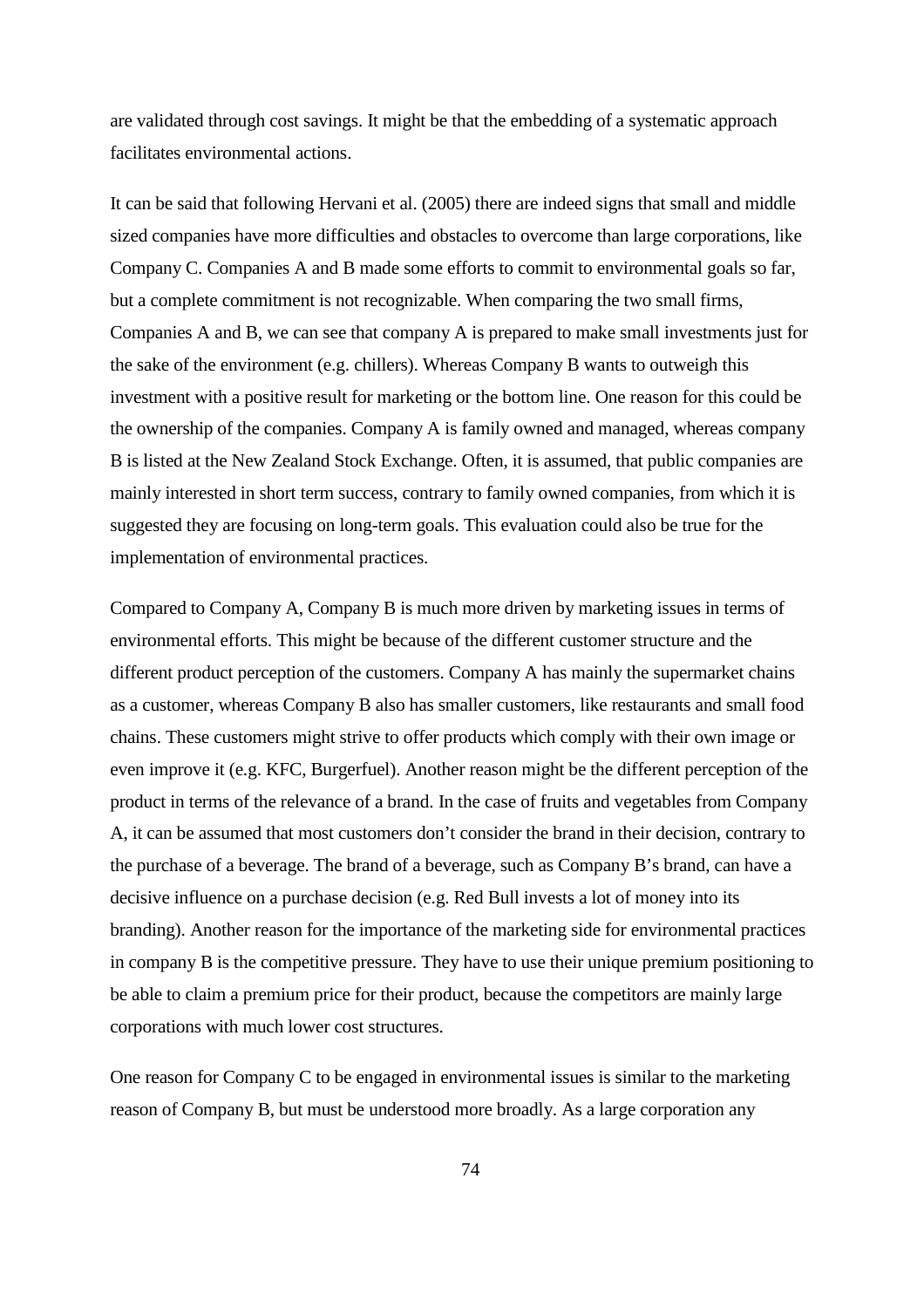mistake made can have a secondary or incidental effect on the whole company. This might be an important issue to consider for the growth strategy of Companies A and B. They must be aware that a bigger company size comes along with a lot more public scrutiny.

Due to the lack of specific goals and objectives environmental performance measurement and monitoring is not an issue in Companies A and B – to date in any case. For company A this will become an issue with the Triple-Bottom Line approach. Company C is exemplary in terms of its performance measurement tools and monitoring methods. They have various approaches partly built on Six Sigma methods to get a good overview and a holistic set of measurements, including amount of waste, recycling materials, or emissions. Furthermore are the performance measurement embedded into the overall sustainable approach as seen as important by Handfield et al. (2005). This detailed information helps to find weak-points and to further plan improvements on an operational level.

# *5.1.3 Timeframe for green investments*

An important indicator for the seriousness of the environmental long-term strategy might serve the targeted pay-off period. Some sustainable investments pay themselves off after a while and have economic and environmental benefits. For Companies A and B the pay-off period is short termed, at least at one to two years. Company C has a longer pay-off period of up to five years. On the one hand this can be seen as a demonstration of a more serious involvement of Company C, on the other hand their size matters, and therefore the available resources of Company C.

A further factor indicating the seriousness of the environmental long-term strategy might be the anchored strategic environmental system in the overall company strategy, which facilitates these decisions. A system suggests a more long term involvement than having no system. A last indicator might be that the company is already currently trying to forecast and consider future legislation. They don't want to head into challenges, which are easier to adjust to now, but need a lot more resources when considering them just shortly before they are valid. Thus it can't be ultimately determined what the reason for this difference is. This might be a topic for further research.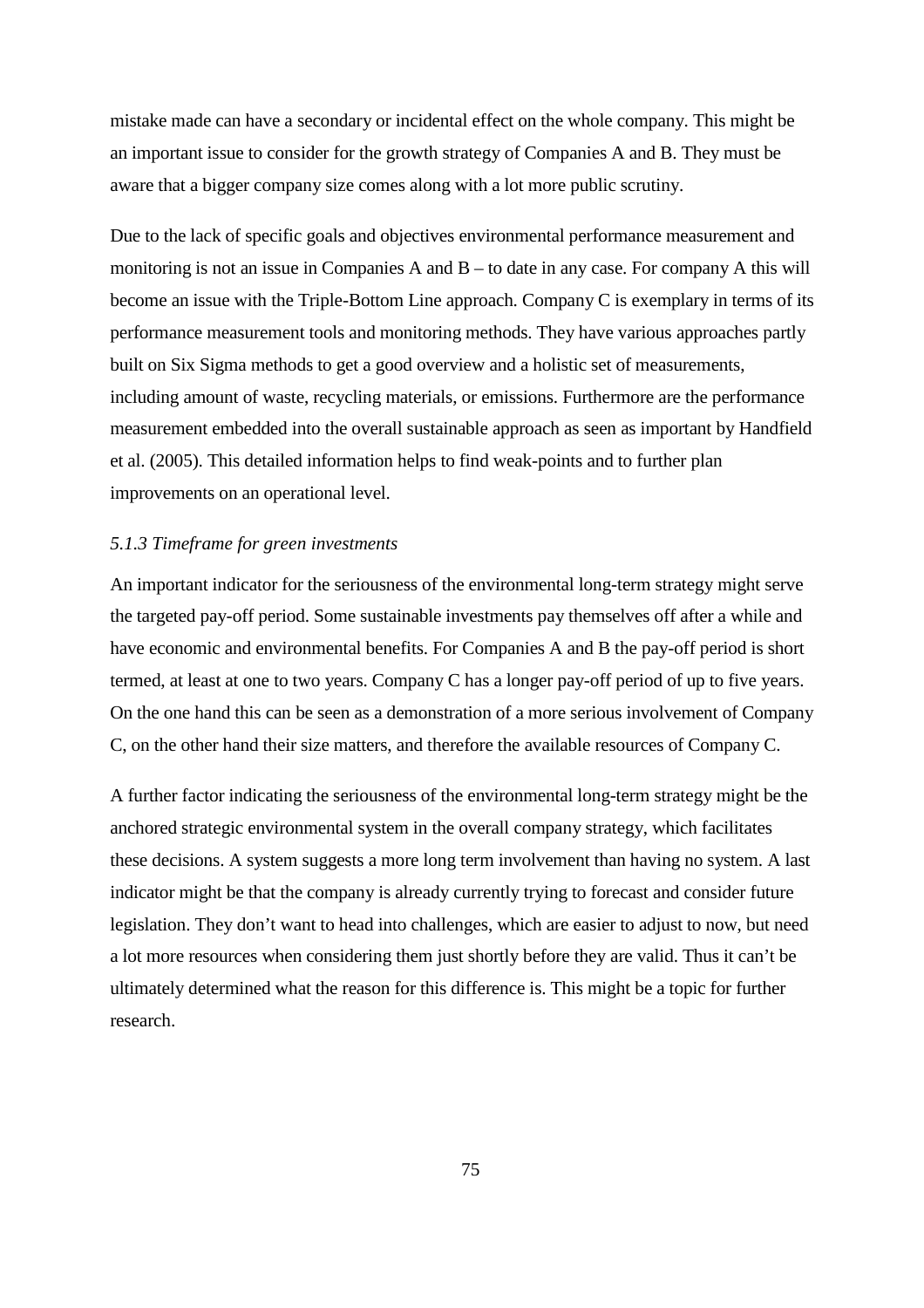# *5.1.4 Future challenges and directions*

The current economic downturn puts some pressure on all the companies, but nevertheless it is quite certain that they will carry on with their environmental efforts, especially since it is seen as a tool to be more efficient and to save costs. All companies state that being environmentally friendly gives them an edge over competitors. Each examined company has a different set of challenges for the future. Company A wants to develop and implement its own Triple-Bottom Line approach. It will keep an eye on the organic market to react if consumer demand picks up. Company B's environmental approach is standing at a crossroads: either it implements a systematic way to cope with environmental issues, or it keeps going as before and perhaps risks loosing touch with their green heritage and not knowing where to go next. However, due to a combined marketing approach focused on innovation with environmental concerns, further green development is likely. Company C's future challenges are on a different level. Their challenge is to keep the momentum in the greening of the business and to keep people interested. Being sustainable is not really part of everyone's mindset in the company as of yet, and there is still a lot of work to do not only in terms of staff buy-in but also environmental improvements. Furthermore Company C is, like Company B, focused on innovative approaches and solutions. They want to stay number one in their branch of industry in terms of sustainability. So a challenge is to stay ahead.

Due to its size and importance for the New Zealand economy, Company C is also involved in lobbying and discussions with the government about the design of future legislation. The company is trying actively to balance their needs with New Zealand's aspirations to become a leading country in terms of sustainability.

# *5.2 Management structure, systems and decision making*

This part of the discussion is concerned with the sub-question:

• How are the decisions concerning green practices being made? What systems exist?

The section starts with the examination of the hierarchical structures and systems relevant for any green practices. Then the influence of the top-management on the decision making process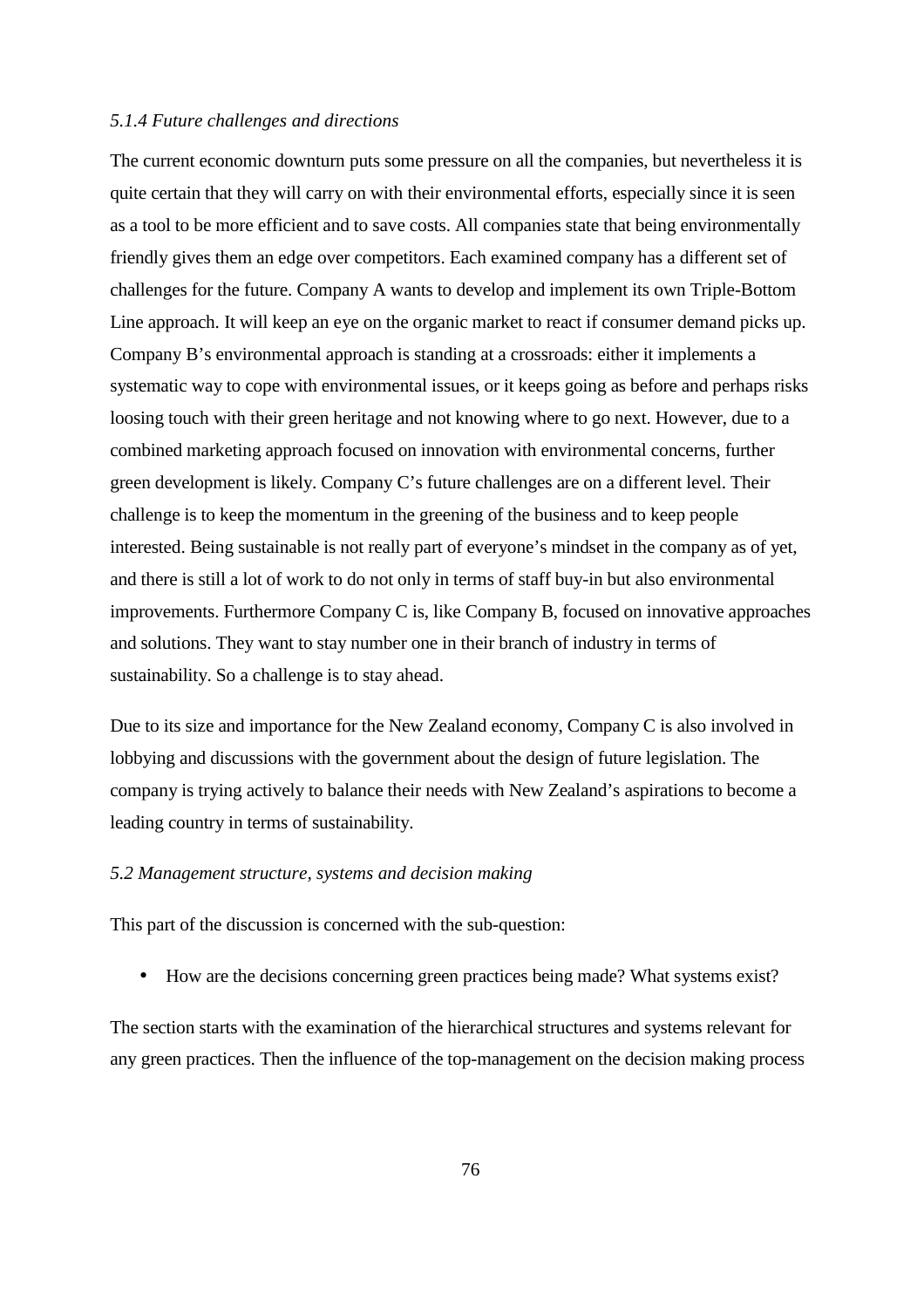is reviewed. The last sub-point scrutinizes the decision making foundations in terms of sustainability.

#### *5.2.1 Hierarchical structures and systems*

The flat hierarchical structures of Companies A and B allow them to have no systematic environmental guidelines as promoted by Pun et al. (2002). This helps on the one hand to make quick decisions and being flexible, so specifically Company B's goal to be an innovation leader is promoted. On the other hand a missing systematic approach might confuse stakeholders, because there is no or hardly any consistency, which might even hinder more efficient solutions. Clear goals are missing and staff (even top-management) might end up not knowing where to go. According to Strachan (1997) a flat hierarchal structure is a benefit to systematic exploitation the abilities of the staff. However, Companies A and B don't use this advantage fully, as they don't promote it with their staff.

Company A tries to change the situation of having no system through the introduction of Triple-Bottom Line reporting, but points out how difficult it is to find the right way. At the moment, their main problem might be that they have no environmental vision or mission, guiding them in their contemplations. However, the fact that Company A is family-owned, might be one reason why they are having a more long-term approach in terms of the introduction of a triple-bottom line approach in contrast to Company B which is publicly owned and this might be the reason for not having any plans for a systematic approach due to more short term thinking. Nevertheless it has also to be taken into account that Companies A and B have much fewer resources available than Company C due to the size differences.

Company B currently only has a marketing direction to sustain them, and, as already discussed, it might end up having trouble defining its own goals in terms of sustainability. Until now, the number of decisions made concerning environmental issues has been small and only a small number of people have been concerned with it, especially in Company A. This means that a case-by-case technique is not a problem.

There is no person especially assigned to deal with sustainability issues in Company A nor in Company B. Respondent AA is the environmental gatekeeper in Company A and that more due to personal engagement and interest. In Company B the marketing staff, and here especially the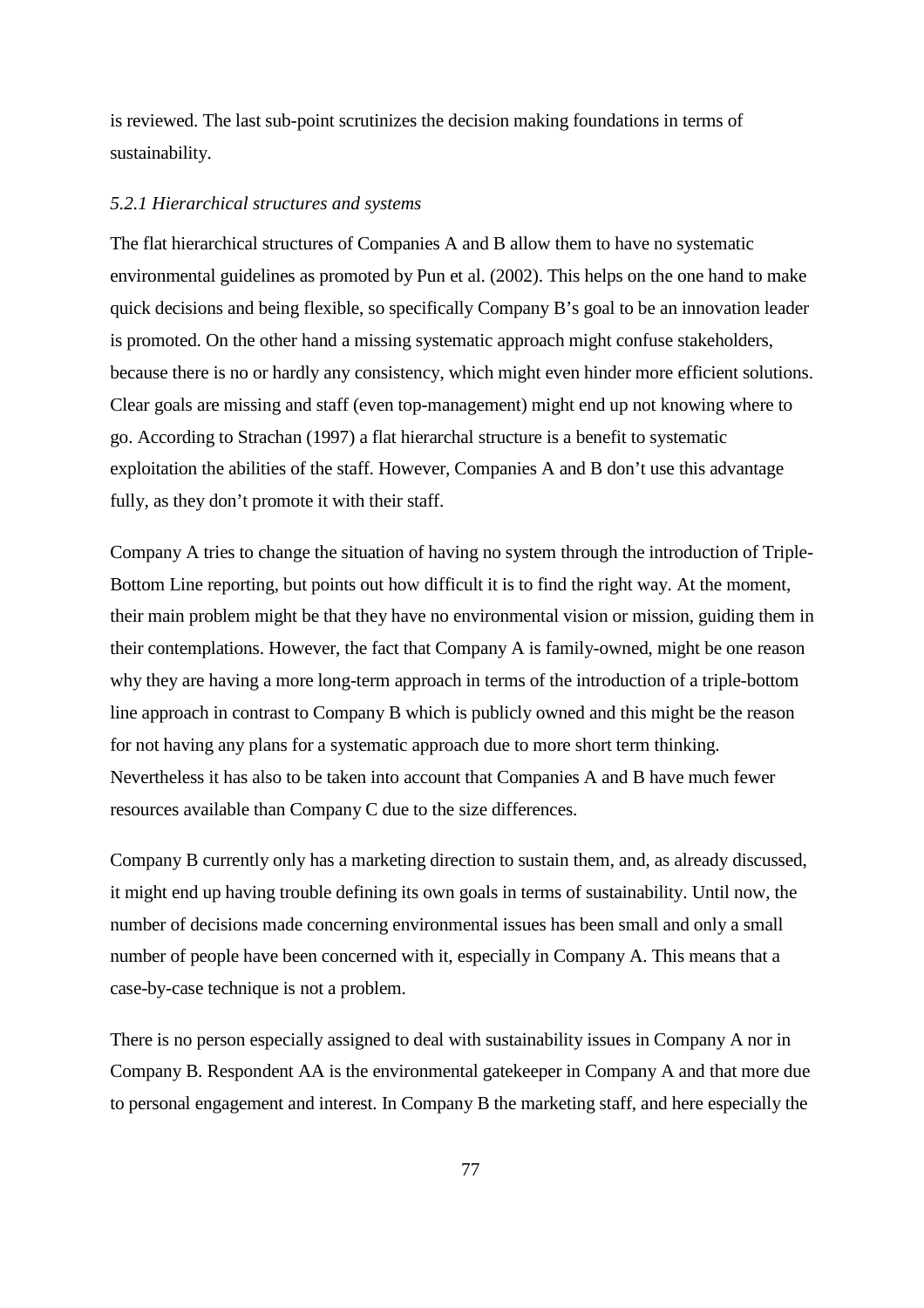NPD-team, has taken over sustainability issues due to the necessity of projecting an environmentally friendly brand image. Company C has a full range of teams dedicated only to environmental initiatives. This might be an indication for Companies A and B to think about getting a special team or working group only dedicated to environmental issues. This could help to develop a strategy and having a systematic environmental approach.

#### *5.2.2 Top-management involvement*

As already pointed out in the review of the literature, top management support is supposed to be crucial for the success of an environmental approach (Angel del Brio, et al., 2008; Daily & Huang, 2001; Lee & Rhee, 2007; Miller, 1997). Companies A, B, and C all correspond with this statement. In Company A the top-management support is primarily seen as the backing of the current environmental direction of the company. The top-management doesn't seem to have a direct or engaged involvement in this. This might be because of the low importance of the organic part of the business for the whole company. In Company B, the top-management support for environmental practices is grounded in the marketing aspirations and apparently the direct involvement is higher, which might be due to the importance of a green image for the marketing and consequently sales. So top-management support for environmental practices is primarily seen as a tool to increase sales. In Company C top-management support was important for the initial start of the green strategy and is now more characterised by backing like in Company A. Now they try to demonstrate to their staff how important the environmental approach is for the company, through the public support of new sustainable programs, for instance with the help of internal magazines.

# *5.2.3 Decision making foundations*

Thus decisions concerning environmental issues are made in each company differently and are based on different foundations. For Company A, most decisions are currently made around packaging. These packaging decisions are supposed to "make sense" in terms of not being too costly and being comparable to a conventional product. Decisions concerning these packaging issues are then mainly made by the organic department without much attention of the topmanagement. For Company B, decisions are either marketable or more cost effective. This guides management in their decision making process. More important decisions are discussed in team meetings; here especially the NPD-team is named. In Company C decision making is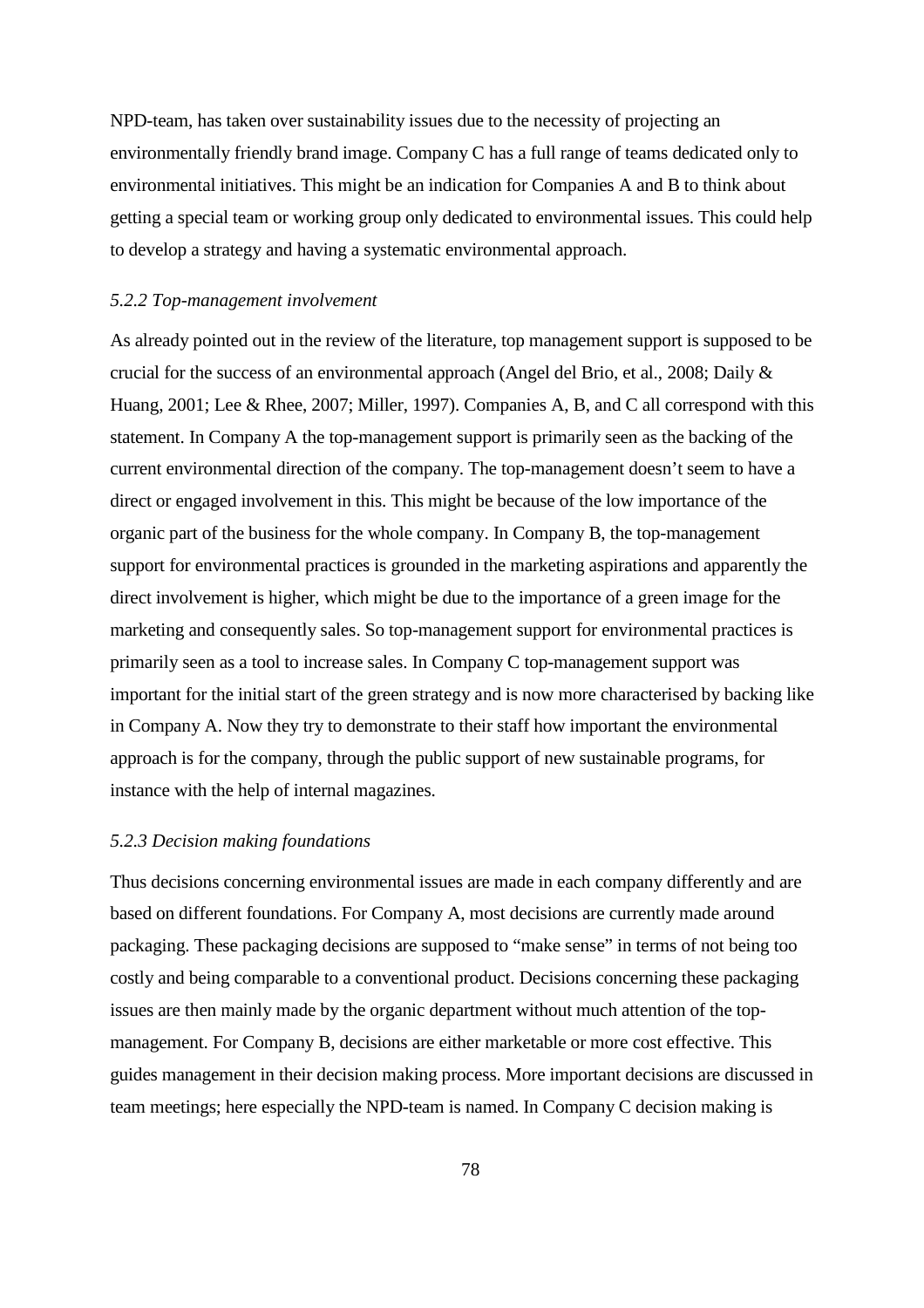more complex. They are mainly based on the strategic goals and objectives. Proposals for new practices are either handed in and reviewed by a committee, or developed through the different environmental departments. Some decisions are also made by foreseeing coming legislation issues.

### *5.3 Management of people and company culture*

The third part of the discussion is concerned with the sub-question:

• How important is the buy-in of all employees and the creation of a green company culture for the success of a green strategy?

To illuminate this part of the research the first section treats the topic of vision and mission in terms of sustainability. Then existing company culture in each company is discussed. A further point of interest is the importance of a complete change of environmental attitude for the implementation of green practices.

### *5.3.1 Vision and Mission*

Again, some similarities between Companies A and B are identifiable. Both companies have no vision and/or mission to guide their employees in their environmental efforts (Geyer & Jackson, 2004). Amazingly, some employees might not even know about the current green practices, according to the respondents. This might not just lead to problems pointed out in the previous sections (losing direction), but also to the insufficient exploitation of the staff capabilities (Angel del Brio, et al., 2008).

There are no other strategies to ensure the buy-in of the staff, despite the fact that the respondents realise the importance of this. In contrast, in Company C the existing vision and mission have a stimulating effect, because derived from this several practices exist to obtain the buy-in from staff, including competitions, magazines, feedback and the feeling to really make a difference (Govindarajulu & Daily, 2004). Figure 2 in the findings section visualizes the importance of the staff for the environmental approach in Company C. Their respondents bring their staff in connection with most questions in the interview which indicates the significance and thoughts given on the consolidation of employees. The reason for this pronounced consideration of employees might be the ISO 14001 accreditation, which is promoting staff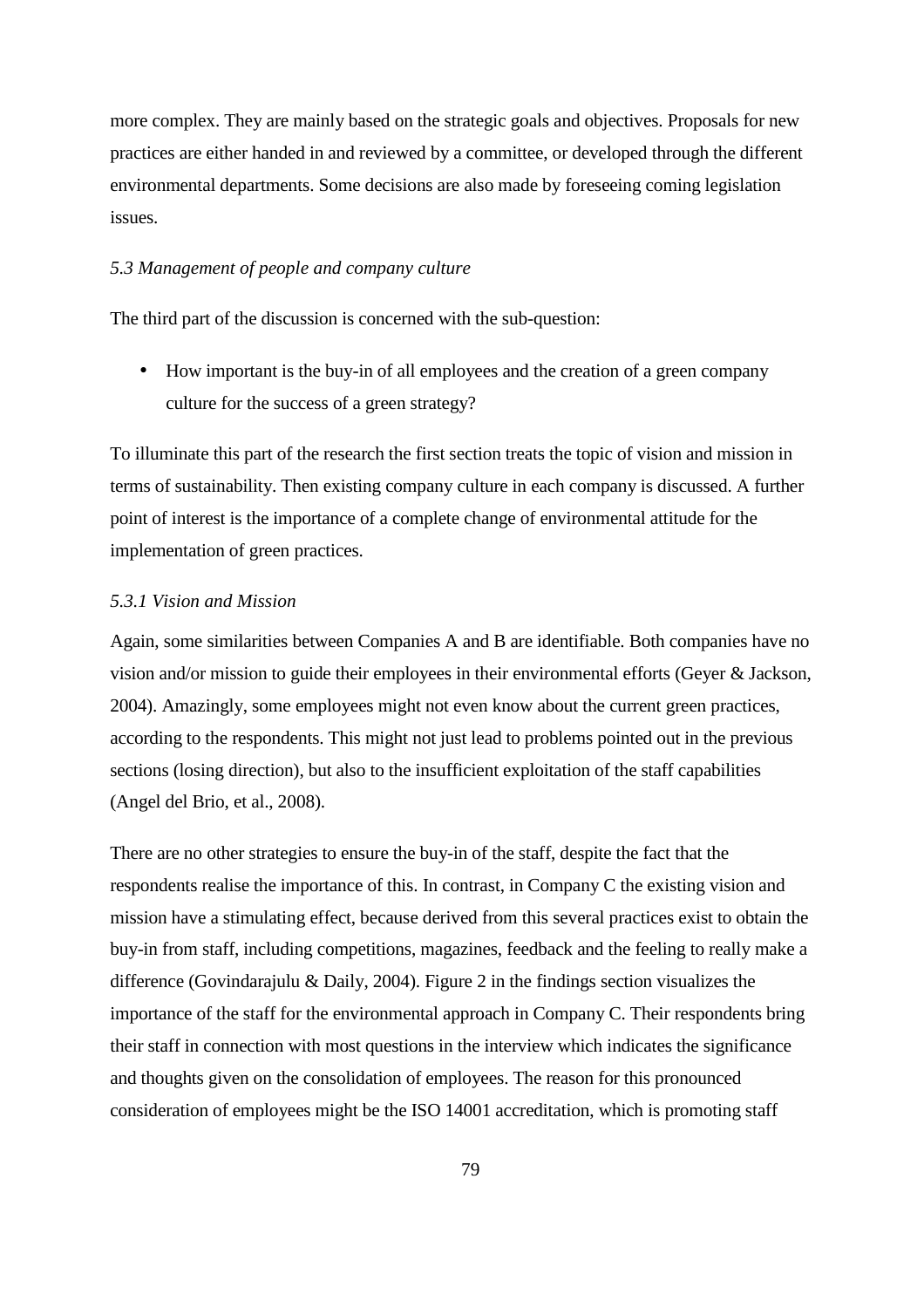participation (Pérez, et al., 2007). Furthermore Company C has more resources to afford such a strategy, because having all the above mentioned practices are expensive.

#### *5.3.2 Company culture*

A company culture which is concerned about the environment can be found in Companies B and C on different levels. In Company B the founders of the organic part of the business brought in such a culture, which is now exploited from a product-marketing and cost saving angle. Thus it can be assumed that the environmental part of the company culture is deteriorating due to deficient maintenance. In Company C such a culture is already in place in most parts, but as stated by the respondents it hasn't penetrated everyone's mindset yet (and probably never will). This culture needs permanent input to maintain the momentum through the named practices, like competitions. Monetary rewards are seen to be not very important to achieve buy-in. In fact there are some studies about the effectiveness of non-monetary rewards, indicating that non-monetary rewards can be at least as effective as monetary rewards (Govindarajulu & Daily, 2004). But the results depend heavily on the individuals' preferences.

The use of cross-functional teams is seen as very important to have a holistic view (Daily & Huang, 2001; *Suppliers' perspectives on greening the supply chain*, 2001). The effort put into the evaluation of new environmental practices through these cross-functional teams can be seen as another part towards a sustainable culture. In contrast, in Company A no environmentally concerned culture exists, but is aspired to with the coming triple-bottom line approach. The implementation of this strategy might become difficult, as one respondent already pointed out the lack of understanding for such an effort. Here again is the top-management support crucial.

# *5.3.3 Changing attitude towards sustainability*

Interestingly in all examined companies, respondents talk about the importance of changing the people's mindset not just on the business level but also their customs at home. The staff are supposed to transfer the new skills and environmental attitude to their behaviour at home. This view might describe the importance of a change in the people's mindsets for a successful environmental approach, which encompasses that it is not enough just to dictate some green practices. The employees have to develop a real commitment which is not forced on them. Thus, having convinced people in the company it is important, not just for the execution of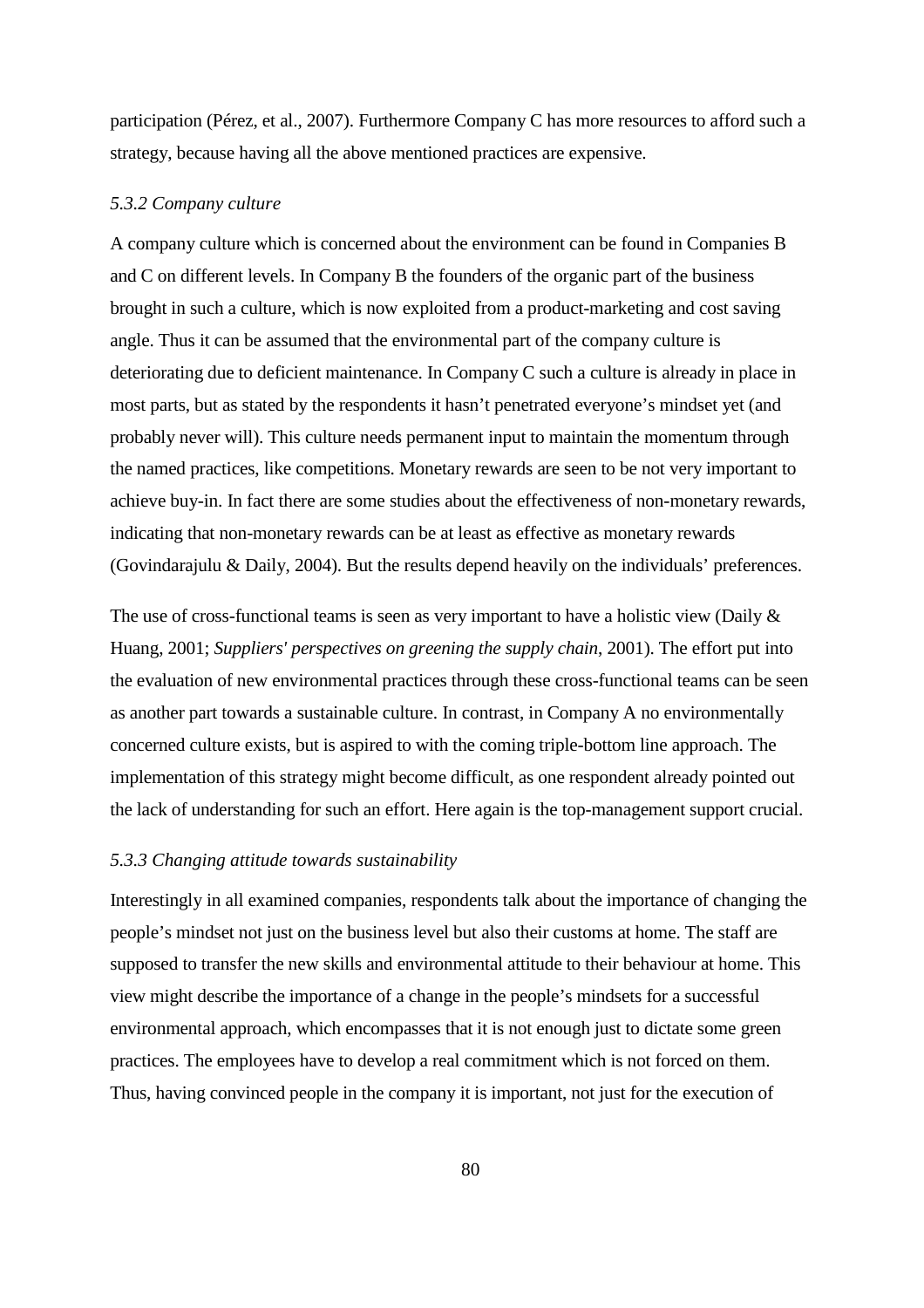these practices but maybe even more important for the development of new green practices. Here also the respondents talk about the "right" people, which are important for the development and enforcement of these ideas. They have to be in key positions in the company and confident supporters of the sustainability idea.

# *5.4 Relationships with supply-chain members*

The last part of the discussion is concerned with the sub-question:

• Which types of supply-chain relationships are critical for companies to achieve their green targets?

This research sub-question will be elucidated in three parts. First the current practices in terms of collaborations with suppliers are examined. Then the importance of business network memberships is explained, and at last the companies' issues with New Zealand's recycling infrastructure are discussed.

#### *5.4.1 Collaboration with suppliers*

Companies A and B have a very similar approach in terms of environmental guidelines. The only requirement is the compliance with BioGro New Zealand Ltd., standards for their organic product range. Other than that there are no binding demands based on internal or external guidelines. The relationships of companies A and B is very focused on their packaging suppliers. This might be, because this is where the easiest improvements can be made, the so called "low-hanging fruits" (Handfield, et al., 2005). Also Zhu & Sarkis (2007) stated that green purchasing is the easiest approach for companies to improve their sustainability. For Company A it means there is no real involvement with the suppliers in terms of reciprocal learning or similar. The respondents stated that it was merely a matter of ordering it.

In comparison Company B has a more advanced relationship with some of their suppliers. In particular, they have had a long trustful relationship with their label-supplier, which was most likely the elicitor for the collaboration to develop the biodegradable label (Cheng, et al., 2008). This collaboration was very successful as it produced an innovative biodegradable label. The fruitfulness of collaborations based on trust is due to the better exchange of ideas and thoughts.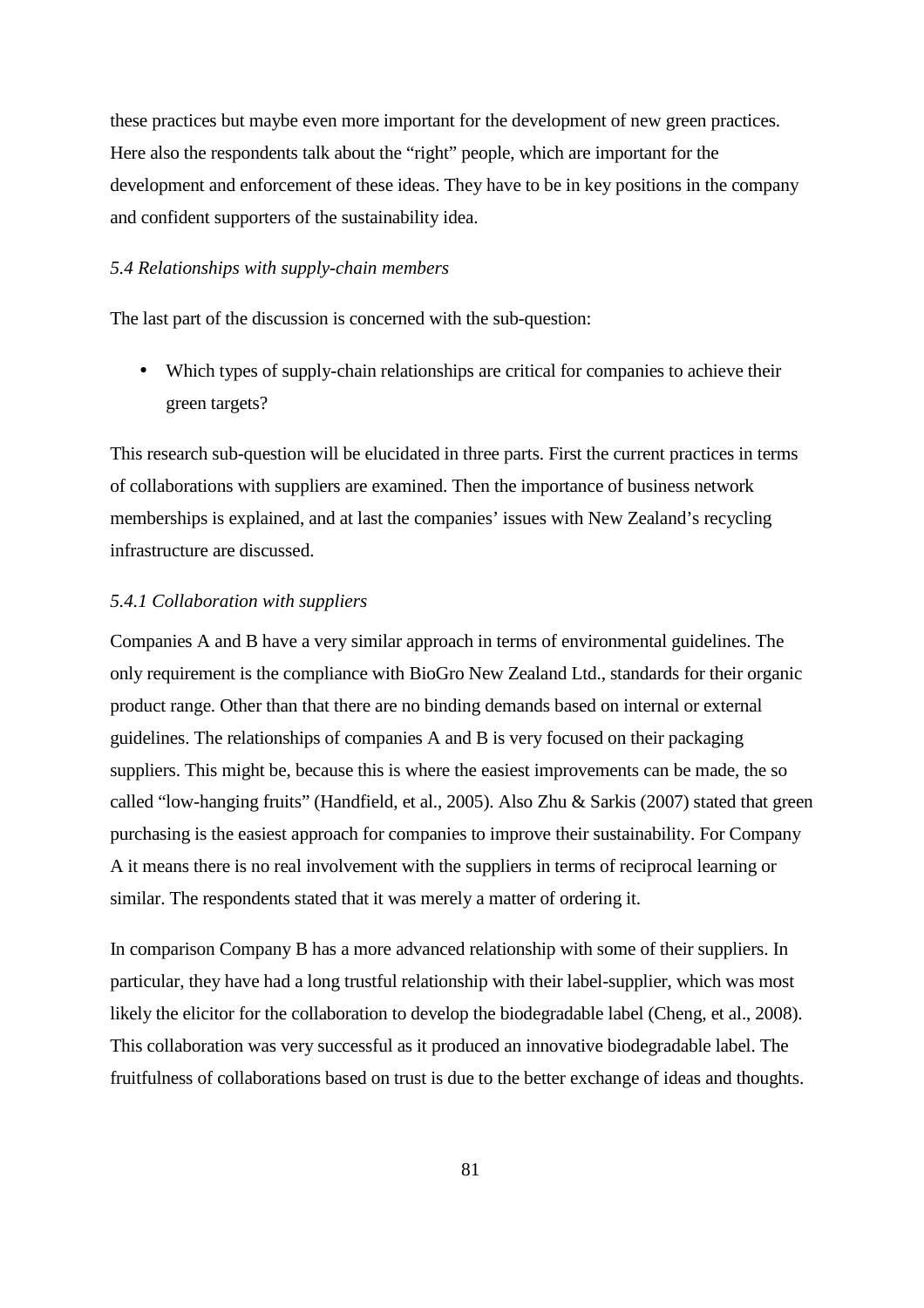Thus the statement of Cheng et. al (2008) as well as Vachon & Klassen (2006) that collaborations are very productive can be confirmed by this example.

Company C has the most advanced approach to include their suppliers in their environmental efforts. One reason for this advance certainly is their size, which helps to persuade suppliers to comply and provides the essential resources to focus on environmental progresses (Kogg, 2003). The most important reason is their systematic approach to deal with their suppliers. They communicate clearly what they want and where they want to go. The given example was their meeting with all their packaging suppliers where they explained where they want to go and what their goals are. Similar to Company B, Company C works in collaboration with some packaging suppliers. So, it seems that packaging is not just for a small to middle sized company the simplest and best way to improve their environmental impact in collaboration with suppliers. This might be, because of the industry and its need of packaging. In comparison, mechanical engineering companies of heavy duty machines, for instance, would have most likely another emphasis than packaging.

Company C has further distinctive traits in terms of their supplier relationships. The company is working as a co-operative, where most of their raw-material suppliers are also shareholders of the company. Thus, the collaboration with these shareholders is of course very pronounced. Another factor is a supplier questionnaire, which was just introduced for the high risk suppliers to assess their performance in terms of sustainability (also in terms of social sustainability). Every single supplier will have to fill out this questionnaire and future buying decisions are supposed to be made more and more dependent on the results (Vachon & Klassen, 2006).

#### *5.4.2 Business Network Memberships*

All three examined companies state that it is worthwhile to be in a business association to develop their green practices. Especially Company C's respondents emphasize how helpful it is to talk to other companies who are maybe even from other industries, but have roughly similar problems and challenges to deal with. For Company A the role of a business association is a bit different and especially helpful to keep the momentum in the sustainable efforts. This statement illustrates how fragile the own efforts towards green practices are perceived. Company B also recognizes the importance of a business association membership, but it is stated that they don't utilize their services currently due to lack of time. Thus for Companies A and B the business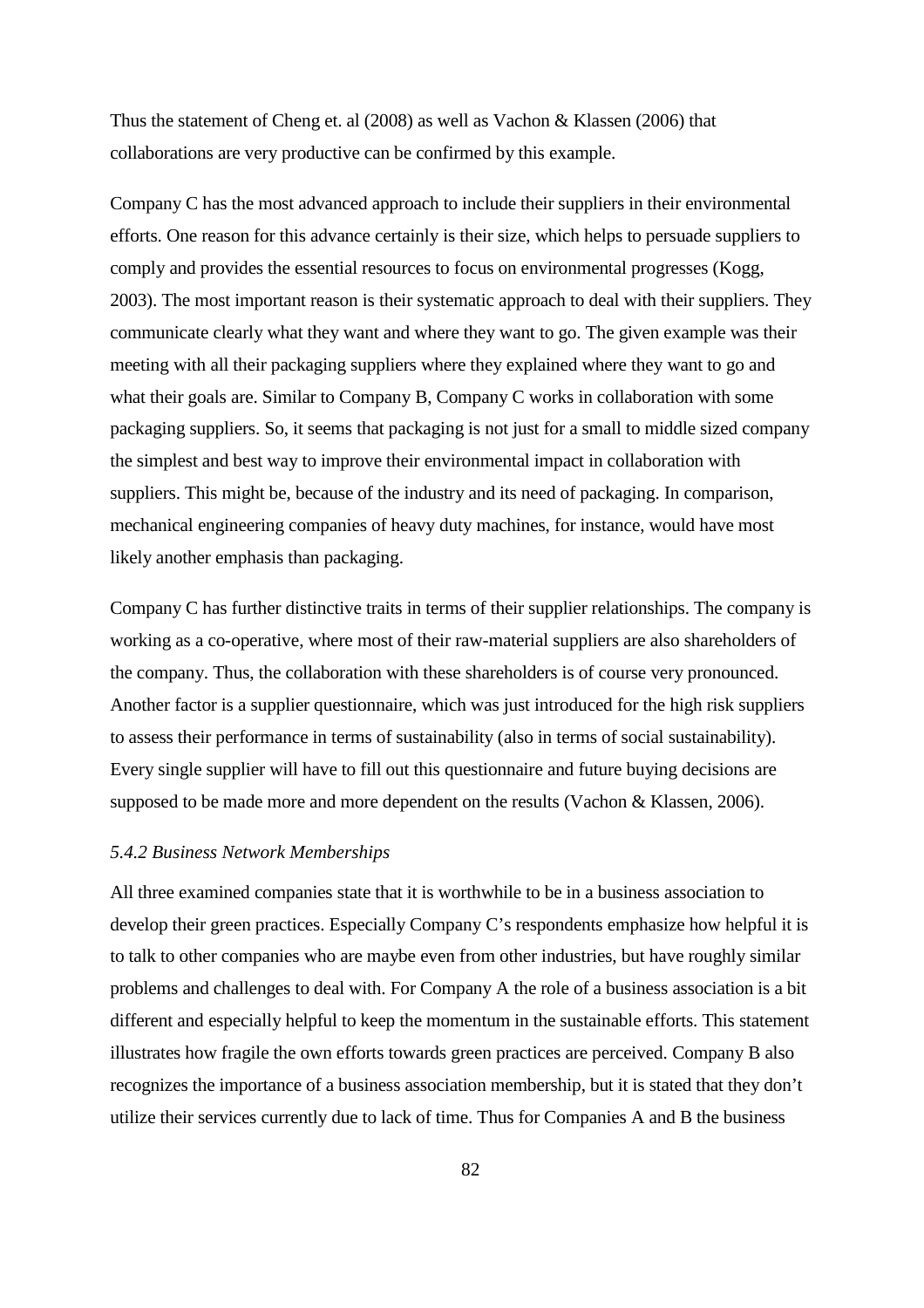associations are not particularly important to develop new ideas and get stimulations, but their hypothetic significance is realised.

#### *5.4.3 Recycling infrastructure in New Zealand*

Respondents from Companies A and B both mention the recycling infrastructure in New Zealand. They talk about the insufficient possibilities to recycle every type of material, which is then either being exported, or goes to landfill. Another issue is the deficient availability of recycling bins in public. This situation is seen as contrary to their efforts and therefore discouraging. Apparently, Company C doesn't encounter these problems. This might be because due to the size of Company C they have more possibilities to make direct contracts with waste companies.

# *5.5 Summary of discussion*

Company C employs most practices for a functioning GSCM approach. They have an organized and systematic strategic approach and try to include their staff, suppliers, public institutions and other stakeholders. Top-management is supporting the strategy and sees a real benefit for the company's ability to survive in future. Companies A and B have a long way to go, if they want to bring their GSCM system to that standard. Impediments to get there is firstly the lack of resources. They simply don't have the financial and people resources to bring an overarching GSCM approach all the way.

Another obstacle is the lack of a real commitment of top-management in Companies A and B. Instead of bringing their green practices more forward and installing systems with ambitious goals and objectives GSCM is left to a case by case and personal interest approach, the potential benefit of having a strategy is not utilized. The top-management might be paralysed by day-today business, but they must be aware that having only a half-hearted strategy to sustainability might endanger the long-term survival and prosperity of the firm (Grant, 2005).

The significance of an inclusion of the staff into the environmental endeavours is acknowledged by all companies. Nevertheless, only Company C seems to make a real effort to ensure the buyin and participation of their employees. A company wide and well communicated environmental mission and/or vision are missing in Companies A and B. These could guide the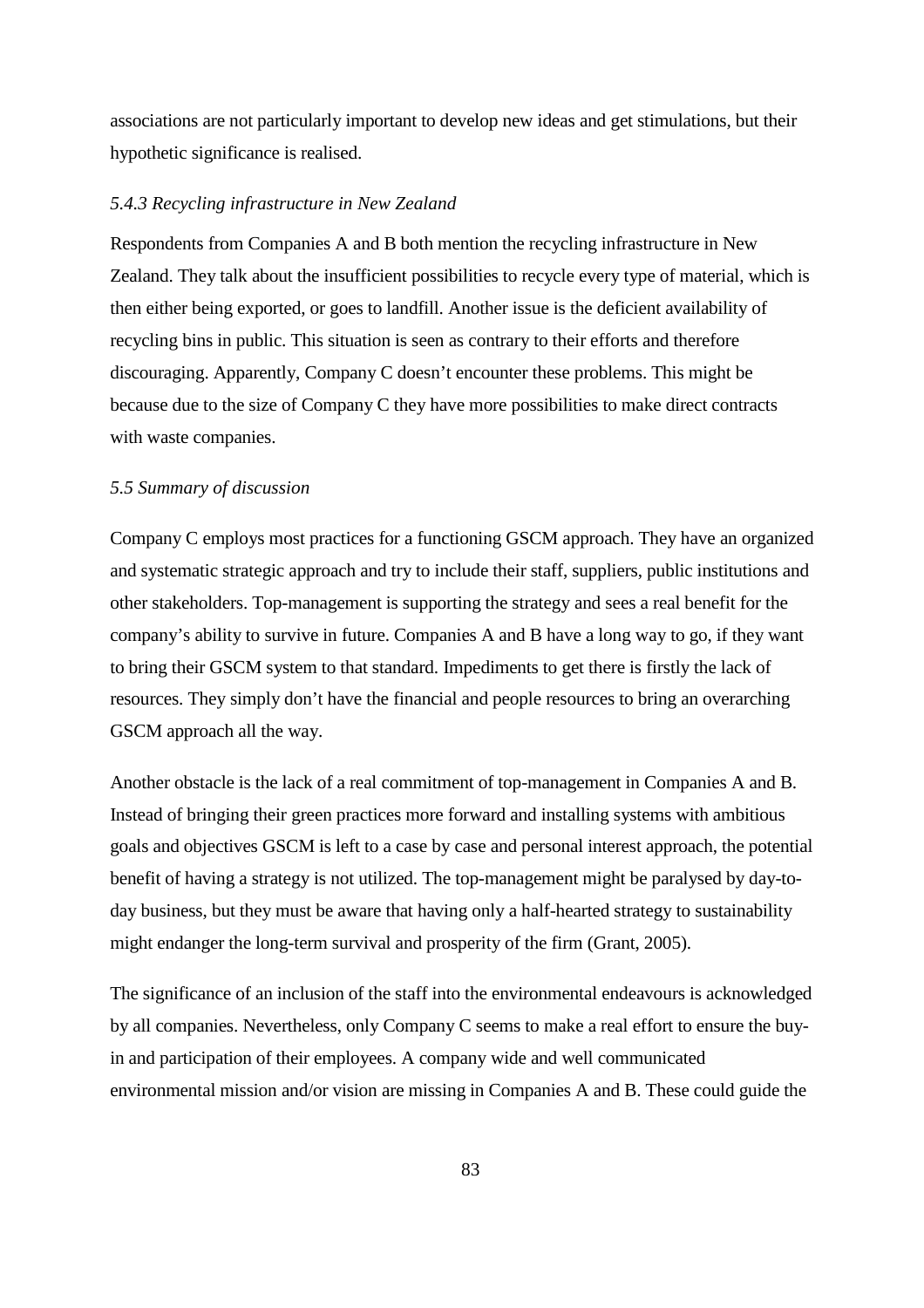employees and demonstrate the company's standpoint. This in turn could lead with the introduction of clear goals and objectives to an active participation of the staff members.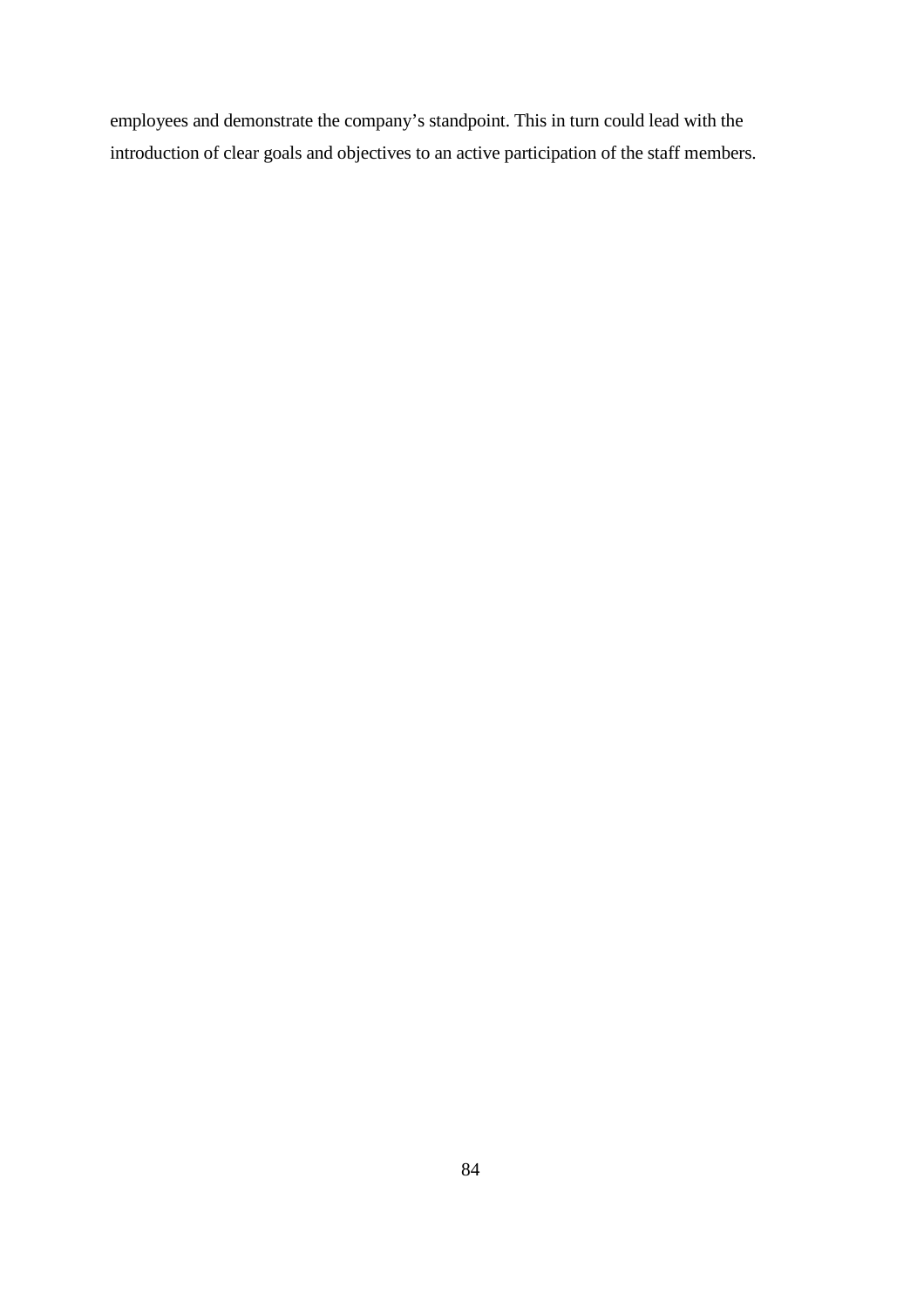# CHAPTER 6

# *6.0 Conclusions*

The research was focused on factors companies have to consider when implementing a workable GSCM approach. The research question was accordingly:

• What operational factors within a company's control are considered to be most important for Green Supply Chain management in Food and Beverage companies in New Zealand?

To answer this research question a theoretical framework was derived from the literature review, including the factors of: Strategic and operational planning; Management structure, systems, and decision making; Management of people and company culture; Relationships with supply-chain members.

These factors were addressed in the sub-questions of the research:

- What is the reciprocal effect of strategic and operational planning and environmental efforts?
- How are the decisions concerning green practices being made? What systems exist?
- How important is the buy-in of all employees and the creation of a green company culture for the success of a green strategy?
- Which types of supply-chain relationships are critical for companies to achieve their green targets?

# *6.1 Strategic and operational planning*

One interesting result in the examination of companies A and B was the effect of the organic product range on the alignment of the whole company. The acquisition or rather introduction of environmentally friendly products leads to at least more thought given to being sustainable. Company A tries to implement a Triple Bottom Line approach, and Company B extends its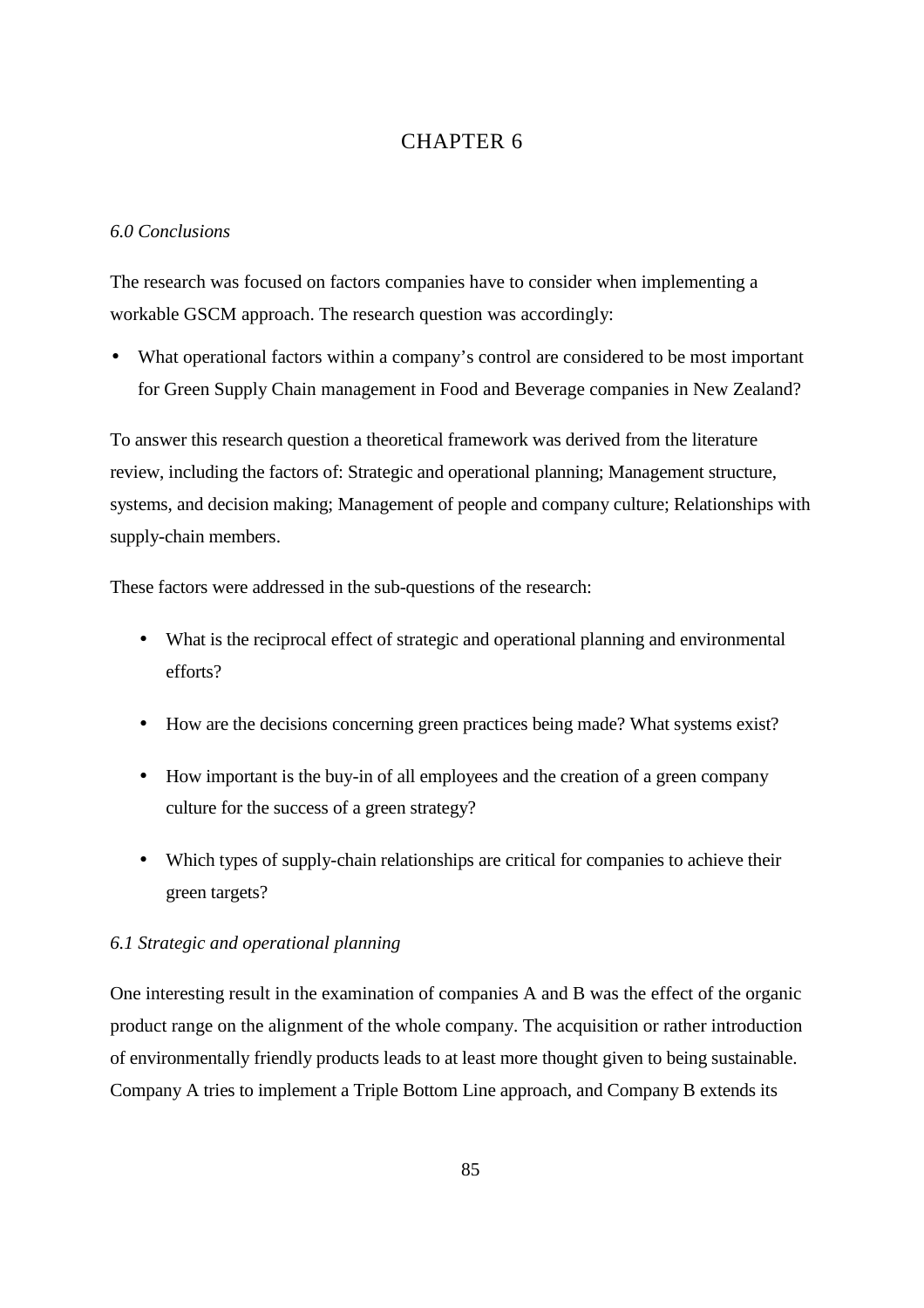environmentally friendly packaging approach to the non-organic brand. This insight could be helpful for other companies to consider. It is not necessary (and most likely not possible) to shift the whole product range to sustainability right away, but it is advisable to learn from one green product. This finding corresponds with the statement of Zhu et al. (2008) about interdependencies and inter-relationships of different green practices.

However it is also advisable to integrate an environmental strategy, including an environmental vision and/or mission statement, into the general company strategy. This is essential to give the firm a direction on a strategic level for the long term planning of the top-management, as well for the operational planning to guide the staff in their daily routines.

Furthermore it is indispensable to derive environmental goals and objectives consistent with afore mentioned strategy. Companies A and B work on a case-by-case basis and should follow Company C's example and develop a set of measurable and explicit goals and objectives. Otherwise these organizations might lose track. Following Srivastava's (2007) classification system Companies A and B are proactive, and Company C can be considered to be valueseeking. The most important reason for this advance of Company C in its environmental approach is the size and in conjunction with that the advantage of having more disposable resources.

The most important driver for all companies to have green practices in place is the prospect of saving money. In most cases being more efficient, ergo more environmentally friendly, means saving costs. Also marketing aspects serve as a driver. In particular Company B emphasizes the importance of being recognised as innovative as an advantage against their large competitors. Another driver is to stay up to date about the market demands. Through their small organic department Company A is able to react if the consumer preferences change in favour of organic fruit and vegetables. All examined companies regard having an environmentally friendly approach as a source of competitive advantage, although more and more companies go in this direction.

To conclude, despite being in the same industry the research has shown, that each examined company is in a different situation with different factors influencing their environmental approach. Nevertheless one core characteristic should be to include the environmental strategy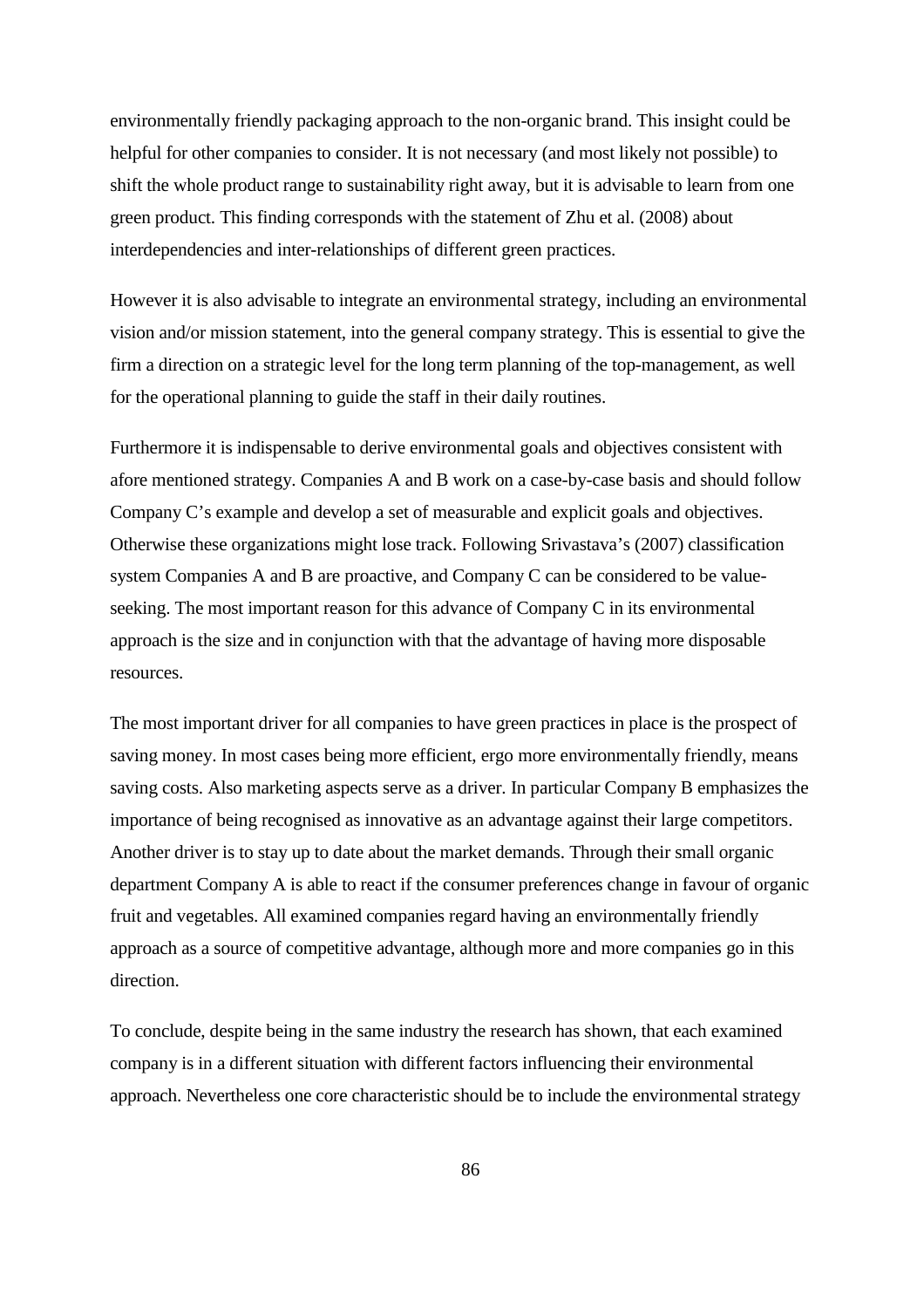in the general company strategy to achieve consistency. This ensures the aim of the companies to gain a competitive edge over their competitors.

#### *6.2 Management structure, systems and decision making*

On the one hand the flat hierarchical structures in Companies A and B are an advantage. Decisions can be made quickly and easily, which leads to a high responsiveness. On the other hand this flat hierarchy is another barrier to a systematic environmental approach in these companies. The companies do not see the necessity to adopt an environmental system, as it has worked without one so far. Despite being relatively complex, the environmental systems of Company C cultivate their green aspirations. They have monitoring tools; measurement systems; ensure staff buy-in in several ways, and top-management is trying to be a leading example.

All companies state that top-management support is crucial for the success of a GSCM strategy. They have to back the sustainable approach and show commitment. Furthermore it's their job to promote the implementation of systems to bring in the concept of sustainability in all layers of the company on a strategic and operational level. Nevertheless, except in Company C, top-management is not substantially involved in the promotion of a green strategy.

The decision making in each examined company is pretty much based on monetary aspects. Increased efficiencies through environmentally friendly practices lead to cost savings. There is no systematic way of decision making in Companies A and B. Decisions are made on a case-by-case basis and the general theme is that they have to 'make sense', which means the balancing of interests in marketing, costs, and effectiveness. Company C's decision making is based on the environmental goals and objectives derived from the environmental strategy. New practices are either evaluated by a cross-functional team or by the concerning department.

To conclude, an environmental management system including consistent goals and objectives is highly recommended. The top-management has to support these goals completely and adjust their company management accordingly. Flat hierarchical structures might be of help to have a successful GSCM approach, but this is not mandatory. However, if a flat hierarchical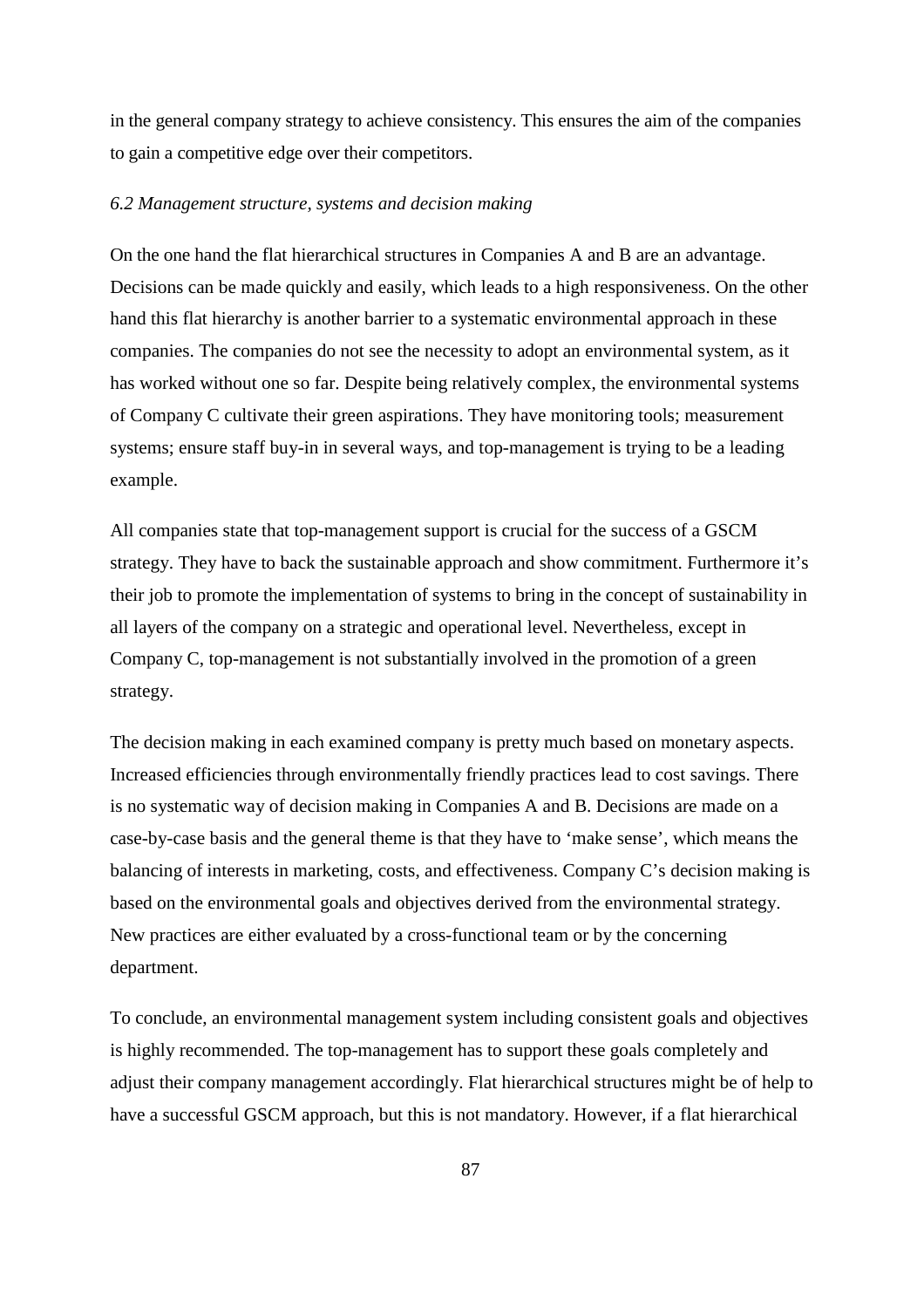structure exists it should be exploited as an advantage, for instance through much employee involvement.

### *6.3 Management of people and company culture*

Employee buy-in and involvement in GSCM practices is important and supposed to improve the benefits of an environmental program. Despite the statement of Companies A and B that they agree to this position, there are no actions taken to ensure staff buy-in. There is no vision and/or mission to guide their staff or any other strategy to get employee input. However, Company C is trying hard to get staff buy-in with several approaches, including a vision and mission, magazines, exemplary behaviour of top-management, and competitions.

An environmentally concerned company culture is also a benefit for a working GSCM approach. Ángel del Brío et al. (2008) even state, that it is the key to a sustainable competitive advantage. Company A has no such company culture, whereas Company B partly has such a company culture due to the acquisition of the organic brand, but is not nurturing this culture. Company C has an environmentally concerned company culture, but it is stated that there is still work needed to improve and maintain this culture.

Interestingly all companies mentioned the importance of changing people's mindset not only for the business, but also on a private level. People are supposed to get used to environmental practices and transmit their behaviour at the company to their behaviour at home.

To conclude, employee involvement is indeed very important for a working GSCM approach. Companies have to exploit the potentials of their employees by providing a participative environment and valuing the attainment of environmental goals. The company culture is serving as a tool to facilitate a supportive environment. The foundation of staff involvement is an environmental vision and/or mission from which all practices can be derived.

#### *6.4 Relationships with supply-chain members*

The examined companies are partly guided in their relationship with their suppliers through accreditation companies. BioGro New Zealand directs Companies A and B in their sourcing of organic ingredients. Apart from that, the environmental approach of all companies is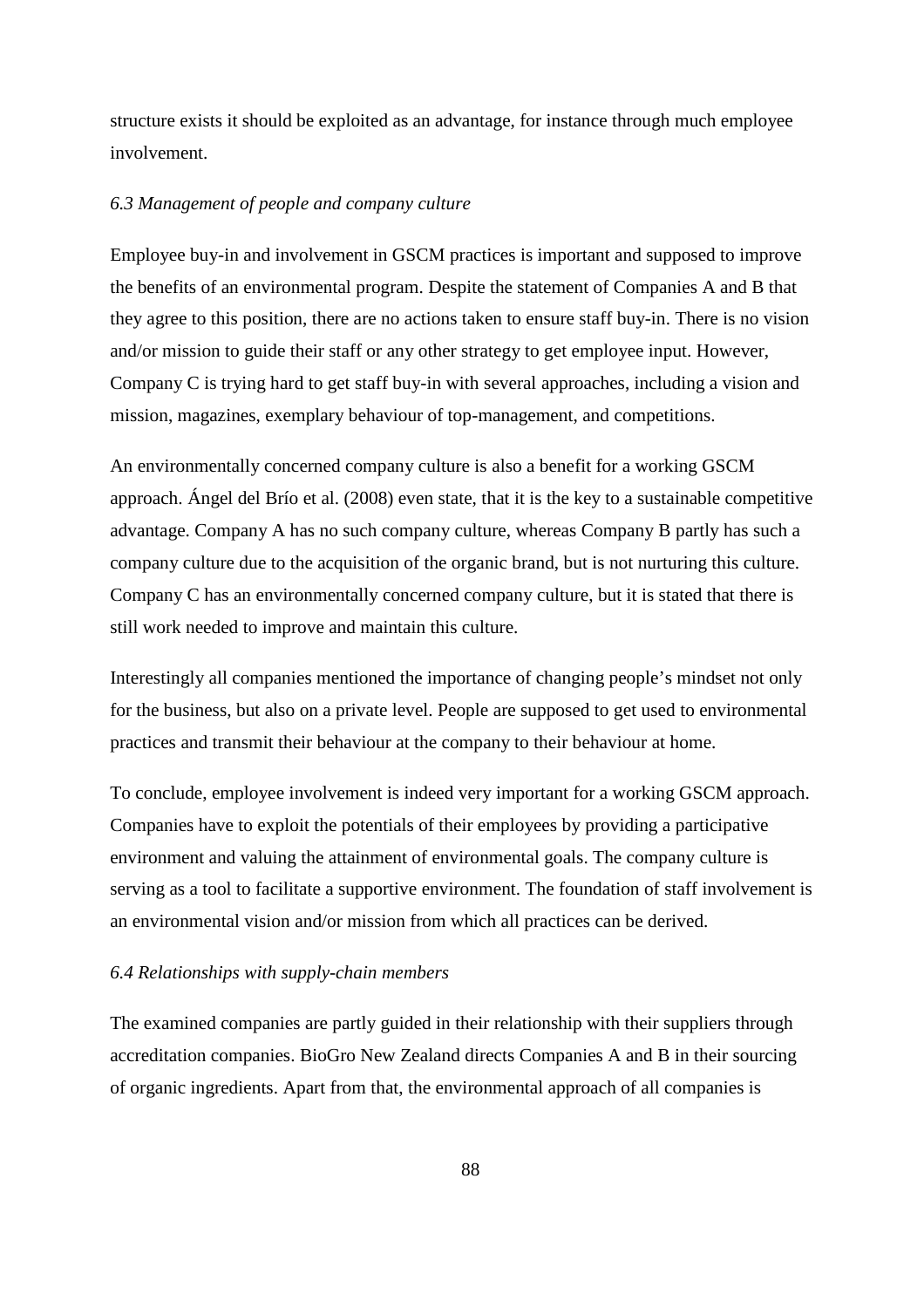heavily based on an improvement of their packaging impact as there seem to be the easiest improvements possible.

Collaborative approaches are promising the most fruitful results according to Cheng et al. (2008) as well as Vachon and Klassen (2006). Companies B and C are trying to comply with this statement and collaborate with some packaging suppliers. The examples from both organizations reveal that collaboration is indeed an advantage to achieve ambitious goals. Suppliers should be more included in their customer's efforts to improve their environmental impact.

A further interesting tool employed by Company C is the supplier questionnaire, where vendors are questioned about their sustainability in terms of ethics and environmental issues. Derived from their answer the company makes it's buying decisions and by that changing the sustainability further up the supply chain.

According to Companies A and B New Zealand has to work on its recycling infrastructure. In particular are addressed the availability of public recycling bins and the recyclability of some plastics in New Zealand. It is stated that some sorts of plastic, despite being recyclable are being shipped overseas, or worse are dumped on a landfill.

To conclude, a collaborative approach is the most promising form of working relationships to achieve environmental goals. Companies should pursue this strategy first with suppliers where the environmental improvement would be the biggest. Other tools, for instance supplier questionnaires, are helpful to enhance their own environmental impact, and have an effect on the environmental friendliness of the whole supply-chain.

### *6.5 Limitations and further research directions*

The research suffers from the deficiency of not being able to compare the initially agreed companies. This drawback was eased through the exemplary environmental approach given by Company C, which served as a standard for Companies A and B. Nevertheless, due to the different access to financial and human resources, a direct comparison is not fair.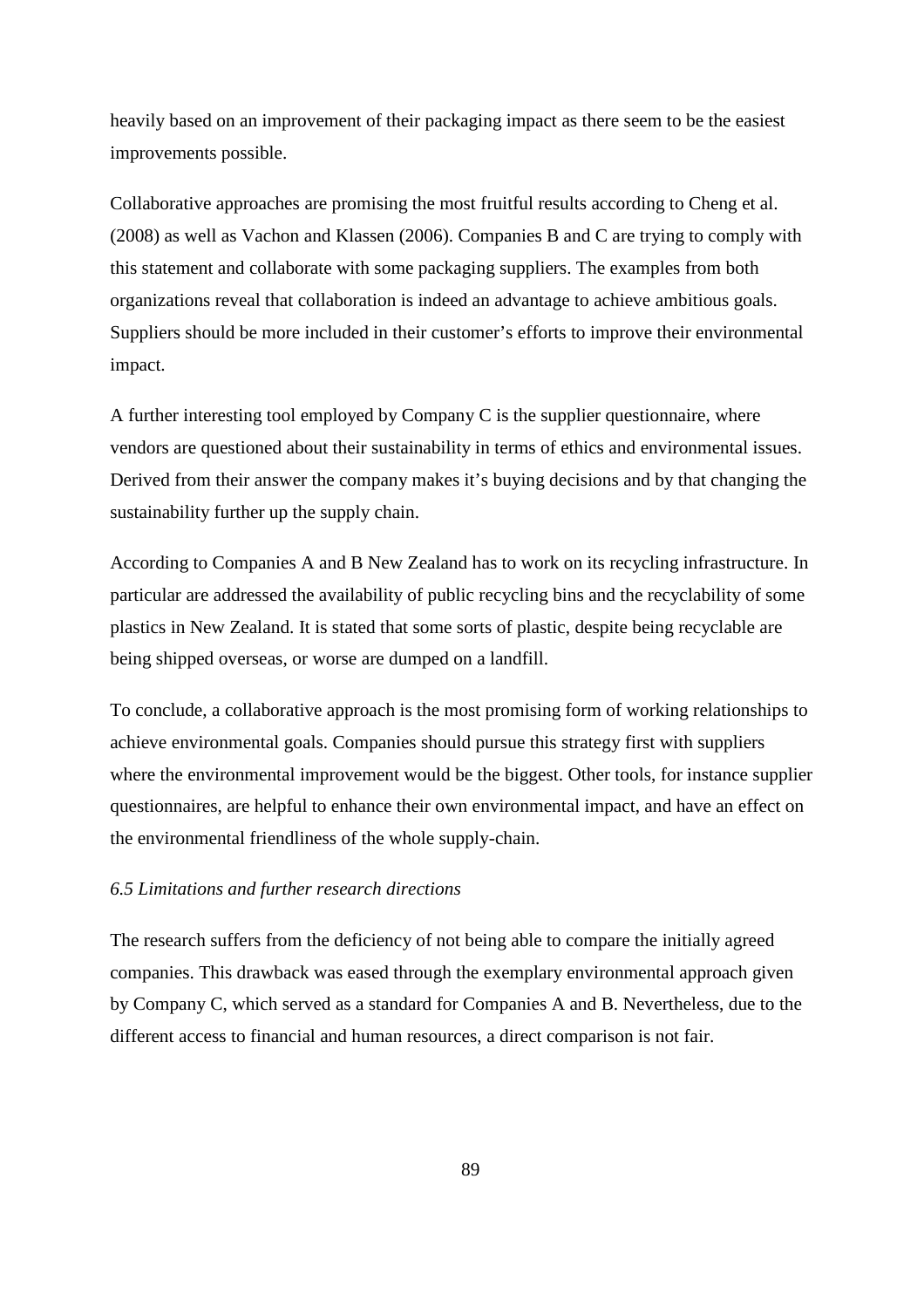Due to the unexpected non-systematic approach of Companies A and B in terms of their GSCM approach, the research was not fully able to make a comparison of the companies, as intended initially. Especially the management systems and decision making procedures are too much based on case-by-case situations, so a regular decision making pattern is not recognizable. But also the different or rather non existent approaches to measure and monitor environmental efforts were not possible to compare. By that the initial intention of the research to compare different systematic approaches was not completely doable. However, every company has a more or less reasoned approach and this research could reveal some similarities of Companies A and B unsystematic environmental approaches (efficiency; cost savings; "making sense"). Due to the lack of possibilities to compare, the researcher can't give a statement about the advantages of Company C's systems compared to other companies' approaches in the F&B sector, but derived from the literature review it can be said that it is on a high level.

It was found that Company C has advanced environmental systems in place, which might lead to a more long-term approach than in the other examined companies without a systematic approach. Derived from this finding, future research should focus on the prerequisites for a long term commitment of companies to support environmental efforts. For instance what influence the ownership of the company, degree of public awareness of the company, eventual environmental systems already in place, or other factors have on a long term commitment, which is preferable for the attainment of sustainable goals.

Eventually the New Zealand government has to set the general conditions with a regulatory framework to encourage companies to follow Companies A, B, and C's example in trying to be more sustainable. New Zealand's clean, green image in the world has to be maintained in order to support the mainly agriculture based export businesses. But the most important reason is to ensure that the planet is not overextended in its ability to maintain the people living on it.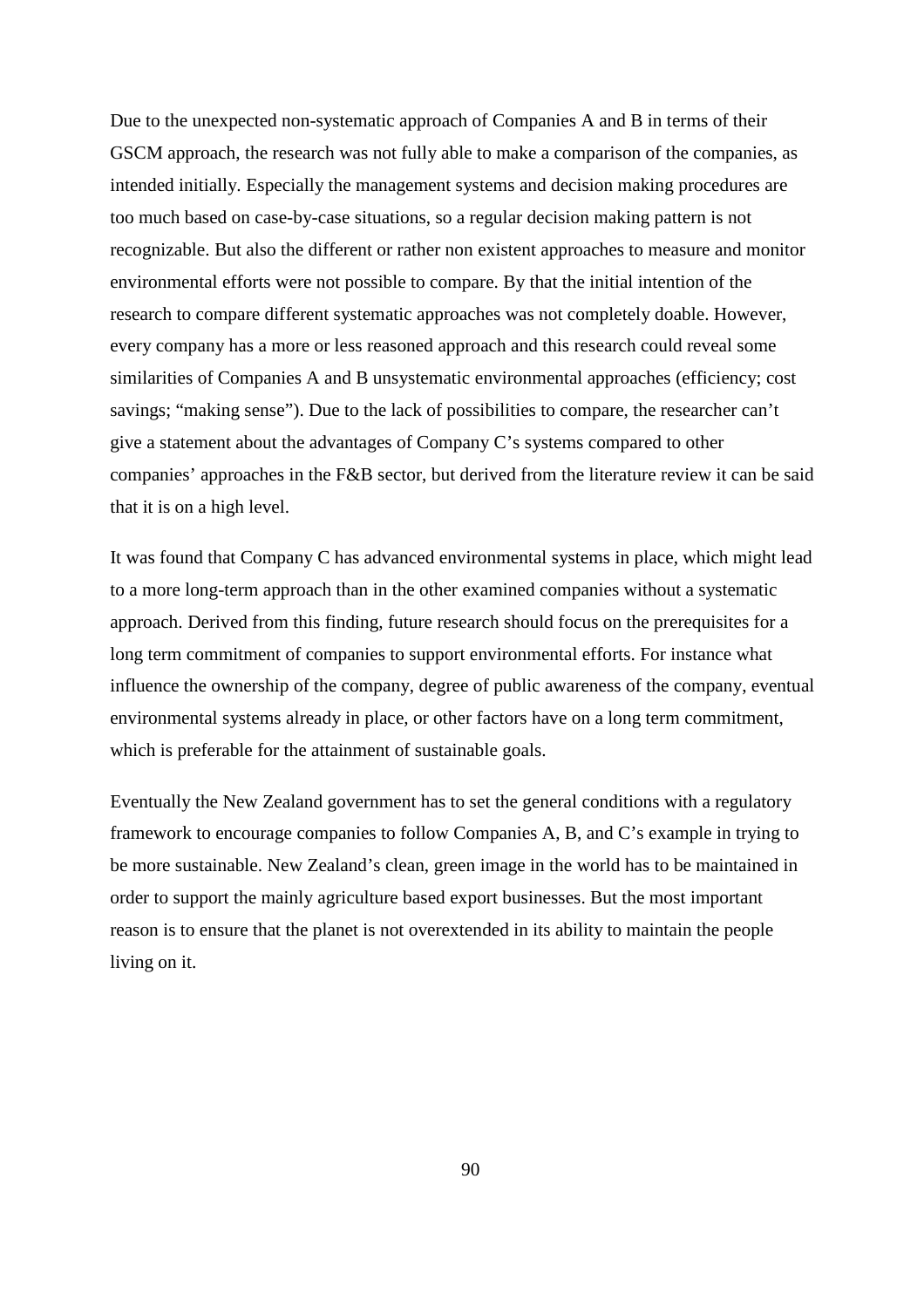# 7.0 REFERENCES

- Angel del Brio, J., Junquera, B., & Ordiz, M. (2008). Human resources in advanced environmental approaches-a case analysis. *International Journal of Production Research, 46*(21), 6029-6053.
- Argyris, C. (1977). Double loop learning in organizations. *Harvard Business Review, 55*(5), 115-125. Retrieved from Business Source Premier database.
- Bala, A., Munoz, P., Rieradevall, J., & Ysern, P. (2008). Experiences with greening suppliers. The Universitat Autònoma de Barcelona. *Journal of Cleaner Production, 16*(15), 1610-1619. Retrieved from Academic Search Premier database.
- Basu, R., & Wright, J. (2008). *Total supply chain management*. Oxford: Elsevier.
- Cheney, G., Christensen, L. T., Zorn, T. E., & Ganesh, S. (2004). *Organizational Communication in an Age of Globalization*. Prospect Heights, IS: Waveland Press.
- Cheng, J.-H., Yeh, C.-H., & Tu, C.-W. (2008). Trust and knowledge sharing in green supply chains. *Supply Chain Management: An International Journal, 13*(4), 283-295. Retrieved from Emerald database.
- Collis, J., & Hussey, R. (2003). *Business research: A practical guide for postgraduate and undergraduate students.* . New York: Palgrave Macmillan.
- Cordeiro, J. J., & Sarkis, J. (2007). Why do some US firms link environmental performance to executive compensation? Does it matter?, *Academy of Management Proceedings* (pp. 1-6).
- Creswell, J. W. (1994). *Research design: Qualitative & quantitative approaches*. Thousand Oaks: Sage Publications.
- Daily, B. F., & Huang, S. (2001). Achieving sustainability through attention to human resource factors in environmental management. *International Journal of Operations & Production Management, 21*(12), 1539-1552. Retrieved from Emerald database.
- Davies, J., & Hochman, S. (2007). The greening of the supply chain. *Supply Chain Management Review, 11*(5), 13-14. Retrieved from Academic Search Premier database.
- de Saá-Pérez, P., & García-Falcón, J. M. (2002). A resource-based view of human resource management and organizational capabilities development. *International Journal of Human Resource Management, 13*(1), 123-140. Retrieved from Academic Search Premier database.
- Easterby-Smith, M., Thorpe, R., & Lowe, A. (1991). *Management Research: An introduction*. London: Sage.
- Eisenhardt, K. M. (1989). Building theories from case study research. *Academy of Management Review, 14*(4), 532-550. Retrieved from Academic Search Premier database.
- Elkington, J. (1997). *Cannibals with forks: The triple bottom line of 21st century business*. Oxford: Capstone Publishing.
- Elkington, J. (1994). Towards the sustainable corporation: Win-win-win business strategies for sustainable development. *California Management Review, 36*(2), 90-100. Retrieved from Business Source Premier database.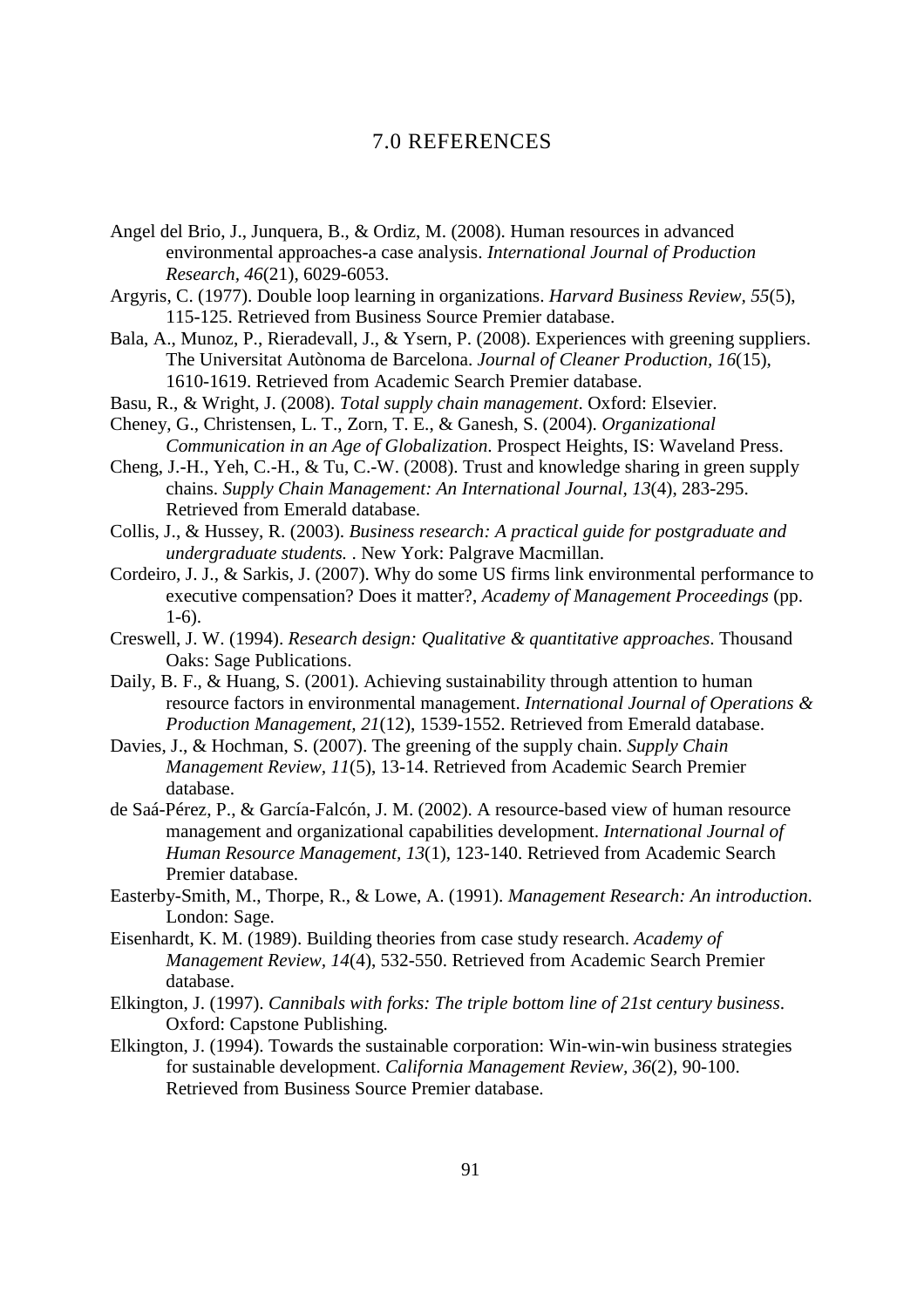- Food and beverage. (2009). Retrieved July 15, 2009, from http://www.nzte.govt.nz/accessinternational-networks/Explore-opportunities-in-growth-industries/growthindustries/Pages/Food-and-beverage.aspx
- Frederick, H., & Kuratko, D. (2009). *Entrepreneurship, Theory Process, Practice*. Melbourne: Cengage Learning Australia
- Geyer, R., & Jackson, T. (2004). Supply loops and their constraints: The industrial ecology of recycling and reuse. *California Management Review, 46*(2), 55-73. Retrieved from Academic Search Premier database.
- Gill, J. (1995). Building theory from case study. *Small Business and Enterprise Development, 2*(2), 71-75.
- Govindarajulu, N., & Daily, B. E. (2004). Motivating employees for environmental improvement. *Industrial Management & Data Systems, 104*(4), 364-372. Retrieved from Emerald database.
- Grant, M. (2005). *Contemporary strategy analysis*. Malden: Blackwell publishing ltd.
- Handfield, R., Sroufe, R., & Walton, S. (2005). Integrating environmental management and supply chain strategies. *Business Strategy and the Environment, 14*(1), 1-19.
- Heiskanen, E. (2002). The institutional logic of life cycle thinking. *Journal of Cleaner Production, 10*(5), 427. Retrieved from Academic Search Premier database.
- Hervani, A. A., Helms, M. M., & Sarkis, J. (2005). Performance measurement for green supply chain management. *Benchmarking: An International Journal, 12*(4), 330-353. Retrieved from Emerald database.
- Heymans, B. (2002). Leading the Lean Enterprise. *Industrial Management, 44*(5), 28. Retrieved from Academic Search Premier database.
- Hildrum, J. (2007). When is frequent face-to-face contact necessary in innovation? A comparative study of two distributed product development projects. *Economics of Innovation & New Technology, 16*(6), 467-484. Retrieved from Academic Search Premier database.
- Hunger, J., & Wheelen, T. (2002). *Essentials of strategic management*. Upper Saddle River: Prentice Hall.
- Implementing a Sustainable Supply Chain (2004). *Business & the Environment with ISO 14000 Updates, 15*(2), 1-3. Retrieved from Academic Search Premier database.
- Jackson, T., & Clift, R. (1998). Where's the profit in industrial ecology. *Journal of Industrial Ecology, 2*(1), 3-5.
- Khiewnavawongsa, S., & Schmidt, E. K. (2008). Green" power to the supply chain. Retrieved March 30, 2009, from

http://www.tech.purdue.edu/it/GreenSupplyChainManagement.cfm

- Khoo, H. H., Bainbridge, I., Spedding, T. A., & Taplin, D. M. R. (2001). Creating a green supply chain. *Greener Management International, 35*(3), 71-88. Retrieved from Academic Search Premier database.
- Kim, S. (2003). Research paradigms in organizational learning and performance: Competing modes of inquiry. *Information Technology, Learning, and Performance Journal, 21*(1), 9-18. Retrieved from Business Source Premier database.
- Kogg, B. (2003). Greening a cotton-textile supply chain. *Greener Management International*(43), 53-64. Retrieved from Academic Search Premier database.
- Lee, S.-Y. (2008). Drivers for the participation of small and medium-sized suppliers in green supply chain initiatives. *Supply Chain Management: An International Journal, 13*(3), 185-198. Retrieved from Emerald database.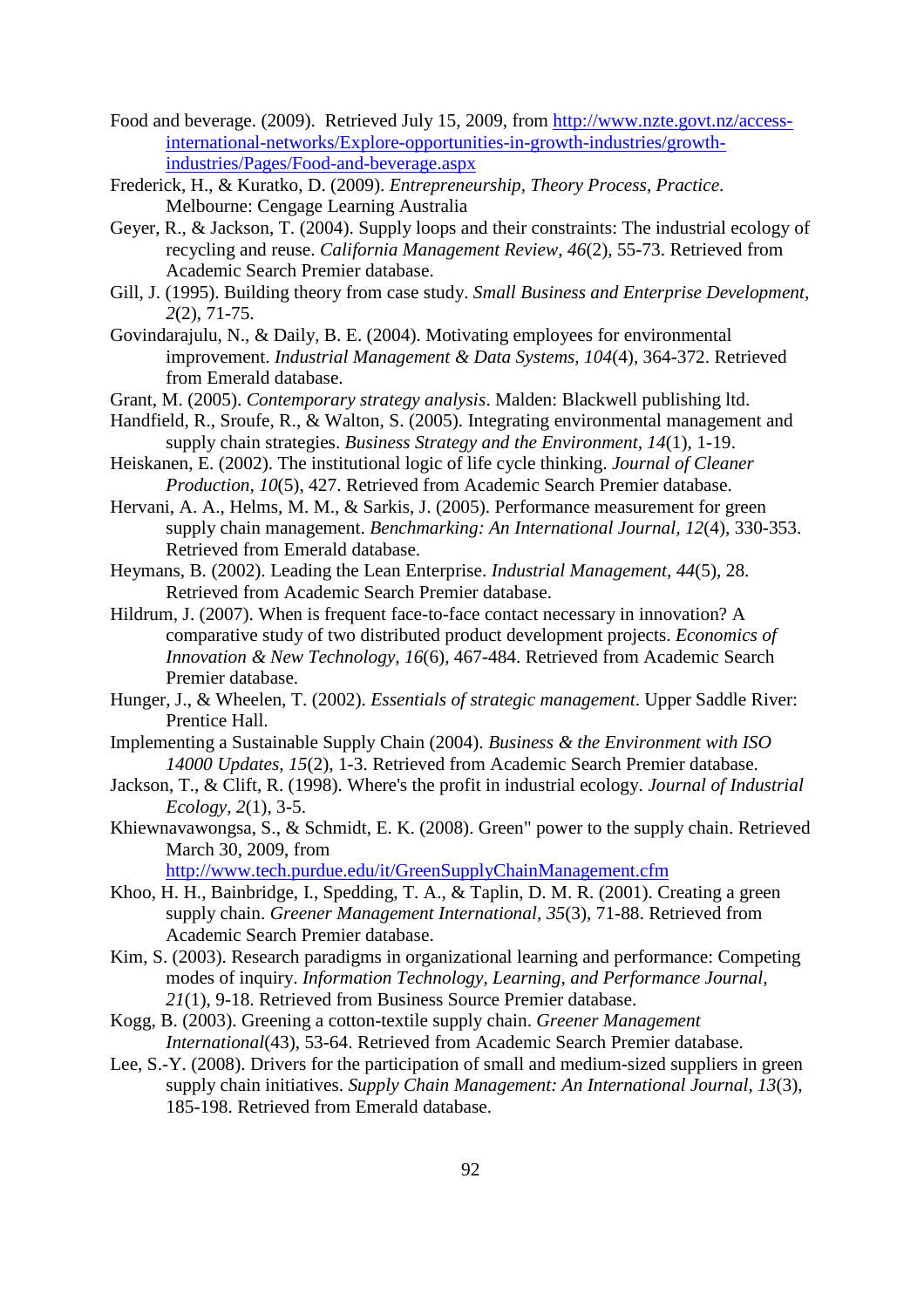- Lee, S.-Y., & Rhee, S.-K. (2007). The change in corporate environmental strategies: a longitudinal empirical study. *Management Decision, 45*(2), 196-216. Retrieved from Emerald database.
- Lin, B., Jones, C. A., & Hsieh, C. (2001). Environmental practices and assessment: a process perspective. *Industrial Management & Data Systems, 101*(2), 71-79. Retrieved from Emerald database.
- Mahler, D. (2007). The sustainable supply chain. *Supply Chain Management Review, 11*(8), 59-60. Retrieved from Academic Search Premier database.
- Markley, M. J., & Davis, L. (2007). Exploring future competitive advantage through sustainable supply chains. *International Journal of Physical Distribution & Logistics Management, 37*(9), 763-774. Retrieved from Emerald database.
- Matthews, H. S. (2004). Thinking outside 'the Box': Designing a packaging take-back system. *California Management Review, 46*(2), 105-119. Retrieved from Academic Search Premier database.
- McDonough, W., & Braungart, M. (2002). *Cradle to cradle: Remaking the way we make things*. New York: North Point Press.
- Miller, S. (1997). Implementing strategic decisions: Four key success factors. *Organization Studies (Walter de Gruyter GmbH & Co. KG.), 18*(4), 577. Retrieved from Academic Search Premier database.
- Nathan, S. (2007). Environmental impacts of just-in-time: Effects of altered supplier transportation. *Independent Study*, 1-30.
- Pérez, E. A., Ruiz, C. C., & Fenech, F. C. (2007). Environmental management systems as an embedding mechanism: a research note. *Accounting, Auditing & Accountability Journal, 20*(3), 403-422. Retrieved from Emerald database.
- Piplani, R., Pujawan, N., & Ray, S. (2008). Sustainable supply chain management: Foreword. *International Journal of Production Economics, 111*(2), 193-194.
- Pun, K.-F., Hui, I.-K., Lau, H. C. W., Law, H.-W., & Lewis, W. G. (2002). Development of an EMS planning framework for environmental management practices. *International Journal of Quality & Reliability Management, 19*(6), 688-709. Retrieved from Emerald database.
- Rao, P. (2007). Greening of the supply chain: An empirical study for SMES in the Philippine context. *Journal of Asia Business Studies, 1*(2).
- Reinhardt, F. L. (1998). Environmental product differentiation: Implications for corporate strategy. *California Management Review, 40*(4), 43-73. Retrieved from Academic Search Premier database.
- Reiskin, E. D., White, A. L., Johnson, J. K., & Votta, T. J. (1999). Servicizing the chemical supply chain. *Journal of Industrial Ecology, 3*(2-3), 19-31. Retrieved from Academic Search Premier database.
- Rezaee, Z., & Elam, R. (2000). Emerging ISO 14000 environmental standards: a step-by-step implementation guide. *Managerial Auditing Journal, 15*(1-2), 60-67. Retrieved from Emerald database.
- Robbins, S. P., & Barnwell, N. (2006). *Organisation theory concepts and cases*. Frenchs Forest: Pearson Education Australia.
- Robinson, D. R., & Wilcox, S. (2008). The greening of the supply chain. *Logistics Management, 47*(10), 67A-72A. Retrieved from Academic Search Premier database.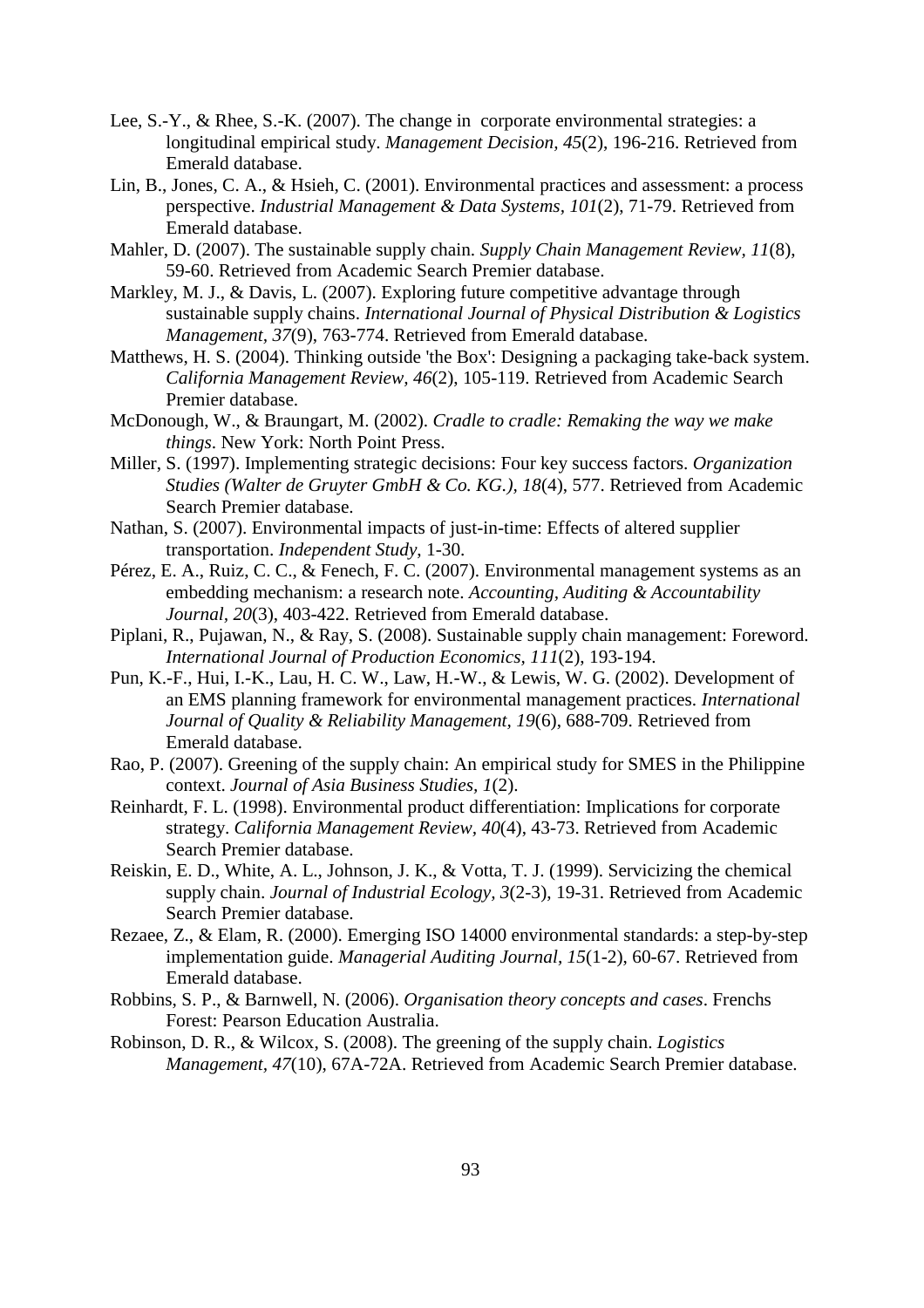- Sarkis, J. (2003). A strategic decision framework for green supply chain management. *Journal of Cleaner Production, 11*(4), 397. Retrieved from Academic Search Premier database.
- Sartori, G. (1973). Faulty concepts. In P. G. Lewis & D. C. Potter (Eds.), *The practice of comparative politics* (pp. 181-218). London: Longman/Open University Press.
- Seuring, S. A. (2001). Green supply chain costing. *Greener Management International*(33), 71. Retrieved from Academic Search Premier database.
- Skocpol, T. (1984). Emerging agendas and recurrent strategies in historical sociology. In T. Skocpol (Ed.), *Vision and method in historical methodology* (pp. 356-391). Cambridge: Cambridge University Press.
- Smalley, A., & Harada, T. (2009). Lean lives on the floor. *Manufacturing Engineering, 142*(5), 83-92. Retrieved from Business Source Premier database.
- Srivastava, S. K. (2007). Green supply-chain management: A state-of-the-art literature review. *International Journal of Management Reviews, 9*(1), 53-80. Retrieved from Academic Search Premier database.
- Stenberg, A.-C. (2007). Green ideas travelling across organizational boundaries. *Building Research & Information, 35*(5), 501-513. Retrieved from Academic Search Premier database.
- Strachan, P. (1997). Should environmental management standards be a mechanistic control or a framework for learning? *The Learning Organization, 4*(1), 10-17. Retrieved from Emerald database.
- *Suppliers' perspectives on greening the supply chain* (2001). San Francisco: Business for Social Responsibility Education Fund.
- Sutherland, J., & Bob, B. (2008). The seven deadly supply chain wastes. *Supply Chain Management Review, 12*(5), 38-44. Retrieved from Business Source Premier database.
- Thierry, M., Salomon, M., van Nunen, J., & van Wassenhove, L. (1995). Strategic issues in product recovery management. *California Management Review, 37*(2), 114-135. Retrieved from Academic Search Premier database.
- Trowbridge, P. (2001). A case study of green supply-chain management at advanced micro devices. *Greener Management International*(35), 121. Retrieved from Academic Search Premier database.
- Vachon, S. (2007). Green supply chain practices and the selection of environmental technologies. *International Journal of Production Research, 45*(18/19), 4357-4379. Retrieved from Academic Search Premier database.
- Vachon, S., & Klassen, R. D. (2006). Extending green practices across the supply chain. *International Journal of Operations & Production Management, 26*(7), 795-821. Retrieved from Emerald database.
- Webster, K. (2007). Changing the story: 'Cradle-to-Cradle' thinking as a compelling framework for ESD in a globalised world. *International Journal of Innovation and Sustainable Development, 2*(3-4), 282-298. Retrieved from EconLit database.
- Wee, Y. S., & Quazi, H. A. (2005). Development and validation of critical factors of environmental management. *Industrial Management & Data Systems, 105*(1), 96-114. Retrieved from Emerald database.
- Yin, K. (1994). *Case Study Research: Design and Methods*. London: Sage.
- Zhu, Q., & Sarkis, J. (2007). The moderating effects of institutional pressures on emergent green supply chain practices and performance. *International Journal of Production Research, 45*(18/19), 4333-4355. Retrieved from Academic Search Premier database.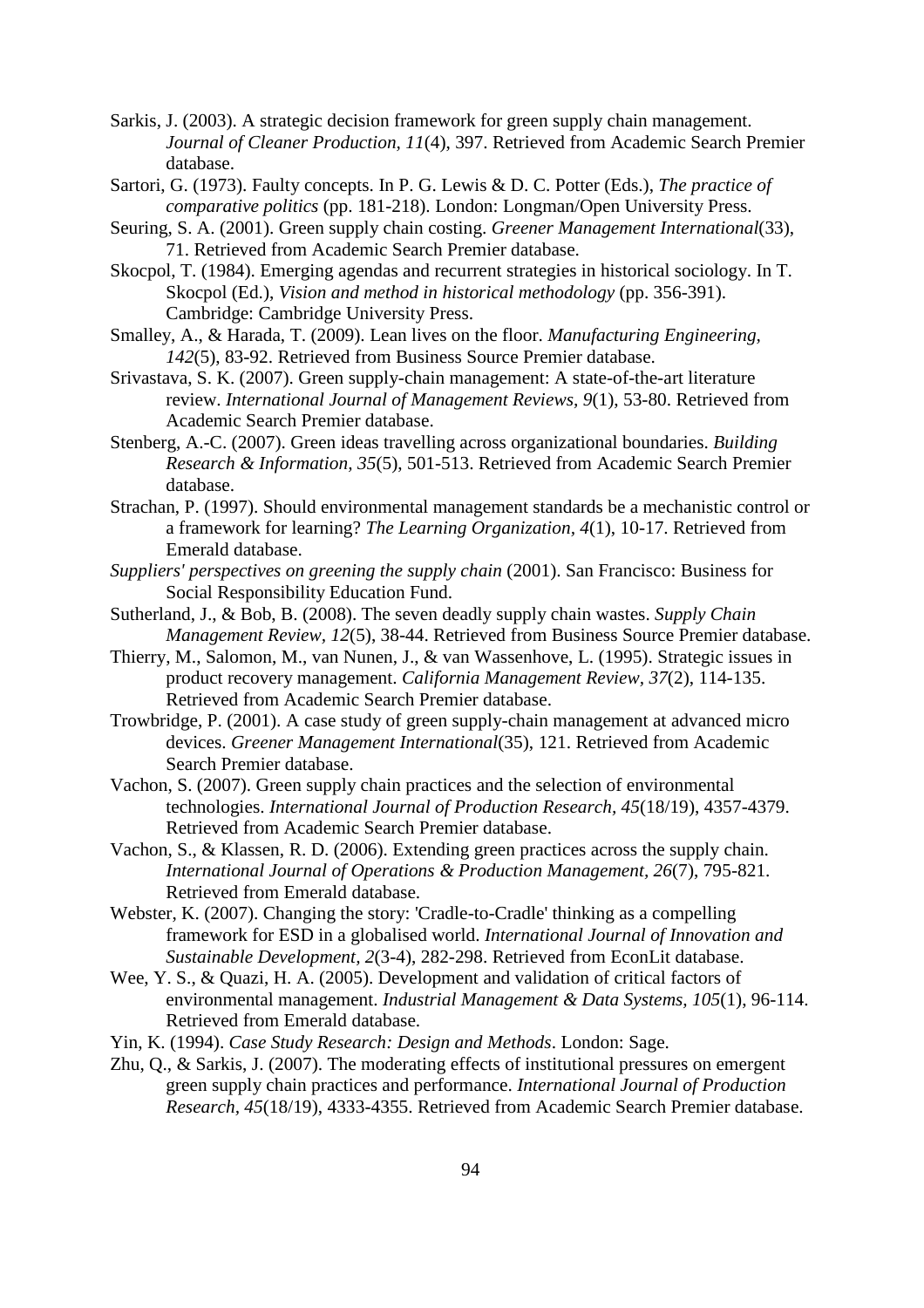Zhu, Q., Sarkis, J., & Lai, K.-h. (2008). Confirmation of a measurement model for green supply chain management practices implementation. *International Journal of Production Economics, 111*(2), 261-273.